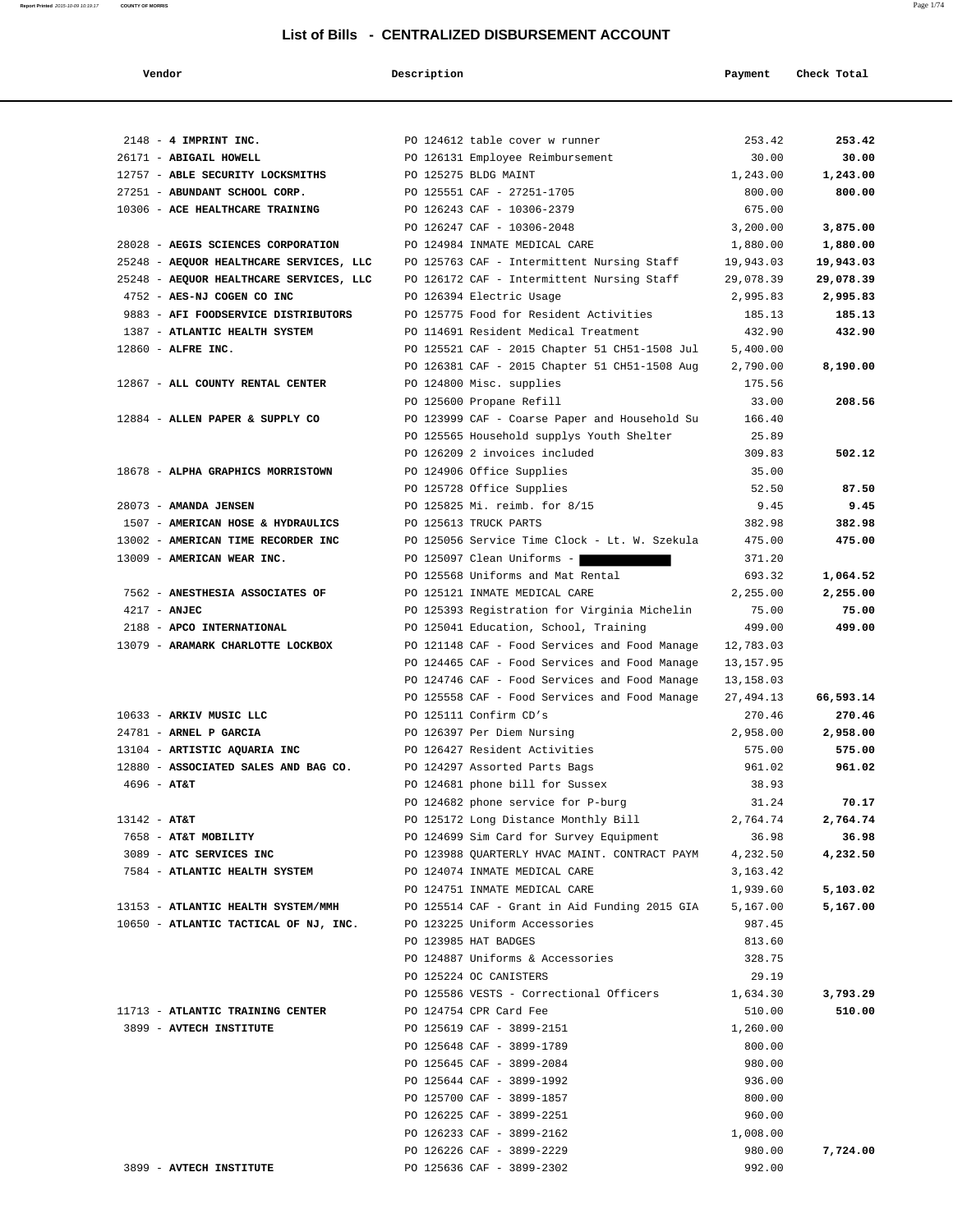| Vendor                                                                                                                 | Description        |                                               | Payment                | Check Total |
|------------------------------------------------------------------------------------------------------------------------|--------------------|-----------------------------------------------|------------------------|-------------|
|                                                                                                                        |                    | PO 125635 CAF - 3899-2314                     | 952.00                 |             |
|                                                                                                                        |                    | PO 125650 CAF - 3899-2047                     | 1,188.00               |             |
|                                                                                                                        |                    | PO 125652 CAF - 3899-2035                     | 1,022.23               |             |
|                                                                                                                        |                    | PO 125643 CAF - 3899-2012                     | 212.00                 |             |
|                                                                                                                        |                    | PO 125642 CAF - 3899-2285                     | 2,115.56               |             |
|                                                                                                                        |                    | PO 125637 CAF - 3899-2177                     | 1,008.00               |             |
|                                                                                                                        |                    | PO 125641 CAF - 3899-2144                     | 1,493.33               | 8,983.12    |
| 3899 - AVTECH INSTITUTE                                                                                                |                    | PO 126227 CAF - 3899-2265                     | 1,280.00               |             |
|                                                                                                                        |                    | PO 126235 CAF - 3899-2044                     | 1,146.67               |             |
|                                                                                                                        |                    | PO 126228 CAF - 3899-2084                     | 300.00                 |             |
|                                                                                                                        |                    | PO 126230 CAF - 3899-2321                     | 1,120.00               |             |
|                                                                                                                        |                    | PO 126229 CAF - 3899-2362                     | 960.00                 |             |
|                                                                                                                        |                    | PO 126231 CAF - 3899-2012                     | 800.00                 | 5,606.67    |
| 10210 - AWARENESS PROTECTIVE                                                                                           | PO 125311 Training |                                               | 1,090.00               | 1,090.00    |
| 13217 - BAKER & TAYLOR BOOKS                                                                                           |                    | PO 125112 Confirm Books                       | 434.50                 | 434.50      |
| 776 - BARBARULA LAW OFFICE                                                                                             |                    | PO 126048 Morris County Construction Board of | 48.00                  | 48.00       |
| 12060 - BARKEL FLEMMING                                                                                                |                    | PO 126440 Per Diem Nursing                    | 3,931.53               | 3,931.53    |
| 13259 - BAYWAY LUMBER                                                                                                  |                    | PO 125239 BUILD MAINT                         | 4,687.48               |             |
|                                                                                                                        |                    | PO 125245 BUILD MAINT                         | 138.00                 |             |
|                                                                                                                        |                    | PO 125283 BUILD MAINT                         | 553.98                 | 5,379.46    |
| 18751 - BEN MEADOWS                                                                                                    |                    | PO 124801 Insect Repellent 6oz. Weight #1823  | 14.00                  |             |
|                                                                                                                        |                    | PO 124803 Misc. Supplies                      | 133.10                 | 147.10      |
| 13315 - BERGEN COMMUNITY COLLEGE                                                                                       |                    | PO 125670 Chargeback Summer II 2015           | 256.92                 |             |
|                                                                                                                        |                    | PO 125689 Chargeback Summer II 2015           | 64.23                  | 321.15      |
| 21359 - BERYL SKOG                                                                                                     |                    | PO 125723 SANE SART Supplemental Nurse Pay    | 95.30                  | 95.30       |
| 6327 - BETH DENMEAD                                                                                                    |                    | PO 126130 AGING MILEAGE REIMBURSEMENT         | 66.95                  | 66.95       |
| 8986 - BETTY ANN DERCO                                                                                                 |                    | PO 125736 SANE SART SUPPLEMENTAL NURSE PAY    | 81.20                  | 81.20       |
| 23983 - BEYER FORD                                                                                                     |                    | PO 125614 CAR PARTS                           | 3,830.43               | 3,830.43    |
| 7997 - BFI                                                                                                             | PO 119968 CHAIRS   |                                               | 11,496.60              | 11,496.60   |
| 27939 - BILLY CONTRACTING & RESTORATION INC PO 126145 CAF - Roof Replacements at Morris C<br>9476 - BINSKY SERVICE LLC |                    | PO 123984 CAF - Labor Rates for HVAC Repair & | 139,419.00<br>1,364.00 | 139,419.00  |
|                                                                                                                        |                    | PO 125536 CAF - Labor Rates for HVAC Repair & | 4,281.00               |             |
|                                                                                                                        |                    | PO 125257 CAF - Labor Rates for HVAC Repair & | 190.00                 |             |
|                                                                                                                        |                    | PO 125270 CAF - Boiler Services for Various C | 3,136.10               |             |
|                                                                                                                        |                    | PO 125805 CAF - Labor Rates for HVAC Repair & | 285.00                 | 9,256.10    |
| 6725 - BIO-REFERENCE LABORATORIES, INC.                                                                                |                    | PO 125087 CAF - Medical Laboratory Diagnostic | 1,070.38               |             |
|                                                                                                                        |                    | PO 124852 Laboratory Work                     | 151.69                 | 1,222.07    |
| 13239 - BOB BARKER COMPANY, INC.                                                                                       |                    | PO 121822 BOB BARKER                          | 314.17                 | 314.17      |
| 8801 - BOBCAT OF NORTH JERSEY-EAST                                                                                     |                    | PO 125615 TRUCK PARTS                         | 146.06                 | 146.06      |
| 2485 - BOROUGH OF BUTLER                                                                                               |                    | PO 125444 Electric (Butler)                   | 588.05                 |             |
|                                                                                                                        |                    | PO 126250 CAF - 2015 Municipal Alliance Funds | 3,520.00               | 4,108.05    |
| 15946 - BOROUGH OF MADISON                                                                                             |                    | PO 125590 CAF - 2015 Municipal Alliance Funds | 6,249.96               | 6,249.96    |
| 21703 - BOSWELL ENGINEERING INC                                                                                        |                    | PO 125461 CAF - Design Services for Modificat | 605.50                 | 605.50      |
| 21703 - BOSWELL ENGINEERING INC                                                                                        |                    | PO 126355 CAF - Engineering Design and Survey | 4,095.00               | 4,095.00    |
| 21703 - BOSWELL ENGINEERING INC                                                                                        |                    | PO 126356 CAF - Engineering Design and Survey | 14,053.00              | 14,053.00   |
| 9002 - BOTH WORLDS SOFTWARE INC                                                                                        |                    | PO 125016 Annual Maintenance Agreement for Cl | 1,170.00               | 1,170.00    |
| 27895 - BOWMAN CONSULTING COMPANY                                                                                      |                    | PO 125481 CAF - Professional Engineering and  | 15,487.50              | 15,487.50   |
| 13490 - BRODART CO                                                                                                     |                    | PO 125115 Received Processing Materials       | 898.32                 | 898.32      |
| 11101 - BROWNELLS INC                                                                                                  |                    | PO 124006 FIREARM PARTS AND CLEANING SUPPLIES | 428.50                 | 428.50      |
| 20985 - BTII INSTITUTE, LLC                                                                                            |                    | PO 125647 CAF - 20985-2310                    | 1,664.00               | 1,664.00    |
| 20985 - BTII INSTITUTE, LLC                                                                                            |                    | PO 125714 CAF - 20985-2278                    | 1,664.00               | 1,664.00    |
| 20985 - BTII INSTITUTE, LLC                                                                                            |                    | PO 126196 CAF - 20985-2181                    | 1,066.40               | 1,066.40    |
| 8451 - CABLEVISION                                                                                                     |                    | PO 126073 Cable Service                       | 225.45                 | 225.45      |
| 13591 - CABLEVISION                                                                                                    |                    | PO 125771 Cablevision & Internet at County Co | 7,421.95               |             |
|                                                                                                                        |                    | PO 126439 Cable Television & Internet at Morr | 3,646.70               | 11,068.65   |
| 27428 - CALICO INDUSTRIES, INC.                                                                                        |                    | PO 125317 CAF - Can Liners                    | 1,421.00               |             |
|                                                                                                                        |                    | PO 126493 CAF - Can Liners                    | 3,670.00               | 5,091.00    |
| 4865 - CAMPBELL FOUNDRY COMPANY                                                                                        |                    | PO 124978 F & G Design                        | 561.00                 | 561.00      |
| 24595 - CAPOZZI OVERHEAD DOORS, INC.                                                                                   |                    | PO 125812 CAF - Labor Rates for Garage Door f | 7,276.00               | 7,276.00    |
| 27035 - CARLO N DURAN                                                                                                  |                    | PO 126450 Per Diem Nursing                    | 296.00                 | 296.00      |
| 25474 - CARRELLE L CALIXTE                                                                                             |                    | PO 126451 Per Diem Nursing                    | 3,713.45               | 3,713.45    |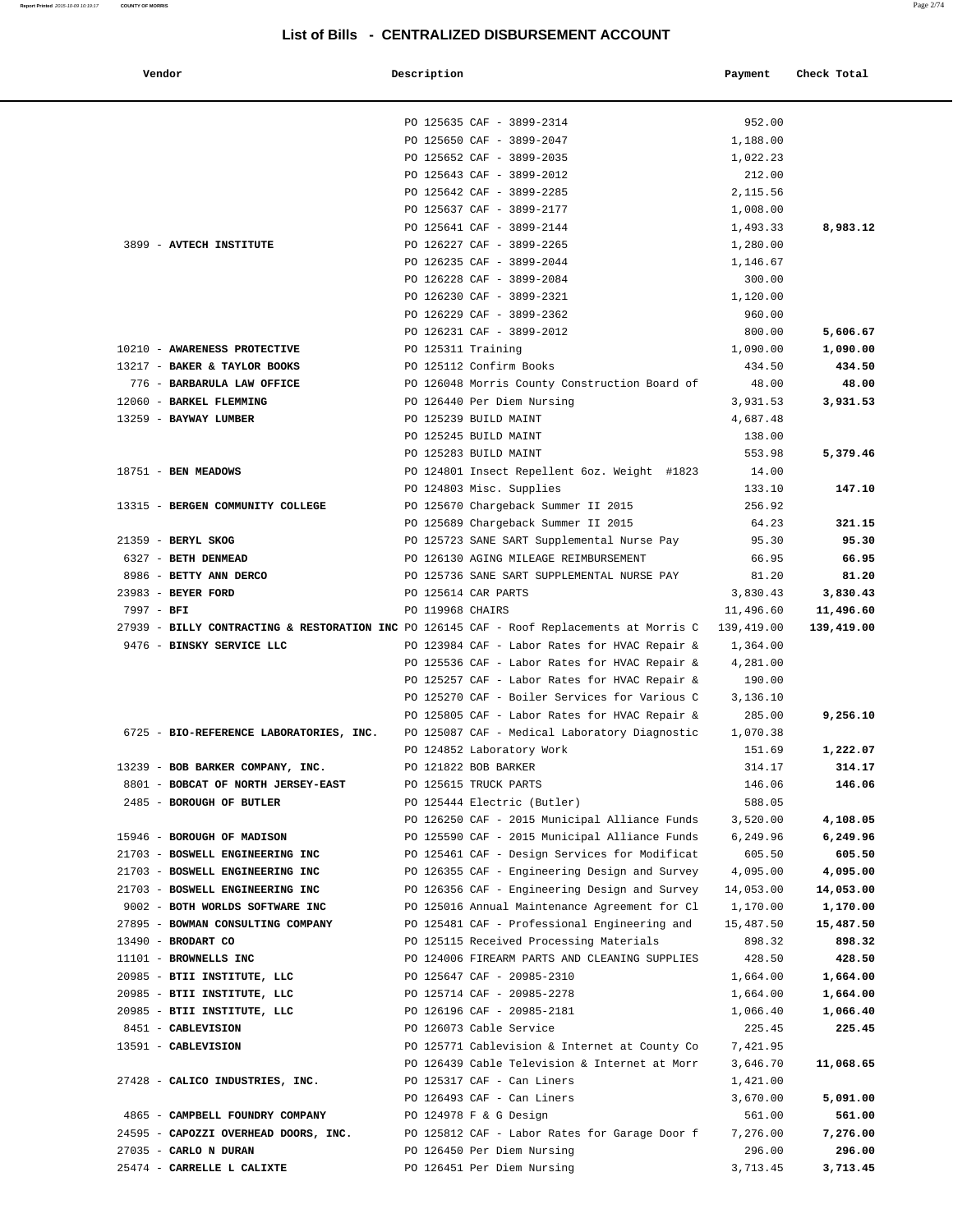| Vendor                                                          | Description        |                                                                                     | Payment                | Check Total            |
|-----------------------------------------------------------------|--------------------|-------------------------------------------------------------------------------------|------------------------|------------------------|
| 10475 - CARROT-TOP INDUSTRIES INC                               |                    | PO 125273 BLDG REPAIRS                                                              | 2,391.51               | 2,391.51               |
| 4598 - CDW GOVERNMENT LLC                                       |                    | PO 123480 Data Processing Supply                                                    | 105.33                 |                        |
|                                                                 |                    | PO 124173 EUS Stock Equipment / Tools                                               | 527.50                 | 632.83                 |
| 3638 - CENTER POINT LARGE PRINT                                 |                    | PO 125116 Confirm Large Print Books                                                 | 99.66                  | 99.66                  |
| 20487 - CENTURYLINK                                             |                    | PO 125840 Telephone T1 Chester                                                      | 1,785.33               | 1,785.33               |
| 24625 - CFCS - HOPE HOUSE                                       |                    | PO 125492 CAF - Grant in Aid Funding 2015                                           | 2,726.00               | 2,726.00               |
| 24625 - CFCS - HOPE HOUSE                                       |                    | PO 125494 CAF - 2015 Funding through the Olde                                       | 2,032.00               | 2,032.00               |
| 24625 - CFCS - HOPE HOUSE                                       |                    | PO 125518 CAF - 2015 Funding through the Peer                                       | 4,736.00               | 4,736.00               |
| 24625 - CFCS - HOPE HOUSE                                       |                    | PO 125520 CAF - Grant in Aid Funding 2015 GIA                                       | 2,905.00               | 2,905.00               |
| 24625 - CFCS - HOPE HOUSE                                       |                    | PO 125522 CAF - 2015 Chapter 51 CH51-1506                                           | 1,785.00               | 1,785.00               |
| 24625 - CFCS - HOPE HOUSE<br>28048 - CHABAD OF SE MORRIS COUNTY | PO 125318 Training | PO 126404 Aids Services for August 2015                                             | 8,191.00<br>160.00     | 8,191.00<br>160.00     |
| 11904 - CHARLES COLLINS                                         |                    | PO 125712 Reimbursment                                                              | 24.00                  | 24.00                  |
| 13788 - CHERRY WEBER & ASSOC. PC                                |                    | PO 125459 CAF - Construction Inspection Servi                                       | 16,929.00              |                        |
|                                                                 |                    | PO 125488 CAF - Construction Inspection Servi                                       | 2,070.00               |                        |
|                                                                 |                    | PO 125484 CAF - Engineering Design Services f                                       | 2,308.80               |                        |
|                                                                 |                    | PO 125473 CAF - Inspection Services for Brid                                        | 10,441.00              |                        |
|                                                                 |                    | PO 125751 CAF - Construction Inspection Servi                                       | 1,890.00               |                        |
|                                                                 |                    | PO 125750 CAF - Inspection Services for Brid                                        | 8,904.00               |                        |
|                                                                 |                    | PO 125748 CAF - Engineering Design Services f                                       | 2,744.40               |                        |
|                                                                 |                    | PO 125744 CAF - Construction Inspection Servi                                       | 11,205.00              | 56,492.20              |
| 13788 - CHERRY WEBER & ASSOC. PC                                |                    | PO 126358 old Ref# CF09000630000                                                    | 3,382.23               | 3,382.23               |
| 26141 - CHOICE SOLUTIONS                                        |                    | PO 125370 Mailroom Office Supplies, 8/24/15                                         | 925.54                 | 925.54                 |
| 21857 - CITYSIDE ARCHIVES, LTD                                  |                    | PO 125916 Storage & Shredding Services for th                                       | 10,230.51              | 10,230.51              |
| 11824 - CIVIL DYNAMICS INC                                      |                    | PO 125969 CAF - Rehabilitation of Leddells Po                                       | 13,165.00              |                        |
|                                                                 |                    | PO 125968 CAF - Rehabilitation of Leddells Po                                       | 12,008.60              |                        |
|                                                                 |                    | PO 125966 PROFESSIONAL SERVICES - RESOLUTION                                        | 8,820.00               | 33,993.60              |
| 25571 - CLEARY GIACOBBE ALFIERI &                               |                    | PO 126077 Legal services - labor                                                    | 588.00                 | 588.00                 |
| 8454 - CLIFTON ELEVATOR SERVICE CO INC                          |                    | PO 124596 CAF - Elevatior Maintenance & Inspe                                       | 2,800.00               |                        |
|                                                                 |                    | PO 125262 CAF - Elevator Maintenance & Inspec                                       | 5,415.00               |                        |
|                                                                 |                    | PO 125575 CAF - Elevatior Maintenance & Inspe                                       | 1,400.00               |                        |
| 24252 - COFFEE LOVERS COFFEE SERVICE                            | PO 124915 COFFEE   | PO 125263 CAF - Elevator Maintenance & Inspec                                       | 8,343.50<br>249.00     | 17,958.50<br>249.00    |
| 24252 - COFFEE LOVERS COFFEE SERVICE                            |                    | PO 125720 Office Coffee                                                             | 192.65                 | 192.65                 |
| 23947 - COLONIAL TELEVISION                                     |                    | PO 125585 Whirlpool Refrigerator                                                    | 519.00                 | 519.00                 |
| 26074 - COMMUNICATIONS SERVICE                                  |                    | PO 125724 Radio Removal                                                             | 240.00                 | 240.00                 |
| 9486 - COMPLETE SECURITY SYSTEMS, INC.                          | PO 125240 SECURITY |                                                                                     | 2,715.00               |                        |
|                                                                 |                    | PO 125253 CAF - Security System Upgrades for                                        | 6,300.00               | 9,015.00               |
| 25489 - CONCRETE CONSTRUCTION CORP.                             |                    | PO 125482 CAF - Intersection Improvements (US                                       | 190,224.30             | 190,224.30             |
| 18867 - CONSOLIDATED STEEL & ALUMINUM                           |                    | PO 125241 FENCE INSTALLATION                                                        | 5,985.00               | 5,985.00               |
| 8043 - CONTRACT PHARMACY SERVICES INC                           |                    | PO 124073 CAF - Pharmaceutical and Related Se                                       | 17,145.44              | 17,145.44              |
| 26101 - COOPER ELECTRIC SUPPLY CO.                              |                    | PO 125061 LED LIGHTS                                                                | 1,839.51               | 1,839.51               |
| 26101 - COOPER ELECTRIC SUPPLY CO.                              |                    | PO 125062 CAF - Electrical Supplies                                                 | 2,005.19               | 2,005.19               |
| 26101 - COOPER ELECTRIC SUPPLY CO.                              |                    | PO 125254 LED LIGHTS                                                                | 591.66                 | 591.66                 |
| 26101 - COOPER ELECTRIC SUPPLY CO.                              |                    | PO 125258 CAF - Electrical Supplies                                                 | 171.48                 | 171.48                 |
| 26101 - COOPER ELECTRIC SUPPLY CO.                              |                    | PO 125264 CAF - Electrical Supplies                                                 | 664.82                 | 664.82                 |
| 26101 - COOPER ELECTRIC SUPPLY CO.                              |                    | PO 125297 CAF - Electrical Supplies                                                 | 1,284.53               | 1,284.53               |
| $24429 - COPS$<br>14643 - CORNERSTONE FAMILY                    | PO 125729 Training |                                                                                     | 99.00                  | 99.00                  |
| 14644 - CORNERSTONE FAMILY PROGRAMS                             |                    | PO 126274 CAF - Social Work Services<br>PO 125519 CAF - Operation of Adult Day Care | 23,000.00<br>13,355.42 | 23,000.00<br>13,355.42 |
| 14029 - COUNTY COLLEGE OF MORRIS                                |                    | PO 126064 CAF - Prinitng Services                                                   | 15,914.00              | 15,914.00              |
| 14027 - COUNTY COLLEGE OF MORRIS                                |                    | PO 126478 Expenditures in connection with maj                                       | 21,134.41              | 21,134.41              |
| 14022 - COUNTY COLLEGE OF MORRIS                                |                    | PO 126548 1st Half 10/15 Operating Budget                                           | 492,916.67             | 492,916.67             |
| 14031 - COUNTY CONCRETE CORP.                                   | PO 125274 MASON    |                                                                                     | 177.50                 | 177.50                 |
| 13 - COUNTY OF MORRIS                                           |                    | PO 125638 TRANSFER FUNDS FOR DEDICATED MOTOR                                        | 97,249.52              | 97,249.52              |
| 13 - COUNTY OF MORRIS                                           |                    | PO 125639 TRANSFER FUNDS FOR DEDICATED WEIGHT                                       | 110,046.02             | 110,046.02             |
| 13 - COUNTY OF MORRIS                                           |                    | PO 126363 2nd Half 9.15 Metered Mail                                                | 474.38                 | 474.38                 |
| 13 - COUNTY OF MORRIS                                           |                    | PO 126646 2ND HALF 9/15 METERED MAIL.                                               | 14,306.14              | 14,306.14              |
| 14041 - COUNTY WELDING SUPPLY CO                                |                    | PO 124361 Acetylene, Oxygen Compressed                                              | 341.04                 | 341.04                 |
| $20928 - CRAA$                                                  |                    | PO 126477 CAF - 20928-2160                                                          | 3,200.00               | 3,200.00               |
| 25188 - CRASH DATA GROUP                                        |                    | PO 125235 Investigative Expense                                                     | 899.00                 | 899.00                 |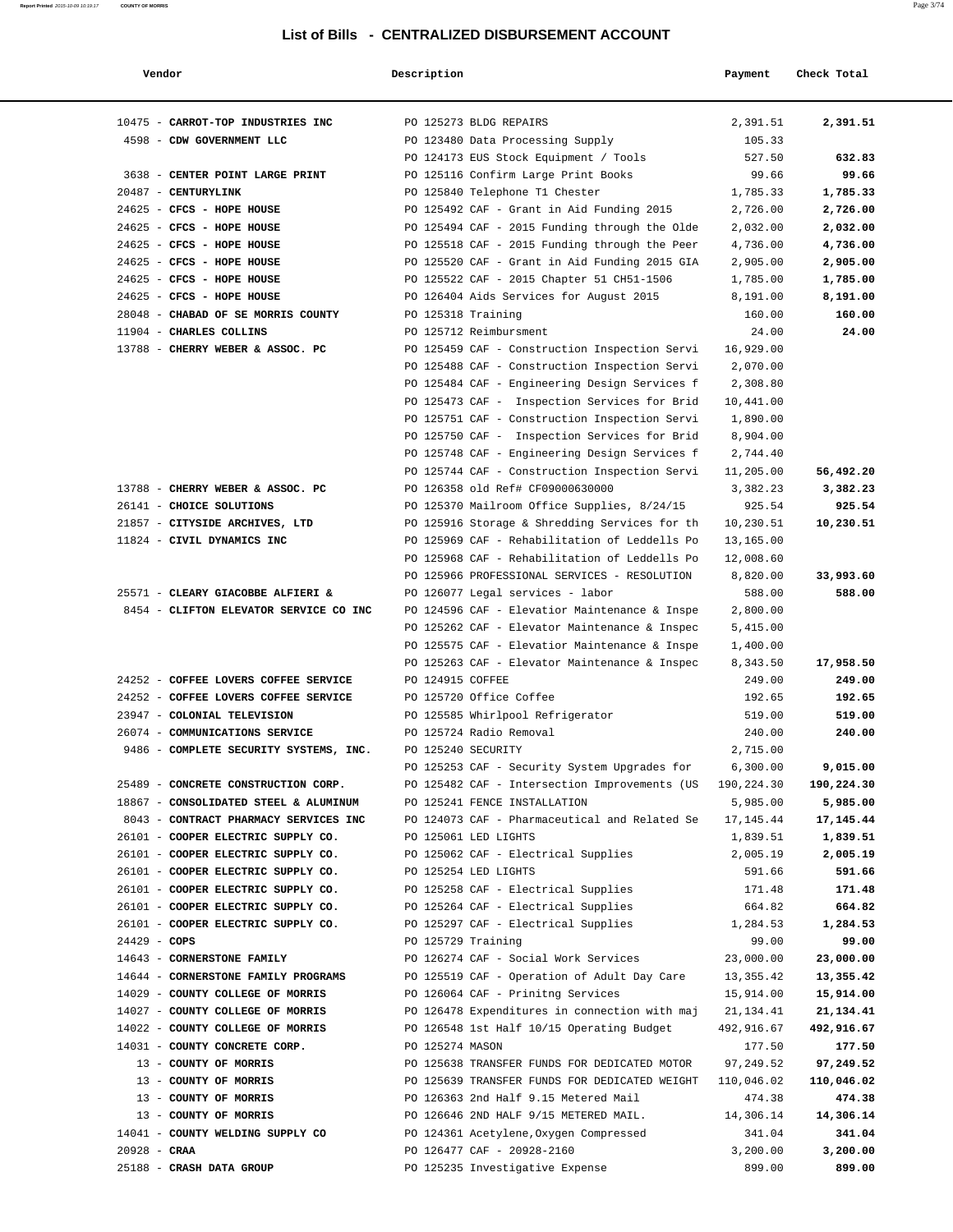| Vendor                                                       | Description    |                                                          | Payment              | Check Total |
|--------------------------------------------------------------|----------------|----------------------------------------------------------|----------------------|-------------|
|                                                              |                |                                                          |                      |             |
| 25373 - CREATING WITH CLAY LLC PO 126173 Resident Activities |                |                                                          | 200.00               | 200.00      |
| 19233 - CULLIGAN                                             |                | PO 117744 SOLAR SALT                                     | 1,260.00             | 1,260.00    |
| 14089 - CURA INC.                                            |                | PO 125523 CAF - 2015 Chapter 51 CH51-1513 Jul            | 3,420.00             |             |
|                                                              |                | PO 126380 CAF - 2015 Chapter 51 CH51-1513 Aug            | 3,960.00             | 7,380.00    |
| 14102 - CY DRAKE LOCKSMITHS, INC.                            | PO 123987 KEYS |                                                          | 8.40                 |             |
|                                                              |                | PO 123996 KEYS AND TAGS                                  | 8.70                 |             |
|                                                              |                | PO 125316 KEY CHAINS AND LOCK                            | 19.20                | 36.30       |
| 12523 - D&B AUTO SUPPLY                                      |                | PO 119733 parts for Hazmat 1                             | 135.29               | 135.29      |
| 11783 - D.R. JOHNSON & ASSOCIATES, LLC                       |                | PO 125756 CAF - as-needed on site engineering            | 2,176.99             |             |
|                                                              |                | PO 126111 Directory - NJ Business to Business            | 3,796.73             | 5,973.72    |
| 24337 - DAILY RECORD                                         |                | PO 125431 MAPS PUBLIC HEARING                            | 55.68                | 55.68       |
| 14123 - DAILY RECORD                                         |                | PO 125541 Publish of Synopsis of Insurance F             | 132.00               | 132.00      |
| 14123 - DAILY RECORD                                         |                | PO 126086 Ordinances for Publication 8/26/15             | 325.92               | 325.92      |
| 14123 - DAILY RECORD                                         |                | PO 126272 Legal Ad Acct # ASB-70021874                   | 70.64                | 70.64       |
| 24337 - DAILY RECORD                                         |                | PO 126305 MAPS PUBLIC HEARING                            | 29.04                | 29.04       |
| 14123 - DAILY RECORD                                         |                | PO 126383 Legal Notice - Ordinances for 09/09            | 329.80               | 329.80      |
| 14123 - DAILY RECORD                                         |                | PO 126386 ADVERTISEMENT                                  | 693.76               | 693.76      |
| 14123 - DAILY RECORD                                         |                | PO 126412 Contract Awards - 9/9/15 Meeting               | 52.16                | 52.16       |
| 27177 - DAMACINA L. OKE                                      |                | PO 126452 Per Diem Nursing                               | 1,109.25             | 1,109.25    |
| 7588 - DANIEL CANTY<br>11155 - DANILO LAPID                  |                | PO 125384 2015 WORK BOOTS - HILL                         | 90.00                | 90.00       |
|                                                              |                | PO 126453 Per Diem Nursing<br>PO 126454 Per Diem Nursing | 2,368.00             | 2,368.00    |
| 25386 - DAVID JEAN-LOUIS<br>18414 - DAVID WEBER OIL COMPANY  |                | PO 125560 OIL & LUBRICANTS                               | 1,870.50<br>1,366.00 | 1,870.50    |
| 14181 - DAYTOP VILLAGE OF NJ, INC.                           |                | PO 125513 CAF - 2015 Chapter 51 CH51-1507 Jul            | 2,886.00             | 1,366.00    |
|                                                              |                | PO 126361 2015 Chapter 51 CH51-1507 August               | 7,236.00             | 10,122.00   |
| 14202 - DECOTIIS, FITZPATRICK &                              |                | PO 126146 Greystone Psychiatric Hospital                 | 230.00               | 230.00      |
| 14228 - DELL MARKETING L.P.                                  |                | PO 120904 Microsoft Enteprise agreement annua            | 183,348.95           |             |
|                                                              |                | PO 124172 EUS Stock Monitors                             | 1,871.88             | 185,220.83  |
| 13038 - DEMCO                                                |                | PO 125117 Confirm Processing Materials                   | 132.11               | 132.11      |
| 21638 - DENNIS GRAU                                          |                | PO 126428 Resident Activities                            | 150.00               | 150.00      |
| 26582 - DENTAL & MEDICAL CAREER                              |                | PO 125525 CAF - 26582-2243                               | 2,820.00             |             |
|                                                              |                | PO 125526 CAF - 26582-2284                               | 2,820.00             |             |
|                                                              |                | PO 125529 CAF - 26582-2103                               | 3,196.00             | 8,836.00    |
| 14265 - DENTRUST DENTAL INC.                                 |                | PO 124397 CAF - Dental Services                          | 3,907.00             | 3,907.00    |
| 26548 - DIAMOND CONSTRUCTION                                 |                | PO 125457 CAF - Concrete Floor & Under Drain             | 643.00               | 643.00      |
| 26686 - DIEGNAN & BROPHY, LLC.                               |                | PO 126051 APS and Adjuster Hearings                      | 2,491.10             | 2,491.10    |
| 7067 - DIRECT MACHINERY SERVICE CORP.                        |                | PO 123438 CAF - Laundry Equipment Service & R            | 350.00               | 350.00      |
| 8735 - DIRECT TV INC                                         |                | PO 126349 DirecTV - MCC                                  | 63.99                | 63.99       |
| 14324 - DLT SOLUTIONS, LLC                                   |                | PO 124788 Auto Desk Auto Cad                             | 4,318.14             | 4,318.14    |
| 24659 - DOROTHY DIFABIO                                      |                | PO 125319 SANE SART GRANT - TRAVEL EXPENDITUR            | 150.30               | 150.30      |
| 14426 - DUNPHEY & ASSOCIATES SUPPLY CO PO 125801 PLUMBING    |                |                                                          | 16.86                | 16.86       |
| $14438$ - E.A. MORSE & CO. INC.                              |                | PO 125562 JANITORIAL SUPPLIES                            | 2,207.04             | 2,207.04    |
| 14445 - EAGLE POINT GUN SHOP                                 |                | PO 125786 2015 Ammunition Order                          | 9,907.14             | 9,907.14    |
| 12467 - EDITHA MARQUEZ                                       |                | PO 126455 Per Diem Nursing                               | 2,146.00             | 2,146.00    |
| 8734 - EDWARD DON COMPANY                                    |                | PO 111433 Dietary Equipment                              | 1,314.54             | 1,314.54    |
| 21799 - EDWARD SHAPLEY                                       |                | PO 126141 NJJDA Reimbursement                            | 278.84               | 278.84      |
| 26117 - EDWARDS LEARNING CENTER                              |                | PO 125490 CAF - Edwards-JR/JS-16-WFNJ (perfor            | 4,620.01             | 4,620.01    |
| 26117 - EDWARDS LEARNING CENTER                              |                | PO 125653 CAF 26117-2257                                 | 2,400.00             | 2,400.00    |
| 26117 - EDWARDS LEARNING CENTER                              |                | PO 125654 CAF - 26117-1768                               | 336.00               | 336.00      |
| 26117 - EDWARDS LEARNING CENTER                              |                | PO 125656 CAF - 26117-2120                               | 448.00               | 448.00      |
| 26117 - EDWARDS LEARNING CENTER                              |                | PO 125705 CAF - 26117-2258                               | 2,400.00             | 2,400.00    |
| 26117 - EDWARDS LEARNING CENTER                              |                | PO 126189 CAF - 26117-2214                               | 2,400.00             | 2,400.00    |
| 26117 - EDWARDS LEARNING CENTER                              |                | PO 126191 CAF - 26117-2140                               | 1,620.00             | 1,620.00    |
| 26117 - EDWARDS LEARNING CENTER                              |                | PO 126195 CAF - 26117-2152                               | 2,400.00             | 2,400.00    |
| 1462 - ELIZABETH A. JACOBSON                                 |                | PO 125709 August-September 2015 Travel Expens            | 111.00               | 111.00      |
| 27141 - ELLEN M. NOLL                                        |                | PO 126456 Per Diem Nursing                               | 463.13               | 463.13      |
| 17157 - EMERALD PROFESSIONAL                                 |                | PO 126174 CAF - HGP1111                                  | 14,298.00            |             |
|                                                              |                | PO 126175 CAF - Adult briefs and gloves                  | 556.75               | 14,854.75   |
| 2047 - EMPLOYMENT HORIZONS, INC.                             |                | PO 125803 CAF - Office Cleaning                          | 44,059.00            |             |
|                                                              |                | PO 125944 JANITORIAL SERVICE: AUGUST 2015                | 859.00               | 44,918.00   |
| 27574 - ERYN FERNANDEZ-LEDON                                 |                | PO 126127 Travel Expenses                                | 81.20                | 81.20       |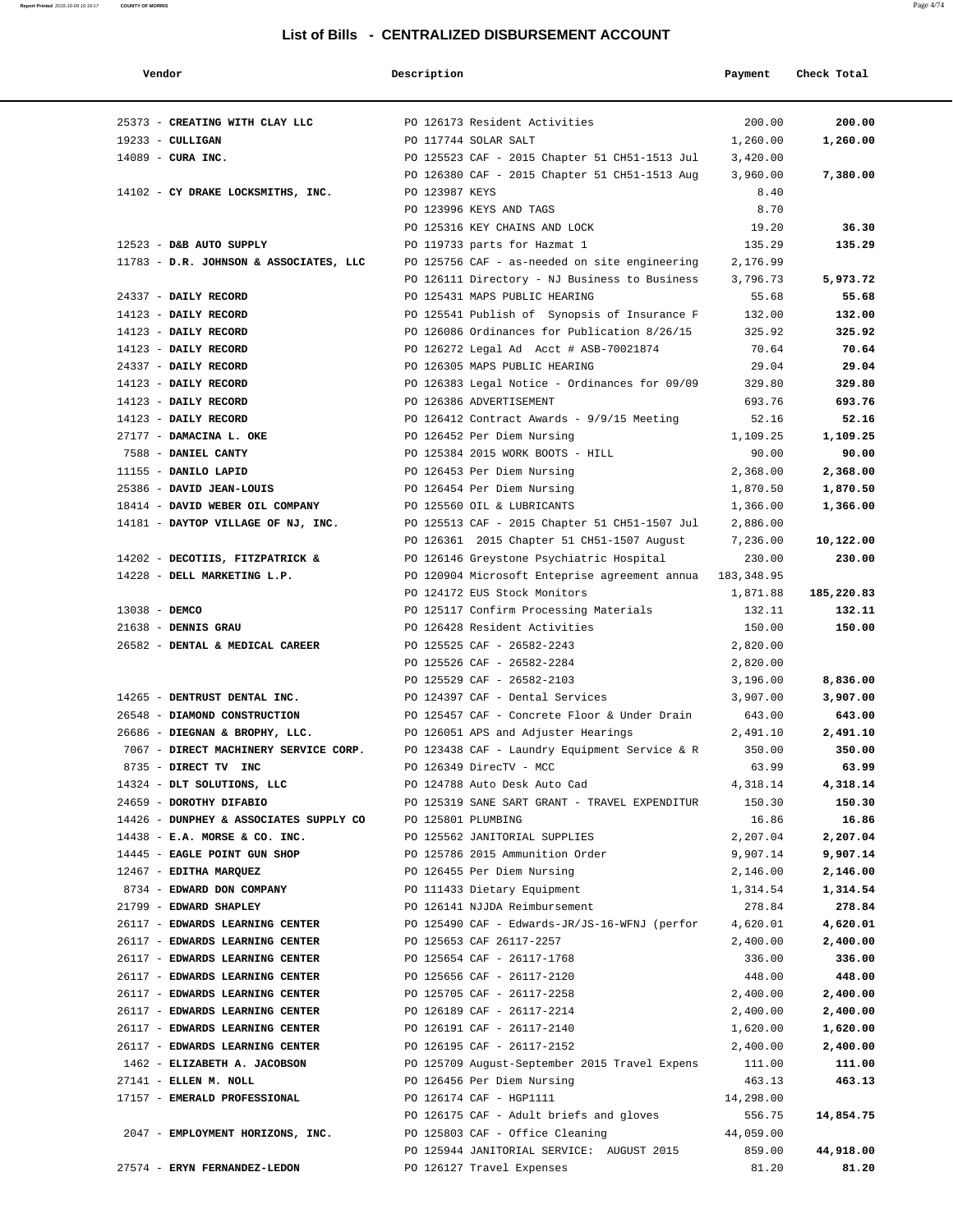| Vendor                                                                             | Description      |                                                                           | Payment            | Check Total        |
|------------------------------------------------------------------------------------|------------------|---------------------------------------------------------------------------|--------------------|--------------------|
| 20265 - EVELYN TOLENTINO                                                           |                  | PO 126457 Per Diem Nursing                                                | 1,507.75           | 1,507.75           |
| 8199 - EVIDENT CRIME SCENE PRODUCTS                                                |                  | PO 118918 PLEASE ORDER - Identification Equip                             | 6, 103.00          | 6,103.00           |
| 5820 - FAIRLEIGH DICKINSON UNIVERSITY                                              |                  | PO 125620 CAF - 5820-2018                                                 | 1,120.35           |                    |
|                                                                                    |                  | PO 125655 CAF - 5820-2218                                                 | 768.24             | 1,888.59           |
| 12515 - FASTENAL COMPANY                                                           |                  | PO 125266 OTHER ADMIN/ SMALL TOOLS/ BUILD MAI                             | 335.45             | 335.45             |
| $14668$ - FEDEX                                                                    |                  | PO 124666 Express Mail                                                    | 308.71             |                    |
|                                                                                    |                  | PO 124834 Express Mail                                                    | 78.31              |                    |
|                                                                                    |                  | PO 125409 Shipping                                                        | 90.02              |                    |
|                                                                                    |                  | PO 125466 Shipping                                                        | 163.19             |                    |
|                                                                                    |                  | PO 125810 Shipping                                                        | 22.75              | 662.98             |
| 9388 - FF1 PROFESSIONAL SAFETY SERVICES<br>9388 - FF1 PROFESSIONAL SAFETY SERVICES |                  | PO 115355 clothing                                                        | 1,775.94<br>449.85 | 1,775.94<br>449.85 |
| 9388 - FF1 PROFESSIONAL SAFETY SERVICES                                            |                  | PO 124195 SCBA Communications Equipment<br>PO 124970 OEM Equipment Repair | 90.00              | 90.00              |
| 9388 - FF1 PROFESSIONAL SAFETY SERVICES                                            |                  | PO 125104 Uniforms, accessories                                           | 323.44             | 323.44             |
| 9388 - FF1 PROFESSIONAL SAFETY SERVICES                                            |                  | PO 125306 Service on Cylinders - CIS                                      | 120.00             | 120.00             |
| 27803 - FINE WALL CORPORATION                                                      |                  | PO 124386 CAF - Phase III Renovations at the                              | 26,460.00          | 26,460.00          |
| 25035 - FIRST NIGHT MORRIS, INC.                                                   |                  | PO 125821 2015 Countywide Alliance Supplement                             | 1,500.00           | 1,500.00           |
| 3051 - LAZ PARKING                                                                 |                  | PO 125992 CAF - Juror Parking                                             | 2,137.00           | 2,137.00           |
| 27708 - FIT-RITE UNIFORM CO., INC.                                                 |                  | PO 116411 Uniforms, accessories                                           | 99.99              | 99.99              |
| 14738 - FLEET MANAGEMENT/SKYLINE                                                   |                  | PO 119710 SUBSCRIPTION RENEWAL                                            | 195.00             | 195.00             |
| 13313 - FORTIS INSTITUTE                                                           |                  | PO 125527 CAF - 13313-1725                                                | 545.60             |                    |
|                                                                                    |                  | PO 125530 CAF - 13313-1772                                                | 774.40             |                    |
|                                                                                    |                  | PO 125630 CAF - 13313-2021                                                | 467.25             | 1,787.25           |
| 14772 - FOWLER EQUIP CO INC.                                                       |                  | PO 125195 DRYER PARTS/REPAIRS                                             | 3,730.11           | 3,730.11           |
| 14787 - FREEDOM HOUSE INC.                                                         |                  | PO 126382 2015 Chapter 51 CH51-1510 August                                | 9,336.00           | 9,336.00           |
| 27628 - FRENKEL BENEFITS, LLC                                                      |                  | PO 126144 CAF - Admin & Consulting Services f                             | 10,416.67          |                    |
|                                                                                    |                  | PO 126143 CAF - Admin & Consulting Services f                             | 10,416.67          | 20,833.34          |
| 14841 - GALETON GLOVES                                                             | PO 124003 gloves |                                                                           | 58.77              | 58.77              |
| 14887 - GENERAL PLUMBING SUPPLY INC.                                               |                  | PO 125267 CAF - Plumbing Supplies                                         | 1,611.30           | 1,611.30           |
| 8269 - GEORGINA GRAY-HORSLEY                                                       |                  | PO 126458 Per Diem Nursing                                                | 1,856.00           | 1,856.00           |
| 27440 - GERISCRIPT PHARMACY                                                        |                  | PO 125761 CAF - Pharmaceutical and Related Se                             | 27,627.46          | 27,627.46          |
| 21818 - GET WELL HOUSE CALL P.C<br>21818 - GET WELL HOUSE CALL P.C                 |                  | PO 126306 AGING APS COMPETENCY                                            | 400.00             | 400.00<br>400.00   |
| $14983$ - GRAINGER                                                                 |                  | PO 126307 AGING APS COMPETENCY<br>PO 124894 CEILING TILES                 | 400.00<br>126.27   |                    |
|                                                                                    |                  | PO 125602 MAINTENANCE SUPPLIES                                            | 37.92              |                    |
|                                                                                    |                  | PO 125413 Electrical Maintenance Supplies                                 | 96.20              |                    |
|                                                                                    |                  | PO 125617 MAINTENANCE SUPPLIES                                            | 54.74              |                    |
|                                                                                    |                  | PO 125784 Safety Items for Morris View Parkin                             | 730.88             | 1,046.01           |
| $14984$ - GRAINGER                                                                 |                  | PO 125573 SHOP SUPPLIES                                                   | 16.04              |                    |
|                                                                                    |                  | PO 125259 BUILD MAINT/ OTHER ADMIN                                        | 342.30             |                    |
|                                                                                    |                  | PO 125265 BUILD MAINT                                                     | 1,947.40           | 2,305.74           |
| 3047 - THE GRAND HOTEL                                                             |                  | PO 123022 2015 NJACTB Annual Educational Conf                             | 3,040.00           |                    |
|                                                                                    |                  | PO 124766 NJACTB Annual Educational Conferenc                             | 760.00             | 3,800.00           |
| 19122 - GRASS ROOTS TURF PRODUCTS INC                                              |                  | PO 125238 GROUND MAINT                                                    | 75.81              | 75.81              |
| 27989 - GREEN POWER CHEMICAL LLC                                                   |                  | PO 124351 Gallon Drums of Asphalt Soy Release                             | 3,135.00           | 3,135.00           |
| 15007 - GREENMAN PEDERSEN INC                                                      |                  | PO 125755 CAF - Replacement of Bridge #1400-3                             | 15,575.00          |                    |
|                                                                                    |                  | PO 125753 CAF - Inspeciton serv for replac of                             | 315.00             |                    |
|                                                                                    |                  | PO 126328 CAF - Construction Inspection Servi                             | 3,288.12           |                    |
|                                                                                    |                  | PO 126168 CAF - Replacement of Bridge #1400-3                             | 10,000.00          | 29,178.12          |
| 7832 - GREGORY ROSSI<br>15010 - GREY HOUSE PUBLISHING                              |                  | PO 125722 Extradiditon<br>PO 125120 Confirm Sports Market Place Directo   | 71.25              | 71.25<br>225.25    |
| $15026$ - GSETA                                                                    |                  | PO 126186 Full page ad annual conference                                  | 225.25<br>100.00   | 100.00             |
| 27657 - GUEST SERVICES INC., DBA NETC FEMA PO 116076 Training                      |                  |                                                                           | 300.48             | 300.48             |
| 9728 - HARRIET VALLECER RN                                                         |                  | PO 126459 Per Diem Nursing                                                | 2,072.00           | 2,072.00           |
| 2084 - HATCH MOTT MACDONALD, LLC                                                   |                  | PO 126112 CAF - On-Call Professional Engineer                             | 1,984.00           |                    |
|                                                                                    |                  | PO 126169 CAF - Construction Support Services                             | 6,055.36           | 8,039.36           |
| 8685 - HENRY SCHEIN INC                                                            |                  | PO 124056 CAF - Medical and OTC Supplies                                  | 34.68              |                    |
|                                                                                    |                  | PO 124597 CAF - Medical and OTC Supplies                                  | 21.51              | 56.19              |
| 11538 - HEWLETT-PACKARD COMPANY                                                    |                  | PO 124174 2015 Capital Project - OIT/GIS                                  | 9,870.32           |                    |
|                                                                                    |                  | PO 124203 2015 Capital Project - Prosecutor's                             | 11,193.45          | 21,063.77          |
| 21724 - HILORRY C DIXON                                                            |                  | PO 126132 Employee Reimbursement                                          | 30.00              | 30.00              |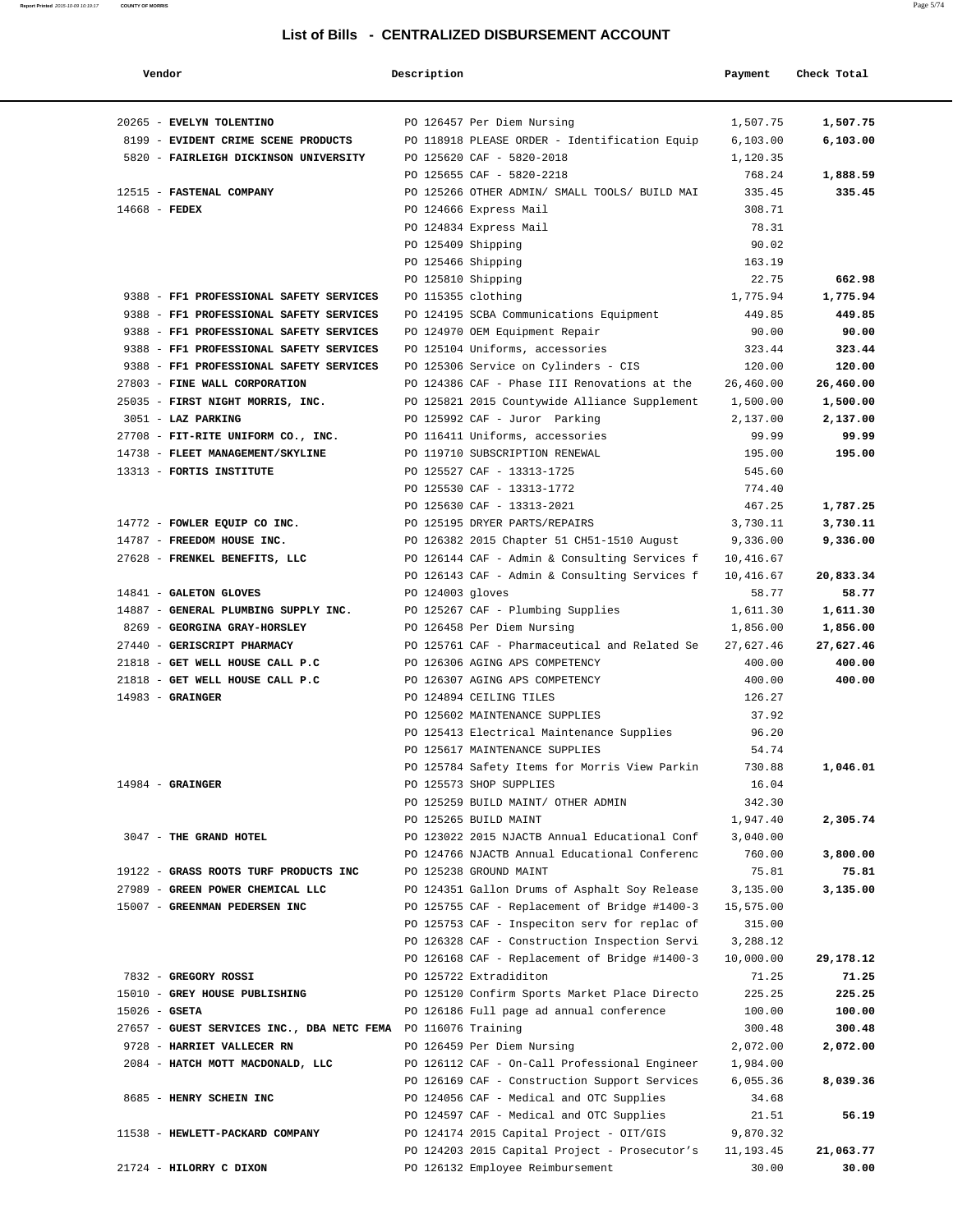| Vendor                                                                  | Description        |                                                                       | Payment              | Check Total       |
|-------------------------------------------------------------------------|--------------------|-----------------------------------------------------------------------|----------------------|-------------------|
| 928 - HINDSIGHT, INC                                                    |                    | PO 126337 Support & Maintenace for software &                         | 97,500.00            | 97,500.00         |
| 27466 - HIPPO FACILITY MANAGEMENT INC.                                  |                    | PO 124057 FACILITY WORK ORDER COMPUTER PROGRA                         | 119.00               | 119.00            |
| 11159 - HOHOKUS SCHOOL OF TRADE                                         |                    | PO 125550 CAF - 11159-1858                                            | 3,200.00             | 3,200.00          |
| 15241 - HORIZON BLUE CROSS BLUE SHIELD                                  |                    | PO 125105 Monthly premium for 9/15                                    | 134,149.36           | 134,149.36        |
| 15241 - HORIZON BLUE CROSS BLUE SHIELD                                  |                    | PO 125936 Septmeber 2015 Mosquito Dental                              | 727.47               | 727.47            |
| 15241 - HORIZON BLUE CROSS BLUE SHIELD                                  |                    | PO 125938 September 2015 Horizon Mosquito Med                         | 20,636.37            | 20,636.37         |
| 15241 - HORIZON BLUE CROSS BLUE SHIELD                                  |                    | PO 125943 October 2015 PBA 151 Medical PPO/M                          | 346, 355. 37         | 346, 355.37       |
| 15241 - HORIZON BLUE CROSS BLUE SHIELD                                  |                    | PO 125945 October 2015 Main County Dental                             | 39,456.66            | 39,456.66         |
| 15241 - HORIZON BLUE CROSS BLUE SHIELD                                  |                    | PO 125954 October 2015 Freeholder List Mosqui                         | 32,653.03            | 32,653.03         |
| 15241 - HORIZON BLUE CROSS BLUE SHIELD                                  |                    | PO 125956 October 2015 PBA 151 Sheriff's Offi                         | 169,748.88           | 169,748.88        |
| 15241 - HORIZON BLUE CROSS BLUE SHIELD                                  |                    | PO 125957 October 2015 Freeholder List - Mosq                         | 20,636.37            | 20,636.37         |
| 15241 - HORIZON BLUE CROSS BLUE SHIELD                                  |                    | PO 125958 October 2015 Freehold List - Medic 1,407,587.80             |                      | 1,407,587.80      |
| 15241 - HORIZON BLUE CROSS BLUE SHIELD                                  |                    | PO 125962 October 2015 Mosquito Dental                                | 727.47               | 727.47            |
| 15241 - HORIZON BLUE CROSS BLUE SHIELD                                  |                    | PO 125964 October 2015 Freeholder List Medica                         | 950, 456. 73         | 950,456.73        |
| 15241 - HORIZON BLUE CROSS BLUE SHIELD                                  |                    | PO 125965 September 2015 Freeholder List Medi                         | 966,933.80           | 966,933.80        |
| 10414 - HUBER & ASSOCIATES                                              |                    | PO 126308 AGING APS COMPETENCY                                        | 400.00               |                   |
|                                                                         |                    | PO 126309 AGING APS COMPETENCY                                        | 400.00               | 800.00            |
| 10767 - ILLIENE CHARLES, RN                                             |                    | PO 126460 Per Diem Nursing                                            | 5,020.16             | 5,020.16          |
| 24783 - INDIAN SPRINGS MFG CO INC.                                      |                    | PO 124789 Gaskets for Chlorine Emergency Kits                         | 1,048.00             | 1,048.00          |
| 4592 - INFORMATION & TECHNOLOGY                                         |                    | PO 125532 CAF - 4592-2230                                             | 1,332.00             |                   |
|                                                                         |                    | PO 125533 CAF - 4592-2303<br>PO 125534 CAF - 4592-2059                | 1,600.00             |                   |
|                                                                         |                    | PO 125628 CAF - 4592-2267                                             | 1,963.44<br>1,038.96 |                   |
|                                                                         |                    | PO 126210 CAF - 4592-2167                                             | 780.00               |                   |
|                                                                         |                    | PO 126216 CAF - 4592-2182                                             | 690.00               |                   |
|                                                                         |                    | PO 126217 CAF - 4592-2170                                             | 810.00               |                   |
|                                                                         |                    | PO 126218 CAF - 4592-2174                                             | 840.00               | 9,054.40          |
| 4592 - INFORMATION & TECHNOLOGY                                         |                    | PO 126220 CAF - 4592-2172                                             | 870.00               |                   |
|                                                                         |                    | PO 126219 CAF - 4592-2171                                             | 810.00               |                   |
|                                                                         |                    | PO 126221 CAF - 4592-2250                                             | 800.00               |                   |
|                                                                         |                    | PO 126222 CAF - 4592-2272                                             | 870.00               |                   |
|                                                                         |                    | PO 126223 CAF - 4592-2166                                             | 780.00               |                   |
|                                                                         |                    | PO 126224 CAF - 4592-2250                                             | 597.33               | 4,727.33          |
| 1664 - INGRAM LIBRARY SERVICES                                          |                    | PO 125971 Confirm Books                                               | 784.66               |                   |
|                                                                         |                    | PO 125996 Confirm Books                                               | 1,022.98             | 1,807.64          |
| 1664 - INGRAM LIBRARY SERVICES                                          |                    | PO 125973 Confirm Books                                               | 1,352.03             |                   |
|                                                                         |                    | PO 125979 Confirm Books                                               | 1,491.97             | 2,844.00          |
| 1664 - INGRAM LIBRARY SERVICES                                          |                    | PO 125984 Confirm Books                                               | 2,048.46             |                   |
|                                                                         |                    | PO 125972 Confirm Books                                               | 1,935.49             | 3,983.95          |
| 27973 - INSTANT IMPRINTS                                                |                    | PO 123848 DRE Grant - Equipment                                       | 280.00               | 280.00            |
| 4859 - INSTITUTE FOR FORENSIC PSYCHOLOGY PO 125086 NEW HIRE EVALUATIONS |                    |                                                                       | 2,700.00             | 2,700.00          |
| 15374 - INTEGRATED COMPUTER SOLUTIONS                                   |                    | PO 124243 Prosecutor's Printer Repair                                 | 250.00               | 250.00            |
| 20792 - IPC HOSPITALIST PHYSICIANS NJ                                   |                    | PO 125765 CAF - Oversee All Aspects of Medica                         | 2,250.00             | 2,250.00          |
| 20792 - IPC HOSPITALIST PHYSICIANS NJ                                   |                    | PO 126275 CAF - Oversee All Aspects of Medica                         | 2,475.00             | 2,475.00          |
| 10483 - IZENBERG APPRAISAL ASSOCIATES                                   |                    | PO 126050 Professional Services                                       | 2,700.00             | 2,700.00          |
| 15433 - J & D SALES & SERVICE LLC                                       |                    | PO 125556 SERVICE WATER RECYCLER                                      | 395.00               | 395.00            |
| 5001 - JACKSON LEWIS, LLP                                               | PO 125305 TRAINING |                                                                       | 5,440.00             | 5,440.00          |
| 8482 - JAGDISH DANG<br>25562 - JAMES BRUNO                              |                    | PO 125769 CAF - Psychiatric Consulting Servic                         | 2,200.00             | 2,200.00<br>10.69 |
| 1479 - JAMES MCDANIEL                                                   |                    | PO 125955 Cell phones<br>PO 126135 Mi. & Insurance reimb. for 6/15 to | 10.69<br>174.00      | 174.00            |
| 20342 - JAMES TRIMBLE                                                   |                    | PO 125314 8/15 4-H Facility Mgr's Hours                               | 5,500.00             | 5,500.00          |
| 14340 - JANET DONALDSON                                                 |                    | PO 126129 Receipts for the Daily Record and S                         | 90.92                | 90.92             |
| 25395 - JANET SEEBOHM                                                   |                    | PO 121925 Medicare B Reimbursement January 20                         | 1,258.80             | 1,258.80          |
| 20591 - JEFFREY PAUL                                                    |                    | PO 125823 OEM Expenses                                                | 270.37               | 270.37            |
| 960 - JERSEY CENTRAL POWER & LIGHT                                      | PO 123373 JCP&L    |                                                                       | 45.53                | 45.53             |
| 960 - JERSEY CENTRAL POWER & LIGHT                                      |                    | PO 125108 Utility - Electric JCPL                                     | 3,492.64             | 3,492.64          |
| 960 - JERSEY CENTRAL POWER & LIGHT                                      |                    | PO 125445 Utility - Electric JCPL                                     | 1,266.42             | 1,266.42          |
| 960 - JERSEY CENTRAL POWER & LIGHT                                      | PO 125547 JCP&L    |                                                                       | 50.41                | 50.41             |
| 960 - JERSEY CENTRAL POWER & LIGHT                                      |                    | PO 125987 ELECTRIC - COMM CENTER                                      | 1,342.16             | 1,342.16          |
| 960 - JERSEY CENTRAL POWER & LIGHT                                      |                    | PO 125988 ELECTRIC - COMM CENTER                                      | 18, 113. 10          | 18,113.10         |
| 960 - JERSEY CENTRAL POWER & LIGHT                                      |                    | PO 125990 ELECTRIC - CAC COMPLEX                                      | 9,982.20             | 9,982.20          |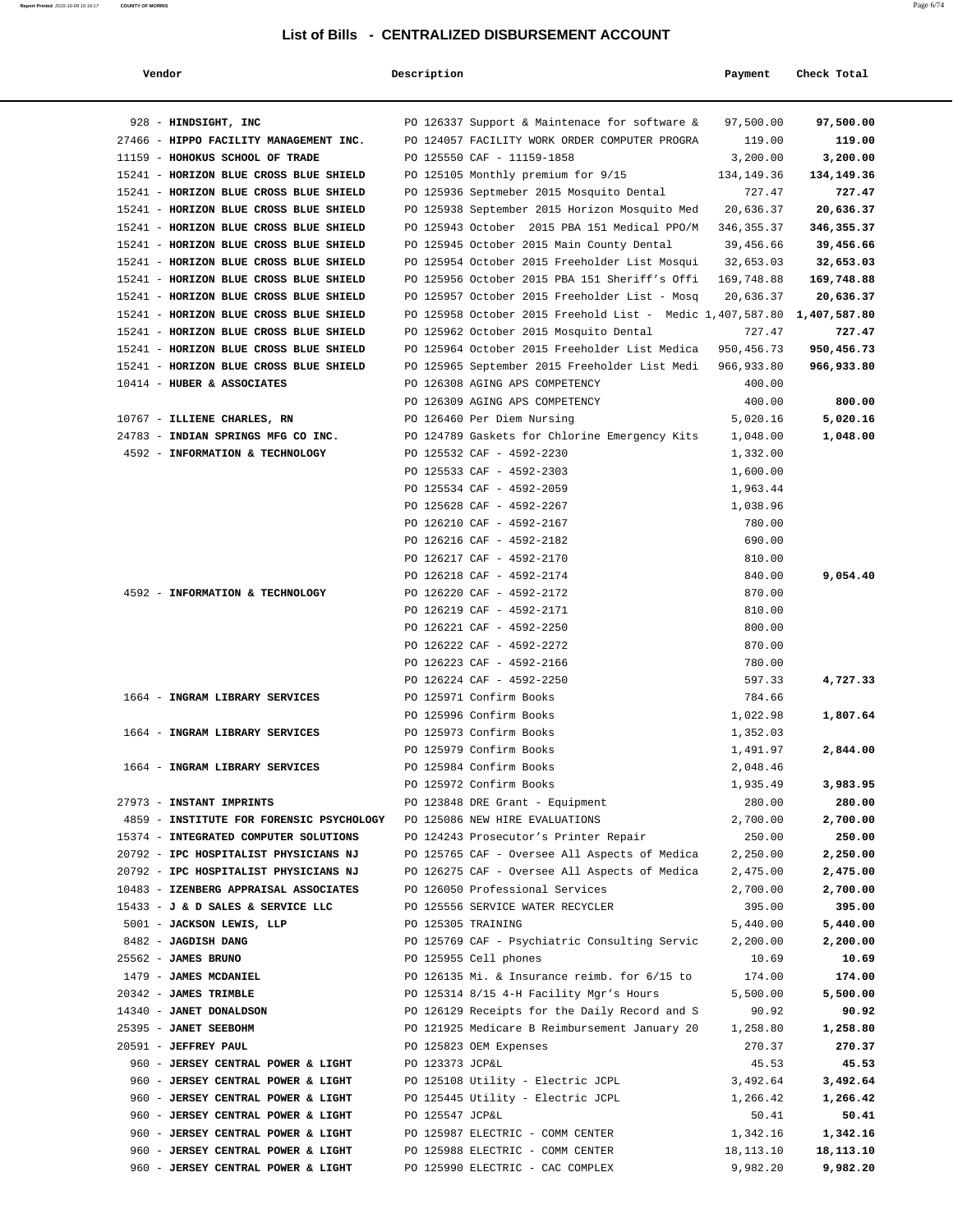| Vendor                                    | Description        |                                               | Payment     | Check Total |
|-------------------------------------------|--------------------|-----------------------------------------------|-------------|-------------|
| 960 - JERSEY CENTRAL POWER & LIGHT        |                    | PO 126116 Utility - Electric JCPL             | 982.72      | 982.72      |
| 960 - JERSEY CENTRAL POWER & LIGHT        |                    | PO 126171 Electric Usage at Morris View       | 61,025.85   | 61,025.85   |
| 960 - JERSEY CENTRAL POWER & LIGHT        | PO 126253 JCP&L    |                                               | 33.15       | 33.15       |
| 960 - JERSEY CENTRAL POWER & LIGHT        | PO 126366 JCP&L    |                                               | 62.46       | 62.46       |
| 960 - JERSEY CENTRAL POWER & LIGHT        | PO 126403 JCP&L    |                                               | 519.48      | 519.48      |
| 1622 - JERSEY TRACTOR-TRAILER             |                    | PO 125493 CAF - 1622-2209                     | 800.00      |             |
|                                           |                    | PO 125657 CAF - 1622-2241                     | 800.00      |             |
|                                           |                    | PO 126197 CAF - 1622-2312                     | 3,200.00    |             |
|                                           |                    | PO 126199 CAF - 1622-2313                     | 3,200.00    | 8,000.00    |
| 6313 - JILL BINKOSKI                      |                    | PO 126124 Cell Phones                         | 17.51       | 17.51       |
| 15508 - JML MEDICAL INC.                  |                    | PO 125766 CAF - Various Medical Supplies      | 17, 114.36  |             |
|                                           |                    | PO 126393 CAF - Various Medical Supplies      | 3,446.12    | 20,560.48   |
| 17803 - JOHN STAMLER POLICE ACADEMY       | PO 124935 Training |                                               | 30.00       | 30.00       |
| 12452 - JOHNSON & JOHNSON, ESQS           |                    | PO 126514 Legal services rendered for 8/15    | 4,152.00    | 4,152.00    |
| 2695 - JOHNSTONE SUPPLY                   | PO 126245 HVAC     |                                               | 1,012.95    | 1,012.95    |
| 15653 - K S ENGINEERS PC                  |                    | PO 125453 CAF - Superstructure Replacement of | 28,738.50   |             |
|                                           |                    | PO 126354 CAF - Superstructure Replacement of | 29,571.50   | 58,310.00   |
| 5007 - KARL ZELIFF                        |                    | PO 125820 NJJDA Conference                    | 173.86      | 173.86      |
| 15565 - KELLER & KIRKPATRICK              |                    | PO 125486 CAF - Engineering Design Services   | 1,208.80    |             |
|                                           |                    | PO 125464 CAF - Engineering Consultants for V | 2,886.00    |             |
|                                           |                    | PO 125480 CAF - Design and Survey Services fo | 4,844.87    |             |
|                                           |                    | PO 126167 CAF - Inspection Services for Brid  | 14,976.00   |             |
|                                           |                    | PO 126352 CAF - Design and Survey Services fo | 6,557.43    | 30,473.10   |
| 26559 - KERRY KUBER                       |                    | PO 126398 Resident Activities                 | 300.00      | 300.00      |
| 25657 - KESTRELMETERS.COM                 |                    | PO 125470 PLEASE ORDER - Weather Meters / Und | 308.00      | 308.00      |
| 12535 - KEY-TECH                          |                    | PO 125201 CAF - Materials Testing of County - | 4,954.00    |             |
|                                           |                    | PO 125203 CAF - Materials Testing of County - | 1,694.00    |             |
|                                           |                    | PO 125746 CAF - Materials Testing of County - | 1,508.00    |             |
|                                           |                    | PO 125745 CAF - Materials Testing of County - | 6,258.00    | 14,414.00   |
| 28078 - KIMBERLY E LOUIS                  |                    | PO 126133 Employee Reimbursement              | 30.00       | 30.00       |
| 11406 - KONKUS CORPORATION                |                    | PO 125455 CAF - Superstructure Replacement of | 335, 425.01 | 335,425.01  |
| 11406 - KONKUS CORPORATION                |                    | PO 125467 CAF - Replacement of Bridge No. 140 | 1,554.68    |             |
|                                           |                    | PO 125467 CAF - Replacement of Bridge No. 140 | 5,278.96    | 6,833.64    |
| 11406 - KONKUS CORPORATION                |                    | PO 126164 CAF - Superstructure Replacement of | 179,354.34  | 179,354.34  |
| 11406 - KONKUS CORPORATION                |                    | PO 126165 CAF - Replacement of Bridge #1400-1 | 3,351.88    |             |
|                                           |                    | PO 126165 CAF - Replacement of Bridge #1400-1 | 583,823.15  | 587,175.03  |
| 19318 - KUIKEN BROTHERS CO. INC.          |                    | PO 125272 BUILD MAINT                         | 111.97      | 111.97      |
| 15657 - KURT'S LOCKSMITH SERVICE, LLC     |                    | PO 126151 Safety Items for Morris View        | 1,335.00    | 1,335.00    |
| $27165$ - KYLE KAINE                      |                    | PO 125711 2015 WORK BOOTS                     | 90.00       | 90.00       |
| 12726 - LANGUAGE LINE SERVICES            |                    | PO 124748 LANGUAGE TRANSLATION SERVICE        | 423.30      |             |
|                                           |                    | PO 124926 Interpretation Service              | 83.30       | 506.60      |
| 8470 - LANNA BERNARD                      |                    | PO 126134 Employee Reimbursement              | 30.00       | 30.00       |
| 20143 - LASCOMP INSTITUTE                 |                    | PO 125531 CAF - 20143-2118                    | 4,000.00    |             |
|                                           |                    | PO 125703 CAF - 20143-1926                    | 800.00      | 4,800.00    |
| 25486 - LASZLO CSENGETO                   |                    | PO 125710 Mi. reimb. for 8/15                 | 28.00       | 28.00       |
| 25383 - LAW OFFICE OF ROBERT J. GREENBAUM |                    | PO 126150 Various matters-legal services rend | 1,680.00    | 1,680.00    |
| 27884 - LAW OFFICES OF                    |                    | PO 125581 CAF - OJT-15M-15-DW                 | 4,998.00    | 4,998.00    |
| 28129 - LAWRENCE RAGONESE                 |                    | PO 126136 Reimbursement for John Fox memorial | 18.56       | 18.56       |
| 857 - LEVITT'S LLC                        |                    | PO 125160 Barrel w/wire hand, shovel, rake    | 278.90      | 278.90      |
| 5068 - LEXIS NEXIS/MATTHEW BENDER         | PO 124598 LAW BOOK |                                               | 68.08       | 68.08       |
| 15775 - LIFESAVERS INC                    |                    | PO 124610 Education, School, Training         | 35.00       | 35.00       |
| 4928 - LINCOLN TECHNICAL INSTITUTE        |                    | PO 126202 CAF - 4928-1517                     | 800.00      | 800.00      |
| 15816 - LONGFELLOWS SANDWICH DELI         |                    | PO 125977 CBA - 8-27-15 Meeting refreshments  | 87.92       | 87.92       |
| 15816 - LONGFELLOWS SANDWICH DELI         |                    | PO 126054 Food and Refreshments for HSAC meet | 137.99      | 137.99      |
| 15816 - LONGFELLOWS SANDWICH DELI         |                    | PO 126390 Refreshments for the CCM Trustee Se | 103.92      | 103.92      |
| 15816 - LONGFELLOWS SANDWICH DELI         |                    | PO 126391 Invoice for Refreshments for the    | 103.92      | 103.92      |
| 15816 - LONGFELLOWS SANDWICH DELI         |                    | PO 126476 Lunch for Health Benefits Carrier P | 263.65      | 263.65      |
| 8307 - LOREEN RAFISURA                    |                    | PO 126461 Per Diem Nursing                    | 294.15      | 294.15      |
| 21100 - LOUISE R. MACCHIA                 |                    | PO 126462 Per Diem Nursing                    | 3,330.00    | 3,330.00    |
| 53 - LOVEYS PIZZA & GRILL                 |                    | PO 126399 Employee Appreciation Luncheon      | 67.00       | 67.00       |
| 12326 - LYNDA.COM INC                     |                    | PO 122985 annual renewal                      | 4,875.00    | 4,875.00    |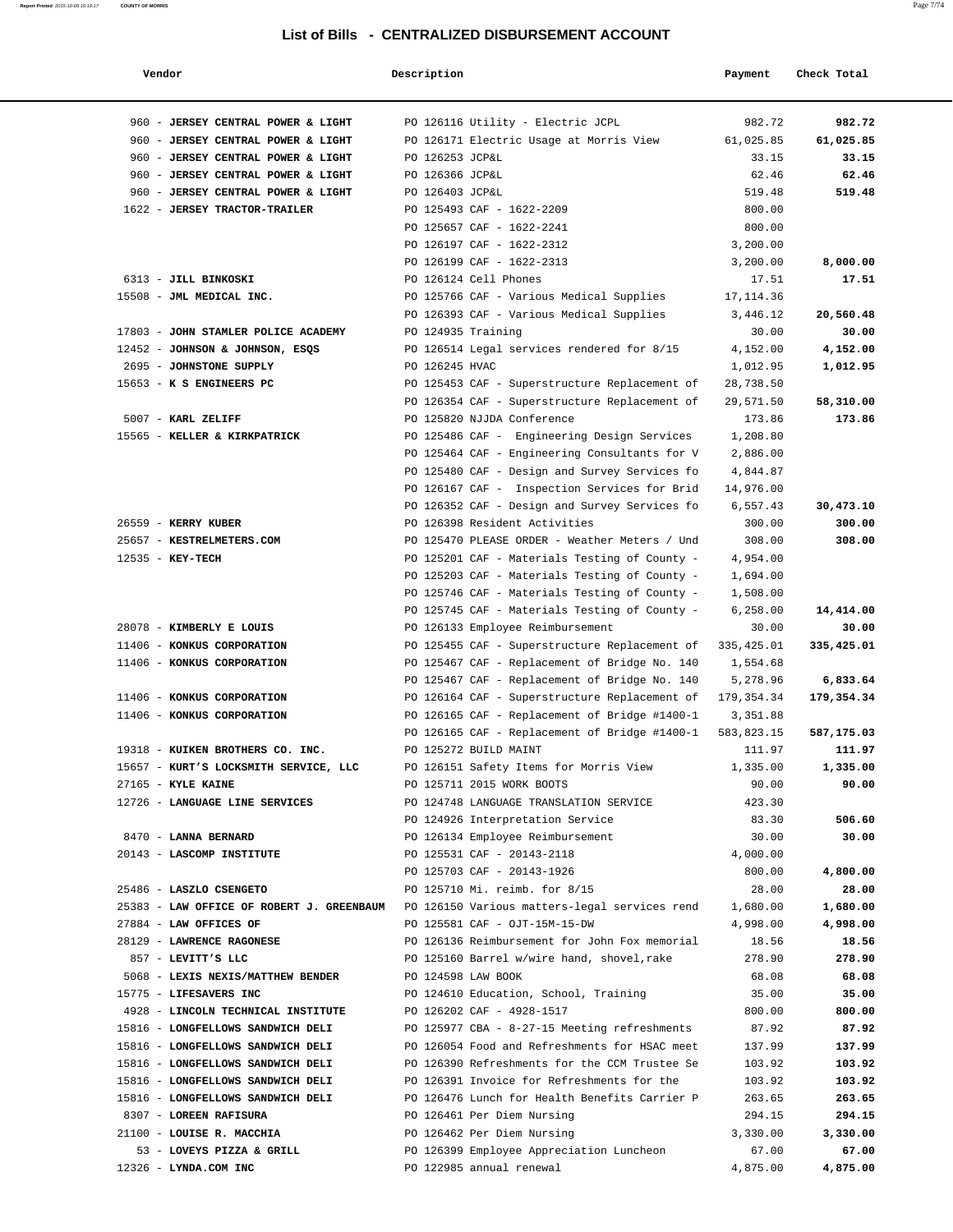| Vendor                                                                 | Description        |                                                                               | Payment            | Check Total           |
|------------------------------------------------------------------------|--------------------|-------------------------------------------------------------------------------|--------------------|-----------------------|
| 16280 - M. C. ECONOMIC DEVELOPMENT                                     |                    | PO 125759 CAF - Freeholder Special Projects                                   | 32,500.00          | 32,500.00             |
| 15883 - M.C. BAR ASSOCIATION                                           |                    | PO 125315 Meeting Expense                                                     | 200.00             |                       |
|                                                                        |                    | PO 125611 Training Expense                                                    | 39.00              | 239.00                |
| 7568 - MADUKWE IMO IBOKO, RN                                           |                    | PO 126463 Per Diem Nursing                                                    | 3,552.00           | 3,552.00              |
| 4528 - MALICK AND SCHERER PC                                           |                    | PO 126329 old Ref# CF08000825000                                              | 1,510.44           | 1,510.44              |
| 25472 - MALL CHEVROLET INC.                                            |                    | PO 118884 CAF - NJSC #A88213                                                  | 23,698.31          | 23,698.31             |
| $3210 - MANPOWER$                                                      |                    | PO 120131 temporary staffing                                                  | 905.28             | 905.28                |
| 20717 - MARGARET FAUST                                                 |                    | PO 121499 Medicare B Reimbursement January 20                                 | 1,067.40           | 1,067.40              |
| 25080 - MARIA CARMELITA OBLINA                                         |                    | PO 126464 Per Diem Nursing                                                    | 928.00             | 928.00                |
| 12257 - MARSHALL WANG                                                  |                    | PO 126128 Data Processing Supply                                              | 42.79              | 42.79                 |
| $11023$ - MARTHA YAGHI                                                 |                    | PO 126465 Per Diem Nursing                                                    | 1,478.89           | 1,478.89              |
| 11821 - MARTINA FIELD                                                  |                    | PO 125287 2015 WORK BOOTS - HILL                                              | 90.00              | 90.00                 |
| 5107 - MARTINALE -HUBBELL                                              |                    | PO 125166 Billing Period Dec 01, 2014 - Dec 3                                 | 96.12              | 96.12                 |
| 28075 - MARTY'S RELIABLE CYCLE                                         |                    | PO 125285 BICYCLE REPAIR                                                      | 207.95             | 207.95                |
| 36 - MARYLAND MEDICAL LEGAL                                            | PO 118890 Training |                                                                               | 700.00             | 700.00                |
| 9935 - MASTER DRIVING SCHOOL INC                                       |                    | PO 126198 CAF - 9935-15                                                       | 3,192.00           | 3,192.00              |
| 12460 - MEDIA SUPPLY, INC.                                             |                    | PO 124930 Investigative Expense                                               | 1,660.00           | 1,660.00              |
| 4783 - MEDICAL & DENTAL INSTITUTE                                      |                    | PO 125633 CAF - 4783-1748                                                     | 800.00             |                       |
|                                                                        |                    | PO 126201 CAF - 4783-1574                                                     | 800.00             | 1,600.00              |
| 8443 - MELOJANE CELESTINO                                              |                    | PO 126466 Per Diem Nursing                                                    | 2,089.76           | 2,089.76              |
| 27923 - MICHAEL BAKER INTERNATIONAL, INC.                              |                    | PO 126378 CAF - Data collection & aid in deve                                 | 27,600.00          | 27,600.00             |
| 8956 - MICHAEL DEMATTEO                                                |                    | PO 125247 2015 WORK BOOTS - HILL                                              | 90.00              | 90.00                 |
| 24951 - MICHELLE CAPILI                                                |                    | PO 126467 Per Diem Nursing                                                    | 7,038.51           | 7,038.51              |
| 11453 - MIDWEST TAPE LLC<br>1101 - MII PUBLICATIONS                    |                    | PO 125125 Confirm CD's & DVD's<br>PO 124710 e-mail subscription               | 1,764.12<br>997.00 | 1,764.12<br>997.00    |
| 16207 - MILLER & CHITTY CO INC                                         |                    | PO 125768 CAF - Boiler Services & Repairs                                     | 1,637.50           |                       |
|                                                                        |                    | PO 125764 CAF - Boiler Services & Repairs                                     | 10,080.00          |                       |
|                                                                        |                    | PO 125767 CAF - Boiler Cleaning and Services                                  | 7,200.00           | 18,917.50             |
| 6408 - MIRION TECHNOLOGIES (GDS) INC                                   |                    | PO 124708 Film/Badges                                                         | 633.00             | 633.00                |
| 25428 - MIRLENE ESTRIPLET                                              |                    | PO 126468 Per Diem Nursing                                                    | 3, 145. 74         | 3,145.74              |
| 6953 - MOBILEX USA                                                     |                    | PO 124072 CAF - On-Site Radiology Services                                    | 544.00             | 544.00                |
| 16248 - MOE DISTRIBUTORS INC.                                          |                    | PO 125299 BUILD MAINT                                                         | 73.87              | 73.87                 |
| 19483 - MORRIS COUNTY MUNICIPAL                                        |                    | PO 125288 REFUSE REMOVAL                                                      | 473.44             | 473.44                |
| 19483 - MORRIS COUNTY MUNICIPAL                                        |                    | PO 125289 CAF - Solid Waste Collection Servic                                 | 7,100.79           | 7,100.79              |
| 19483 - MORRIS COUNTY MUNICIPAL                                        |                    | PO 125452 CAF - Solid Waste Collection                                        | 6,355.83           | 6,355.83              |
| 1800 - MORRIS COUNTY PARK COMMISSION                                   |                    | PO 121798 Boundry Surveys/ paid on PO#26402 c                                 | 34,090.00          | 34,090.00             |
| 1800 - MORRIS COUNTY PARK COMMISSION                                   |                    | PO 122664 Open Space Soft Cost Reimbursement                                  | 258.02             | 258.02                |
| 1800 - MORRIS COUNTY PARK COMMISSION                                   |                    | PO 123989 Open Space Soft Cost Reimbursement                                  | 1,723.24           | 1,723.24              |
| 1800 - MORRIS COUNTY PARK COMMISSION                                   |                    | PO 125528 Open Space Legal Reimbursement - Ju                                 | 2,369.52           | 2,369.52              |
| 12676 - MORRIS COUNTY TOURISM BUREAU                                   |                    | PO 126342 CAF - Freeholder Special Projects                                   | 46,500.00          | 46,500.00             |
| 16293 - MORRIS IMAGING ASSOC II PA                                     |                    | PO 92003 Resident Medical Treatment                                           | 53.00              | 53.00                 |
| 27464 - MORRISTOWN AMBULANCE SQUAD                                     |                    | PO 124399 INMATE MEDICAL CARE                                                 | 526.82             | 526.82                |
| 14515 - MORRISTOWN EMERGENCY MEDICAL                                   |                    | PO 123036 INMATE MEDICAL CARE                                                 | 504.00             | 504.00                |
| 16321 - MORRISTOWN LUMBER &                                            |                    | PO 124977 Master Padlock, Weed Barrier                                        | 51.98              |                       |
|                                                                        |                    | PO 125190 Marking Paint                                                       | 21.16<br>10,000.00 | 73.14                 |
| 16323 - MORRISTOWN MEDICAL CENTER<br>21573 - MORRISTOWN MEDICAL CENTER |                    | PO 125599 TB Clinics Services<br>PO 126074 County of Morris Juvenile Services | 7,037.33           | 10,000.00<br>7,037.33 |
| 16340 - MORRISTOWN PARKING AUTHORITY                                   |                    | PO 125993 ELECTRIC - SCHUYLER ANNEX PARKING                                   | 1,982.12           |                       |
|                                                                        |                    | PO 126484 PARKING MAINTENANCE FEE - 170                                       | 35,700.00          |                       |
|                                                                        |                    | PO 126483 PARKING MAINTENANCE FEE - ADDITIONA                                 | 5,460.00           |                       |
|                                                                        |                    | PO 126482 PARKING MAINTENANCE FEE                                             | 5,340.00           | 48,482.12             |
| 27990 - MPT INDUSTRIES                                                 |                    | PO 124983 FIREARM LUBRICANT                                                   | 55.52              | 55.52                 |
| 21858 - MUNICIPAL CAPITAL CORP                                         |                    | PO 124409 MP C4503 Ricoh Coper(TradeUp) for C                                 | 904.42             | 904.42                |
| 21858 - MUNICIPAL CAPITAL CORP                                         |                    | PO 125447 Office Machine Rental - copier                                      | 658.75             | 658.75                |
| 21858 - MUNICIPAL CAPITAL CORP                                         |                    | PO 125603 COPIER LEASE PAYMENT                                                | 3,192.54           | 3,192.54              |
| 21858 - MUNICIPAL CAPITAL CORP                                         |                    | PO 125770 Office Machine Rental                                               | 6,034.77           | 6,034.77              |
| 21858 - MUNICIPAL CAPITAL CORP                                         |                    | PO 125923 Rental charges for 2 copiers - 8/1/                                 | 1,627.78           | 1,627.78              |
| 21858 - MUNICIPAL CAPITAL CORP                                         |                    | PO 125924 Rental charges for 9 copiers - $8/1/$                               | 7,793.96           | 7,793.96              |
| 21858 - MUNICIPAL CAPITAL CORP                                         |                    | PO 125930 AGING BUSINESS EQUIPMENT                                            | 1,539.86           | 1,539.86              |
| 21858 - MUNICIPAL CAPITAL CORP                                         |                    | PO 126036 Ricoh MP C3002 Copier Contract 1083                                 | 729.28             | 729.28                |
| 21858 - MUNICIPAL CAPITAL CORP                                         |                    | PO 126304 MAPS OFFICE EQUIPMENT                                               | 465.80             | 465.80                |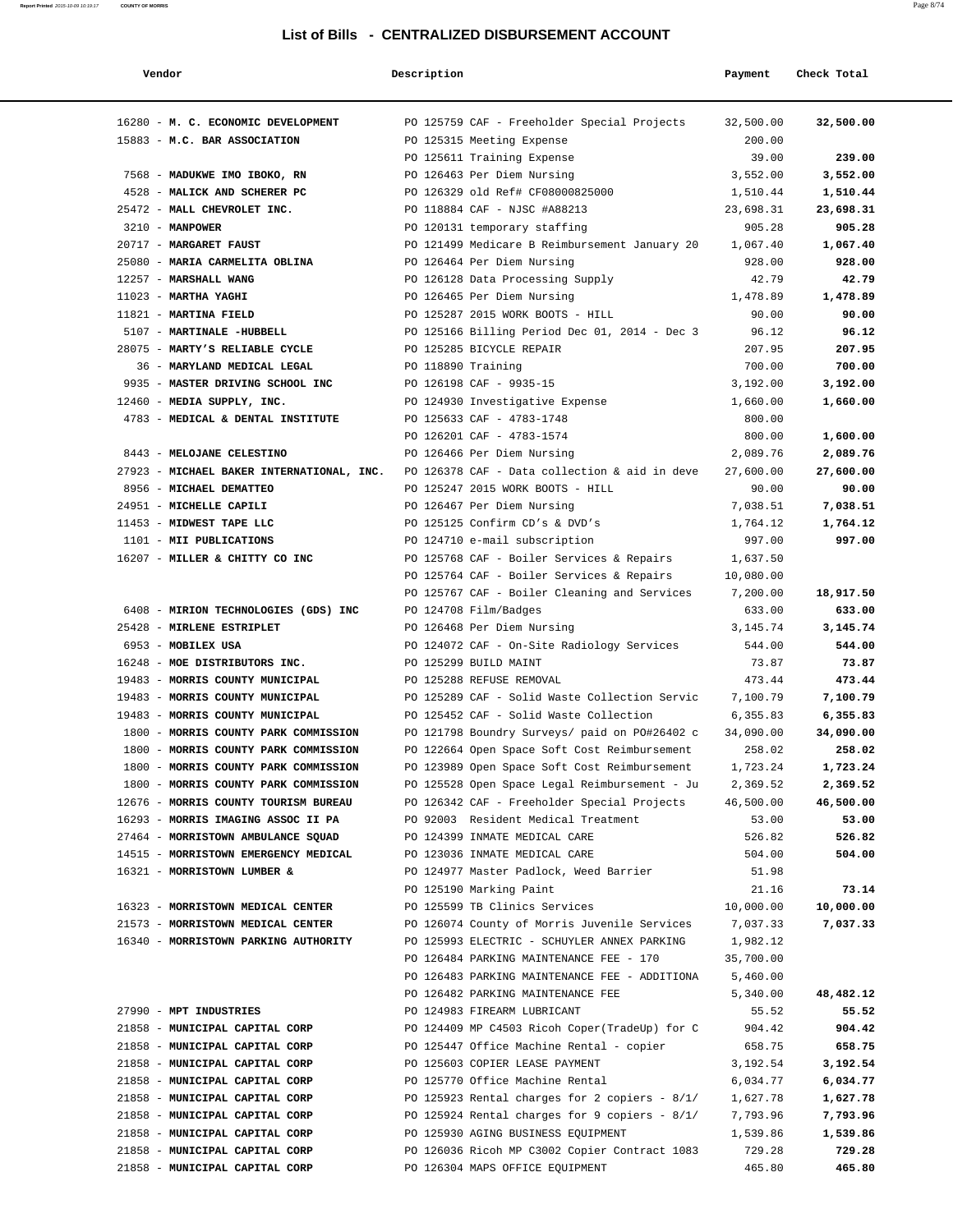| Vendor                                 | Description        |                                                                  | Payment              | Check Total |
|----------------------------------------|--------------------|------------------------------------------------------------------|----------------------|-------------|
| 21858 - MUNICIPAL CAPITAL CORP         |                    | PO 126525 Lease copier                                           | 1,208.42             | 1,208.42    |
| 27915 - MUNTERS CORPORATION            | PO 126429 Roof Fan |                                                                  | 2,536.55             | 2,536.55    |
| 19523 - N.J. NATURAL GAS COMPANY       |                    | PO 125994 NATURAL GAS - MONTVILLE                                | 182.93               | 182.93      |
| 20443 - NANCY HERNANDEZ                |                    | PO 124078 INMATE MEDICAL CARE                                    | 350.00               | 350.00      |
| 21122 - NATIONAL FUEL OIL INC.         |                    | PO 125860 DIESEL FUEL                                            | 20,391.11            | 20,391.11   |
| 1817 - NATIONAL SEMINARS GROUP         |                    | PO 124678 training workshop for mgr. @ ETS                       | 179.00               | 179.00      |
| $15027 - NCX$                          |                    | PO 117566 WIB Web Hosting                                        | 44.85                |             |
|                                        |                    | PO 120704 quarterly expense for WIB website                      | 74.85                | 119.70      |
| 16533 - NEW HOPE FOUNDATION INC.       |                    | PO 125509 CAF - 2015 Chapter 51 CH51-1518 Jul                    | 385.00               |             |
|                                        |                    | PO 125511 CAF - 2015 Chapter 51 CH51-1504 Jul                    | 3,375.00             |             |
|                                        |                    | PO 125510 CAF - 2015 Chapter 51 CH51-1519 Jul                    | 6,345.00             |             |
|                                        |                    | PO 125512 CAF - 2015 Chapter 51 CH51-1522 DET                    | 1,632.00             |             |
|                                        |                    | PO 126379 CAF - 2015 Chapter 51 CH51-1522 DET                    | 2,448.00             |             |
|                                        |                    | PO 126360 CAF - 2015 Chapter 51 CH51-1504 Aug                    | 7,290.00             | 21,475.00   |
| 20856 - NEW HORIZONS COMPUTER LEARNING |                    | PO 125693 CAF - 20856-1706                                       | 3,200.00             | 3,200.00    |
| 20856 - NEW HORIZONS COMPUTER LEARNING |                    | PO 125695 CAF - 20856-1983                                       | 3,199.20             | 3,199.20    |
| 20856 - NEW HORIZONS COMPUTER LEARNING |                    | PO 125697 CAF - 20856-1973                                       | 3,199.20             | 3,199.20    |
| 20856 - NEW HORIZONS COMPUTER LEARNING |                    | PO 125698 CAF - 20856-1805                                       | 3,200.00             | 3,200.00    |
| 21732 - NEW JERSEY ASSOCIATION OF      |                    | PO 126044 VETERANS TRAINING CONFERENCE                           | 285.00               | 285.00      |
| 16552 - NEWBRIDGE SERVICES INC         |                    | PO 125506 CAF - NEWSER-15M-WIA                                   | 597.00               |             |
|                                        |                    | PO 125501 CAF - NEWSER-15M-WIA                                   | 505.00               |             |
|                                        |                    | PO 125505 CAF - NEWSER-15M-WIA                                   | 2,122.00             |             |
|                                        |                    | PO 125502 CAF - NEWSER-15M-WIA                                   | 3,729.00             |             |
|                                        |                    | PO 125497 CAF - NEWSER-15M-WIA                                   | 3,729.00             |             |
|                                        |                    | PO 125507 CAF - NEWSER-15M-WIA                                   | 3,729.00             |             |
|                                        |                    | PO 125503 CAF - NEWSER-15M-WIA                                   | 99.00                |             |
| 16552 - NEWBRIDGE SERVICES INC         |                    | PO 126181 CAF - NEWSER-16M-WIA                                   | 119.25               | 14,629.25   |
|                                        |                    | PO 126182 CAF - NEWSER-15M-WIA<br>PO 126183 CAF - NEWSER-15M-WIA | 1,533.00<br>1,028.00 |             |
|                                        |                    | PO 126207 CAF - NEWSER-15M-WIA                                   | 1,028.00             |             |
|                                        |                    | PO 126205 CAF - NEWSER-15M-WIA                                   | 227.25               |             |
|                                        |                    | PO 126184 CAF - NEWSER-15M-WIA                                   | 1,102.00             |             |
|                                        |                    | PO 126188 CAF - NEWSER-15M-WIA                                   | 1,429.00             |             |
|                                        |                    | PO 126185 CAF - NEWSER-15M-WIA                                   | 3,637.00             | 9,984.25    |
| 28074 - NEWTECH RECYCLING INC.         |                    | PO 125286 RECYCLING FEE                                          | 1,117.50             | 1,117.50    |
| 24712 - NICHOLAS L. ROCCAFORTE         |                    | PO 126430 Resident Activities                                    | 75.00                | 75.00       |
| 17819 - NJ ADVANCE MEDIA, LLC          |                    | PO 125232 ADVERTISING                                            | 1,477.98             | 1,477.98    |
| 17819 - NJ ADVANCE MEDIA, LLC          |                    | PO 126297 Display Ad                                             | 132.03               | 132.03      |
| 9556 - NJ COST                         |                    | PO 125610 MAPS TRAINING SEMINAR                                  | 150.00               | 150.00      |
| 12423 - NJ DEPT OF LABOR & WORKFORCE   |                    | PO 125070 INSPECTION FEES - WHARTON BRIDGE/ G                    | 160.00               | 160.00      |
| 16661 - NJ STATE ASSOC OF CTY ADJUSTER |                    | PO 124059 August Monthly Adjuster Mtg./Lunch                     | 20.00                |             |
|                                        |                    | PO 124064 August Monthly Adjuster Mtg./Lunch                     | 20.00                | 40.00       |
| 16670 - NJ STATE LEAGUE OF             |                    | PO 125540 Women in Breakfast Event                               | 30.00                | 30.00       |
| $16678$ - NJ TRANSIT                   |                    | PO 125564 Bus Pass Order                                         | 1,050.00             | 1,050.00    |
| 20279 - NJACTB                         |                    | PO 124749 NJACTB Annual Educational Conferenc                    | 445.00               | 445.00      |
| $11181 - NJAFM$                        |                    | PO 124123 Registration for Jennifer McCulloch                    | 220.00               | 220.00      |
| 20296 - NJBIZ                          |                    | PO 124136 52 issues postage and handling                         | 54.95                | 54.95       |
| 26357 - NORTHEAST COMMUNICATIONS, INC. |                    | PO 124262 New Roof Antenna for Security 2-Way                    | 774.00               | 774.00      |
| 26357 - NORTHEAST COMMUNICATIONS, INC. |                    | PO 125449 Radio Repairs                                          | 275.00               | 275.00      |
| 16738 - NORTHEASTERN HARDWARE CO INC   |                    | PO 125227 Union Shovel                                           | 114.36               | 114.36      |
| 16742 - NORTHERN SAFETY CO. INC.       |                    | PO 124014 Vest, Ear Protection                                   | 325.59               | 325.59      |
| 16742 - NORTHERN SAFETY CO. INC.       |                    | PO 124843 OTHER OPERATING                                        | 389.91               | 389.91      |
| 8742 - O'DOWD ADVERTISING              |                    | PO 123794 NJACTB Educational Conference promo                    | 822.32               | 822.32      |
| 26726 - OFFICE CONCEPTS GROUP, INC.    |                    | PO 125169 Office Supplies                                        | 78.66                |             |
|                                        |                    | PO 125373 Treasurer's Office Paper & Toner, 8                    | 817.86               |             |
|                                        |                    | PO 125927 2 Custom Stamps                                        | 30.10                |             |
|                                        |                    | PO 125589 FY 2016 Countywide Coordination - S                    | 51.97                |             |
|                                        |                    | PO 125375 Treasurer's Office Supplies 8/31/15                    | 9.50                 |             |
|                                        |                    | PO 125594 Misc. Office Supplies                                  | 538.64               |             |
|                                        |                    | PO 125829 OFFICE SUPPLIES                                        | 250.61               |             |
|                                        |                    | PO 126240 Office Supplies for C&BH and Liz Ki                    | 576.52               | 2,353.86    |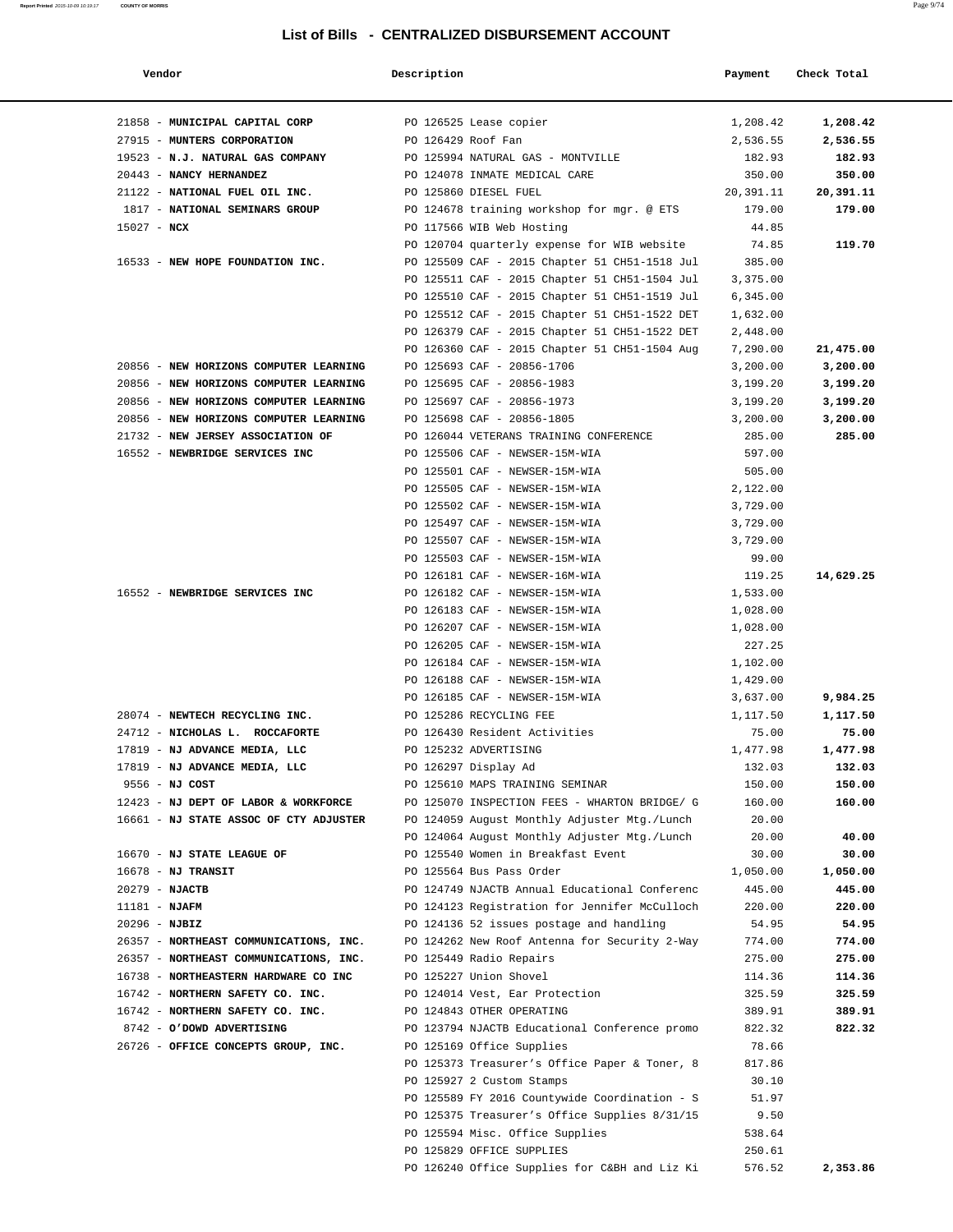| Vendor                                 | Description      |                                               | Payment   | Check Total |
|----------------------------------------|------------------|-----------------------------------------------|-----------|-------------|
| 4654 - OFFICE TEAM                     |                  | PO 122544 Temporary employee-Kimberly Johnson | 1,790.46  | 1,790.46    |
| 4654 - OFFICE TEAM                     |                  | PO 123392 Temporary employee Kimberly Johnson | 511.56    | 511.56      |
| 4654 - OFFICE TEAM                     |                  | PO 123406 Temporary employee Kimberly Johnson | 657.72    | 657.72      |
| 4654 - OFFICE TEAM                     |                  | PO 123688 Temporary employee-Kimberly Johnson | 383.67    | 383.67      |
| 4654 - OFFICE TEAM                     |                  | PO 125372 T. Gould w/e 8/21/15                | 875.00    | 875.00      |
| 10287 - PANCIELLO CONSTRUCTION LLC     |                  | PO 125918 CAF - Labor Rates Concrete Replacem | 3,050.00  | 3,050.00    |
| 16887 - PAPER MART INC                 |                  | PO 125326 Office Supplies                     | 1,481.70  |             |
|                                        |                  | PO 124921 Office Supplies                     | 41.25     | 1,522.95    |
| 11693 - PARETTE SOMJEN ARCHITECTS LLC  |                  | PO 126353 CAF - Engineering design services f | 2,300.00  | 2,300.00    |
| 14997 - PARKHURST DISTRIBUTING CO INC  |                  | PO 125277 PLUMBING                            | 1,087.05  | 1,087.05    |
| 2748 - PATRICIA STEWART                | PO 126126 Travel |                                               | 48.27     | 48.27       |
| 25411 - PATRICIA W. GIBBONS            |                  | PO 125963 CAF - Services under the Nutrition  | 453.43    | 453.43      |
| 17495 - PATTERSON MEDICAL SUPPLY, INC. |                  | PO 126431 Rehabilitation Supplies             | 247.22    | 247.22      |
| 16966 - PENN-JERSEY PAPER CO.          |                  | PO 126432 Recreation Supplies                 | 51.45     | 51.45       |
| 18102 - PEQUANNOCK TOWNSHIP            |                  | PO 125587 CAF - 2015 Municipal Alliance Funds | 10,587.54 | 10,587.54   |
| 27463 - PERFORMANCE SAFETY GROUP, INC. |                  | PO 125324 CAF - Powder Free Nitrile Gloves    | 4,449.40  | 4,449.40    |
| 9210 - PETER LIMONE JR.                |                  | PO 126109 NUTRITION SITE ENTERTAINMENT        | 100.00    |             |
|                                        |                  | PO 125546 NUTRITION SITE PICNIC               | 100.00    | 200.00      |
| 17005 - PHARMA CARE INC                |                  | PO 126176 CAF - Pharmaceutical Consulting Ser | 4,068.66  | 4,068.66    |
| 17019 - PHILLIPSBURG SCHOOL BASED      |                  | PO 125496 CAF - PHILS-15Y-WIA                 | 1,307.00  |             |
|                                        |                  | PO 125495 CAF - PHILS-15Y-WIA                 | 5,893.00  |             |
|                                        |                  | PO 125499 CAF - PHILS-15Y-WIA                 | 5,437.00  |             |
|                                        |                  | PO 125500 CAF - PHILS-15Y-WIA                 | 5,680.00  |             |
|                                        |                  | PO 125621 CAF - PHILS-15Y-WIA                 | 1,172.00  |             |
|                                        |                  | PO 125554 CAF - PHILS-14Y-WIA                 | 1,055.00  | 20,544.00   |
| 17066 - PLAINSMAN AUTO SUPPLY          |                  | PO 124923 Oil filters and brakes              | 54.95     | 54.95       |
| 27964 - PNC EQUIPMENT FINANCE, LLC     |                  | PO 123005 FPI - 4500 Folding & Inserting mach | 2,133.00  | 2,133.00    |
| $27133$ - POWER ONE, INC.              |                  | PO 125785 Investiative Expense                | 4,487.55  | 4,487.55    |
| 17117 - POWER PLACE INC                |                  | PO 124673 WO75364/ RE: B&G -HILL/ 08-04-15    | 435.31    |             |
|                                        |                  | PO 124899 GROUNDS MAINT                       | 27.68     |             |
|                                        |                  | PO 125292 MACHINE REPAIR                      | 185.70    | 648.69      |
| 26363 - PRAXAIR DISTRIBUTION           |                  | PO 124670 WELDING SUPPLIES                    | 299.70    | 299.70      |
| 18427 - PRAXAIR DISTRIBUTION, INC.     |                  | PO 124575 Oxygen & Acetylene                  | 142.07    | 142.07      |
| 25535 - PRECIOUS GEMS MUSIC, LLC       |                  | PO 126155 Resident Activities                 | 125.00    | 125.00      |
| 25535 - PRECIOUS GEMS MUSIC, LLC       |                  | PO 126433 Resident Activities                 | 125.00    | 125.00      |
| 10503 - PREMIER HEALTHCARE             |                  | PO 125773 CAF - Management Services           | 88,544.98 | 88,544.98   |
| 3316 - PROJECT SELF SUFFICIENCY        |                  | PO 125524 CAF - PSS3316-JR/JS-15-WFNJ         | 1,344.00  |             |
|                                        |                  | PO 125702 CAF - PSS3316-JR/JS-15-WFNJ         | 412.00    | 1,756.00    |
| 21735 - QUALITY & PRODUCTIVITY         |                  | PO 125634 CAF - 21735-2139                    | 2,000.00  | 2,000.00    |
| 7872 - QUENCH USA, INC.                |                  | PO 125310 Ouench cooler, Comm Div break rm    | 48.00     | 48.00       |
| $264$ - R & J CONTROL, INC.            |                  | PO 125194 FOUR HOUR GENERATOR TEST            | 3,000.00  |             |
|                                        |                  | PO 125291 CAF - Generator Repair Services     | 330.00    |             |
|                                        |                  | PO 125298 CAF - Generator Repair Services     | 3,465.00  | 6,795.00    |
| 19722 - R C SOUND                      |                  | PO 125377 OTHER OUTSIDE                       | 1,500.00  | 1,500.00    |
| $17215$ - R.S. KNAPP CO. INC.          |                  | PO 125047 HP Designjet monthly contract       | 66.64     |             |
|                                        |                  | PO 125758 Service Contract for HP Design Jet  | 66.64     |             |
|                                        |                  | PO 125757 PW 300 Print Engine                 | 473.76    | 607.04      |
| 20536 - RABBI YOSEF NEWFIELD           |                  | PO 126434 Resident Services                   | 175.00    | 175.00      |
| 24823 - RAMAPO COLLEGE OF NJ           |                  | PO 125646 CAF - 24823-2026                    | 3,200.00  | 3,200.00    |
| 24823 - RAMAPO COLLEGE OF NJ           |                  | PO 125651 CAF - 24823-1916                    | 3,200.00  | 3,200.00    |
| 17255 - RARITAN VALLEY COMMUNITY       |                  | PO 126550 Chargeback for Fall 2015 for Alexis | 1,656.18  | 1,656.18    |
| 26223 - RE-TRON TECHNOLOGIES INC.      |                  | PO 125616 AUTO PARTS                          | 319.96    | 319.96      |
| 274 - READY REFRESH                    |                  | PO 125167 Monthly Water Delivery              | 49.13     | 49.13       |
| 274 - READY REFRESH                    |                  | PO 125197 drinking water for ETS              | 111.93    | 111.93      |
| 274 - READY REFRESH                    | PO 125307 Water  |                                               | 434.14    | 434.14      |
| 274 - READY REFRESH                    |                  | PO 125382 NESTLE PURE LIFE DRINKING WATER     | 9.96      | 9.96        |
| 810 - READY REFRESH                    |                  | PO 125570 Water - Sheriffs Office             | 458.80    | 458.80      |
| 274 - READY REFRESH                    |                  |                                               |           | 24.91       |
|                                        |                  | PO 125584 Ready Fresh 7/15-8/14/2015          | 24.91     |             |
| 274 - READY REFRESH                    |                  | PO 125826 Spring Water Acct # 8450007060      | 138.10    | 138.10      |
| 274 - READY REFRESH                    |                  | PO 125830 DRINKING WATER                      | 18.93     | 18.93       |
| 12128 - READY SUPPLY                   |                  | PO 126435 Adult Briefs                        | 6,448.32  |             |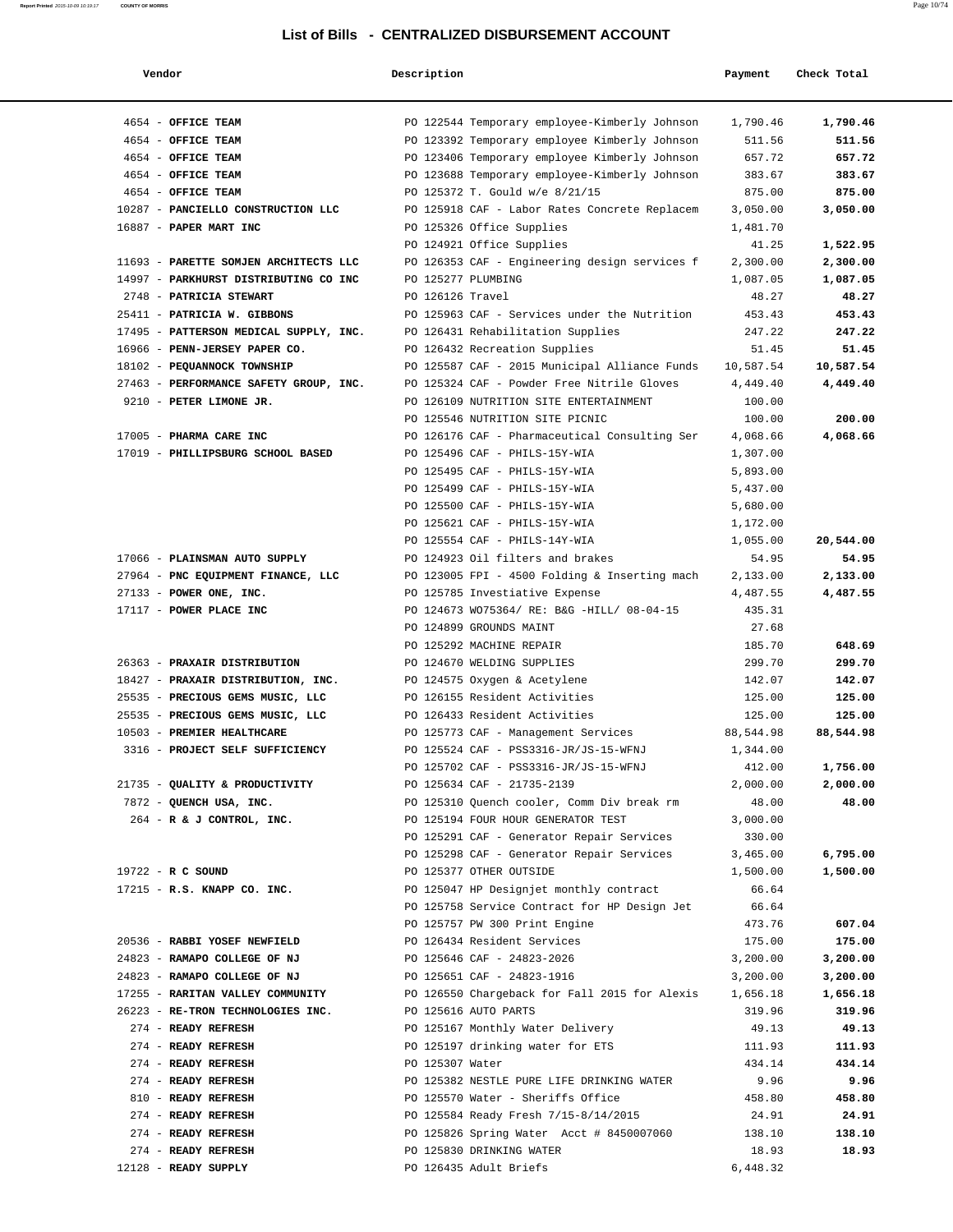| Vendor                                   | Description        |                                               | Payment     | Check Total |
|------------------------------------------|--------------------|-----------------------------------------------|-------------|-------------|
|                                          |                    |                                               |             |             |
|                                          |                    | PO 126436 Disinfectant Wipes for Building Ser | 4,677.00    | 11,125.32   |
| 17271 - RECORDER PUBLISHING CO, INC.     |                    | PO 125391 ACCT#004559 Advertising for Landing | 45.93       | 45.93       |
| 27101 - REDMANN ELECTRIC CO., INC.       |                    | PO 123992 CAF - Labor Rates Electrical and Re | 1,600.00    |             |
|                                          |                    | PO 124055 BUILDING ELECTRICAL REPAIRS         | 320.00      |             |
|                                          |                    | PO 125242 CAF - Labor Rates Electrical and Re | 1,452.12    |             |
|                                          |                    | PO 125243 ELECTRICAL                          | 2,018.00    |             |
|                                          |                    | PO 125039 Services for Hazardous Waste Storag | 1,569.59    | 6,959.71    |
| 9912 - REMINGTON & VERNICK ENGINEERS INC |                    | PO 125390 Morris County Courthouse Fire Spri  | 4,898.64    | 4,898.64    |
| 25564 - RFS COMMERCIAL, INC.             |                    | PO 126437 Carpet Installation                 | 2,812.59    | 2,812.59    |
| 12035 - RICCIARDI BROTHERS               |                    | PO 126255 PAINT & SUPPLIES FOR W&M BUILDING   | 76.51       | 76.51       |
| 12034 - RICCIARDI BROTHERS OF            | PO 124002 supplies |                                               | 524.73      |             |
|                                          | PO 125251 PAINT    |                                               | 1,426.24    | 1,950.97    |
| 17334 - RIO'S ENGRAVING                  |                    | PO 125302 name plate                          | 10.00       | 10.00       |
| 7952 - RIOS' ENGRAVING                   |                    | PO 125395 Nametags/Nameplates                 | 23.00       | 23.00       |
| 17338 - RITACCO CONSTRUCTION INC         |                    | PO 125479 CAF - Deck Rehabilitation at Morris | 103,667.81  | 103,667.81  |
| 8155 - ROBERT DEFILIPPO                  |                    | PO 125798 2015 WORK BOOTS                     | 90.00       | 90.00       |
| 20990 - RON-JON CONSTRUCTION CORP.       |                    | PO 125967 CAF - Rehabilitation of Leddells Po | 3,250.00    | 3,250.00    |
| 20990 - RON-JON CONSTRUCTION CORP.       |                    | PO 126166 CAF - Replacement of Kiel Avenue Br | 123,591.41  | 123,591.41  |
| 7805 - ROSE DUMAPIT                      |                    | PO 126469 Per Diem Nursing                    | 2,072.00    | 2,072.00    |
| 24397 - ROSEMARY BATANE COBCOBO          |                    | PO 126470 Per Diem Nursing                    | 3,695.19    | 3,695.19    |
| 27773 - ROUTE 46 CHEVROLET               |                    | PO 124889 CAF - MCCPC #15-C, Item 2           | 44,680.88   | 44,680.88   |
| 9938 - RUTGERS CENTER FOR CONTINUING     |                    | PO 125631 CAF - 9938-2003                     | 1,140.00    |             |
|                                          |                    | PO 125553 CAF - 9938-2114                     | 2,855.00    |             |
|                                          |                    | PO 125549 CAF - 9938-1962                     | 619.00      |             |
|                                          |                    | PO 126212 CAF - 9938-2176                     | 2,300.00    | 6,914.00    |
| 24895 - RUTGERS OCPE                     |                    | PO 124830 Registration for VM to attend Intro | 315.00      | 315.00      |
| 9325 - RUTGERS SCHOOL OF BUSINESS        |                    | PO 125548 CAF - 9325-2287                     | 3,060.00    |             |
|                                          |                    | PO 126214 CAF - 9325-2252                     | 3,060.00    |             |
|                                          |                    | PO 126213 CAF - 9325-2273                     | 800.00      |             |
|                                          |                    | PO 126215 CAF - 9325-1880                     | 790.00      | 7,710.00    |
| 17443 - RUTGERS STATE UNIVERSITY OF NJ   |                    | PO 115580 TRAINING EDUCATION                  | 129.00      |             |
|                                          | PO 124071 TRAINING |                                               | 258.00      | 387.00      |
| 19806 - RUTGERS UNIVERSITY               |                    | PO 125760 County Admin Basic Certificate Prog | 750.00      | 750.00      |
| $17461 - S$ & S WORLDWIDE, INC.          |                    | PO 126156 Resident Recreation Supplies        | 416.40      | 416.40      |
| 19814 - SAFETY- KLEEN SYSTEMS, INC.      |                    | PO 125098 Washer Solvent                      | 280.60      | 280.60      |
| 17530 - SCALES INDUSTRIAL                |                    | PO 125932 Preventive Maintenance Contractual  | 3,139.00    | 3,139.00    |
| 24238 - SCANTRON CORPORATION             |                    | PO 125609 Exam Answer Sheets                  | 632.84      | 632.84      |
| 19827 - SCHENCK PRICE, SMITH & KING      |                    | PO 126147 Employment dispute-legal services   | 579.60      | 579.60      |
| 17546 - SCHIFANO CONSTRUCTION CORP.      |                    | PO 125474 CAF - Milling & Resurfacing of Wat  | 32,420.12   |             |
|                                          |                    | PO 126334 CAF - Milling and Resurfacing of E  | 568,363.73  |             |
|                                          |                    | PO 126160 CAF - Milling and Resurfacing of Bl | 152,119.62  | 752,903.47  |
| 3032 - SCIENTIFIC WATER CONDITIONING     |                    | PO 125192 WATER GUARD SERVICE                 | 232.00      |             |
|                                          |                    | PO 125249 EQUIP SERV AGREEMENTS - WATERGUARD  | 2,175.00    | 2,407.00    |
| $27138$ - SEAN BRADY                     |                    | PO 125797 2015 WORK BOOTS                     | 90.00       | 90.00       |
| 24284 - SELECT REHABILITATION INC.       |                    | PO 126359 CAF - Physical, Occupational and Sp | 154,083.97  | 154,083.97  |
| 21685 - SENIOR SALON SERVICES LLC        |                    | PO 125776 CAF - Cosmetology Services          | 5,950.00    | 5,950.00    |
| 9522 - SENTIMENTAL PRODUCTIONS           |                    | PO 125460 Video Supplies for Resident Activit | 125.00      | 125.00      |
| 5838 - SHACHIHATA INC. (U.S.A.)          |                    | PO 122333 Miscellaneous Stamps for Adjuster's | 183.76      | 183.76      |
| 19854 - SHEAFFER SUPPLY INC.             | PO 124035 parts    |                                               | 10.45       | 10.45       |
| 17621 - SHEAFFER SUPPLY, INC.            |                    | PO 125268 SMALL TOOLS/ BUILD MAINT            | 213.96      |             |
|                                          |                    | PO 125290 SMALL TOOLS/ BUILD MAINT            | 473.36      | 687.32      |
| 27853 - SHELLEY REINER                   |                    | PO 126471 Per Diem Nursing                    | 1,870.50    | 1,870.50    |
| 17635 - SHERWIN WILLIAMS                 | PO 124001 Paint    |                                               | 50.76       |             |
|                                          | PO 124032 paint    |                                               | 101.52      | 152.28      |
| 17636 - SHERWIN-WILLIAMS                 | PO 125244 PAINT    |                                               | 63.68       |             |
|                                          | PO 125293 PAINT    |                                               | 78.99       | 142.67      |
| 17726 - SHI INTERNATIONAL CORP           |                    | PO 124176 Yearly Renewals - Secure Connection | 298.10      |             |
|                                          |                    | PO 124176 Yearly Renewals - Secure Connection | 7,820.62    |             |
|                                          |                    | PO 124178 Annual Maintenance Renewal          | 19,894.62   |             |
|                                          |                    | PO 124510 Checkpoint Firewall Upgrades for Du | 250, 238.25 |             |
|                                          |                    | PO 124275 Adobe Acrobat Pro License Quote #10 | 356.95      |             |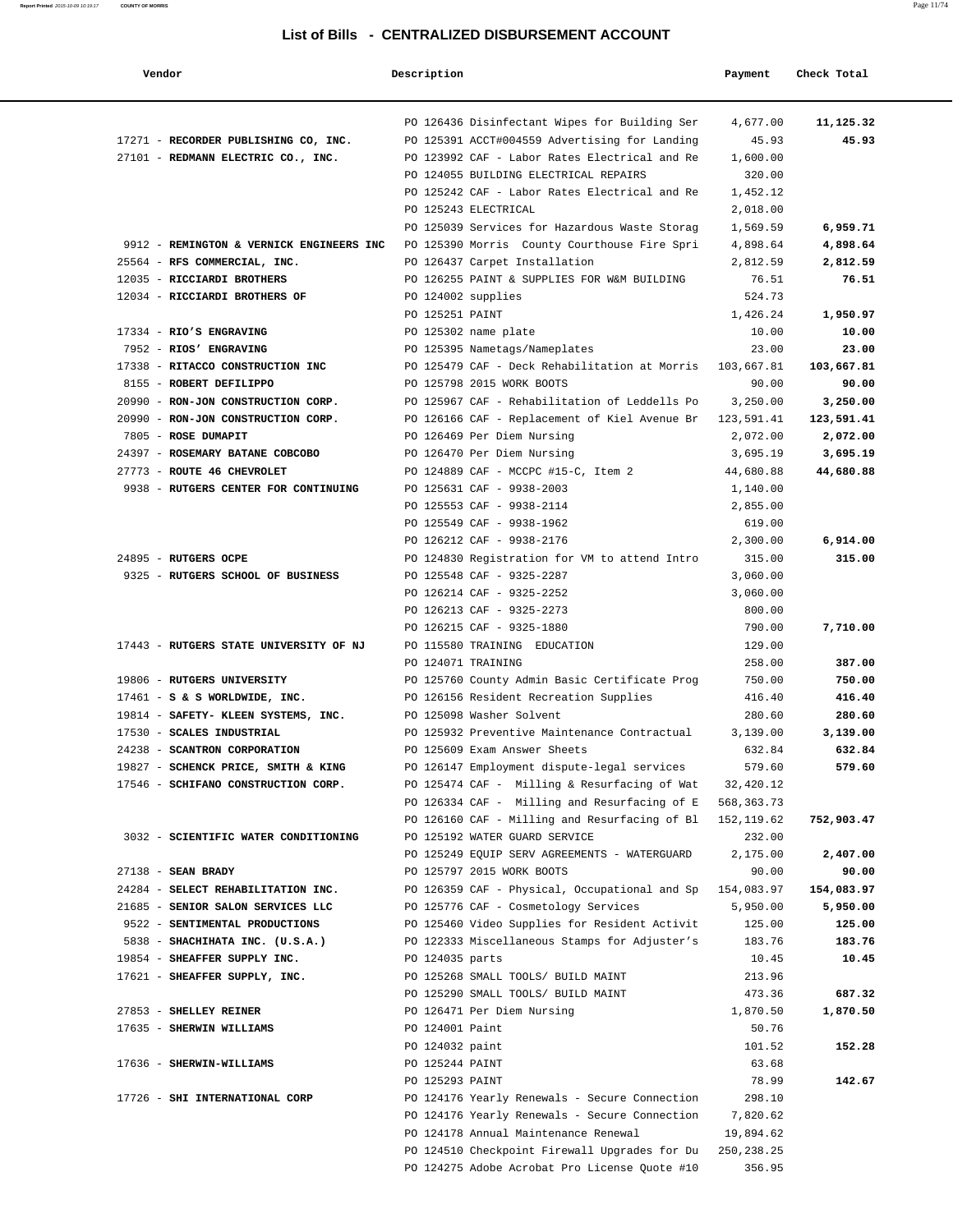| Vendor                                  | Description     |                                                 | Payment     | Check Total |
|-----------------------------------------|-----------------|-------------------------------------------------|-------------|-------------|
|                                         |                 | PO 125094 Software and Licensure - Purchasing   | 366.74      | 278,975.28  |
| 9283 - SIRCHIE AQUISITIONS COMPANY      |                 | PO 125123 SANE SART GRANT Consumable Supplies   | 113.98      | 113.98      |
| 17668 - SIRCHIE FINGER PRINT LAB INC.   |                 | PO 123808 PLEASE ORDER - Filters/Sgt. L. Flyn   | 1,459.10    | 1,459.10    |
| $28037 - SMARTSIGN$                     |                 | PO 124611 Please order -- Heritage Commission   | 872.97      | 872.97      |
| 6981 - SODEXO INC & AFFILIATES          |                 | PO 125515 Residents meals for month of August   | 6,754.79    | 6,754.79    |
| 6981 - SODEXO INC & AFFILIATES          |                 | PO 125516 CAF - Dietary Services for Various    | 7,846.95    | 7,846.95    |
| 6981 - SODEXO INC & AFFILIATES          |                 | PO 125517 CAF - Dietary Services for Various    | 189,265.01  | 189,265.01  |
| 6981 - SODEXO INC & AFFILIATES          |                 | PO 125774 CAF - Dietary Services for Various    | 283, 393.65 | 283,393.65  |
| 6981 - SODEXO INC & AFFILIATES          |                 | PO 125777 CAF - Laundry Services at Morris Vi   | 87,429.71   | 87,429.71   |
| 6981 - SODEXO INC & AFFILIATES          |                 | PO 126177 CAF - Housekeeping, Facility and Bo   | 174,957.49  | 174,957.49  |
| 17755 - SOUTHEAST MORRIS COUNTY         |                 | PO 125687 Water Usage                           | 8,601.32    | 8,601.32    |
| 17755 - SOUTHEAST MORRIS COUNTY         |                 | PO 125991 WATER - MONTHLY                       | 11,776.13   | 11,776.13   |
| 17755 - SOUTHEAST MORRIS COUNTY         |                 | PO 125995 WATER - HIGHVIEW                      | 677.92      | 677.92      |
| 11160 - SPACE FARMS INC                 |                 | PO 125469 Deer Carcass Removal                  | 2,310.00    | 2,310.00    |
| 4611 - STAPLES ADVANTAGE                |                 | PO 123476 OFFICE SUPPLIES: JULY 2015            | 257.22      | 257.22      |
| 4611 - STAPLES ADVANTAGE                |                 | PO 125165 Misc. Supplies                        | 287.61      | 287.61      |
| 4611 - STAPLES ADVANTAGE                |                 | PO 125405 Various office supplies               | 458.62      | 458.62      |
| 4611 - STAPLES ADVANTAGE                |                 | PO 125559 General Office Supplies - August 20   | 123.39      | 123.39      |
| 4611 - STAPLES ADVANTAGE                |                 | PO 125571 Office Supplies - D.Blank/Legal Ser   | 886.26      | 886.26      |
| 4611 - STAPLES ADVANTAGE                |                 | PO 125572 Office Supplies                       | 1,384.35    | 1,384.35    |
| 4611 - STAPLES ADVANTAGE                |                 | PO 125598 Office Supplies                       | 683.88      | 683.88      |
| 4611 - STAPLES ADVANTAGE                |                 | PO 125783 Office Supplies                       | 224.89      | 224.89      |
| 4611 - STAPLES ADVANTAGE                |                 | PO 126438 Office Supplies                       | 1,243.05    | 1,243.05    |
| 19919 - STAR LEDGER                     |                 | PO 125688 Newspapers for Bistro                 | 61.50       | 61.50       |
| 19919 - STAR LEDGER                     |                 | PO 126395 Newspaper Delivery for Coffee Shop    | 61.50       | 61.50       |
| 17837 - STATE OF NJ                     |                 | PO 124854 Food for Dietary                      | 4,387.46    | 4,387.46    |
| 5021 - AEROFUND FINANCIAL INC.          |                 | PO 125504 CAF - Agreement STATSHUT-15M-JARC     | 4,375.82    |             |
|                                         |                 | PO 125632 CAF - Agreement STATSHUT-15M-JARC     | 4,316.04    |             |
|                                         |                 | PO 125649 CAF - Agreement STATSHUT-15M-JARC     | 4,459.50    |             |
|                                         |                 | PO 125707 CAF - Agreement STATSHUT-15M-JARC     | 5,224.62    |             |
|                                         |                 | PO 125704 CAF - Agreement STATSHUT-15M-JARC     | 5,033.35    |             |
|                                         |                 | PO 125951 CAF - Agreement STATSHUT-15M-JARC     | 3,316.55    | 26,725.88   |
| 1140 - STEER PROGRAMS, INC.             |                 | PO 124965 Annual License $9/1/15-8/31/16$ - Lex | 3,800.00    | 3,800.00    |
| 26956 - STEPHANIE GORMAN                |                 | PO 126104 reimbursement                         | 107.88      | 107.88      |
| 4298 - STERICYCLE INC.                  |                 | PO 126396 Medical Waste Disposal at Morris Vi   | 866.68      | 866.68      |
| 26016 - STONEFIELD ENGINEERING          |                 | PO 125454 CAF - Traffic Analysis & Constructi   | 1,798.00    | 1,798.00    |
| 24132 - STS TIRE & AUTO CENTERS         | PO 125618 TIRES |                                                 | 1,356.82    | 1,356.82    |
| 17901 - SUBURBAN CONSULTING             |                 | PO 125561 old Ref# CF08000826000                | 420.00      |             |
|                                         |                 | PO 126332 old Ref# CF08000826000                | 365.00      |             |
|                                         |                 | PO 126339 old Ref# CF08000826000                | 140.00      | 925.00      |
| 8621 - SUBURBAN PROPANE -2347           |                 | PO 125015 Propane Delivery                      | 357.91      | 357.91      |
| 17937 - SUSSEX COUNTY COMMUNITY COLLEGE |                 | PO 125604 CAF - 17937-1555                      | 3,200.00    |             |
|                                         |                 | PO 125555 CAF - 17937-2138                      | 2,947.90    |             |
|                                         |                 | PO 125542 CAF - 17937-1553                      | 3,200.00    |             |
|                                         |                 | PO 125640 CHARGEBACK FALL 2015                  | 1,816.62    |             |
|                                         |                 | PO 126206 CAF - 17937-2156                      | 635.46      |             |
|                                         |                 | PO 126200 CAF - 17937-1825                      | 3,717.00    | 15,516.98   |
| 25400 - SUZIE COLLIN                    |                 | PO 126472 Per Diem Nursing                      | 4,347.50    | 4,347.50    |
| 9341 - SYTECH CORPORATION               |                 | PO 125567 Maintenance                           | 26,924.00   | 26,924.00   |
| 18067 - T J'S SPORTWIDE TROPHY          |                 | PO 124747 PLAQUE AND ENGRAVING                  | 50.30       |             |
|                                         |                 | PO 125199 Office Supply                         | 110.68      | 160.98      |
| 16110 - T. Y. LIN INTERNATIONAL         |                 | PO 126357 CAF - Final Design Bi-County Bridge   | 10,877.41   | 10,877.41   |
| 17975 - TAYLOR & FRIEDBERG, LLC         |                 | PO 125328 MAPS PUBLIC HEARING                   | 236.25      | 236.25      |
| 27489 - TECHNOLOGY & MEDICINE INSTITUTE |                 | PO 126203 CAF - 27489-1989                      | 767.80      | 767.80      |
| 20436 - TELE-COMMUNICATION, INC         |                 | PO 124629 Equipment                             | 1,978.65    | 1,978.65    |
| 17990 - TELESEARCH INC                  |                 | PO 125371 C. Kristiansen w/e 8/23/15            | 555.75      | 555.75      |
| 26677 - TEODORA O. DELEON               |                 | PO 126473 Per Diem Nursing                      | 888.00      | 888.00      |
| 27034 - TERESA OMWENGA                  |                 | PO 126474 Per Diem Nursing                      | 1,785.25    | 1,785.25    |
| 21294 - TETRA TECH INC.                 |                 | PO 125592 CAF - Updated Hazard Mitigation Pla   | 25,167.00   | 25,167.00   |
| 27608 - THE DAILY DISH DELI             | PO 125580 Meals |                                                 | 195.50      | 195.50      |
| 20797 - THE MUSIAL GROUP PA             |                 | PO 126158 CAF - Final Design and Constr Docs    | 2,750.00    | 2,750.00    |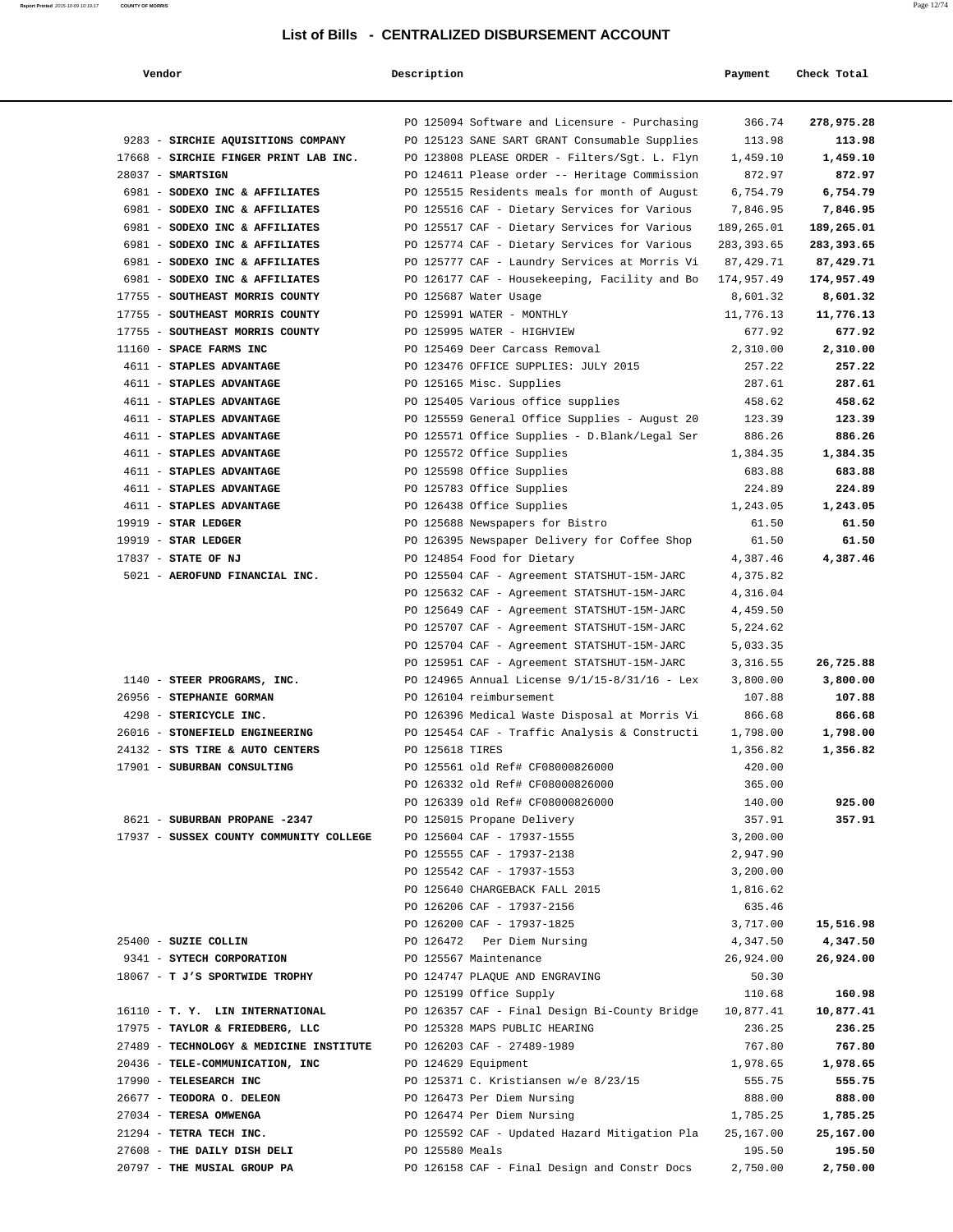| Vendor                                                        | Description        |                                                                              | Payment               | Check Total |
|---------------------------------------------------------------|--------------------|------------------------------------------------------------------------------|-----------------------|-------------|
| 19739 - THE RBA GROUP INC.                                    |                    | PO 126343 old Ref# CF09001500000                                             | 16,531.41             | 16,531.41   |
| 5711 - THE TAB GROUP                                          |                    | PO 125304 CAF - Records Storage                                              | 13.65                 | 13.65       |
| 6048 - THOMAS GALANTE                                         |                    | PO 125824 2015 WORK BOOTS - SECURITY                                         | 90.00                 | 90.00       |
| 28071 - THOMAS LEAD RESERVATIONS, LLC                         |                    | PO 125394 Refund of appeal fee for case MC#20                                | 100.00                | 100.00      |
| 24933 - THOMAS POLLIO                                         |                    | PO 126097 PETTY CASH SEPT. 2015 YOUTH SHELTER                                | 129.03                | 129.03      |
| 27687 - THOMAS REMBIS                                         |                    | PO 125596 Reimbursement for Work Boots                                       | 90.00                 | 90.00       |
| 18437 - THOMSON REUTERS                                       |                    | PO 123522 Law Books                                                          | 78.50                 |             |
|                                                               | PO 124693 West Law |                                                                              | 1,414.78              |             |
|                                                               |                    | PO 124694 Investigative Expens                                               | 878.00                | 2,371.28    |
| 122 - TILCON NEW YORK INC.                                    |                    | PO 124892 Bituminous Concrete                                                | 660.18                |             |
|                                                               |                    | PO 125578 Bituminous Concrete                                                | 4,290.69              |             |
|                                                               |                    | PO 125576 CAF - Co-Op#5 - Bituminous Concrete                                | 121,924.56            |             |
|                                                               |                    | PO 125583 CAF - Co-Op#5 - Bituminous Concrete                                | 154,104.31            |             |
|                                                               |                    | PO 125483 CAF - Milling & Resurfacing of Cent                                | 33, 218.35            | 314,198.09  |
| 281 - TOMAR INDUSTRIES INC                                    |                    | PO 124706 JANITORIAL SUPPLIES                                                | 383.03                |             |
|                                                               |                    | PO 125096 Misc. Supplies                                                     | 509.88                | 892.91      |
| 20788 - TOP LINE CONSTRUCTION CORP                            |                    | PO 126159 CAF - Milling & Resurfacing of Moun                                | 318,220.25            | 318,220.25  |
| 20788 - TOP LINE CONSTRUCTION CORP                            |                    | PO 126161 CAF - Milling & Resurfacing of Dove                                | 428,005.32            | 428,005.32  |
| 20788 - TOP LINE CONSTRUCTION CORP                            |                    | PO 126163 CAF - Milling & Resurfacing of Mill                                | 358,734.87            | 358,734.87  |
| 14268 - TOWNSHIP OF DENVILLE                                  |                    | PO 125822 CAF - 2015 Municipal Alliance Funds                                | 8,630.15              | 8,630.15    |
| 15475 - TOWNSHIP OF JEFFERSON                                 |                    | PO 117142 SUBGRANT #SC003                                                    | 18,000.00             | 18,000.00   |
| 18100 - TOWNSHIP OF MONTVILLE                                 |                    | PO 125588 CAF - 2015 Municipal Alliance Funds                                | 1,220.37              | 1,220.37    |
| 16913 - TOWNSHIP OF PARSIPPANY -                              |                    | PO 125378 WATER - PSTA                                                       | 5,619.90              | 5,619.90    |
| 19736 - TOWNSHIP OF RANDOLPH                                  |                    | PO 125799 WATER - RANDOLPH - HEALTH MGMT                                     | 48.12                 | 48.12       |
| 28040 - TRAINERS WAREHOUSE<br>11791 - TRANSYSTEMS CORPORATION |                    | PO 125004 TRAINING SUPPLIES<br>PO 125462 CAF - Preliminary Design Services f | 86.51                 | 86.51       |
|                                                               |                    | PO 126094 CAF - Preliminary Design Services f                                | 6,574.84<br>12,732.80 | 19,307.64   |
| 12333 - TRIMBOLI & PRUSINOWSKI, LLC                           |                    | PO 126068 County Counsel legal services rende                                | 1,956.00              |             |
|                                                               |                    | PO 126138 MC Prosecutor's Office legal servic                                | 3,960.00              |             |
|                                                               |                    | PO 126350 MC Sheriff's Office - legal service                                | 204.00                | 6,120.00    |
| 24804 - TRITEC OFFICE EQUIPMENT INC                           |                    | PO 125410 Color Copies                                                       | 308.63                | 308.63      |
| 24804 - TRITEC OFFICE EQUIPMENT INC                           |                    | PO 126047 Ricoh MP C3502 Copier Color Charges                                | 138.32                | 138.32      |
| 24804 - TRITEC OFFICE EQUIPMENT INC                           |                    | PO 126401 Office Machine Rental                                              | 325.71                | 325.71      |
| 2101 - TURNING POINT, INC                                     |                    | PO 125508 CAF - 2015 Chapter 51 CH51-1514 DET                                | 204.00                | 204.00      |
| 12739 - TURTLE & HUGHES, INC.                                 |                    | PO 125294 ELECTRICAL                                                         | 186.00                |             |
|                                                               |                    | PO 125800 ELECTRICAL                                                         | 37.20                 | 223.20      |
| 217 - US LIFE INSURANCE COMPANY                               |                    | PO 120603 group life for ETS                                                 | 246.30                |             |
|                                                               |                    | PO 124684 group life insurance                                               | 256.58                | 502.88      |
| 9285 - U.S. SECURITY ASSOCIATES, INC.                         |                    | PO 125778 CAF - Unarmed Security Guards                                      | 18,078.88             |             |
|                                                               |                    | PO 126178 CAF - Unarmed Security Guards                                      | 11,884.82             | 29,963.70   |
| 446 - UNITRONIX DATA SYSTEMS INC                              |                    | PO 125557 9/15 - Proprietary Computer Softwa                                 | 5,682.60              | 5,682.60    |
| 14711 - UNIVERSAL ELECTRIC MOTOR SERV                         |                    | PO 122877 Heat Pump Repair at Morris View                                    | 7,154.00              | 7,154.00    |
| 15732 - UNIVERSAL UNIFORM SALES CO INC                        |                    | PO 124756 CAF - Contract Renewal Uniforms                                    | 316.00                | 316.00      |
| 15732 - UNIVERSAL UNIFORM SALES CO INC                        |                    | PO 124982 Officer Geftic uniform components                                  | 693.18                | 693.18      |
| 15732 - UNIVERSAL UNIFORM SALES CO INC                        |                    | PO 125566 CAF - Contract Renewal Uniforms                                    | 495.00                | 495.00      |
| 15732 - UNIVERSAL UNIFORM SALES CO INC                        |                    | PO 125792 CAF - Contract Renewal                                             | 2,020.99              | 2,020.99    |
| 15732 - UNIVERSAL UNIFORM SALES CO INC                        |                    | PO 125793 CAF - Contract Renewal                                             | 990.99                | 990.99      |
| 15732 - UNIVERSAL UNIFORM SALES CO INC                        |                    | PO 125794 CAF - Contract Renewal                                             | 3,476.99              | 3,476.99    |
| 15732 - UNIVERSAL UNIFORM SALES CO INC                        |                    | PO 125795 CAF - Contract Renewal                                             | 3,264.54              | 3,264.54    |
| 18285 - VAN CLEEF ENGINEERING ASSOC                           |                    | PO 125922 CAF - Final property surveys, for t                                | 13,500.00             | 13,500.00   |
| 23944 - VANASSE HANGEN BRUSTLIN INC.                          |                    | PO 126338 CAF - Develop New County Circulatio                                | 9,004.08              | 9,004.08    |
| 23944 - VANASSE HANGEN BRUSTLIN INC.                          |                    | PO 126340 CAF - Develop New County Circulatio                                | 25,518.44             | 25,518.44   |
| 23944 - VANASSE HANGEN BRUSTLIN INC.                          |                    | PO 126341 CAF - Develop New County Circulatio                                | 75,238.76             | 75,238.76   |
| $1286 - VERIZON$                                              |                    | PO 125156 phone bill                                                         | 276.26                | 276.26      |
| $1286 - VERIZON$                                              |                    | PO 125170 Centrex/POTS Monthly Bill                                          | 7,185.56              | 7,185.56    |
| $1286$ - VERIZON                                              |                    | PO 125171 PRI Service L&PS Circuits                                          | 6,482.45              | 6,482.45    |
| $1286 - VERIZON$                                              |                    | PO 125173 PRI Service - Schuyler Circuit                                     | 7,775.29              | 7,775.29    |
| $1286$ - VERIZON                                              |                    | PO 125174 VOIP Service - POTS Lines for 911 C                                | 70.32                 | 70.32       |
| $1286 - VERIZON$                                              |                    | PO 125179 Monthly Data Circuit Services - TLS                                | 7,716.67              | 7,716.67    |
| $1286$ - VERIZON                                              |                    | PO 125185 Prosecutor's Office PBX - Monthly S                                | 1,590.21              | 1,590.21    |
| $1286$ - VERIZON                                              |                    | PO 125374 MORRIS OFC & INST SHERIFF'S OFFICE                                 | 38.57                 | 38.57       |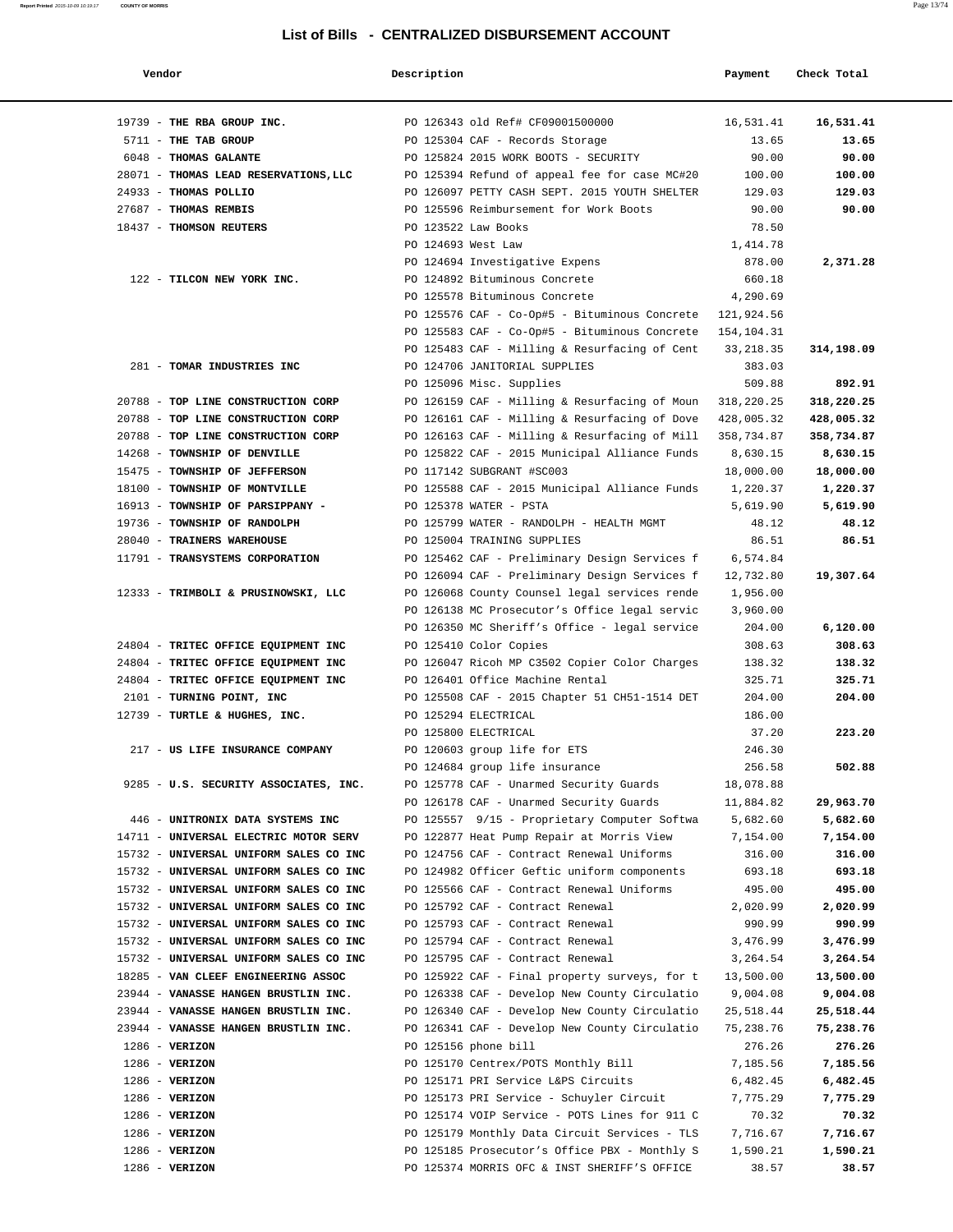| × |
|---|
|---|

| Vendor                                               | Description        |                                                                                 | Payment           | Check Total    |
|------------------------------------------------------|--------------------|---------------------------------------------------------------------------------|-------------------|----------------|
|                                                      |                    |                                                                                 |                   |                |
| $1286$ - VERIZON<br>$1286$ - VERIZON                 |                    | PO 125465 Telephone pobox4833                                                   | 259.50<br>66.67   | 259.50         |
| $1286 - VERIZON$                                     |                    | PO 125543 MORRIS CO OFCS & INST SHERIFF'S OFF<br>PO 125779 Telephone Charges    | 28.79             | 66.67<br>28.79 |
| $1286$ - VERIZON                                     |                    |                                                                                 | 28.49             |                |
|                                                      |                    | PO 126400 Telephone                                                             |                   | 28.49          |
| 21097 - VERIZON BUSINESS<br>10502 - VERIZON BUSINESS |                    | PO 125181 Centrex Voicemail Service - Deirdre                                   | 94.16             | 94.16          |
| 1348 - VERIZON WIRELESS                              |                    | PO 125189 Morris County Internet Service Prov<br>PO 124005 GPS TRACKING SERVICE | 5,899.18<br>90.16 | 5,899.18       |
|                                                      |                    |                                                                                 |                   |                |
|                                                      |                    | PO 124058 CELL SERVICE                                                          | 365.17<br>762.14  |                |
|                                                      |                    | PO 124087 Monthly Statement -<br>PO 124683 Monthly Statement -                  |                   |                |
|                                                      |                    | PO 124836 Cell Phone                                                            | 1,667.87          |                |
|                                                      |                    |                                                                                 | 59.51             |                |
|                                                      |                    | PO 124933 Cell Phones                                                           | 830.50            |                |
|                                                      |                    | PO 126313 Wireless Service                                                      | 80.04             |                |
|                                                      |                    | PO 126414 VERIZON MOBILE PHONE SERVICE                                          | 278.55            | 4,133.94       |
| 1348 - VERIZON WIRELESS                              |                    | PO 126414 VERIZON MOBILE PHONE SERVICE                                          | 9,048.08          | 9,048.08       |
| 10311 - VERNAY MOVING INC                            | PO 125284 CARTAGE  |                                                                                 | 750.00            | 750.00         |
| 11333 - VISUAL COMPUTER SOLUTIONS                    |                    | PO 125448 Proprietary Software                                                  | 1,339.00          | 1,339.00       |
| 25832 - VOIANCE LANGUAGE SERVICES, LLC               |                    | PO 125544 Interpreter fees                                                      | 753.75            | 753.75         |
| 6146 - W.B. MASON COMPANY INC                        |                    | PO 124929 Office Supplies                                                       | 147.83            |                |
|                                                      |                    | PO 124886 OFFICE SUPPLIES                                                       | 2,042.27          |                |
|                                                      |                    | PO 125489 Confirm Trans Tape                                                    | 23.34             |                |
|                                                      |                    | PO 125917 Office Supplies                                                       | 100.96            |                |
|                                                      |                    | PO 125935 Data Processing Supplies                                              | 551.20            |                |
|                                                      | PO 126259 supplies |                                                                                 | 483.40            | 3,349.00       |
| 18388 - WARREN COUNTY COMMUNITY COLL.                |                    | PO 125626 CAF - 18388-2255                                                      | 1,435.00          |                |
|                                                      |                    | PO 125627 CAF - 18388-2256                                                      | 1,435.00          |                |
|                                                      |                    | PO 125623 CAF - 18388-2248                                                      | 1,435.00          |                |
|                                                      |                    | PO 125622 CAF - 18388-2254                                                      | 1,435.00          | 5,740.00       |
| 18389 - WARREN COUNTY TECHNICAL SCHOOL               |                    | PO 126194 CAF - 18389-1851                                                      | 570.36            |                |
|                                                      |                    | PO 126193 CAF - 18389-1780                                                      | 570.36            | 1,140.72       |
| 24231 - WATERS, MCPHERSON, MCNEILL, P.C.             |                    | PO 126351 Sussex Turnpike Improvement Project                                   | 4,529.10          | 4,529.10       |
| 24231 - WATERS, MCPHERSON, MCNEILL, P.C.             |                    | PO 126375 South Salem Street - legal services                                   | 1,521.44          | 1,521.44       |
| 24231 - WATERS, MCPHERSON, MCNEILL, P.C.             |                    | PO 126376 North Main Street project-Wharton,                                    | 57.44             | 57.44          |
| 10812 - WEST PAYMENT CENTER                          |                    | PO 118762 Information charges: April 2015                                       | 566.02            | 566.02         |
| 10812 - WEST PAYMENT CENTER                          |                    | PO 120346 Information charges - May 2015                                        | 683.02            | 683.02         |
| 10812 - WEST PAYMENT CENTER                          |                    | PO 124619 west information charges on account                                   | 543.29            | 543.29         |
| 18456 - WHITE & SHAUGER INC.                         |                    | PO 124857 Repair Parts                                                          | 275.52            | 275.52         |
| 20102 - WHITE AND SHAUGER INC                        |                    | PO 120204 Machinery Repairs & Parts                                             | 291.38            | 291.38         |
| 10826 - WHITES HEALTHCARE ENTERPRISES INC            |                    | PO 126075 residents medication July 2015                                        | 1,228.45          | 1,228.45       |
| 27977 - WILD HEART BULK LANDSCAPE                    |                    | PO 126162 CAF - Building Demolition - 170 Nor                                   | 11,270.00         | 11,270.00      |
| 13246 - WILLIAM F. BARNISH                           |                    | PO 126481 CAF - Use of Property located at 91                                   | 8,437.49          | 8,437.49       |
| 8335 - WILLIAM PATERSON UNIVERSITY                   |                    | PO 125605 CAF - 8335-2049                                                       | 3,200.00          |                |
|                                                      |                    | PO 125606 CAF - 8335-1922                                                       | 756.19            |                |
|                                                      |                    | PO 125607 CAF - 8335-2143                                                       | 3,200.00          |                |
|                                                      |                    | PO 125608 CAF - 8335-2104                                                       | 3,200.00          |                |
|                                                      |                    | PO 125624 CAF - 8335-1979                                                       | 3,200.00          |                |
|                                                      |                    | PO 125625 CAF - 8335-2157                                                       | 1,795.15          |                |
|                                                      |                    | PO 125629 CAF - 8335-1927                                                       | 1,920.00          |                |
|                                                      |                    | PO 125552 CAF - 8335-2157                                                       | 800.00            | 18,071.34      |
| 8335 - WILLIAM PATERSON UNIVERSITY                   |                    | PO 126190 CAF - 8335-2325                                                       | 1,248.80          |                |
|                                                      |                    | PO 126192 CAF - 8335-2323                                                       | 1,200.00          | 2,448.80       |
| 27357 - WOLTERS KLUWER HEALTH                        |                    | PO 125408 Subscription                                                          | 184.00            | 184.00         |
| 3793 - WOODRUFF ENERGY                               |                    | PO 125780 CAF - HGP1144                                                         | 2,718.46          |                |
|                                                      |                    | PO 125781 CAF - HGP1144                                                         | 7,827.22          | 10,545.68      |
| 18599 - ZEP MANUFACTURING CO                         | PO 124802 Bags     |                                                                                 | 124.86            | 124.86         |
| TOTAL                                                |                    |                                                                                 |                   | 12,584,788.60  |

**Report Printed** 2015-10-09 10:19:17 **COUNTY OF MORRIS**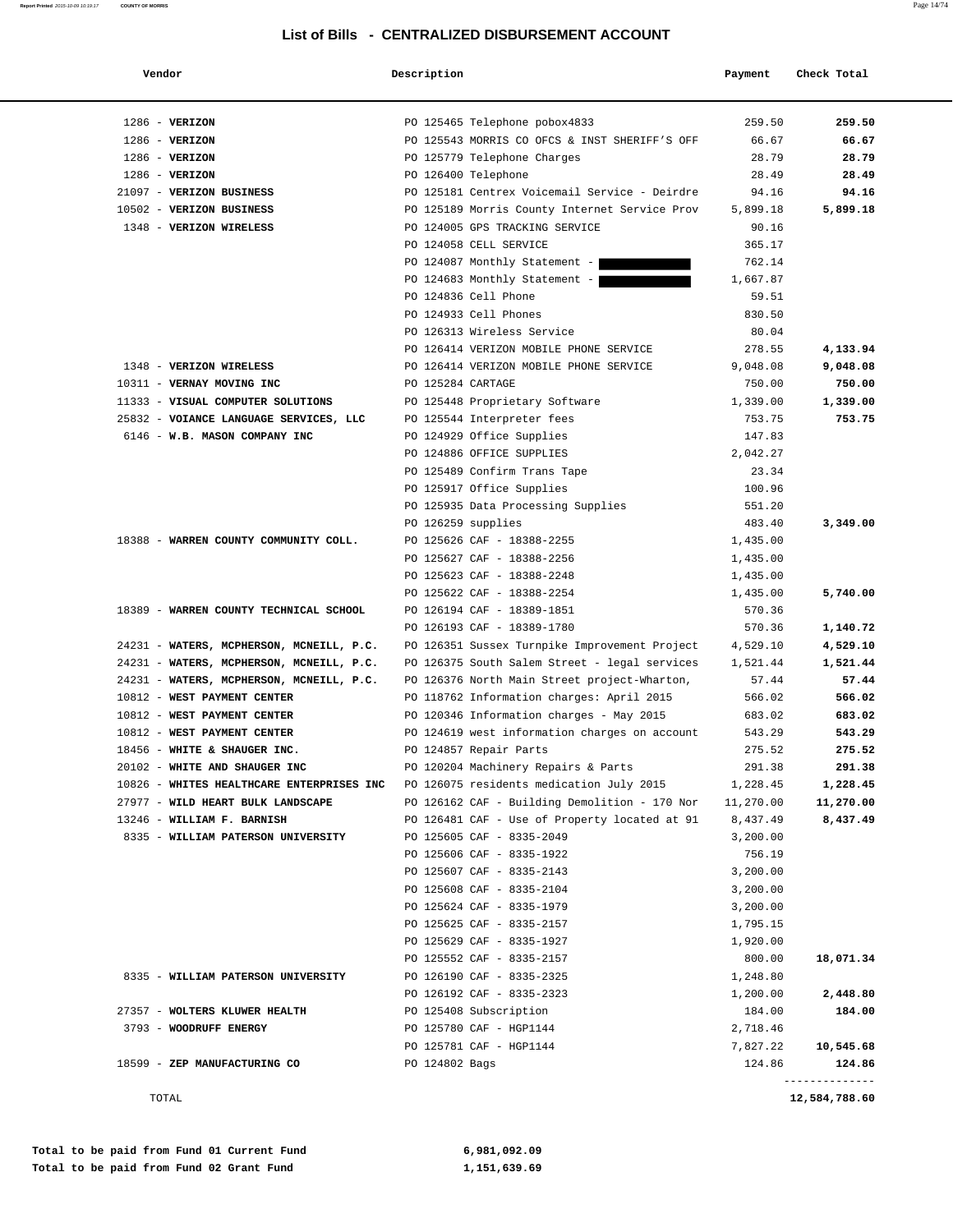| Vendor                                        | Description   | Check Total<br>Payment |
|-----------------------------------------------|---------------|------------------------|
| Total to be paid from Fund 04 County Capital  | 3,905,279.35  |                        |
| Total to be paid from Fund 13 Dedicated Trust | 546,777.47    |                        |
|                                               | ============= |                        |
|                                               | 12,584,788.60 |                        |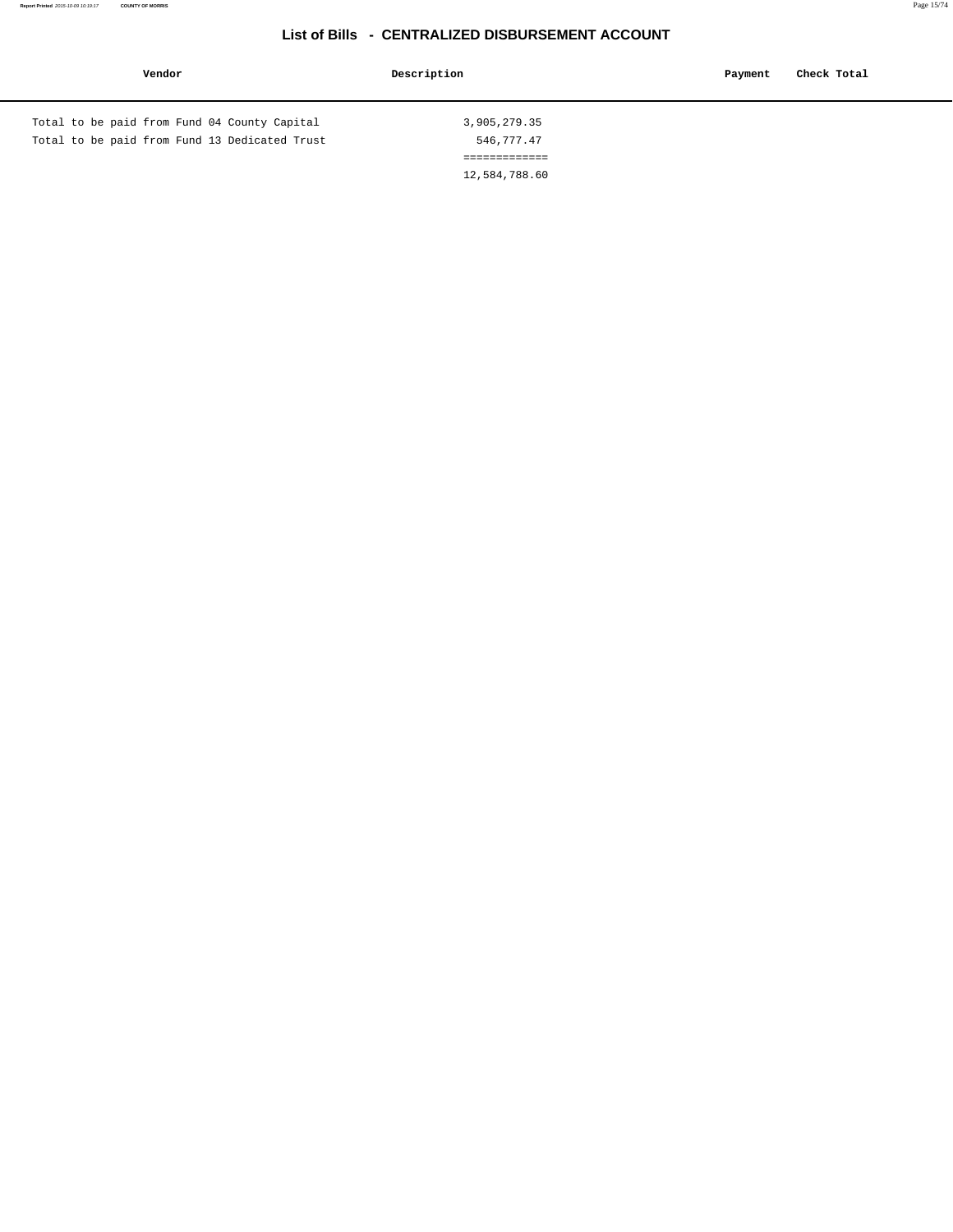**Report Printed** 2015-10-09 10:19:29 **COUNTY OF MORRIS** Page 16/74

## **List of Bills (Department/Account Detail) - CENTRALIZED DISBURSEMENT ACCOUNT**

|                       |      | $\sim$ $\sim$                    | $\overline{\phantom{a}}$ |                              |          |               |
|-----------------------|------|----------------------------------|--------------------------|------------------------------|----------|---------------|
| Account               | P0 # | Vendor                           |                          | Description                  | Payment  | Account Total |
| <b>DEPARTMENT 000</b> |      |                                  | <b>Current Fund</b>      |                              |          |               |
|                       |      | 92003 MORRIS IMAGING ASSOC II PA |                          | Santiago L, 9/23/2013        | 53.00    |               |
|                       |      | 92003 MORRIS IMAGING ASSOC II PA |                          | To move to contracts payable | $-53.00$ |               |

**TOTAL for DEPARTMENT 000** 

 **01-204-55-000 Accounts Payable TOTAL FOR ACCOUNT** 

### **County Administrator**

| 125760 RUTGERS UNIVERSITY                                         | County Administrators Basic Certificate  | 750.00   |              |
|-------------------------------------------------------------------|------------------------------------------|----------|--------------|
| $01 - 201 - 20 - 100100 - 039$<br>Education Schools & Training    | TOTAL FOR ACCOUNT                        |          | 750.00       |
|                                                                   |                                          |          |              |
| 125405 STAPLES ADVANTAGE                                          | HP 125A Magenta Toner, HP CE411A Toner C | 458.62   |              |
| Office Supplies & Stationery<br>$01 - 201 - 20 - 100100 - 058$    | TOTAL FOR ACCOUNT                        |          | 458.62       |
| 126646 COUNTY OF MORRIS                                           | 2ND HALF 9/15 METERED MAIL               | 24.85    |              |
| $01 - 201 - 20 - 100100 - 068$<br>Postage & Metered Mail          | TOTAL FOR ACCOUNT                        |          | 24.85        |
| 126136 LAWRENCE RAGONESE                                          | 8.5x11 photo reproduction for John Fox m | 8.56     |              |
|                                                                   |                                          |          |              |
| 126136 LAWRENCE RAGONESE                                          | Engraved and mounted frame plaque for Jo | 10.00    |              |
| 01-201-20-100100-084<br>Other Outside Services                    | TOTAL FOR ACCOUNT                        |          | 18.56        |
| 126525 MUNICIPAL CAPITAL CORP                                     | Lease copier September 1, 2015 - Novembe | 1,208.42 |              |
| <i>Office Machines - Rental</i><br>$01 - 201 - 20 - 100100 - 164$ | TOTAL FOR ACCOUNT                        |          | 1,208.42     |
|                                                                   |                                          |          | ============ |
| TOTAL for County Administrator                                    |                                          |          | 2,460.45     |
|                                                                   |                                          |          |              |

============

#### **Personnel**

| 126646 COUNTY OF MORRIS                               | 2ND HALF 9/15 METERED MAIL              | 119.40 |                         |
|-------------------------------------------------------|-----------------------------------------|--------|-------------------------|
| Postage & Metered Mail<br>01-201-20-105100-068        | TOTAL FOR ACCOUNT                       |        | 119.40                  |
| 124275 SHI INTERNATIONAL CORP                         | Adobe Acrobat Pro DC 2015 - License - 1 | 356.95 |                         |
| 125584 READY REFRESH                                  | Water 7/15-8/14/2015 Acct#0436628846    | 24.91  |                         |
| Other Administrative Supplies<br>01-201-20-105100-095 | TOTAL FOR ACCOUNT                       |        | 381.86                  |
|                                                       |                                         |        |                         |
|                                                       |                                         |        | . = = = = = = = = = = : |
| TOTAL for Personnel                                   |                                         |        | 501.26                  |

#### **Board of Chosen Freeholders**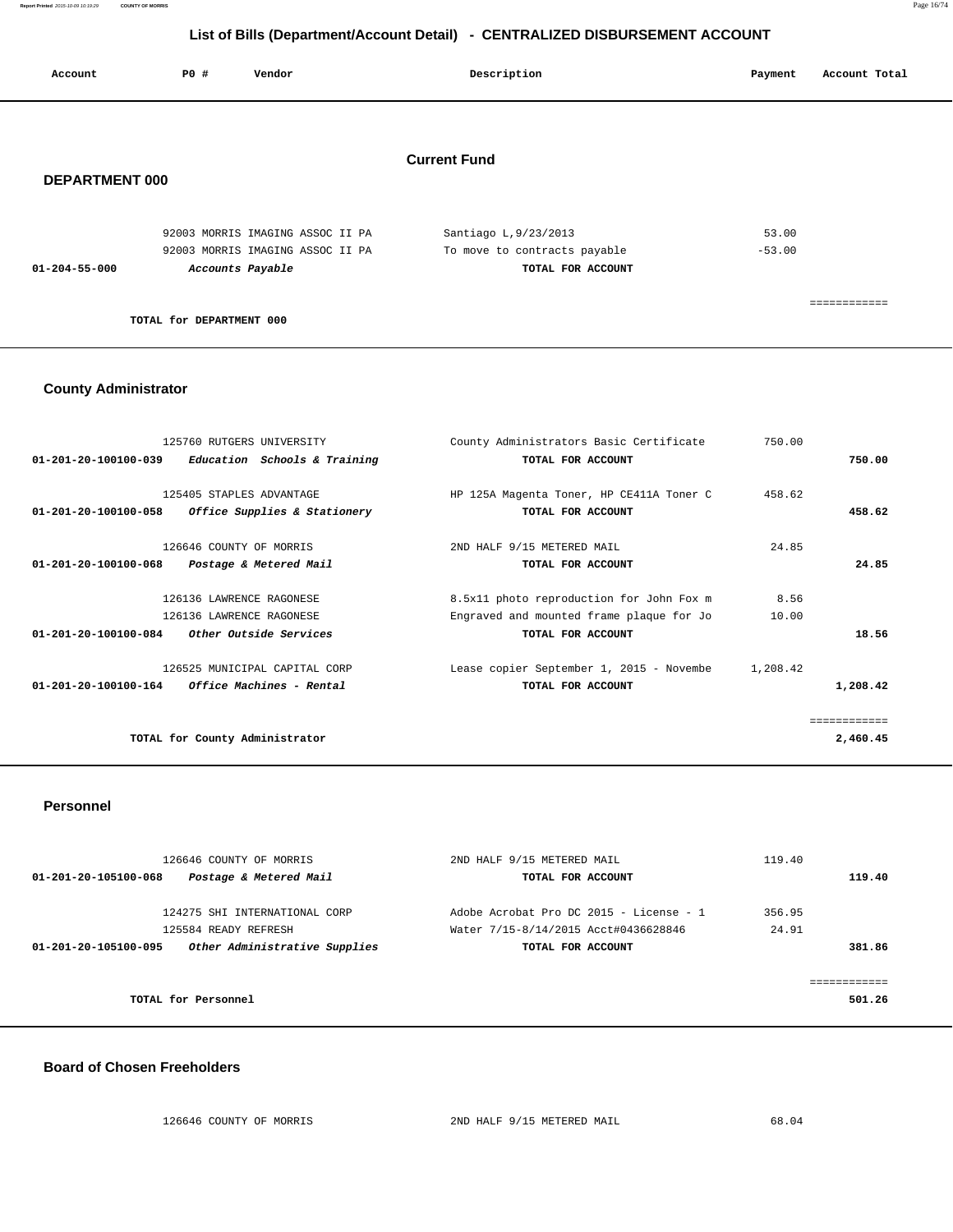| Account | P0 # | Vendor | Description | Payment | Account Total |
|---------|------|--------|-------------|---------|---------------|
|         |      |        |             |         |               |

## **Board of Chosen Freeholders**

| 01-201-20-110100-068<br>Postage & Metered Mail | TOTAL FOR ACCOUNT                        |           | 133.66    |
|------------------------------------------------|------------------------------------------|-----------|-----------|
| 126342 MORRIS COUNTY TOURISM BUREAU            | Third quarter grant July 1, 2015-Septemb | 46,500.00 |           |
| 125759 M. C. ECONOMIC DEVELOPMENT              | Fourth Ouarter Grant 10/1/15-12/31/15    | 32,500.00 |           |
| 125540 NJ STATE LEAGUE OF                      | Registration for Freeholder Kathy DeFill | 30.00     |           |
| 126390 LONGFELLOWS SANDWICH DELI               | Sandwich Platter for 8 people            | 72.00     |           |
| 126390 LONGFELLOWS SANDWICH DELI               | Drinks                                   | 15.92     |           |
| 126390 LONGFELLOWS SANDWICH DELI               | Cookie Platter                           | 16.00     |           |
| 126391 LONGFELLOWS SANDWICH DELI               | Sandwich Platter for 8 people            | 72.00     |           |
| 126391 LONGFELLOWS SANDWICH DELI               | Drinks for 8 people                      | 15.92     |           |
| 126391 LONGFELLOWS SANDWICH DELI               | Cookie Platter                           | 16.00     |           |
| 126476 LONGFELLOWS SANDWICH DELI               | Lunch for Health Benefits Carrier Presen | 263.65    |           |
| 01-201-20-110100-079<br>Special Projects       | TOTAL FOR ACCOUNT                        |           | 79,501.49 |
|                                                |                                          |           |           |
| TOTAL for Board of Chosen Freeholders          |                                          |           | 79,635.15 |

 **Clerk of the Board** 

| 125541 DAILY RECORD                                | ASB-70021774 - Synopsis of Audit for 201  | 132.00       |
|----------------------------------------------------|-------------------------------------------|--------------|
| 125232 NJ ADVANCE MEDIA, LLC                       | 1056408 SUSSEX AVE IMPROVEMENTS 5/18/20   | 1,477.98     |
| 126086 DAILY RECORD                                | ASB-70021774 - Amending Ord. No. 962398   | 65.80        |
| 126086 DAILY RECORD                                | Amending Ord. No. 963255 (p/d 8/28) (Ado  | 66.24        |
| 126086 DAILY RECORD                                | \$88,500 Ord. for road resurfacing. (p/d  | 62.72        |
| 126086 DAILY RECORD                                | \$1,000,000 renovation of media center at | 65.36        |
| 126086 DAILY RECORD                                | \$250,000 water penetration repairs to CC | 65.80        |
| 126386 DAILY RECORD                                | ASB-03668474 MILLING & RESURFACING 09/11  | 372.92       |
| 126386 DAILY RECORD                                | ASB-03668474 PROPOSAL BID 10/01/15        | 74.16        |
| 126386 DAILY RECORD                                | ASB-03668474 WINDOW CLEANING 10/01/15     | 72.84        |
| 126386 DAILY RECORD                                | ASB-03668474 COARSE PAPER AND HOUSEHOLD   | 73.72        |
| 126386 DAILY RECORD                                | ASB-03668474 LEGAL NOTICE TO RUN ON 9/18  | 100.12       |
| 126412 DAILY RECORD                                | ASB-70021774 Keller & Kirkpatrick(p/d 9/  | 52.16        |
| 126383 DAILY RECORD                                | ASB-70021774 - Guaranty Ord. Improvement  | 329.80       |
| Advertising<br>01-201-20-110105-022                | TOTAL FOR ACCOUNT                         | 3,011.62     |
| 126129 JANET DONALDSON                             | Receipts for the Daily Record and Star 1  | 50.00        |
| 126129 JANET DONALDSON                             | Coffee Maker                              | 40.92        |
| 01-201-20-110105-095 Other Administrative Supplies | TOTAL FOR ACCOUNT                         | 90.92        |
|                                                    |                                           | ============ |
| TOTAL for Clerk of the Board                       |                                           | 3,102.54     |

# **County Clerk**

| 124136 NJBIZ                                           | 52 issues of njbiz                       | 54.95  |        |
|--------------------------------------------------------|------------------------------------------|--------|--------|
| 124619 WEST PAYMENT CENTER                             | west information charges on account # 10 | 543.29 |        |
| <b>Books &amp; Periodicals</b><br>01-201-20-120100-028 | TOTAL FOR ACCOUNT                        |        | 598.24 |
|                                                        |                                          |        |        |
| 126414 VERIZON WIRELESS                                | COUNTY CLERK                             | 230.24 |        |
| Cellular Phones/Pagers<br>01-201-20-120100-031         | TOTAL FOR ACCOUNT                        |        | 230.24 |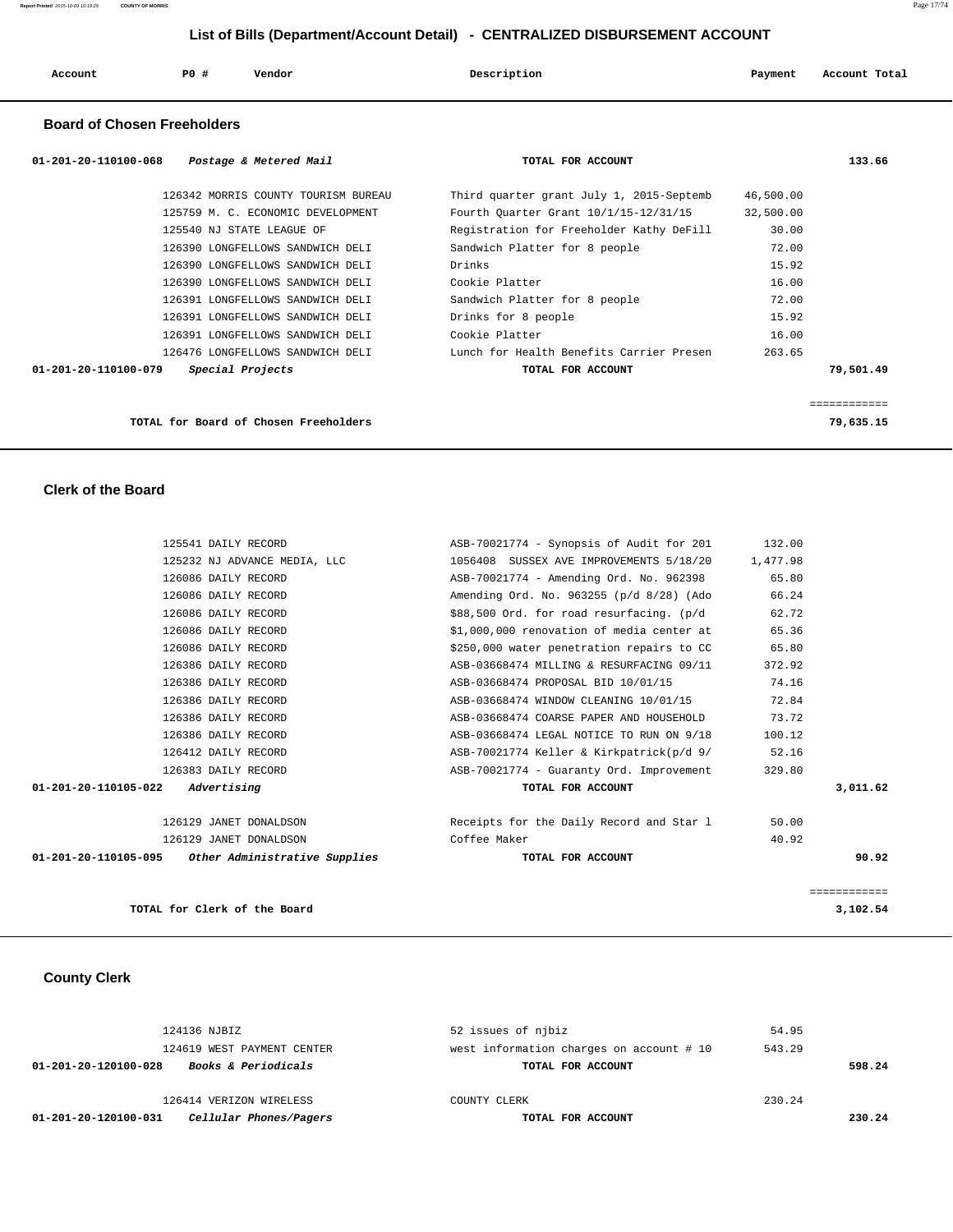**Report Printed** 2015-10-09 10:19:29 **COUNTY OF MORRIS** Page 18/74

## **List of Bills (Department/Account Detail) - CENTRALIZED DISBURSEMENT ACCOUNT**

| Account              | PO#                     | Vendor                       | Description                              | Payment  | Account Total |
|----------------------|-------------------------|------------------------------|------------------------------------------|----------|---------------|
| <b>County Clerk</b>  |                         |                              |                                          |          |               |
| 01-201-20-120100-058 |                         | Office Supplies & Stationery | TOTAL FOR ACCOUNT                        |          | 10.00         |
|                      | 125304 THE TAB GROUP    |                              | retrieval 8/26-15 and refile job #082915 | 13.65    |               |
| 01-201-20-120100-059 |                         | Other General Expenses       | TOTAL FOR ACCOUNT                        |          | 13.65         |
|                      | 126646 COUNTY OF MORRIS |                              | 2ND HALF 9/15 METERED MAIL               | 1,937.28 |               |
| 01-201-20-120100-068 |                         | Postage & Metered Mail       | TOTAL FOR ACCOUNT                        |          | 1,937.28      |
|                      |                         |                              |                                          |          | ============  |
|                      | TOTAL for County Clerk  |                              |                                          |          | 2,789.41      |

## **County Board of Elections**

| 126646 COUNTY OF MORRIS                        | 2ND HALF 9/15 METERED MAIL | 976.69 |
|------------------------------------------------|----------------------------|--------|
| Postage & Metered Mail<br>01-201-20-121100-068 | TOTAL FOR ACCOUNT          | 976.69 |
|                                                |                            |        |
|                                                |                            |        |
| TOTAL for County Board of Elections            |                            | 976.69 |
|                                                |                            |        |

## **Superintendent of Elections**

| 126646 COUNTY OF MORRIS                        | 2ND HALF 9/15 METERED MAIL | 252.97 |
|------------------------------------------------|----------------------------|--------|
| 01-201-20-121105-068<br>Postage & Metered Mail | TOTAL FOR ACCOUNT          | 252.97 |
|                                                |                            |        |
|                                                |                            |        |
| TOTAL for Superintendent of Elections          |                            | 252.97 |

# **County Elections (Cty Clerk)**

| 126646 COUNTY OF MORRIS                        | 2ND HALF 9/15 METERED MAIL | 5,271.31 |
|------------------------------------------------|----------------------------|----------|
| Postage & Metered Mail<br>01-201-20-121110-068 | TOTAL FOR ACCOUNT          | 5,271.31 |
|                                                |                            |          |
|                                                |                            |          |
| TOTAL for County Elections (Cty Clerk)         |                            | 5,271.31 |

## **County Treasurer**

|                      | 125372 OFFICE TEAM                 | T. Gould w/e 8/21/15          | 875.00 |
|----------------------|------------------------------------|-------------------------------|--------|
| 01-201-20-130100-016 | Outside Salaries & Wages           | TOTAL FOR ACCOUNT             | 875.00 |
|                      |                                    |                               |        |
|                      | 125373 OFFICE CONCEPTS GROUP, INC. | Toner, CE255X, Dual Pack, BK  | 696.88 |
|                      | 125373 OFFICE CONCEPTS GROUP, INC. | Paper, LGL, F/4200DP, WE, 92B | 120.98 |
|                      | 125375 OFFICE CONCEPTS GROUP, INC. | Reinforcement, w/ clip, WE    | 3.68   |
|                      | 125375 OFFICE CONCEPTS GROUP, INC. | Tab, PRTBL, 1 1/4" 96 WHT     | 4.75   |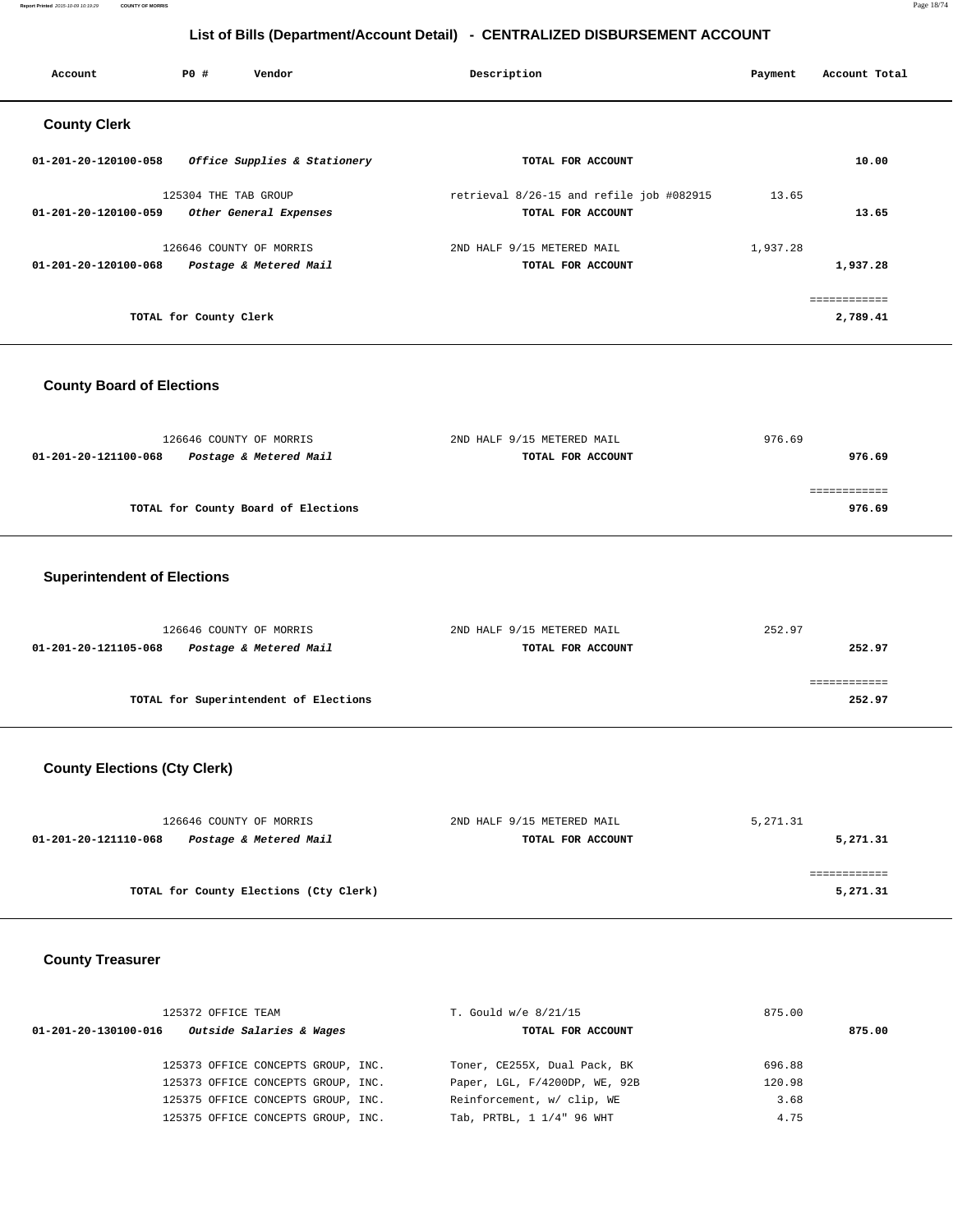| Account                        | PO#                        | Vendor                                                                       | Description                                                                   | Payment          | Account Total            |
|--------------------------------|----------------------------|------------------------------------------------------------------------------|-------------------------------------------------------------------------------|------------------|--------------------------|
| <b>County Treasurer</b>        |                            |                                                                              |                                                                               |                  |                          |
| 01-201-20-130100-058           |                            | 125375 OFFICE CONCEPTS GROUP, INC.<br>Office Supplies & Stationery           | Return Reinforcement, w/clip, WE<br>TOTAL FOR ACCOUNT                         | $-3.68$          | 827.36                   |
| $01 - 201 - 20 - 130100 - 068$ |                            | 126646 COUNTY OF MORRIS<br>126646 COUNTY OF MORRIS<br>Postage & Metered Mail | 2ND HALF 9/15 METERED MAIL<br>2ND HALF 9/15 METERED MAIL<br>TOTAL FOR ACCOUNT | 508.73<br>282.51 | 791.24                   |
| 01-201-20-130100-078           |                            | 124965 STEER PROGRAMS, INC.<br>Software Maintenance                          | Annual License $9/1/15-8/31/16$ - Lexpay<br>TOTAL FOR ACCOUNT                 | 3,800.00         | 3,800.00                 |
|                                | TOTAL for County Treasurer |                                                                              |                                                                               |                  | ============<br>6,293.60 |

## **Purchasing Division**

| 125371 TELESEARCH INC                              | C. Kristiansen w/e 8/23/15              | 555.75 |          |
|----------------------------------------------------|-----------------------------------------|--------|----------|
| $01-201-20-130105-016$ Outside Salaries and Wages  | TOTAL FOR ACCOUNT                       |        | 555.75   |
|                                                    |                                         |        |          |
| 125094 SHI INTERNATIONAL CORP                      | Adobe Acrobat Pro DC 2015 - License - 1 | 366.74 |          |
| 01-201-20-130105-037 Data Processing Supplies      | TOTAL FOR ACCOUNT                       |        | 366.74   |
| 125829 OFFICE CONCEPTS GROUP, INC.                 | 16868 OFFICE SUPPLIES 09/10/15          | 239.84 |          |
| 125829 OFFICE CONCEPTS GROUP, INC.                 | 9/09/15                                 | 10.77  |          |
| 01-201-20-130105-058 Office Supplies & Stationery  | TOTAL FOR ACCOUNT                       |        | 250.61   |
| 126646 COUNTY OF MORRIS                            | 2ND HALF 9/15 METERED MAIL              | 148.80 |          |
| 01-201-20-130105-068 Postage & Metered Mail        | TOTAL FOR ACCOUNT                       |        | 148.80   |
| 125830 READY REFRESH                               | 0434495552 08/15/15-09/14/15            | 18.93  |          |
| 01-201-20-130105-095 Other Administrative Supplies | TOTAL FOR ACCOUNT                       |        | 18.93    |
|                                                    |                                         |        |          |
| TOTAL for Purchasing Division                      |                                         |        | 1,340.83 |
|                                                    |                                         |        |          |

### **Office Services**

| 125370 CHOICE SOLUTIONS<br>Office Supplies & Stationery<br>01-201-20-130110-058 | Mailroom Office Supplies, 8/24/15<br>TOTAL FOR ACCOUNT       | 925.54<br>925.54        |
|---------------------------------------------------------------------------------|--------------------------------------------------------------|-------------------------|
| 126064 COUNTY COLLEGE OF MORRIS<br>Printing<br>01-201-20-130110-069             | Printing September 2015 as per Contract<br>TOTAL FOR ACCOUNT | 15,914.00<br>15,914.00  |
| TOTAL for Office Services                                                       |                                                              | ----------<br>16,839.54 |

# **Information Technology Div**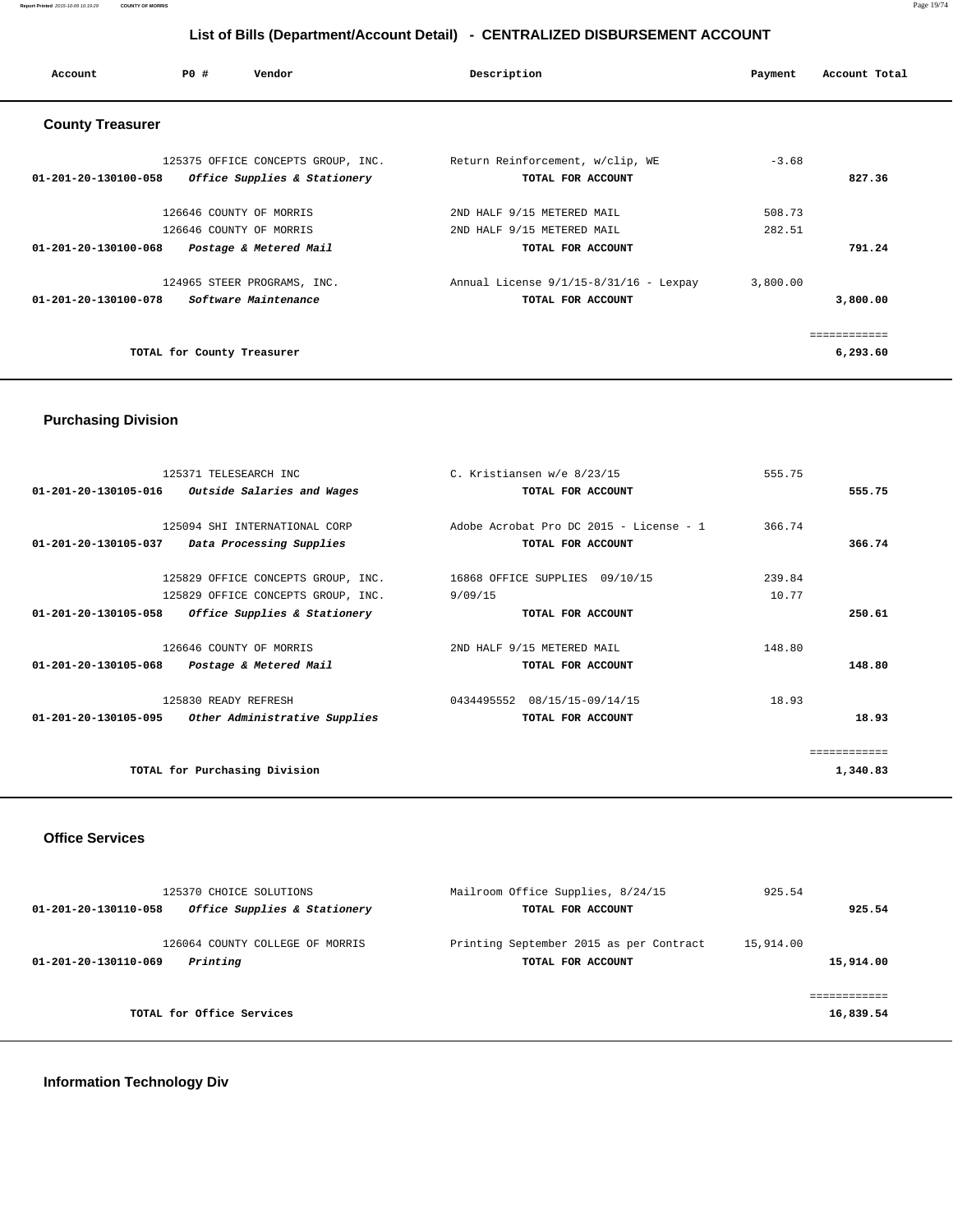|                                   |                         |                                                                                                                                                          | List of Bills (Department/Account Detail) - CENTRALIZED DISBURSEMENT ACCOUNT                                                                                                                                          |                                              |               |
|-----------------------------------|-------------------------|----------------------------------------------------------------------------------------------------------------------------------------------------------|-----------------------------------------------------------------------------------------------------------------------------------------------------------------------------------------------------------------------|----------------------------------------------|---------------|
| Account                           | PO#                     | Vendor                                                                                                                                                   | Description                                                                                                                                                                                                           | Payment                                      | Account Total |
| <b>Information Technology Div</b> |                         |                                                                                                                                                          |                                                                                                                                                                                                                       |                                              |               |
| 01-201-20-140100-039              |                         | Education Schools & Training                                                                                                                             | TOTAL FOR ACCOUNT                                                                                                                                                                                                     |                                              | 4,875.00      |
| $01 - 201 - 20 - 140100 - 044$    |                         | 124178 SHI INTERNATIONAL CORP<br>Equipment Service Agreements                                                                                            | Citrix NetScaler Maintenance Renewal - 1<br>TOTAL FOR ACCOUNT                                                                                                                                                         | 19,894.62                                    | 19,894.62     |
|                                   | 125167 READY REFRESH    | 125169 OFFICE CONCEPTS GROUP, INC.<br>125169 OFFICE CONCEPTS GROUP, INC.                                                                                 | Account 0419423314 07/01/15-07/31/15<br>DVD+R Discs, 4.7GB, 16x, Spindle, 100/ P<br>Rechargeable NiMH Batteries with Duraloc                                                                                          | 49.13<br>25.83<br>13.82                      |               |
| 01-201-20-140100-058              |                         | 125169 OFFICE CONCEPTS GROUP, INC.<br>125169 OFFICE CONCEPTS GROUP, INC.<br>Office Supplies & Stationery                                                 | Rechargeable NiMH Batteries with Duraloc<br>ION SPEED 8000 Professional Charger, Inc<br>TOTAL FOR ACCOUNT                                                                                                             | 13.82<br>25.19                               | 127.79        |
| 01-201-20-140100-068              | 126646 COUNTY OF MORRIS | Postage & Metered Mail                                                                                                                                   | 2ND HALF 9/15 METERED MAIL<br>TOTAL FOR ACCOUNT                                                                                                                                                                       | 2.43                                         | 2.43          |
| 01-201-20-140100-073              |                         | 125916 CITYSIDE ARCHIVES, LTD<br>Records Managment Services                                                                                              | OFFICE SERVICES<br>DATED 9/02/201<br>TOTAL FOR ACCOUNT                                                                                                                                                                | 8,080.76                                     | 8,080.76      |
| 01-201-20-140100-078              |                         | 124176 SHI INTERNATIONAL CORP<br>Software Maintenance                                                                                                    | Host Explorer Maintenance - Jail<br>TOTAL FOR ACCOUNT                                                                                                                                                                 | 298.10                                       | 298.10        |
|                                   |                         | 124243 INTEGRATED COMPUTER SOLUTIONS<br>124173 CDW GOVERNMENT LLC<br>124173 CDW GOVERNMENT LLC<br>124173 CDW GOVERNMENT LLC<br>124173 CDW GOVERNMENT LLC | Repair of HP OJ X476DN for Prosecutor<br>STARTECH USB 3.0 TO SATA DOCKMfg#: SATDO<br>WD ELEMENTS 2TB USB 3.0Mfg#: WDBU6Y0020B<br>C2G 1.5FT USB TO DB9 SERIAL ADAPTERMfg#:<br>KINGSTON 16GB USB 3.0 DT 100 G3Mfg#: DT1 | 250.00<br>37.50<br>281.52<br>15.26<br>137.70 |               |
|                                   |                         | 124173 CDW GOVERNMENT LLC                                                                                                                                | KINGSTON 64GB USB 3.0 DT 100 G3Mfq#: DT1                                                                                                                                                                              | 55.52                                        |               |

 **01-201-20-140100-098 Other Operating&Repair Supply TOTAL FOR ACCOUNT 2,649.38**

# **TOTAL for Information Technology Div 35,928.08**

## **County Board of Taxation**

| 126646 COUNTY OF MORRIS                        | 2ND HALF 9/15 METERED MAIL | 48.50 |
|------------------------------------------------|----------------------------|-------|
| Postage & Metered Mail<br>01-201-20-150100-068 | TOTAL FOR ACCOUNT          | 48.50 |
|                                                |                            |       |
|                                                |                            |       |
| TOTAL for County Board of Taxation             |                            | 48.50 |
|                                                |                            |       |

124172 DELL MARKETING L.P. Dell 20 Monitor - P2014H 1,871.88

## **County Counsel**

| 118762 WEST PAYMENT CENTER<br>120346 WEST PAYMENT CENTER | 1003671819 - West Information charges: A<br>Information charges: May 201<br>1003671819 | 566.02<br>683.02 |
|----------------------------------------------------------|----------------------------------------------------------------------------------------|------------------|
| 01-201-20-155100-050<br>Law Books                        | TOTAL FOR ACCOUNT                                                                      | 1,249.04         |
|                                                          |                                                                                        |                  |
| 126048 BARBARULA LAW OFFICE                              | legal services                                                                         | 48.00            |
| 126051 DIEGNAN & BROPHY, LLC.                            | Owen Keefe                                                                             | 540.00           |
| 126051 DIEGNAN & BROPHY, LLC.                            | Barbara Lapallo                                                                        | 204.00           |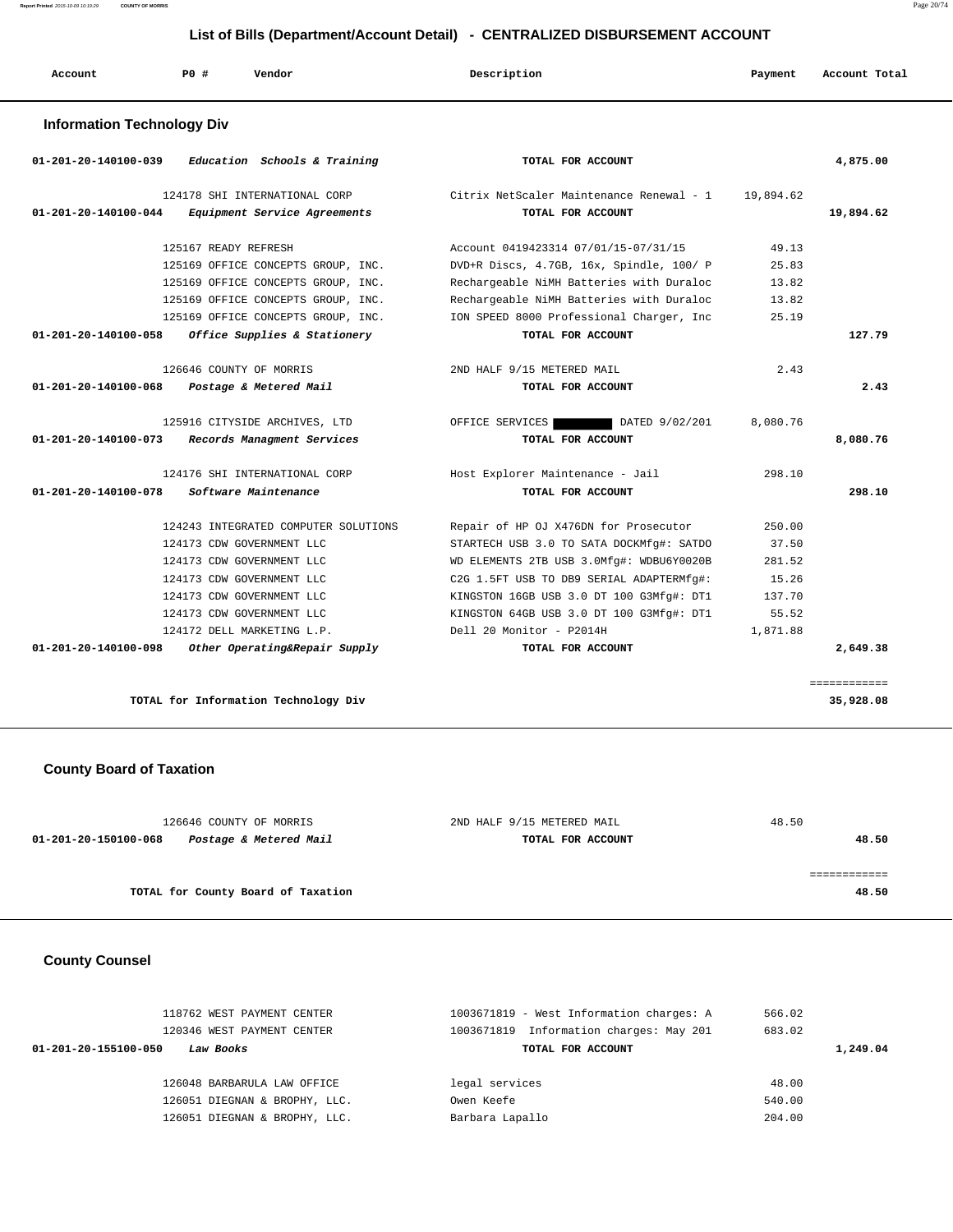| Account | PO# | Vendor | Description | Payment | Account Total |
|---------|-----|--------|-------------|---------|---------------|
|         |     |        |             |         |               |

# **County Counsel**

|                                | TOTAL for County Counsel                                       |                                                               |          | 13.803.24    |
|--------------------------------|----------------------------------------------------------------|---------------------------------------------------------------|----------|--------------|
|                                |                                                                |                                                               |          | ============ |
| $01 - 201 - 20 - 155100 - 163$ | 124409 MUNICIPAL CAPITAL CORP<br>Office Machines               | Contract T2075 Quarterly Invoice for Cop<br>TOTAL FOR ACCOUNT | 904.42   | 904.42       |
| 01-201-20-155100-068           | Postage & Metered Mail                                         | TOTAL FOR ACCOUNT                                             |          | 19.69        |
|                                | 126646 COUNTY OF MORRIS                                        | 2ND HALF 9/15 METERED MAIL                                    | 19.69    |              |
| 01-201-20-155100-058           | Office Supplies & Stationery                                   | TOTAL FOR ACCOUNT                                             |          | 123.39       |
|                                | 125559 STAPLES ADVANTAGE                                       | Dispenser, clipCopy paper 8 1/2 x 11Expa                      | 84.01    |              |
|                                | 125559 STAPLES ADVANTAGE                                       | Pens, retractable gel                                         | 39.38    |              |
| 01-201-20-155100-051           | Legal                                                          | TOTAL FOR ACCOUNT                                             |          | 11,506.70    |
|                                | 126077 CLEARY GIACOBBE ALFIERI &                               | Labor                                                         | 588.00   |              |
|                                | 126138 TRIMBOLI & PRUSINOWSKI, LLC                             | Susan Johnson-disability                                      | 36.00    |              |
|                                | 126138 TRIMBOLI & PRUSINOWSKI, LLC                             | PBA327 Admin/Personal days grievance                          | 84.00    |              |
|                                | 126138 TRIMBOLI & PRUSINOWSKI, LLC                             | PBA 327-2015 contract neg.                                    | 2,124.00 |              |
|                                | 126138 TRIMBOLI & PRUSINOWSKI, LLC                             | Cheryl Drinkard                                               | 1,716.00 |              |
|                                | 126350 TRIMBOLI & PRUSINOWSKI, LLC                             | R. Juliano                                                    | 156.00   |              |
|                                | 126350 TRIMBOLI & PRUSINOWSKI, LLC                             | W. Diaz                                                       | 48.00    |              |
|                                | 126068 TRIMBOLI & PRUSINOWSKI, LLC                             | General                                                       | 600.00   |              |
|                                | 126068 TRIMBOLI & PRUSINOWSKI, LLC                             | Workplace inv (May, 2015)                                     | 24.00    |              |
|                                | 126068 TRIMBOLI & PRUSINOWSKI, LLC                             | Council 6-work hrs. change                                    | 708.00   |              |
|                                | 126068 TRIMBOLI & PRUSINOWSKI, LLC                             | Carol Ubertaccio                                              | 348.00   |              |
|                                | 126068 TRIMBOLI & PRUSINOWSKI, LLC                             | Jose Roa                                                      | 276.00   |              |
|                                | 126147 SCHENCK PRICE, SMITH & KING                             | Legal July 1-31, 2015                                         | 579.60   |              |
|                                | 126150 LAW OFFICE OF ROBERT J. GREENBAUM                       | <b>MCCF</b>                                                   | 960.00   |              |
|                                | 126150 LAW OFFICE OF ROBERT J. GREENBAUM                       | Shivas                                                        | 504.00   |              |
|                                | 126150 LAW OFFICE OF ROBERT J. GREENBAUM                       | Weiler                                                        | 108.00   |              |
|                                | 126150 LAW OFFICE OF ROBERT J. GREENBAUM                       | Holmes                                                        | 108.00   |              |
|                                | 126051 DIEGNAN & BROPHY, LLC.<br>126051 DIEGNAN & BROPHY, LLC. | County Adjuster-St. Clare's                                   | 1,044.00 |              |
|                                | 126051 DIEGNAN & BROPHY, LLC.                                  | Rhoda Fox                                                     | 276.00   |              |

## **County Surrogate**

| 126646 COUNTY OF MORRIS                                                         | 2ND HALF 9/15 METERED MAIL               | 352.21         |
|---------------------------------------------------------------------------------|------------------------------------------|----------------|
| Postage & Metered Mail<br>01-201-20-160100-068                                  | TOTAL FOR ACCOUNT                        | 352.21         |
| 125712 CHARLES COLLINS<br>Other Administrative Supplies<br>01-201-20-160100-095 | Desk Weekly Planner<br>TOTAL FOR ACCOUNT | 24.00<br>24.00 |
|                                                                                 |                                          |                |
|                                                                                 |                                          |                |
| TOTAL for County Surrogate                                                      |                                          | 376.21         |

# **Engineering**

| 125047 R.S. KNAPP CO. INC.        | CN 4264H015 HP DesignjetMonthly Service | 66.64 |
|-----------------------------------|-----------------------------------------|-------|
| 01-201-20-165100-019<br>Transfers | TOTAL FOR ACCOUNT                       | 66.64 |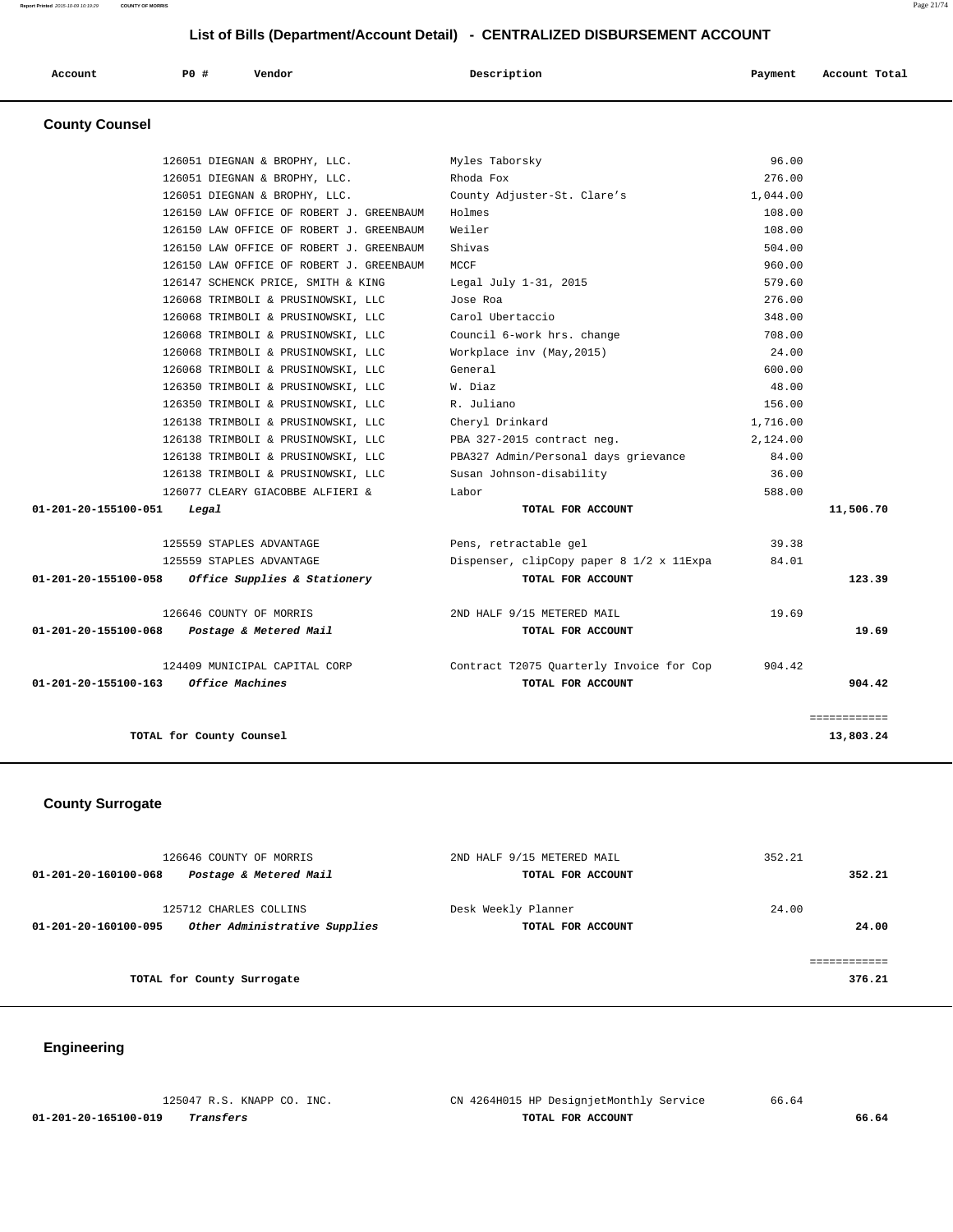| Account                                                 | PO#                  | Vendor                     | Description                              | Payment  | Account Total |
|---------------------------------------------------------|----------------------|----------------------------|------------------------------------------|----------|---------------|
| <b>Engineering</b>                                      |                      |                            |                                          |          |               |
|                                                         |                      | 126646 COUNTY OF MORRIS    | 2ND HALF 9/15 METERED MAIL               | 2.84     |               |
| 01-201-20-165100-068                                    |                      | Postage & Metered Mail     | TOTAL FOR ACCOUNT                        |          | 54.77         |
|                                                         |                      | 124788 DLT SOLUTIONS, LLC  | Auto Desk Auto Cad 2016 Government Subsc | 4,018.86 |               |
|                                                         |                      | 124788 DLT SOLUTIONS, LLC  | Auto Desk Auto Cad Raster Design 2016 Go | 299.28   |               |
| 01-201-20-165100-084                                    |                      | Other Outside Services     | TOTAL FOR ACCOUNT                        |          | 4,318.14      |
|                                                         | 124699 AT&T MOBILITY |                            | Sim card for Survey Equipment for the Co | 36.98    |               |
| $01 - 201 - 20 - 165100 - 164$ Office Machines - Rental |                      |                            | TOTAL FOR ACCOUNT                        |          | 36.98         |
|                                                         |                      | 125758 R.S. KNAPP CO. INC. | CN4264H015 HP DesignjetMonthly Service C | 66.64    |               |
|                                                         |                      | 125757 R.S. KNAPP CO. INC. | PW 300 Print EngineMonthly Base Chg. Nap | 99.00    |               |
|                                                         |                      | 125757 R.S. KNAPP CO. INC. | Monthly Sq. Ft.Usage Nappak Chg.from 7/2 | 374.76   |               |
| 01-201-20-165100-258                                    | Equipment            |                            | TOTAL FOR ACCOUNT                        |          | 540.40        |

**TOTAL for Engineering 5,016.93**

# **Heritage Commission**

| 126646 COUNTY OF MORRIS                        | 2ND HALF 9/15 METERED MAIL | 5.14     |
|------------------------------------------------|----------------------------|----------|
| Postage & Metered Mail<br>01-201-20-175100-068 | TOTAL FOR ACCOUNT          | 5.14     |
| 124612 4 IMPRINT INC.                          | table cover w runner       | 253.42   |
| 124611 SMARTSIGN                               | signage for new location   | 872.97   |
| Special Projects<br>01-201-20-175100-079       | TOTAL FOR ACCOUNT          | 1,126.39 |
|                                                |                            |          |
| TOTAL for Heritage Commission                  |                            | 1,131.53 |

# **Planning Board**

| 124830 RUTGERS OCPE                                            | Required Textbook "In Search of Swamplan | 30.00  |              |
|----------------------------------------------------------------|------------------------------------------|--------|--------------|
| <b>Books &amp; Periodicals</b><br>01-201-20-180100-028         | TOTAL FOR ACCOUNT                        |        | 30.00        |
|                                                                |                                          |        |              |
| 124123 NJAFM                                                   | Registration for Jennifer McCulloch to a | 220.00 |              |
| 124830 RUTGERS OCPE                                            | Early Registration for Virginia Michelin | 285.00 |              |
| 125393 ANJEC                                                   | Registration for Virginia Michelin to at | 75.00  |              |
| $01 - 201 - 20 - 180100 - 039$<br>Education Schools & Training | TOTAL FOR ACCOUNT                        |        | 580.00       |
| 125977 LONGFELLOWS SANDWICH DELI                               | CBA August 27, 2015 meeting refreshments | 87.92  |              |
| 01-201-20-180100-059<br>Other General Expenses                 | TOTAL FOR ACCOUNT                        |        | 87.92        |
| 126646 COUNTY OF MORRIS                                        | 2ND HALF 9/15 METERED MAIL               | 123.59 |              |
| $01 - 201 - 20 - 180100 - 068$<br>Postage & Metered Mail       | TOTAL FOR ACCOUNT                        |        | 123.59       |
|                                                                |                                          |        | ============ |
| TOTAL for Planning Board                                       |                                          |        | 821.51       |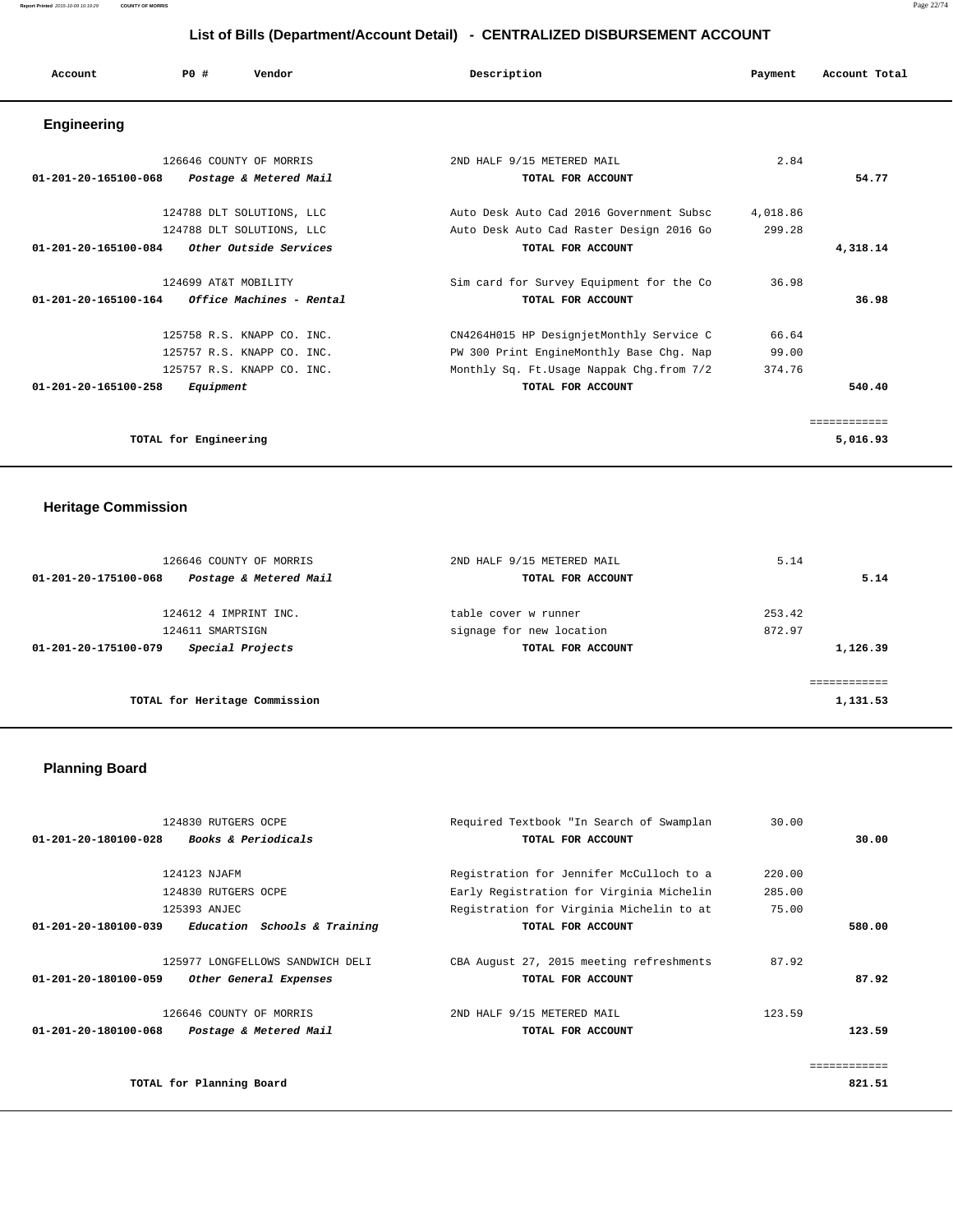| List of Bills (Department/Account Detail) - CENTRALIZED DISBURSEMENT ACCOUNT |           |                                  |                                 |          |               |
|------------------------------------------------------------------------------|-----------|----------------------------------|---------------------------------|----------|---------------|
| Account                                                                      | P0 #      | Vendor                           | Description                     | Payment  | Account Total |
|                                                                              |           |                                  |                                 |          |               |
|                                                                              |           | 126414 VERIZON WIRELESS          | L&PS - WEIGHTS & MEASURES       | 243.28   |               |
| $01 - 201 - 22 - 201100 - 031$                                               |           | Cellular Phones/Pagers           | TOTAL FOR ACCOUNT               |          | 243.28        |
|                                                                              |           | 123476 STAPLES ADVANTAGE         | ELECTRONIC STAPLER              | 164.72   |               |
|                                                                              |           | 123476 STAPLES ADVANTAGE         | <b>SUPPLIES</b>                 | 7.76     |               |
|                                                                              |           | 123476 STAPLES ADVANTAGE         | SUPPLIES                        | 134.31   |               |
|                                                                              |           | 123476 STAPLES ADVANTAGE         | BRAKE CLEANER                   | 68.39    |               |
|                                                                              |           | 123476 STAPLES ADVANTAGE         | CREDIT MEMO FOR INV#3271207386  | $-58.98$ |               |
|                                                                              |           | 123476 STAPLES ADVANTAGE         | CREDIT MEMO FOR INV#3269125236  | $-58.98$ |               |
| 01-201-22-201100-058                                                         |           | Office Supplies & Stationery     | TOTAL FOR ACCOUNT               |          | 257.22        |
|                                                                              |           | 126646 COUNTY OF MORRIS          | 2ND HALF 9/15 METERED MAIL      | 0.97     |               |
| 01-201-22-201100-068                                                         |           | Postage & Metered Mail           | TOTAL FOR ACCOUNT               |          | 0.97          |
|                                                                              |           | 125944 EMPLOYMENT HORIZONS, INC. | JANITORIAL SERVICE: AUGUST 2015 | 859.00   |               |
| $01 - 201 - 22 - 201100 - 084$                                               |           | Other Outside Services           | TOTAL FOR ACCOUNT               |          | 859.00        |
|                                                                              |           | 126255 RICCIARDI BROTHERS        | PAINT & ACCESSORIES             | 76.51    |               |
| 01-201-22-201100-258                                                         | Equipment |                                  | TOTAL FOR ACCOUNT               |          | 76.51         |
|                                                                              |           |                                  |                                 |          | ============  |

**TOTAL for County Weights & Measures 1,436.98**

# **Employee Group Insurance**

|                      | 126144 FRENKEL BENEFITS, LLC          | Admin and consulting services September  | 10,416.67    |              |
|----------------------|---------------------------------------|------------------------------------------|--------------|--------------|
|                      | 126143 FRENKEL BENEFITS, LLC          | August Admin and Consulting Services     | 10,416.67    |              |
|                      | 125945 HORIZON BLUE CROSS BLUE SHIELD | October 2015 Main County Dental - Acct:  | 39,456.66    |              |
|                      | 125943 HORIZON BLUE CROSS BLUE SHIELD | October 2015 PBA 151 Medical PPO/Medalli | 346, 355. 37 |              |
|                      | 125936 HORIZON BLUE CROSS BLUE SHIELD | September 2015 Mosquito Dental #08079221 | 727.47       |              |
|                      | 125938 HORIZON BLUE CROSS BLUE SHIELD | September 2015 Mosquito Medical HMO #080 | 20,636.37    |              |
|                      | 121499 MARGARET FAUST                 | Medicare B - January 2015 through June 2 | 1,067.40     |              |
|                      | 125962 HORIZON BLUE CROSS BLUE SHIELD | October 2015 Mosquito Dental - Acct: 861 | 727.47       |              |
|                      | 125957 HORIZON BLUE CROSS BLUE SHIELD | October 2015 Freeholder List Mosquito Me | 20,636.37    |              |
|                      | 125956 HORIZON BLUE CROSS BLUE SHIELD | October 2015 PBA 151 Sheriff's Officer M | 169,748.88   |              |
|                      | 125954 HORIZON BLUE CROSS BLUE SHIELD | October 2015 Freeholder List Mosquito -  | 32,653.03    |              |
|                      | 125958 HORIZON BLUE CROSS BLUE SHIELD | October 2015 Freehold List - Medical PPO | 1,407,587.80 |              |
|                      | 125964 HORIZON BLUE CROSS BLUE SHIELD | October 2015 Freeholder List Medical HMO | 950, 456. 73 |              |
|                      | 125965 HORIZON BLUE CROSS BLUE SHIELD | September 2015 Freeholder List Medical H | 966,933.80   |              |
|                      | 121925 JANET SEEBOHM                  | Medicare B - January 2015 through June 2 | 1,258.80     |              |
| 01-201-23-220100-090 | Employee Group Insurance Expenditures | TOTAL FOR ACCOUNT                        |              | 3,979,079.49 |
|                      |                                       |                                          |              |              |

**TOTAL for Employee Group Insurance 3,979,079.49**

 **Office of Emergency Management**

| 01-201-25-252100-031<br>Cellular Phones/Pagers | TOTAL FOR ACCOUNT      | 321.36 |
|------------------------------------------------|------------------------|--------|
| 126414 VERIZON WIRELESS                        | L&PS - ADMIN           | 241.32 |
| 126313 VERIZON WIRELESS                        | Wireless Service - MCP | 80.04  |

============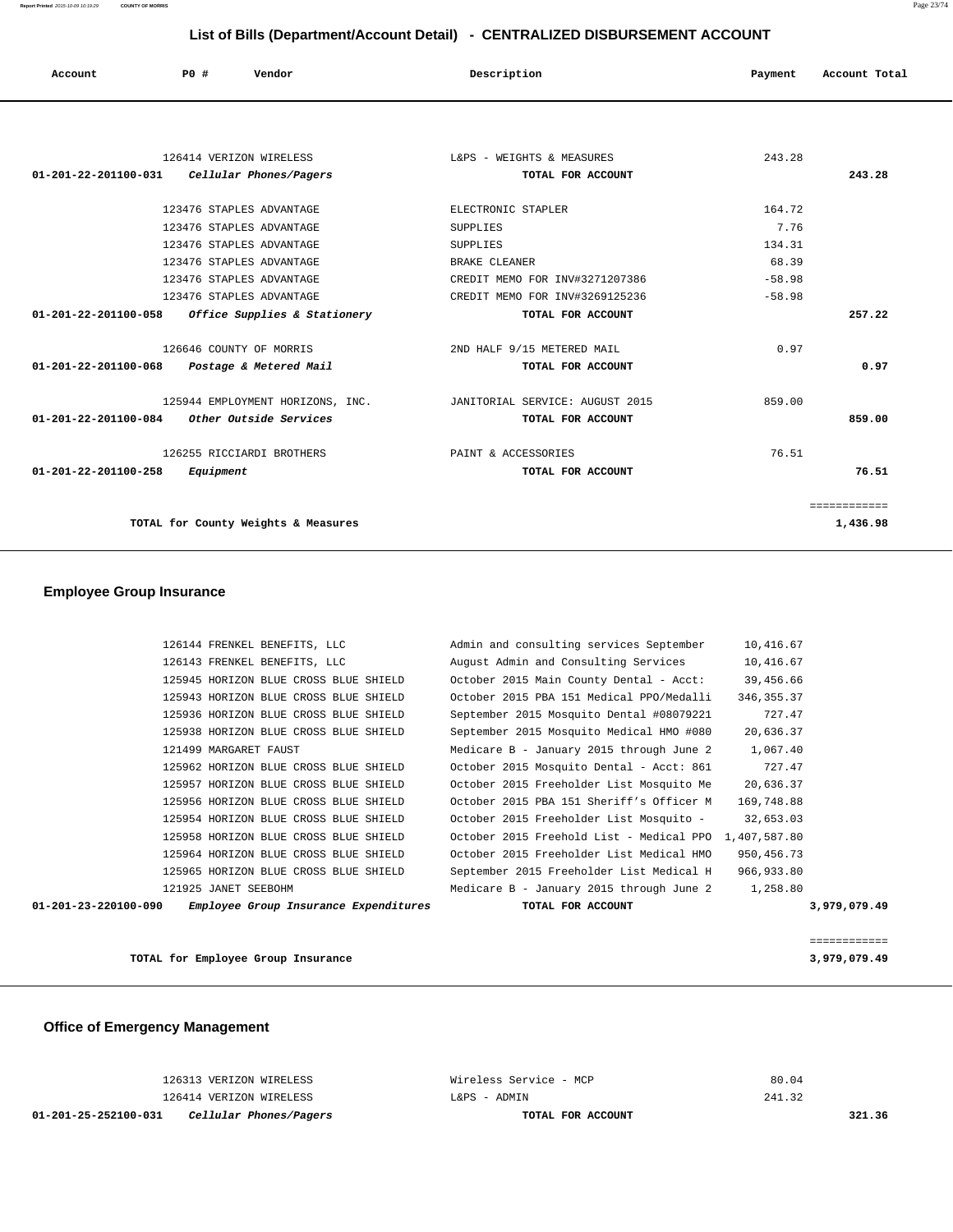| List of Bills (Department/Account Detail) - CENTRALIZED DISBURSEMENT ACCOUNT |                      |                                         |                                          |         |               |
|------------------------------------------------------------------------------|----------------------|-----------------------------------------|------------------------------------------|---------|---------------|
| Account                                                                      | PO#                  | Vendor                                  | Description                              | Payment | Account Total |
| <b>Office of Emergency Management</b>                                        |                      |                                         |                                          |         |               |
|                                                                              |                      | 125410 TRITEC OFFICE EQUIPMENT INC      | Machine 6215 2nd OTR 2015                | 238.14  |               |
|                                                                              |                      | 125410 TRITEC OFFICE EQUIPMENT INC      | Machine 6216 2nd OTR 2015                | 70.49   |               |
|                                                                              |                      | 125598 STAPLES ADVANTAGE                | OEM Supplies - Inv Date 8/29/15          | 295.96  |               |
|                                                                              |                      | 125598 STAPLES ADVANTAGE                | L&PS Supplies - Inv Date 9/1/15          | 387.92  |               |
| 01-201-25-252100-058                                                         |                      | Office Supplies & Stationery            | TOTAL FOR ACCOUNT                        |         | 1,033.76      |
|                                                                              |                      |                                         |                                          |         |               |
|                                                                              |                      | 124970 FF1 PROFESSIONAL SAFETY SERVICES | Cool Mist Fan Repair for Rehab /per Work | 75.00   |               |
|                                                                              |                      | 124970 FF1 PROFESSIONAL SAFETY SERVICES | Inv Date 8/25/15                         | 15.00   |               |
|                                                                              | 125823 JEFFREY PAUL  |                                         | Emergency Mgt expense per attached expen | 270.37  |               |
|                                                                              |                      | 125600 ALL COUNTY RENTAL CENTER         | Forklift Propane Inv Date 8/1/15         | 33.00   |               |
|                                                                              | 126349 DIRECT TV INC |                                         | Account 056856956 - Business, Local Chan | 63.99   |               |
| 01-201-25-252100-059                                                         |                      | Other General Expenses                  | TOTAL FOR ACCOUNT                        |         | 457.36        |
|                                                                              |                      |                                         |                                          |         |               |
|                                                                              | 125466 FEDEX         |                                         | AC#1642-1593-8, 9/7/15                   | 92.19   |               |
|                                                                              |                      | 126646 COUNTY OF MORRIS                 | 2ND HALF 9/15 METERED MAIL               | 2.89    |               |
|                                                                              |                      | 126646 COUNTY OF MORRIS                 | 2ND HALF 9/15 METERED MAIL               | 2.43    |               |
| $01 - 201 - 25 - 252100 - 068$                                               |                      | Postage & Metered Mail                  | TOTAL FOR ACCOUNT                        |         | 97.51         |

============

**TOTAL for Office of Emergency Management 1,909.99**

#### **Communications Center**

|                                    | 124610 LIFESAVERS INC                               | 7/17/15, Admin Fee for CPR Cards (paperw                                       | 28.00    |          |
|------------------------------------|-----------------------------------------------------|--------------------------------------------------------------------------------|----------|----------|
|                                    | 124610 LIFESAVERS INC                               | 8/10/15, Admin fee for CPR Cards (paperw                                       | 7.00     |          |
|                                    | 125041 APCO INTERNATIONAL                           | 9/30/15-11/24/15, CALEA Public Safety Co                                       | 499.00   |          |
|                                    | $01-201-25-252105-039$ Education Schools & Training | TOTAL FOR ACCOUNT                                                              |          | 534.00   |
|                                    | 125310 OUENCH USA, INC.                             | D060586, 9/1/15, Chiller3-UV-U N00006297                                       | 48.00    |          |
|                                    | $01-201-25-252105-058$ Office Supplies & Stationery | TOTAL FOR ACCOUNT                                                              |          | 48.00    |
|                                    | 126646 COUNTY OF MORRIS                             | 2ND HALF 9/15 METERED MAIL                                                     | 16.80    |          |
|                                    | 01-201-25-252105-068 Postage & Metered Mail         | TOTAL FOR ACCOUNT                                                              |          | 16.80    |
|                                    |                                                     | 125449 NORTHEAST COMMUNICATIONS, INC. #2-27, 2002 Chevy Blazer, LP#G916CG, Rem | 275.00   |          |
| 01-201-25-252105-072 Radio Repairs |                                                     | TOTAL FOR ACCOUNT                                                              |          | 275.00   |
|                                    |                                                     | 125448 VISUAL COMPUTER SOLUTIONS 9/1/15, PR4300 - Annual support and upgr      | 1,339.00 |          |
|                                    | 01-201-25-252105-078 Software Maintenance           | TOTAL FOR ACCOUNT                                                              |          | 1,339.00 |
|                                    |                                                     | 125544 VOIANCE LANGUAGE SERVICES, LLC Cust# CV45120, 8/31/15, Interpreter fees | 753.75   |          |
| 01-201-25-252105-117               | Interpretor Fees                                    | TOTAL FOR ACCOUNT                                                              |          | 753.75   |
|                                    | 125445 JERSEY CENTRAL POWER & LIGHT                 | 100 078 770 714, 8/26/15, Conkling Rd Fl                                       | 756.66   |          |
|                                    | 125445 JERSEY CENTRAL POWER & LIGHT                 | 100 082 995 745, 8/26/15, Conkling Rd An                                       | 8.65     |          |
|                                    | 125445 JERSEY CENTRAL POWER & LIGHT                 | 100 078 772 546, 8/31/15, Weldon Rd Oak                                        | 501.11   |          |
|                                    | 125108 JERSEY CENTRAL POWER & LIGHT                 | 100 078 771 605, 8/18/15, George St Dove                                       | 550.23   |          |
|                                    | 125108 JERSEY CENTRAL POWER & LIGHT                 | 100 100 194 933, 8/18/15, High Ridge Rd                                        | 465.32   |          |
|                                    |                                                     |                                                                                | 498.88   |          |
|                                    | 125108 JERSEY CENTRAL POWER & LIGHT                 | 100 097 920 035, 8/19/15, W Springtown R                                       |          |          |
|                                    | 125108 JERSEY CENTRAL POWER & LIGHT                 | 100 097 970 519, 8/21/15, W Hanover Dr R                                       | 1,345.78 |          |
|                                    | 125108 JERSEY CENTRAL POWER & LIGHT                 | 100 078 774 427, 8/27/15, Ross Dr Boonto                                       | 632.43   |          |
|                                    | 125444 BOROUGH OF BUTLER                            | 3680-0, 9/3/15, Denise Drive cell tower                                        | 588.05   |          |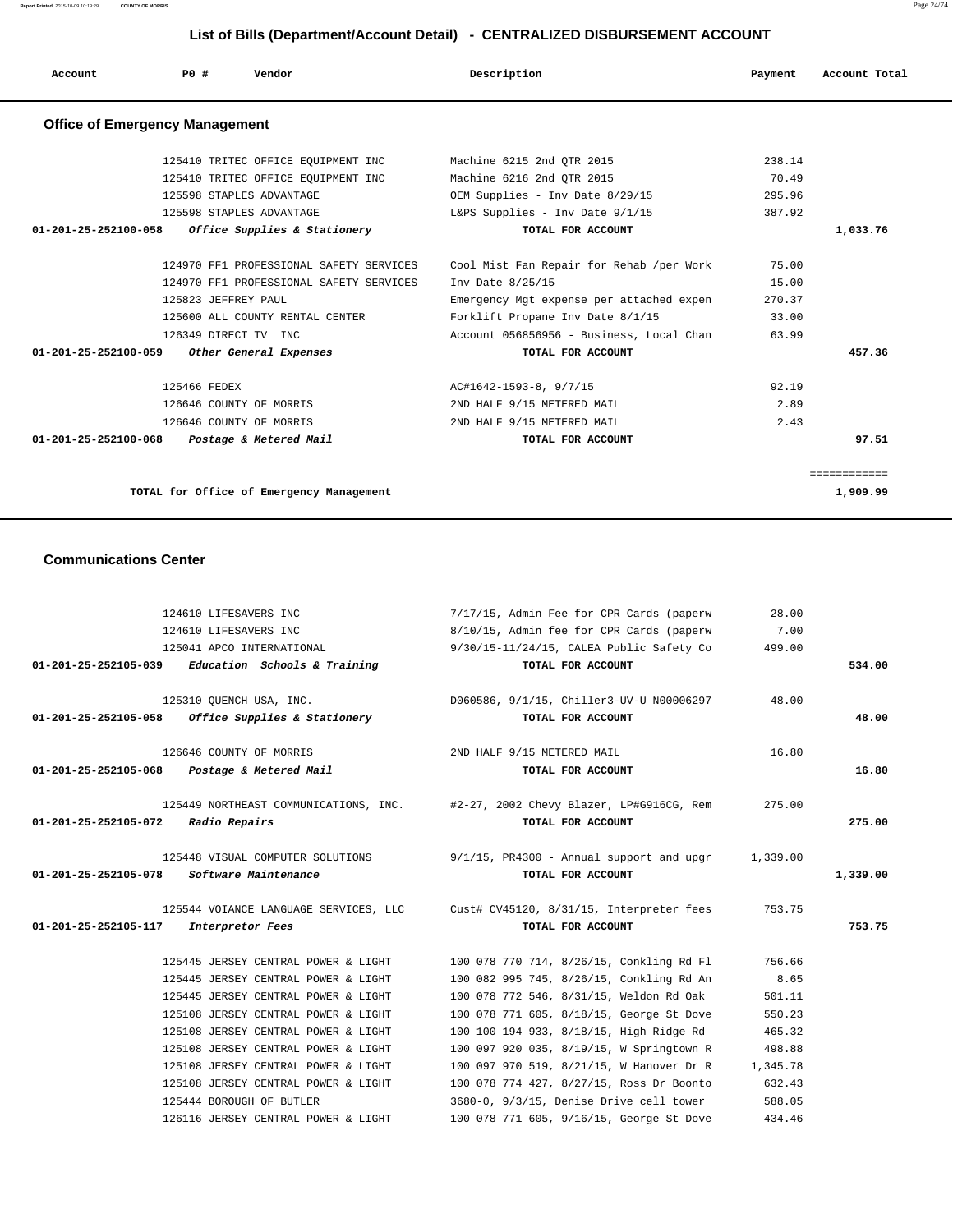| Account | P0 # | Vendor | Description | Payment | Account Total |
|---------|------|--------|-------------|---------|---------------|
| __      | __   |        |             |         |               |

## **Communications Center**

| 01-201-25-252105-137<br><i>Electricity</i>                | TOTAL FOR ACCOUNT                        | 6,329.83    |
|-----------------------------------------------------------|------------------------------------------|-------------|
| 125447 MUNICIPAL CAPITAL CORP                             | 8/4/15, Ricoh MP4002 Sp Copier, S/N W523 | 658.75      |
| <i>Office Machines - Rental</i><br>01-201-25-252105-164   | TOTAL FOR ACCOUNT                        | 658.75      |
| 125104 FF1 PROFESSIONAL SAFETY SERVICES                   | 8/17/15, Pants S.Kesselmeyer, Boots J.Fa | 323.44      |
| 116411 FIT-RITE UNIFORM CO., INC.                         | #6604, 1 pair, Bates Mens Code 6 4" boot | 99.99       |
| $01 - 201 - 25 - 252105 - 202$<br>Uniform And Accessories | TOTAL FOR ACCOUNT                        | 423.43      |
| 124629 TELE-COMMUNICATION, INC                            | Quote# 341351, 8/12/15, H31CD Starset vo | 1,500.00    |
| 124629 TELE-COMMUNICATION, INC                            | Quote# 341351, 8/12/15, 27708-01 QD perm | 321.31      |
| 124629 TELE-COMMUNICATION, INC                            | Ouote# 341351, 8/12/15, 17593-01 Clear v | 129.40      |
| 124629 TELE-COMMUNICATION, INC                            | Ouote# 341351, 8/12/15, 27708-01 OD perm | 27.94       |
| $01 - 201 - 25 - 252105 - 258$<br>Equipment               | TOTAL FOR ACCOUNT                        | 1,978.65    |
|                                                           |                                          | =========== |
| TOTAL for Communications Center                           |                                          | 12,357.21   |

## **County Medical Examiner Office**

|                                | 125408 WOLTERS KLUWER HEALTH             | AC#000175675432, 4/21/15             | 184.00 |              |
|--------------------------------|------------------------------------------|--------------------------------------|--------|--------------|
| $01 - 201 - 25 - 254100 - 059$ | Other General Expenses                   | TOTAL FOR ACCOUNT                    |        | 184.00       |
|                                | 125409 FEDEX                             | AC#164215938, 8/31/15, case 14150624 | 90.02  |              |
|                                | 125466 FEDEX                             | AC#164215938, 9/7/15, Case 14150546  | 71.00  |              |
|                                | 125810 FEDEX                             | AC#164215938, 9/14/15, Case#21150074 | 22.75  |              |
|                                | 126646 COUNTY OF MORRIS                  | 2ND HALF 9/15 METERED MAIL           | 36.94  |              |
| 01-201-25-254100-068           | Postage & Metered Mail                   | TOTAL FOR ACCOUNT                    |        | 220.71       |
|                                |                                          |                                      |        |              |
|                                |                                          |                                      |        | ------------ |
|                                | TOTAL for County Medical Examiner Office |                                      |        | 404.71       |

## **County Sheriff's Department**

| $01 - 201 - 25 - 270100 - 047$ | Identification Equip&Supplies |                                     | TOTAL FOR ACCOUNT                        | 6,103.00 |
|--------------------------------|-------------------------------|-------------------------------------|------------------------------------------|----------|
|                                |                               | 118918 EVIDENT CRIME SCENE PRODUCTS | Item#3787 - Bluestar Forensic Kit 8 oz.  | 220.00   |
|                                |                               | 118918 EVIDENT CRIME SCENE PRODUCTS | Item#3737 - Bluestar Forensic Kit 16 oz. | 231.00   |
|                                |                               | 118918 EVIDENT CRIME SCENE PRODUCTS | Item#4086 - Hand Preservation Bags       | 49.00    |
|                                |                               | 118918 EVIDENT CRIME SCENE PRODUCTS | Item#4007 - 1" Evidence Sealing Tape     | 180.00   |
|                                |                               | 118918 EVIDENT CRIME SCENE PRODUCTS | Item#4004Y - 2" Evidence Sealing Tape    | 240.00   |
|                                |                               | 118918 EVIDENT CRIME SCENE PRODUCTS | Item#7065 - 5 1/2" Stanless Steel Tweeze | 112.50   |
|                                |                               | 118918 EVIDENT CRIME SCENE PRODUCTS | Item#3684 - GSR Surface Residue Collecti | 332.50   |
|                                |                               | 118918 EVIDENT CRIME SCENE PRODUCTS | Item#4013 - 1-Sheriff's Line - Do Not Cr | 58.00    |
|                                |                               | 118918 EVIDENT CRIME SCENE PRODUCTS | Item#2244B - 4"x4" Black Ouick LIFT Hing | 975.00   |
|                                |                               | 118918 EVIDENT CRIME SCENE PRODUCTS | Item 2244W - 12 - 4"x4" White Ouick LIFT | 975.00   |
|                                |                               | 118918 EVIDENT CRIME SCENE PRODUCTS | Item#2224B - 12 - 2"x4" Black Ouick LIFT | 845.00   |
|                                |                               | 118918 EVIDENT CRIME SCENE PRODUCTS | Item#2224W - 12 - 2"x4" White Ouick LIFT | 845.00   |
|                                |                               | 118918 EVIDENT CRIME SCENE PRODUCTS | Item#2222B - 12 - 2"x2" Black Ouick LIFT | 520.00   |
|                                |                               | 118918 EVIDENT CRIME SCENE PRODUCTS | Item#2222W - 12 - 2"x2" White Ouick LIFT | 520.00   |
|                                |                               |                                     |                                          |          |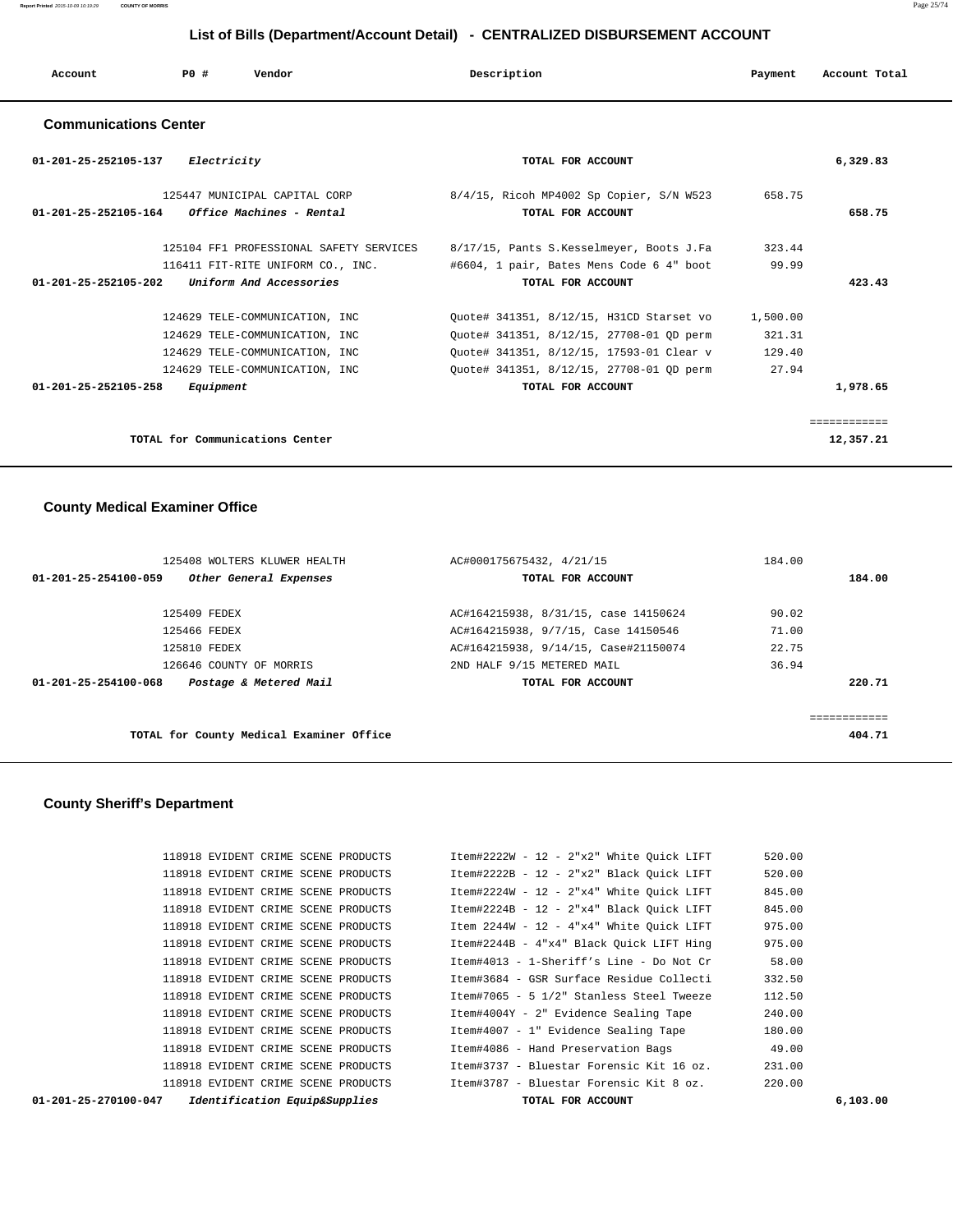**Report Printed** 2015-10-09 10:19:29 **COUNTY OF MORRIS** Page 26/74

# **List of Bills (Department/Account Detail) - CENTRALIZED DISBURSEMENT ACCOUNT**

| Account                            | P0 #      | Vendor                                                                                                                                                                                                                                                                                                                                                                                                                                                                                                                                                                                                                                                                                                                                                                                                                                                                                                                                                                                                                                                                                                                                                                                                                            | Description                                                                                                                                                                                                                                                                                                                                                                                                                                                                                                                                                                                                                                                                                                                                                                                                                                                                                                                                                                                                                                                                                                                                                                                                                                                                                                         | Payment                                                                                                                                                                                                                                                                                  | Account Total |
|------------------------------------|-----------|-----------------------------------------------------------------------------------------------------------------------------------------------------------------------------------------------------------------------------------------------------------------------------------------------------------------------------------------------------------------------------------------------------------------------------------------------------------------------------------------------------------------------------------------------------------------------------------------------------------------------------------------------------------------------------------------------------------------------------------------------------------------------------------------------------------------------------------------------------------------------------------------------------------------------------------------------------------------------------------------------------------------------------------------------------------------------------------------------------------------------------------------------------------------------------------------------------------------------------------|---------------------------------------------------------------------------------------------------------------------------------------------------------------------------------------------------------------------------------------------------------------------------------------------------------------------------------------------------------------------------------------------------------------------------------------------------------------------------------------------------------------------------------------------------------------------------------------------------------------------------------------------------------------------------------------------------------------------------------------------------------------------------------------------------------------------------------------------------------------------------------------------------------------------------------------------------------------------------------------------------------------------------------------------------------------------------------------------------------------------------------------------------------------------------------------------------------------------------------------------------------------------------------------------------------------------|------------------------------------------------------------------------------------------------------------------------------------------------------------------------------------------------------------------------------------------------------------------------------------------|---------------|
| <b>County Sheriff's Department</b> |           |                                                                                                                                                                                                                                                                                                                                                                                                                                                                                                                                                                                                                                                                                                                                                                                                                                                                                                                                                                                                                                                                                                                                                                                                                                   |                                                                                                                                                                                                                                                                                                                                                                                                                                                                                                                                                                                                                                                                                                                                                                                                                                                                                                                                                                                                                                                                                                                                                                                                                                                                                                                     |                                                                                                                                                                                                                                                                                          |               |
| 01-201-25-270100-050               | Law Books | 123522 THOMSON REUTERS                                                                                                                                                                                                                                                                                                                                                                                                                                                                                                                                                                                                                                                                                                                                                                                                                                                                                                                                                                                                                                                                                                                                                                                                            | Credit Memo NJ Session Laws Discounted S<br>TOTAL FOR ACCOUNT                                                                                                                                                                                                                                                                                                                                                                                                                                                                                                                                                                                                                                                                                                                                                                                                                                                                                                                                                                                                                                                                                                                                                                                                                                                       | $-159.00$                                                                                                                                                                                                                                                                                | 78.50         |
| 01-201-25-270100-058               |           | 125571 STAPLES ADVANTAGE<br>Office Supplies & Stationery                                                                                                                                                                                                                                                                                                                                                                                                                                                                                                                                                                                                                                                                                                                                                                                                                                                                                                                                                                                                                                                                                                                                                                          | Supplies - Order #7140887551-01, Ordered<br>TOTAL FOR ACCOUNT                                                                                                                                                                                                                                                                                                                                                                                                                                                                                                                                                                                                                                                                                                                                                                                                                                                                                                                                                                                                                                                                                                                                                                                                                                                       | 886.26                                                                                                                                                                                                                                                                                   | 886.26        |
| 01-201-25-270100-059               |           | 125570 READY REFRESH<br>125570 READY REFRESH<br>Other General Expenses                                                                                                                                                                                                                                                                                                                                                                                                                                                                                                                                                                                                                                                                                                                                                                                                                                                                                                                                                                                                                                                                                                                                                            | Billing Period $7/15/15 - 8/14/15$ , Inv dt<br>Billing Period $7/15/15 - 8/14/15$ , Inv dt<br>TOTAL FOR ACCOUNT                                                                                                                                                                                                                                                                                                                                                                                                                                                                                                                                                                                                                                                                                                                                                                                                                                                                                                                                                                                                                                                                                                                                                                                                     | 443.13<br>15.67                                                                                                                                                                                                                                                                          | 458.80        |
| 01-201-25-270100-068               |           | 126646 COUNTY OF MORRIS<br>Postage & Metered Mail                                                                                                                                                                                                                                                                                                                                                                                                                                                                                                                                                                                                                                                                                                                                                                                                                                                                                                                                                                                                                                                                                                                                                                                 | 2ND HALF 9/15 METERED MAIL<br>TOTAL FOR ACCOUNT                                                                                                                                                                                                                                                                                                                                                                                                                                                                                                                                                                                                                                                                                                                                                                                                                                                                                                                                                                                                                                                                                                                                                                                                                                                                     | 788.34                                                                                                                                                                                                                                                                                   | 788.34        |
|                                    |           | 125572 STAPLES ADVANTAGE<br>125572 STAPLES ADVANTAGE<br>125572 STAPLES ADVANTAGE<br>125572 STAPLES ADVANTAGE<br>125572 STAPLES ADVANTAGE                                                                                                                                                                                                                                                                                                                                                                                                                                                                                                                                                                                                                                                                                                                                                                                                                                                                                                                                                                                                                                                                                          | Supplies - Order#7140951118-01, Order dt<br>Supplies - Mini DVD-R Case, Order #71409<br>Supplies - Shelf, Order #7140951118-03,<br>Supplies - Admin/K. Lehman, Order #71417<br>Supplies - K.Rogers/CIS, Order #71392157                                                                                                                                                                                                                                                                                                                                                                                                                                                                                                                                                                                                                                                                                                                                                                                                                                                                                                                                                                                                                                                                                             | 477.02<br>10.59<br>15.61<br>376.47<br>504.66                                                                                                                                                                                                                                             |               |
| $01 - 201 - 25 - 270100 - 095$     |           | Other Administrative Supplies<br>124683 VERIZON WIRELESS<br>124087 VERIZON WIRELESS                                                                                                                                                                                                                                                                                                                                                                                                                                                                                                                                                                                                                                                                                                                                                                                                                                                                                                                                                                                                                                                                                                                                               | TOTAL FOR ACCOUNT<br>$482559481 - 00001$ - $7/2/15$ - $8/1/15$ , In<br>$442002049 - 00001 - 6/24/15 - 7/23/15$ , Inv                                                                                                                                                                                                                                                                                                                                                                                                                                                                                                                                                                                                                                                                                                                                                                                                                                                                                                                                                                                                                                                                                                                                                                                                | 1,667.87<br>762.14                                                                                                                                                                                                                                                                       | 1,384.35      |
|                                    |           | 125795 UNIVERSAL UNIFORM SALES CO INC<br>125795 UNIVERSAL UNIFORM SALES CO INC<br>125795 UNIVERSAL UNIFORM SALES CO INC<br>125795 UNIVERSAL UNIFORM SALES CO INC<br>125795 UNIVERSAL UNIFORM SALES CO INC<br>125795 UNIVERSAL UNIFORM SALES CO INC<br>125795 UNIVERSAL UNIFORM SALES CO INC<br>125795 UNIVERSAL UNIFORM SALES CO INC<br>125795 UNIVERSAL UNIFORM SALES CO INC<br>125794 UNIVERSAL UNIFORM SALES CO INC<br>125794 UNIVERSAL UNIFORM SALES CO INC<br>125794 UNIVERSAL UNIFORM SALES CO INC<br>125794 UNIVERSAL UNIFORM SALES CO INC<br>125794 UNIVERSAL UNIFORM SALES CO INC<br>125794 UNIVERSAL UNIFORM SALES CO INC<br>125794 UNIVERSAL UNIFORM SALES CO INC<br>125794 UNIVERSAL UNIFORM SALES CO INC<br>125794 UNIVERSAL UNIFORM SALES CO INC<br>125794 UNIVERSAL UNIFORM SALES CO INC<br>125794 UNIVERSAL UNIFORM SALES CO INC<br>125794 UNIVERSAL UNIFORM SALES CO INC<br>125794 UNIVERSAL UNIFORM SALES CO INC<br>125794 UNIVERSAL UNIFORM SALES CO INC<br>125794 UNIVERSAL UNIFORM SALES CO INC<br>125792 UNIVERSAL UNIFORM SALES CO INC<br>125792 UNIVERSAL UNIFORM SALES CO INC<br>125792 UNIVERSAL UNIFORM SALES CO INC<br>125792 UNIVERSAL UNIFORM SALES CO INC<br>125792 UNIVERSAL UNIFORM SALES CO INC | K. JOHNSON - Complete uniform, Inv dtd 8<br>W. SCHIEVELLA - Pants, Inv dtd 8/21/15,<br>C. RUSH - Police Equipment/Boots, Inv dt<br>DEPT - Pouch, Inv dtd 8/27/15, POS#2-228<br>M. PUZIO - Outerwear/Shirts/Boots/Belt/P<br>K. ZIENOWICZ - Pants, Inv dtd 8/20/15, P<br>W. SCHIEVELLA - Pants, Inv dtd 8/20/15,<br>T. SOMERVILLE - Raincoat, Inv dtd 8/20/1<br>B. DUNN - Footwear, Inv dtd 8/20/15, POS<br>S. RICE - Badge, POS#1-28472, Inv dtd 9/<br>R. WALL - Badge, POS#1-28474, Inv dtd 9/<br>D. GARDNER - Jacket/Shirts/Boots/Pants/A<br>D. MEYER - Shirts, POS#2-20687, Inv dtd<br>M. CHIAROLANZA - Pants/Shirts/Emblems, P<br>P. DIGAVERO - Shirts/Access, POS#1-28719<br>J. VAN VALEN - Shirts/Pants/Belt, POS#1-<br>S. CHIARELLA - Shirts/Pants, POS#1-28796<br>M. CARBONE - Shirts, POS#1-28798, Inv dt<br>M. REILLY - Shirts/Emblems/Alters, POS#2<br>W. RAWA - Alters/Emblems, POS#2-21138, I<br>W. SCHIEVELLA - Shirt, POS#2-21253, Inv<br>W. PERALTA - Boots, POS#2-21290, Inv dtd<br>D. MARSHALL - Boots, POS#2-21291, Inv dt<br>F. BENEVENTO - Loops/Pants/Access/Police<br>M. CERULLO - Shirts/Pants, POS#2-21524,<br>R. JEANNETTE - Pants, POS#1-29211, Inv d<br>W. RAWA - Loops/Shirts, POS#1-29227, Inv<br>W. SZEKULA - Boots, POS#2-21712, Inv dtd<br>R. COOK - Shirts/Pants, POS#2-21720, Inv | 1,283.00<br>64.99<br>315.00<br>227.70<br>888.95<br>59.00<br>185.90<br>135.00<br>105.00<br>75.00<br>75.00<br>404.00<br>220.00<br>449.00<br>67.00<br>532.00<br>492.00<br>492.00<br>109.50<br>30.00<br>55.00<br>115.00<br>115.00<br>246.49<br>366.00<br>59.00<br>550.00<br>109.99<br>183.00 |               |
|                                    |           | 125792 UNIVERSAL UNIFORM SALES CO INC<br>125792 UNIVERSAL UNIFORM SALES CO INC<br>125792 UNIVERSAL UNIFORM SALES CO INC                                                                                                                                                                                                                                                                                                                                                                                                                                                                                                                                                                                                                                                                                                                                                                                                                                                                                                                                                                                                                                                                                                           | KRAUSS - (SERT) Shirt, POS#2-21739, Inv<br>COSTELLO - (SERT) Shirt/Pants, POS#2-217<br>CILURSO - (SERT) Shirt/Pants, POS#2-2174                                                                                                                                                                                                                                                                                                                                                                                                                                                                                                                                                                                                                                                                                                                                                                                                                                                                                                                                                                                                                                                                                                                                                                                     | 64.00<br>123.00<br>123.00                                                                                                                                                                                                                                                                |               |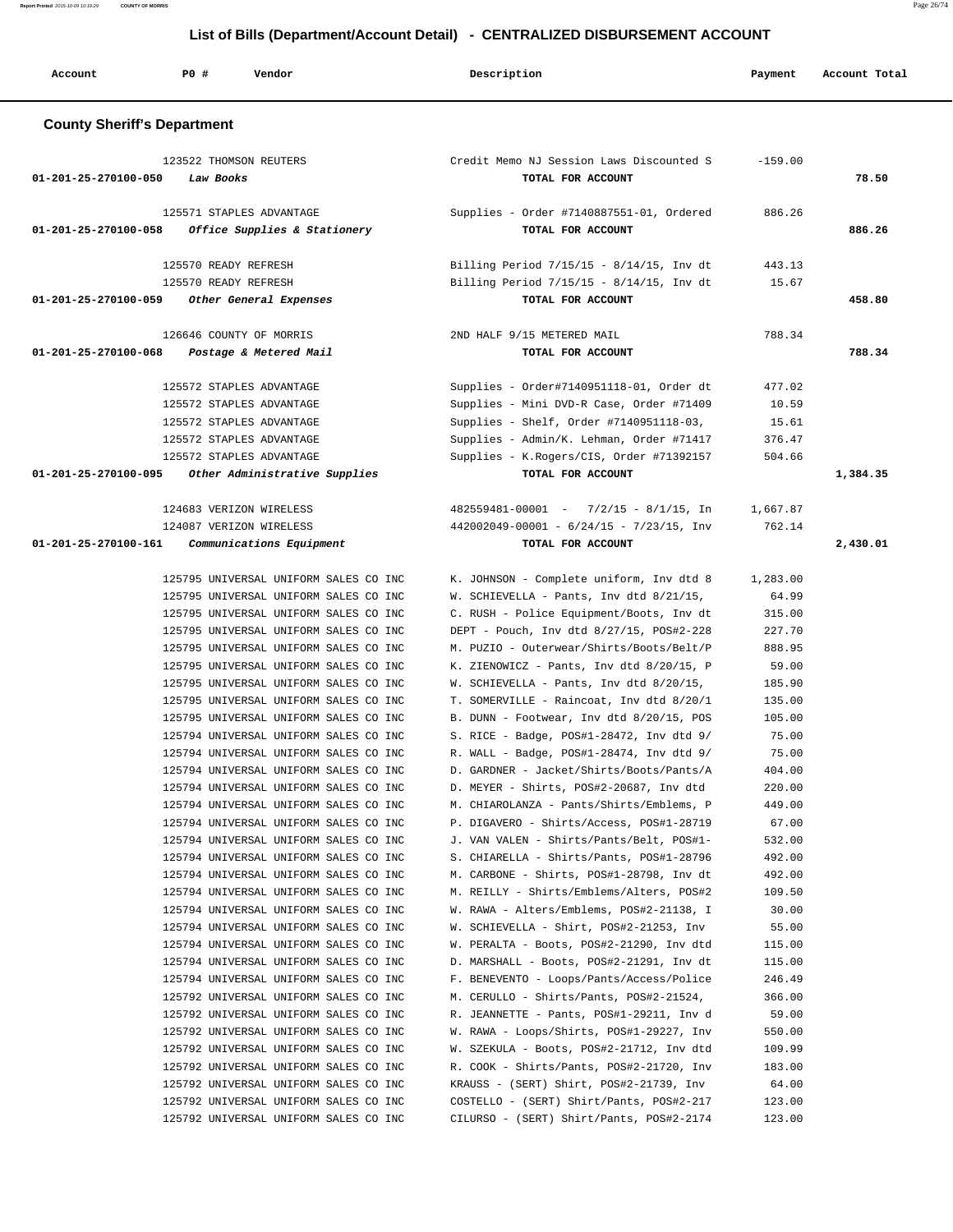| Account | P0 | Vendor | Description | Payment | Account Total |
|---------|----|--------|-------------|---------|---------------|
|---------|----|--------|-------------|---------|---------------|

# **County Sheriff's Department**

|                      | TOTAL for County Sheriff's Department                                          |                                                                                      |                 | 24,877.87    |
|----------------------|--------------------------------------------------------------------------------|--------------------------------------------------------------------------------------|-----------------|--------------|
|                      |                                                                                |                                                                                      |                 | ------------ |
| 01-201-25-270100-262 | 125056 AMERICAN TIME RECORDER INC<br>Machinery Repairs & Parts                 | Rebuilt Time Stamp, Model #ARL-E, Serial<br>TOTAL FOR ACCOUNT                        | 475.00          | 2,054.10     |
|                      | 125306 FF1 PROFESSIONAL SAFETY SERVICES                                        | Cylinders - Hydro Test/SCBA, 7/28/15, Wo                                             | 120.00          |              |
|                      | 123808 SIRCHIE FINGER PRINT LAB INC.                                           | Shipping & Handling                                                                  | 59.10           |              |
|                      | 123808 SIRCHIE FINGER PRINT LAB INC.                                           | SKU#ACF10018H Hybrid Bonded Carbon Filte                                             | 1,400.00        |              |
| 01-201-25-270100-246 | Tools - Others                                                                 | TOTAL FOR ACCOUNT                                                                    |                 | 308.00       |
|                      | 125470 KESTRELMETERS.COM                                                       | Kestrel 2500 Weather Meter (Olive Night                                              | 308.00          |              |
| 01-201-25-270100-203 | X-Ray & Medical Supplies                                                       | TOTAL FOR ACCOUNT                                                                    |                 | 633.00       |
|                      | 124708 MIRION TECHNOLOGIES (GDS) INC                                           | TLD Badges & CONTROL Badges: M. Reilly,                                              | 633.00          |              |
| 01-201-25-270100-202 | Uniform And Accessories                                                        | TOTAL FOR ACCOUNT                                                                    |                 | 9,753.51     |
|                      | 125793 UNIVERSAL UNIFORM SALES CO INC                                          | R. GUPKO - Ret. Badge w/wallet, POS#1-28                                             | 75.00           |              |
|                      | 125793 UNIVERSAL UNIFORM SALES CO INC                                          | W. SZEKULA - Lt. Badge w/wallet, POS#1-2                                             | 75.00           |              |
|                      | 125793 UNIVERSAL UNIFORM SALES CO INC                                          | T. REIDINGER - Ret.Badge, POS#1-28585, I                                             | 75.00           |              |
|                      | 125793 UNIVERSAL UNIFORM SALES CO INC                                          | P. GILBRIDE - Ret. Badge w/wallet clip,                                              | 75.00           |              |
|                      | 125793 UNIVERSAL UNIFORM SALES CO INC                                          | W. SCHIEVELLA - White Shirt/Buttons/Alte                                             | 85.99           |              |
|                      | 125793 UNIVERSAL UNIFORM SALES CO INC                                          | D. BUSTAMANTE - Shirt/Alternations, POS#                                             | 110.00          |              |
|                      | 125793 UNIVERSAL UNIFORM SALES CO INC                                          | D. GARDNER - Shirt/Police Equipment, POS                                             | 76.00           |              |
|                      | 125793 UNIVERSAL UNIFORM SALES CO INC                                          | JP DOMICIANO - Alterations, POS#1-29555,                                             | 18.00           |              |
|                      | 125793 UNIVERSAL UNIFORM SALES CO INC                                          | D. MARSHALL - Belt, POS#2-22000, Inv dtd                                             | 40.00           |              |
|                      | 125793 UNIVERSAL UNIFORM SALES CO INC                                          | R. MOSER - Shirt, POS#2-21945, Inv dtd 6                                             | 55.00           |              |
|                      | 125793 UNIVERSAL UNIFORM SALES CO INC<br>125793 UNIVERSAL UNIFORM SALES CO INC | HOLLENSTEIN (SERT) - Shirt/Pants, POS#2-<br>R. MOSER - Shirt, POS#2-21839, Inv dtd 5 | 123.00<br>55.00 |              |
|                      | 125793 UNIVERSAL UNIFORM SALES CO INC                                          | GORMAN (SERT) - Shirt, POS#2-21782, Inv                                              | 64.00           |              |
|                      | 125793 UNIVERSAL UNIFORM SALES CO INC                                          | BEAL (SERT) - Shirt, POS#2-21781, Inv dt                                             | 64.00           |              |
|                      | 125792 UNIVERSAL UNIFORM SALES CO INC                                          | JACKSON - (SERT) Shirt, POS#2-21780, Inv                                             | 64.00           |              |
|                      | 125792 UNIVERSAL UNIFORM SALES CO INC                                          | JACKSON - (SERT) Shirt, POS#2-21779, Inv                                             | 64.00           |              |
|                      | 125792 UNIVERSAL UNIFORM SALES CO INC                                          | PALANCHI - (SERT) Shirt/Pants, POS#2-217                                             | 123.00          |              |
|                      | 125792 UNIVERSAL UNIFORM SALES CO INC                                          | L. FLYNN - Shirt, POS#2-21756, Inv dtd 5                                             | 64.00           |              |
|                      |                                                                                |                                                                                      |                 |              |

## **County Prosecutor's Office**

| 125736 BETTY ANN DERCO                                      | Reg.Weekly On Call Supplemental Pay -Aug | 21.60  |        |
|-------------------------------------------------------------|------------------------------------------|--------|--------|
| 125736 BETTY ANN DERCO                                      | Wkd and Holiday Supplemental Pay-August  | 20.50  |        |
| 125736 BETTY ANN DERCO                                      | Reg.Weekly On Call Supplemental Pay-July | 21.60  |        |
| 125736 BETTY ANN DERCO                                      | Wkd and Holiday Supplemental Pay -July 2 | 17.50  |        |
| 125723 BERYL SKOG                                           | Reg.On Call Supplemental Pay -August 201 | 68.80  |        |
| 125723 BERYL SKOG                                           | Wkend & Holiday Supplemental Pay- August | 26.50  |        |
| <i>Outside Salaries &amp; Wages</i><br>01-201-25-275100-016 | TOTAL FOR ACCOUNT                        |        | 176.50 |
|                                                             |                                          |        |        |
| 124836 VERIZON WIRELESS                                     | Account #882249917-00001 (7/10-8/9)      | 59.51  |        |
| 124933 VERIZON WIRELESS                                     | Account #982471570-00001- (7/13-8/12)    | 830.50 |        |
| 126124 JILL BINKOSKI                                        | Holster for Cell Phone (Admin.)          | 17.51  |        |
| 01-201-25-275100-031<br>Cellular Phones/Pagers              | TOTAL FOR ACCOUNT                        |        | 907.52 |
|                                                             |                                          |        |        |
| 125935 W.B. MASON COMPANY INC                               | Account #C1033751 - Toner                | 551.20 |        |
| 123480 CDW GOVERNMENT LLC                                   | Item #3100589 - WD MY PASSPORT ULTRA USB | 105.33 |        |
|                                                             |                                          |        |        |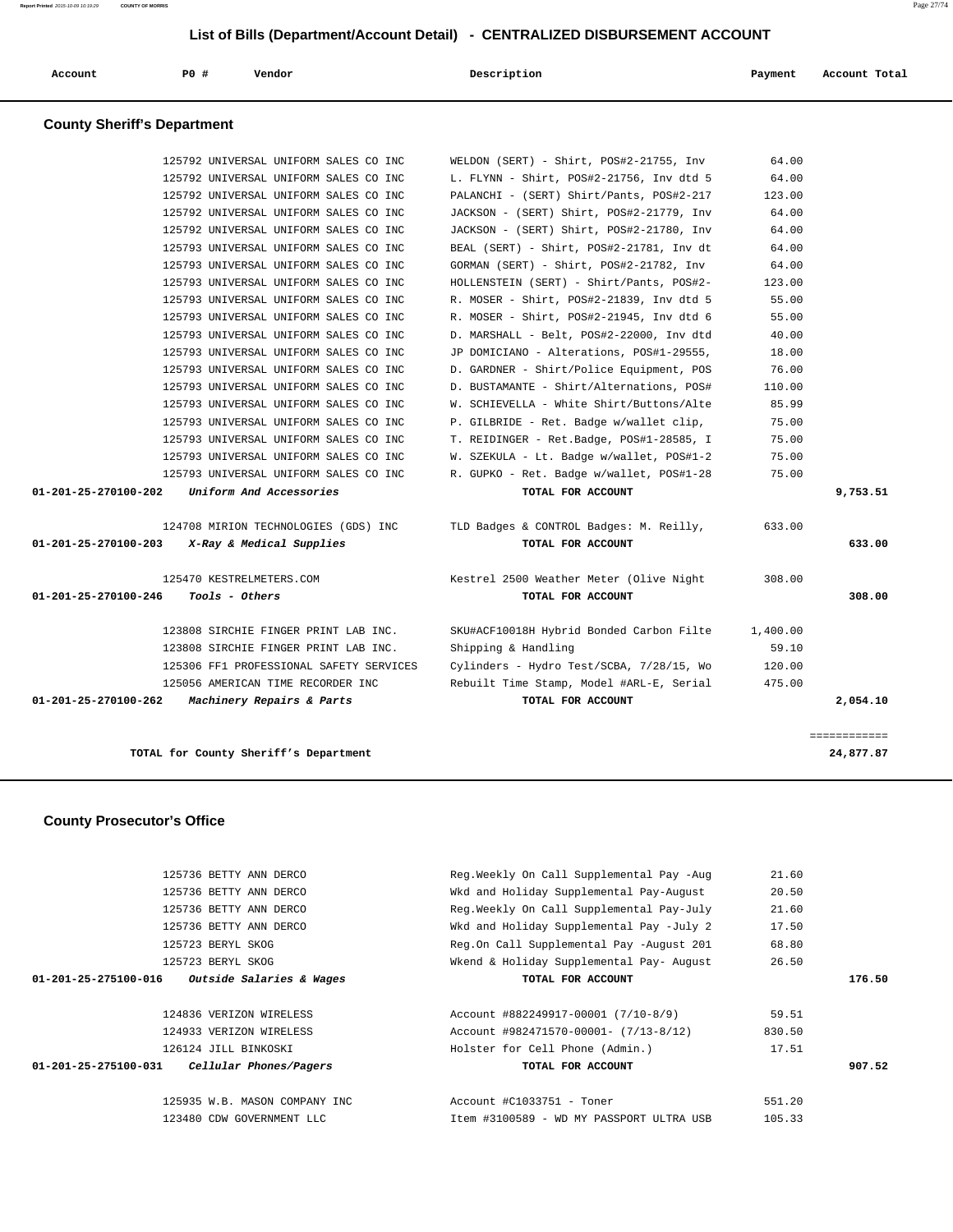| Account                           | <b>PO #</b><br>Vendor                                               | Description                                                                          | Payment              | Account Total |
|-----------------------------------|---------------------------------------------------------------------|--------------------------------------------------------------------------------------|----------------------|---------------|
| <b>County Prosecutor's Office</b> |                                                                     |                                                                                      |                      |               |
|                                   | 124929 W.B. MASON COMPANY INC                                       | Account#C1033751 - Toner                                                             | 57.01                |               |
| 01-201-25-275100-037              | Data Processing Supplies                                            | TOTAL FOR ACCOUNT                                                                    |                      | 756.33        |
|                                   |                                                                     |                                                                                      |                      |               |
|                                   | 125311 AWARENESS PROTECTIVE                                         | Basic SWAT High Impact Fundamentals (5-D                                             | 545.00               |               |
|                                   | 125311 AWARENESS PROTECTIVE                                         | Basic SWAT High Impact Fundamentals 9/14                                             | 545.00               |               |
|                                   | 125318 CHABAD OF SE MORRIS COUNTY                                   | Jewish Law Symposium Event ** Prosecutor                                             | 160.00<br>30.00      |               |
|                                   | 124935 JOHN STAMLER POLICE ACADEMY<br>118890 MARYLAND MEDICAL LEGAL | Agent Lois Aria- Training** Froensic Ant<br>Homicide Investigation Seminar April 13- | 700.00               |               |
|                                   | 125611 M.C. BAR ASSOCIATION                                         | Morris/Sussex Professionalism day Progra                                             | 39.00                |               |
|                                   | 125729 COPS                                                         | Computer Crimes Investigations- Criminal                                             | 99.00                |               |
| 01-201-25-275100-039              | Education Schools & Training                                        | TOTAL FOR ACCOUNT                                                                    |                      | 2,118.00      |
|                                   | 125567 SYTECH CORPORATION                                           | Database/Recorder System                                                             | 26,924.00            |               |
| 01-201-25-275100-044              | Equipment Service Agreements                                        | TOTAL FOR ACCOUNT                                                                    |                      | 26,924.00     |
|                                   | 124693 THOMSON REUTERS                                              | Account #1000176025- July 2015 West Law                                              | 1,414.78             |               |
| 01-201-25-275100-050              | Law Books                                                           | TOTAL FOR ACCOUNT                                                                    |                      | 1,414.78      |
|                                   |                                                                     |                                                                                      |                      |               |
|                                   | 124906 ALPHA GRAPHICS MORRISTOWN                                    | 11x14 Certificates (Rispoli and Gaynor)                                              | 35.00                |               |
|                                   | 125199 T J'S SPORTWIDE TROPHY                                       | Sales Order #279191 - Assistant Proseuct                                             | 110.68               |               |
|                                   | 125728 ALPHA GRAPHICS MORRISTOWN                                    | 11x14 Certificates* Ortiz, Lobman & Spau                                             | 52.50                |               |
|                                   | 124929 W.B. MASON COMPANY INC                                       | Account #C1033751 - Office Supplies                                                  | 90.82                |               |
| 01-201-25-275100-058              | Office Supplies & Stationery                                        | TOTAL FOR ACCOUNT                                                                    |                      | 289.00        |
|                                   | 124834 FEDEX                                                        | Account #1051-0576-2<br>08/10/15                                                     | 78.31                |               |
|                                   | 124666 FEDEX                                                        | Account #1051-0576-2 -8/5/15                                                         | 53.36                |               |
|                                   | 124666 FEDEX                                                        | Account #1051-0576-2 (7/22-7/23/15)                                                  | 203.19               |               |
|                                   | 124666 FEDEX                                                        | Account#1051-0576-2 (7/29/15)                                                        | 52.16                |               |
|                                   | 126646 COUNTY OF MORRIS                                             | 2ND HALF 9/15 METERED MAIL                                                           | 985.57               |               |
| 01-201-25-275100-068              | Postage & Metered Mail                                              | TOTAL FOR ACCOUNT                                                                    |                      | 1,372.59      |
|                                   | 116076 GUEST SERVICES INC., DBA NETC FEMA                           | Meal Ticket-Det.M.Schneiderman for train                                             | 300.48               |               |
|                                   | 126126 PATRICIA STEWART                                             | Victim Witness Coordinator's Meeting 9/1                                             | 48.27                |               |
|                                   | 126127 ERYN FERNANDEZ-LEDON                                         | Basic Prosecutor's Course- Phase 1 Trave                                             | 81.20                |               |
| 01-201-25-275100-082              | Travel Expense                                                      | TOTAL FOR ACCOUNT                                                                    |                      | 429.95        |
|                                   | 125315 M.C. BAR ASSOCIATION                                         | Morris County Bar Association Dinner - 1                                             | 200.00               |               |
| 01-201-25-275100-088              | Meeting Exp Advisory Board Etc                                      | TOTAL FOR ACCOUNT                                                                    |                      | 200.00        |
|                                   |                                                                     |                                                                                      |                      |               |
|                                   | 125786 EAGLE POINT GUN SHOP<br>125786 EAGLE POINT GUN SHOP          | P40HS3G - Hydra Shok<br>AE40R3 - FMJ Federal American Eagle                          | 3,079.00<br>6,213.50 |               |
|                                   | 125786 EAGLE POINT GUN SHOP                                         | FBI OCB Targets                                                                      | 249.60               |               |
|                                   | 125786 EAGLE POINT GUN SHOP                                         | FBI Q Targets                                                                        | 234.00               |               |
|                                   | 125786 EAGLE POINT GUN SHOP                                         | FBI Q R reduced paper targets                                                        | 131.04               |               |
| 01-201-25-275100-116              | <i>Firearms</i>                                                     | TOTAL FOR ACCOUNT                                                                    |                      | 9,907.14      |
|                                   |                                                                     |                                                                                      |                      |               |
|                                   | 124930 MEDIA SUPPLY, INC.                                           | QUOTE #1088**CDE-Range 640610-642609                                                 | 1,080.00<br>40.00    |               |
|                                   | 124930 MEDIA SUPPLY, INC.<br>124930 MEDIA SUPPLY, INC.              | Paper Sleeves<br>DVD Range 529509-530508                                             | 540.00               |               |
|                                   | 124694 THOMSON REUTERS                                              | CLEAR Account#1000432248 - July 2015                                                 | 878.00               |               |
|                                   | 125235 CRASH DATA GROUP                                             | CDR Software Bosch Crash Data Retrieval                                              | 899.00               |               |
|                                   | 125724 COMMUNICATIONS SERVICE                                       | Complete removal of all communications e                                             | 240.00               |               |
|                                   | 125720 COFFEE LOVERS COFFEE SERVICE                                 | Office Tea/Coffee/Stirrers** Customer #M                                             | 192.65               |               |
|                                   | 125785 POWER ONE, INC.                                              | National Night Out/Community Affairs - P                                             | 4,487.55             |               |
|                                   | 125955 JAMES BRUNO                                                  | CD-R DATA CD's - Collection of Evidence                                              | 10.69                |               |
| 01-201-25-275100-118              | Investigation Expense                                               | TOTAL FOR ACCOUNT                                                                    |                      | 8,367.89      |

**Report Printed** 2015-10-09 10:19:29 **COUNTY OF MORRIS** Page 28/74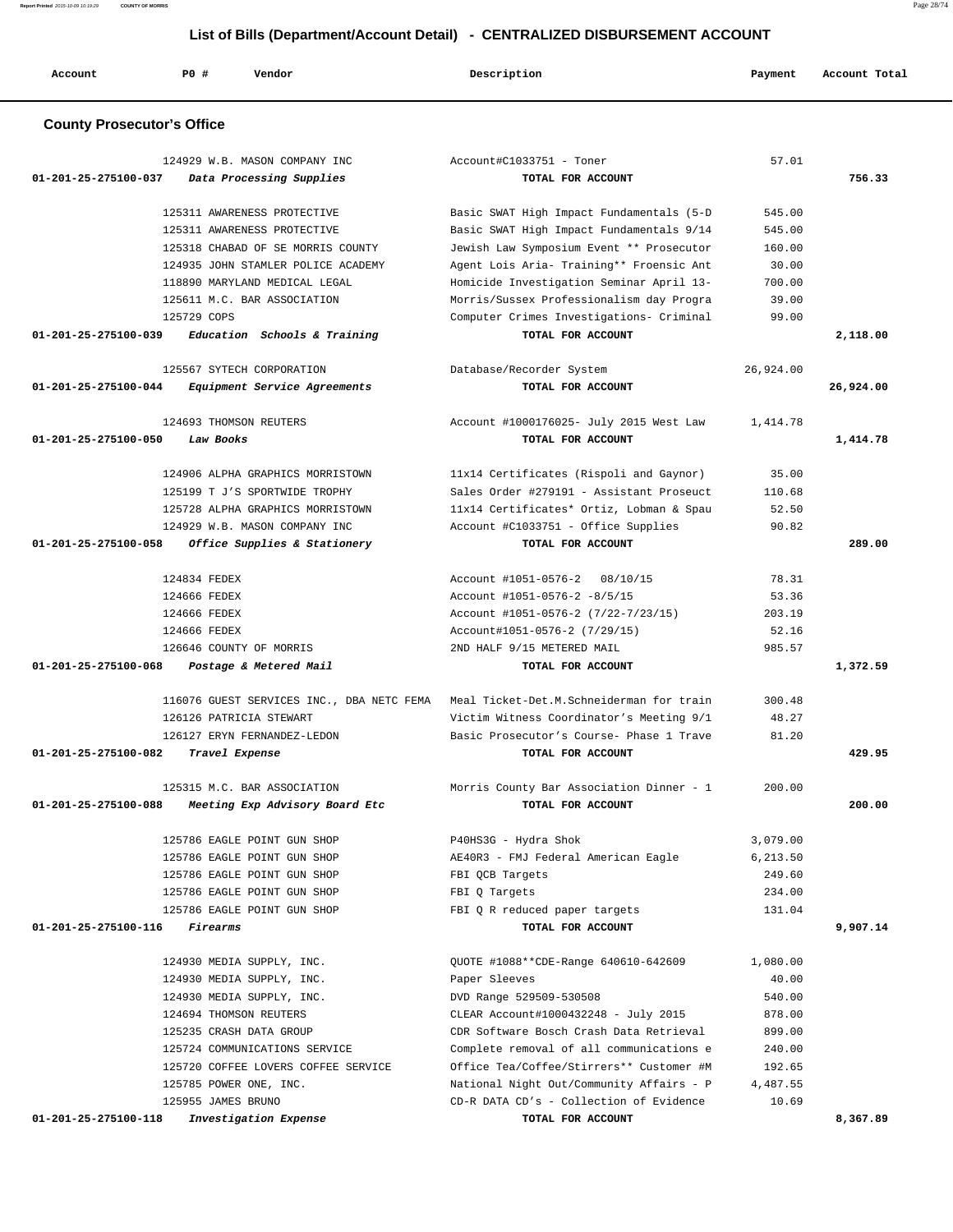| Account | <b>PO #</b> | Vendor | Description | Payment | Account Total |
|---------|-------------|--------|-------------|---------|---------------|
|         |             |        |             |         |               |

# **County Prosecutor's Office**

| 01-201-25-275100-126<br>Court Expenses-Extradition        | TOTAL FOR ACCOUNT                        | 71.25        |
|-----------------------------------------------------------|------------------------------------------|--------------|
| 125307 READY REFRESH                                      | Account #0434996856 (Office Water)       | 434.14       |
| 01-201-25-275100-147<br>Water                             | TOTAL FOR ACCOUNT                        | 434.14       |
| 123225 ATLANTIC TACTICAL OF NJ, INC.                      | Ouote #SO-80426343 - Account #200033 **  | 440.45       |
| 123225 ATLANTIC TACTICAL OF NJ, INC.                      | Ouote #SO-80425707 - 2 Assistant Prosecu | 547.00       |
| 124887 ATLANTIC TACTICAL OF NJ, INC.                      | Ouote #SO-80430800*****Assistant Prosecu | 129.00       |
| 124887 ATLANTIC TACTICAL OF NJ, INC.                      | Expedited shipping charges               | 70.00        |
| 124887 ATLANTIC TACTICAL OF NJ, INC.                      | Perfect Fit 1005-A-1 Dress Leather Case  | 129.75       |
| Uniform And Accessories<br>$01 - 201 - 25 - 275100 - 202$ | TOTAL FOR ACCOUNT                        | 1,316.20     |
|                                                           |                                          | ============ |
| TOTAL for County Prosecutor's Office                      |                                          | 54,685.29    |

 **County Jail** 

| $01-201-25-280100-031$ Cellular Phones/Pagers<br>TOTAL FOR ACCOUNT<br>365.17<br>129.00<br>124071 RUTGERS STATE UNIVERSITY OF NJ<br>TRAINING FOR NELSON-LODER ON 6.3.15<br>124071 RUTGERS STATE UNIVERSITY OF NJ<br>129.00<br>TRAINING FOR NELSON-LODER ON 6.11.15<br>125305 JACKSON LEWIS, LLP<br>STAFF TRAINING DATED 8.20.15<br>5,440.00<br>125004 TRAINERS WAREHOUSE<br>86.51<br>TRAINING SUPPLIES DATED 6.18.15<br>$01-201-25-280100-039$ Education Schools & Training<br>TOTAL FOR ACCOUNT<br>5,784.51<br>123988 ATC SERVICES INC<br>4,232.50<br>OUARTERLY HVAC MAINT. CONTRACT PAYMENT F<br>125192 SCIENTIFIC WATER CONDITIONING<br>WATER GUARD SERVICE FOR AUG, SEP, OCT 2015<br>232.00<br>01-201-25-280100-044 Equipment Service Agreements<br>4,464.50<br>TOTAL FOR ACCOUNT<br>124598 LEXIS NEXIS/MATTHEW BENDER NJ CRIMINAL LAW AND MOTOR VEHICLE HANDBO<br>68.08<br>68.08<br>01-201-25-280100-050 Law Books<br>TOTAL FOR ACCOUNT<br>249.00<br>124915 COFFEE LOVERS COFFEE SERVICE<br>COFFEE DATED 8.24.15<br>124886 W.B. MASON COMPANY INC<br>OFFICE SUPPLIES DATED 8.10.15<br>1,822.90<br>124886 W.B. MASON COMPANY INC<br>OFFICE SUPPLIES DATED 8.12.15<br>219.37<br>01-201-25-280100-058 Office Supplies & Stationery<br>2,291.27<br>TOTAL FOR ACCOUNT<br>124006 BROWNELLS INC<br>FIREARM PARTS AND CLEANING SUPPLIES DATE<br>168.85<br>259.65<br>124006 BROWNELLS INC<br>FIREARM PARTS DATED 7.29.15<br>124057 HIPPO FACILITY MANAGEMENT INC.<br>FACILITY WORK ORDER COMPUTER PROGRAM FOR<br>119.00<br>124748 LANGUAGE LINE SERVICES<br>LANGUAGE TRANSLATION SER<br>423.30<br>FIREARM LUBRICANT DATED 7.30.15<br>55.52<br>124983 MPT INDUSTRIES<br>124005 VERIZON WIRELESS<br>742028358-00001 JUN 24-JUL 23 GPS TRACK<br>90.16<br>01-201-25-280100-059 Other General Expenses<br>TOTAL FOR ACCOUNT<br>1,116.48<br>126646 COUNTY OF MORRIS<br>2ND HALF 9/15 METERED MAIL<br>17.10<br>01-201-25-280100-068 Postage & Metered Mail<br>17.10<br>TOTAL FOR ACCOUNT<br>124596 CLIFTON ELEVATOR SERVICE CO INC<br>1,400.00<br>ELEVATOR MAINTENANCE FOR JULY 2015 DATED<br>124596 CLIFTON ELEVATOR SERVICE CO INC<br>ELEVATOR MAINTENANCE FOR AUG 2015 DATED<br>1,400.00<br>123984 BINSKY SERVICE LLC<br>REPLACE COMPRESSOR CONTACTORS UNITS 4,5,<br>1,364.00 | 124058 VERIZON WIRELESS           | 885699058-00001 JUN27-JUL26 CELL SERVIC | 365.17 |  |
|----------------------------------------------------------------------------------------------------------------------------------------------------------------------------------------------------------------------------------------------------------------------------------------------------------------------------------------------------------------------------------------------------------------------------------------------------------------------------------------------------------------------------------------------------------------------------------------------------------------------------------------------------------------------------------------------------------------------------------------------------------------------------------------------------------------------------------------------------------------------------------------------------------------------------------------------------------------------------------------------------------------------------------------------------------------------------------------------------------------------------------------------------------------------------------------------------------------------------------------------------------------------------------------------------------------------------------------------------------------------------------------------------------------------------------------------------------------------------------------------------------------------------------------------------------------------------------------------------------------------------------------------------------------------------------------------------------------------------------------------------------------------------------------------------------------------------------------------------------------------------------------------------------------------------------------------------------------------------------------------------------------------------------------------------------------------------------------------------------------------------------------------------------------------------------------------------------------------------------------------------------------------|-----------------------------------|-----------------------------------------|--------|--|
|                                                                                                                                                                                                                                                                                                                                                                                                                                                                                                                                                                                                                                                                                                                                                                                                                                                                                                                                                                                                                                                                                                                                                                                                                                                                                                                                                                                                                                                                                                                                                                                                                                                                                                                                                                                                                                                                                                                                                                                                                                                                                                                                                                                                                                                                      |                                   |                                         |        |  |
|                                                                                                                                                                                                                                                                                                                                                                                                                                                                                                                                                                                                                                                                                                                                                                                                                                                                                                                                                                                                                                                                                                                                                                                                                                                                                                                                                                                                                                                                                                                                                                                                                                                                                                                                                                                                                                                                                                                                                                                                                                                                                                                                                                                                                                                                      |                                   |                                         |        |  |
|                                                                                                                                                                                                                                                                                                                                                                                                                                                                                                                                                                                                                                                                                                                                                                                                                                                                                                                                                                                                                                                                                                                                                                                                                                                                                                                                                                                                                                                                                                                                                                                                                                                                                                                                                                                                                                                                                                                                                                                                                                                                                                                                                                                                                                                                      |                                   |                                         |        |  |
|                                                                                                                                                                                                                                                                                                                                                                                                                                                                                                                                                                                                                                                                                                                                                                                                                                                                                                                                                                                                                                                                                                                                                                                                                                                                                                                                                                                                                                                                                                                                                                                                                                                                                                                                                                                                                                                                                                                                                                                                                                                                                                                                                                                                                                                                      |                                   |                                         |        |  |
|                                                                                                                                                                                                                                                                                                                                                                                                                                                                                                                                                                                                                                                                                                                                                                                                                                                                                                                                                                                                                                                                                                                                                                                                                                                                                                                                                                                                                                                                                                                                                                                                                                                                                                                                                                                                                                                                                                                                                                                                                                                                                                                                                                                                                                                                      |                                   |                                         |        |  |
|                                                                                                                                                                                                                                                                                                                                                                                                                                                                                                                                                                                                                                                                                                                                                                                                                                                                                                                                                                                                                                                                                                                                                                                                                                                                                                                                                                                                                                                                                                                                                                                                                                                                                                                                                                                                                                                                                                                                                                                                                                                                                                                                                                                                                                                                      |                                   |                                         |        |  |
|                                                                                                                                                                                                                                                                                                                                                                                                                                                                                                                                                                                                                                                                                                                                                                                                                                                                                                                                                                                                                                                                                                                                                                                                                                                                                                                                                                                                                                                                                                                                                                                                                                                                                                                                                                                                                                                                                                                                                                                                                                                                                                                                                                                                                                                                      |                                   |                                         |        |  |
|                                                                                                                                                                                                                                                                                                                                                                                                                                                                                                                                                                                                                                                                                                                                                                                                                                                                                                                                                                                                                                                                                                                                                                                                                                                                                                                                                                                                                                                                                                                                                                                                                                                                                                                                                                                                                                                                                                                                                                                                                                                                                                                                                                                                                                                                      |                                   |                                         |        |  |
|                                                                                                                                                                                                                                                                                                                                                                                                                                                                                                                                                                                                                                                                                                                                                                                                                                                                                                                                                                                                                                                                                                                                                                                                                                                                                                                                                                                                                                                                                                                                                                                                                                                                                                                                                                                                                                                                                                                                                                                                                                                                                                                                                                                                                                                                      |                                   |                                         |        |  |
|                                                                                                                                                                                                                                                                                                                                                                                                                                                                                                                                                                                                                                                                                                                                                                                                                                                                                                                                                                                                                                                                                                                                                                                                                                                                                                                                                                                                                                                                                                                                                                                                                                                                                                                                                                                                                                                                                                                                                                                                                                                                                                                                                                                                                                                                      |                                   |                                         |        |  |
|                                                                                                                                                                                                                                                                                                                                                                                                                                                                                                                                                                                                                                                                                                                                                                                                                                                                                                                                                                                                                                                                                                                                                                                                                                                                                                                                                                                                                                                                                                                                                                                                                                                                                                                                                                                                                                                                                                                                                                                                                                                                                                                                                                                                                                                                      |                                   |                                         |        |  |
|                                                                                                                                                                                                                                                                                                                                                                                                                                                                                                                                                                                                                                                                                                                                                                                                                                                                                                                                                                                                                                                                                                                                                                                                                                                                                                                                                                                                                                                                                                                                                                                                                                                                                                                                                                                                                                                                                                                                                                                                                                                                                                                                                                                                                                                                      |                                   |                                         |        |  |
|                                                                                                                                                                                                                                                                                                                                                                                                                                                                                                                                                                                                                                                                                                                                                                                                                                                                                                                                                                                                                                                                                                                                                                                                                                                                                                                                                                                                                                                                                                                                                                                                                                                                                                                                                                                                                                                                                                                                                                                                                                                                                                                                                                                                                                                                      |                                   |                                         |        |  |
|                                                                                                                                                                                                                                                                                                                                                                                                                                                                                                                                                                                                                                                                                                                                                                                                                                                                                                                                                                                                                                                                                                                                                                                                                                                                                                                                                                                                                                                                                                                                                                                                                                                                                                                                                                                                                                                                                                                                                                                                                                                                                                                                                                                                                                                                      |                                   |                                         |        |  |
|                                                                                                                                                                                                                                                                                                                                                                                                                                                                                                                                                                                                                                                                                                                                                                                                                                                                                                                                                                                                                                                                                                                                                                                                                                                                                                                                                                                                                                                                                                                                                                                                                                                                                                                                                                                                                                                                                                                                                                                                                                                                                                                                                                                                                                                                      |                                   |                                         |        |  |
|                                                                                                                                                                                                                                                                                                                                                                                                                                                                                                                                                                                                                                                                                                                                                                                                                                                                                                                                                                                                                                                                                                                                                                                                                                                                                                                                                                                                                                                                                                                                                                                                                                                                                                                                                                                                                                                                                                                                                                                                                                                                                                                                                                                                                                                                      |                                   |                                         |        |  |
|                                                                                                                                                                                                                                                                                                                                                                                                                                                                                                                                                                                                                                                                                                                                                                                                                                                                                                                                                                                                                                                                                                                                                                                                                                                                                                                                                                                                                                                                                                                                                                                                                                                                                                                                                                                                                                                                                                                                                                                                                                                                                                                                                                                                                                                                      |                                   |                                         |        |  |
|                                                                                                                                                                                                                                                                                                                                                                                                                                                                                                                                                                                                                                                                                                                                                                                                                                                                                                                                                                                                                                                                                                                                                                                                                                                                                                                                                                                                                                                                                                                                                                                                                                                                                                                                                                                                                                                                                                                                                                                                                                                                                                                                                                                                                                                                      |                                   |                                         |        |  |
|                                                                                                                                                                                                                                                                                                                                                                                                                                                                                                                                                                                                                                                                                                                                                                                                                                                                                                                                                                                                                                                                                                                                                                                                                                                                                                                                                                                                                                                                                                                                                                                                                                                                                                                                                                                                                                                                                                                                                                                                                                                                                                                                                                                                                                                                      |                                   |                                         |        |  |
|                                                                                                                                                                                                                                                                                                                                                                                                                                                                                                                                                                                                                                                                                                                                                                                                                                                                                                                                                                                                                                                                                                                                                                                                                                                                                                                                                                                                                                                                                                                                                                                                                                                                                                                                                                                                                                                                                                                                                                                                                                                                                                                                                                                                                                                                      |                                   |                                         |        |  |
|                                                                                                                                                                                                                                                                                                                                                                                                                                                                                                                                                                                                                                                                                                                                                                                                                                                                                                                                                                                                                                                                                                                                                                                                                                                                                                                                                                                                                                                                                                                                                                                                                                                                                                                                                                                                                                                                                                                                                                                                                                                                                                                                                                                                                                                                      |                                   |                                         |        |  |
|                                                                                                                                                                                                                                                                                                                                                                                                                                                                                                                                                                                                                                                                                                                                                                                                                                                                                                                                                                                                                                                                                                                                                                                                                                                                                                                                                                                                                                                                                                                                                                                                                                                                                                                                                                                                                                                                                                                                                                                                                                                                                                                                                                                                                                                                      |                                   |                                         |        |  |
|                                                                                                                                                                                                                                                                                                                                                                                                                                                                                                                                                                                                                                                                                                                                                                                                                                                                                                                                                                                                                                                                                                                                                                                                                                                                                                                                                                                                                                                                                                                                                                                                                                                                                                                                                                                                                                                                                                                                                                                                                                                                                                                                                                                                                                                                      |                                   |                                         |        |  |
|                                                                                                                                                                                                                                                                                                                                                                                                                                                                                                                                                                                                                                                                                                                                                                                                                                                                                                                                                                                                                                                                                                                                                                                                                                                                                                                                                                                                                                                                                                                                                                                                                                                                                                                                                                                                                                                                                                                                                                                                                                                                                                                                                                                                                                                                      |                                   |                                         |        |  |
|                                                                                                                                                                                                                                                                                                                                                                                                                                                                                                                                                                                                                                                                                                                                                                                                                                                                                                                                                                                                                                                                                                                                                                                                                                                                                                                                                                                                                                                                                                                                                                                                                                                                                                                                                                                                                                                                                                                                                                                                                                                                                                                                                                                                                                                                      |                                   |                                         |        |  |
|                                                                                                                                                                                                                                                                                                                                                                                                                                                                                                                                                                                                                                                                                                                                                                                                                                                                                                                                                                                                                                                                                                                                                                                                                                                                                                                                                                                                                                                                                                                                                                                                                                                                                                                                                                                                                                                                                                                                                                                                                                                                                                                                                                                                                                                                      |                                   |                                         |        |  |
|                                                                                                                                                                                                                                                                                                                                                                                                                                                                                                                                                                                                                                                                                                                                                                                                                                                                                                                                                                                                                                                                                                                                                                                                                                                                                                                                                                                                                                                                                                                                                                                                                                                                                                                                                                                                                                                                                                                                                                                                                                                                                                                                                                                                                                                                      |                                   |                                         |        |  |
|                                                                                                                                                                                                                                                                                                                                                                                                                                                                                                                                                                                                                                                                                                                                                                                                                                                                                                                                                                                                                                                                                                                                                                                                                                                                                                                                                                                                                                                                                                                                                                                                                                                                                                                                                                                                                                                                                                                                                                                                                                                                                                                                                                                                                                                                      |                                   |                                         |        |  |
|                                                                                                                                                                                                                                                                                                                                                                                                                                                                                                                                                                                                                                                                                                                                                                                                                                                                                                                                                                                                                                                                                                                                                                                                                                                                                                                                                                                                                                                                                                                                                                                                                                                                                                                                                                                                                                                                                                                                                                                                                                                                                                                                                                                                                                                                      |                                   |                                         |        |  |
|                                                                                                                                                                                                                                                                                                                                                                                                                                                                                                                                                                                                                                                                                                                                                                                                                                                                                                                                                                                                                                                                                                                                                                                                                                                                                                                                                                                                                                                                                                                                                                                                                                                                                                                                                                                                                                                                                                                                                                                                                                                                                                                                                                                                                                                                      | 123992 REDMANN ELECTRIC CO., INC. | ELECTRICAL REPAIRS DATED 6.29.15        | 320.00 |  |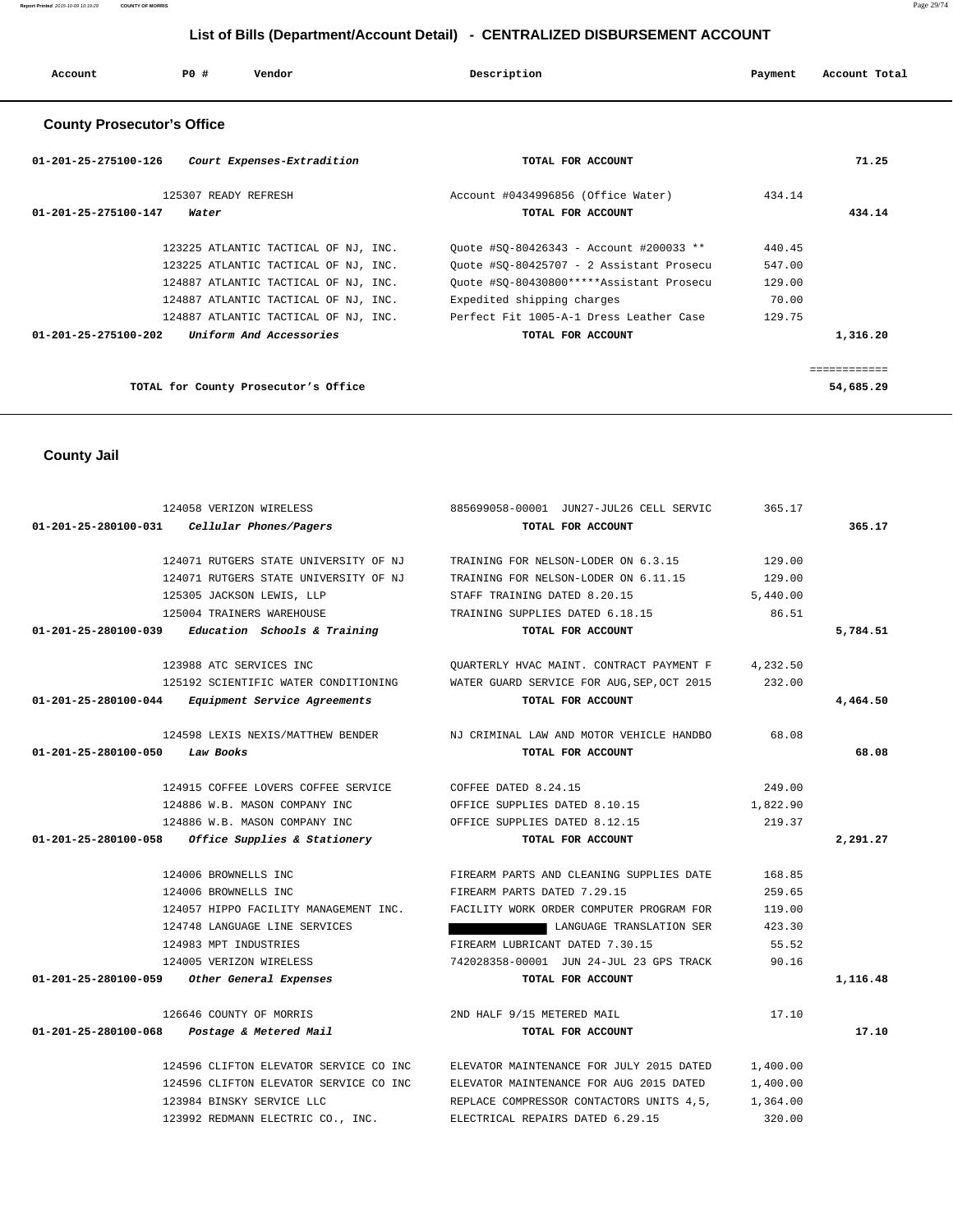| Account              | <b>PO #</b><br>Vendor                                                  | Description                                                                                                                    | Payment          | Account Total |
|----------------------|------------------------------------------------------------------------|--------------------------------------------------------------------------------------------------------------------------------|------------------|---------------|
| <b>County Jail</b>   |                                                                        |                                                                                                                                |                  |               |
|                      | 124747 T J'S SPORTWIDE TROPHY                                          | PLAQUE AND ENGRAVING DATED 8.13.15                                                                                             | 50.30            |               |
|                      | 125536 BINSKY SERVICE LLC                                              | LEAK REPAIR RTU 3 CIRCUIT 2 DATED 7.30.1                                                                                       | 4,281.00         |               |
|                      | 125575 CLIFTON ELEVATOR SERVICE CO INC                                 | ELEVATOR MAINTENANCE FOR SEPT 2015 DATED                                                                                       | 1,400.00         |               |
|                      | 01-201-25-280100-084 Other Outside Services                            | TOTAL FOR ACCOUNT                                                                                                              |                  | 11,495.30     |
|                      | 123987 CY DRAKE LOCKSMITHS, INC.                                       | KEYS DATED 7.29.15                                                                                                             | 8.40             |               |
|                      | 123996 CY DRAKE LOCKSMITHS, INC.                                       | KEYS AND TAGS DATED 7.31.15                                                                                                    | 8.70             |               |
|                      | 125224 ATLANTIC TACTICAL OF NJ, INC.                                   | 3 OC CANISTERS DATED 8.19.15                                                                                                   | 29.19            |               |
|                      | 125316 CY DRAKE LOCKSMITHS, INC.                                       | KEY CHAINS AND LOCK DATED 8.26.15                                                                                              | 19.20            |               |
| 01-201-25-280100-128 | Security Equipment                                                     | TOTAL FOR ACCOUNT                                                                                                              |                  | 65.49         |
|                      | 119968 BFI                                                             | 15 CHAIRS. QUOTE # 0000230468 DATED 6.2. 11,496.60                                                                             |                  |               |
| 01-201-25-280100-162 | Furniture & Fixtures                                                   | TOTAL FOR ACCOUNT                                                                                                              |                  | 11,496.60     |
|                      | 125603 MUNICIPAL CAPITAL CORP                                          | LEASE PAYMENT FOR COPIERS IN QUARTERMAST                                                                                       | 3,192.54         |               |
| 01-201-25-280100-164 | Office Machines - Rental                                               | TOTAL FOR ACCOUNT                                                                                                              |                  | 3,192.54      |
|                      | 124746 ARAMARK CHARLOTTE LOCKBOX                                       | 200334000 - STAFF & INMATE MEALS DATED 8                                                                                       | 12,938.03        |               |
|                      | 124746 ARAMARK CHARLOTTE LOCKBOX                                       | 200334000 - STAFF MEALS DATED 8.12.15                                                                                          | 220.00           |               |
|                      | 124465 ARAMARK CHARLOTTE LOCKBOX                                       | 200334000 - STAFF & INMATE MEALS DATED 8                                                                                       | 13,069.95        |               |
|                      | 124465 ARAMARK CHARLOTTE LOCKBOX                                       | STAFF MEALS DATED 8.5.15                                                                                                       | 33.00            |               |
|                      | 124465 ARAMARK CHARLOTTE LOCKBOX                                       | STAFF MEALS DATED 8.5.15                                                                                                       | 55.00            |               |
|                      | 125558 ARAMARK CHARLOTTE LOCKBOX                                       | 200334000 - STAFF & INMATE MEALS DATED 8 13,198.57                                                                             |                  |               |
|                      | 125558 ARAMARK CHARLOTTE LOCKBOX                                       | STAFF & INMATE MEALS DATED 8.26.15                                                                                             | 13,807.06        |               |
|                      | 125558 ARAMARK CHARLOTTE LOCKBOX                                       | STAFF MEALS DATED 8.19.15                                                                                                      | 268.50           |               |
|                      | 125558 ARAMARK CHARLOTTE LOCKBOX                                       | STAFF MEALS DATED 8.19.15                                                                                                      | 220.00           |               |
| 01-201-25-280100-185 | 121148 ARAMARK CHARLOTTE LOCKBOX<br>Food                               | 200334000 - STAFF AND INMATE MEALS DATED<br>TOTAL FOR ACCOUNT                                                                  | 12,783.03        | 66,593.14     |
|                      |                                                                        |                                                                                                                                |                  |               |
|                      | 124073 CONTRACT PHARMACY SERVICES INC                                  | INMATE MEDICATION FOR JULY 2015 DATED 7. 17,145.44                                                                             |                  |               |
|                      | 124397 DENTRUST DENTAL INC.                                            | INMATE DENTAL CARE FOR JULY 2015 DATED 7                                                                                       | 3,907.00         |               |
|                      | 124056 HENRY SCHEIN INC                                                | MEDICAL SUPPLIES DATED 7.24.15                                                                                                 | 34.68            |               |
|                      | 124984 AEGIS SCIENCES CORPORATION<br>124984 AEGIS SCIENCES CORPORATION | MEDICAL CARE FOR V. VERTETIS DATED 6.11.1                                                                                      | 610.00<br>865.00 |               |
|                      |                                                                        | MEDICAL CARE FOR V.VERTETIS DATED 6.11.1<br>124984 AEGIS SCIENCES CORPORATION MEDICAL CARE FOR V. VERTETIS DATED 6.11.1 405.00 |                  |               |
|                      |                                                                        | 125087 BIO-REFERENCE LABORATORIES, INC. INMATE LAB WORK FOR JULY 2015 DATED 7.30 1,070.38                                      |                  |               |
|                      | 124597 HENRY SCHEIN INC                                                | MEDICAL SUPPLIES DATED 8.4.15                                                                                                  | 21.51            |               |
|                      | 124399 MORRISTOWN AMBULANCE SQUAD                                      | MEDICAL CARE FOR U. SOLER DATED 7.21.15                                                                                        | 526.82           |               |
|                      | 124072 MOBILEX USA                                                     | INMATE XRAYS FOR JULY 2015 DATED 8.1.15                                                                                        | 544.00           |               |
|                      | 124078 NANCY HERNANDEZ                                                 | MEDICAL CARE FOR T.BOOZE DATED 7.7.15                                                                                          | 350.00           |               |
|                      |                                                                        | 1,761.50 1,761.50 MEDICAL CARE FOR J.BROWN DATED 7.29.15                                                                       |                  |               |
|                      | 124751 ATLANTIC HEALTH SYSTEM                                          | MEDICAL CARE FOR D.KOOKEN DATED 7.24.15                                                                                        | 178.10           |               |
|                      | 124074 ATLANTIC HEALTH SYSTEM                                          | MEDICAL CARE FOR J.BRINK DATED 6.3.15                                                                                          | 326.95           |               |
|                      |                                                                        | 124074 ATLANTIC HEALTH SYSTEM MEDICAL CARE FOR J.BRINK DATED 7.1.15                                                            | 178.10           |               |
|                      |                                                                        | 1,338.87 1,338 ATLANTIC HEALTH SYSTEM MEDICAL CARE FOR E.LOPEZ DATED 7.2.15                                                    |                  |               |
|                      | 124074 ATLANTIC HEALTH SYSTEM                                          | MEDICAL CARE FOR A.SOTO DATED 5.13.15                                                                                          | 195.00           |               |
|                      | 124074 ATLANTIC HEALTH SYSTEM                                          | MEDICAL CARE FOR A.SOTO DATED 5.20.15                                                                                          | 260.65           |               |
|                      | 124074 ATLANTIC HEALTH SYSTEM                                          | MEDICAL CARE FOR A. SOTO DATED 5.27.15                                                                                         | 863.85           |               |
|                      |                                                                        | 125121 ANESTHESIA ASSOCIATES OF MEDICAL CARE FOR G.GERGATSOULIS DATED 5. 2,255.00                                              |                  |               |
|                      | $01 - 201 - 25 - 280100 - 189$ Medical                                 | TOTAL FOR ACCOUNT                                                                                                              |                  | 32,837.85     |
|                      |                                                                        | 125086 INSTITUTE FOR FORENSIC PSYCHOLOGY 6 NEW HIRE EVALUATIONS DATED 6.4.15 2,700.00                                          |                  |               |
|                      | 01-201-25-280100-198 Psychiatric Services                              | TOTAL FOR ACCOUNT                                                                                                              |                  | 2,700.00      |
|                      | 123985 ATLANTIC TACTICAL OF NJ, INC.                                   | 12 HAT BADGES DATED 7.22.15                                                                                                    | 813.60           |               |
|                      | 124756 UNIVERSAL UNIFORM SALES CO INC                                  | UNIFORMS FOR PIATTI DATED 7.10.15                                                                                              | 11.00            |               |

**Report Printed** 2015-10-09 10:19:29 **COUNTY OF MORRIS** Page 30/74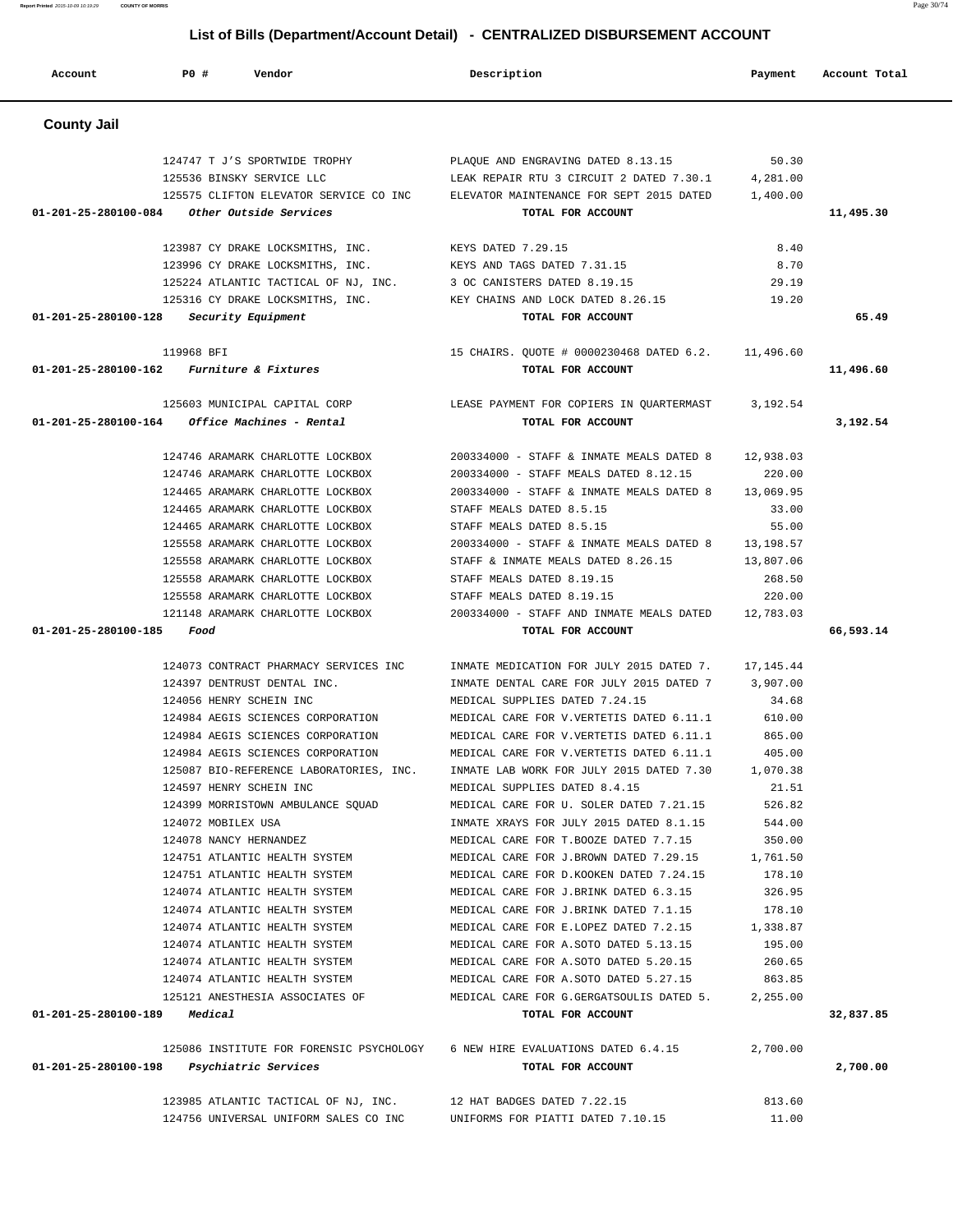**Report Printed** 2015-10-09 10:19:29 **COUNTY OF MORRIS** Page 31/74

# **List of Bills (Department/Account Detail) - CENTRALIZED DISBURSEMENT ACCOUNT**

| Account              | PO#<br>Vendor                         | Description                              | Payment  | Account Total |
|----------------------|---------------------------------------|------------------------------------------|----------|---------------|
| <b>County Jail</b>   |                                       |                                          |          |               |
|                      | 124756 UNIVERSAL UNIFORM SALES CO INC | UNIFORMS FOR SHIEVELLA DATED 7.10.15     | 59.00    |               |
|                      | 124756 UNIVERSAL UNIFORM SALES CO INC | UNIFORMS FOR HERRERA-GARCIA DATED 7.10.1 | 95.00    |               |
|                      | 124756 UNIVERSAL UNIFORM SALES CO INC | UNIFORMS FOR GUERRIERO DATED 7.20.15     | 15.00    |               |
|                      | 124756 UNIVERSAL UNIFORM SALES CO INC | UNIFORMS FOR KOSTYSZYN DATED 7.22.15     | 105.00   |               |
|                      | 125566 UNIVERSAL UNIFORM SALES CO INC | UNIFORMS FOR POLLISON DATED 8.14.15      | 109.00   |               |
|                      | 125566 UNIVERSAL UNIFORM SALES CO INC | UNIFORMS FOR CHERECHES DATED 8.18.15     | 109.00   |               |
|                      | 125566 UNIVERSAL UNIFORM SALES CO INC | UNIFORMS FOR PROVOZNAK DATED 8.17.15     | 109.00   |               |
|                      | 125566 UNIVERSAL UNIFORM SALES CO INC | UNIFORMS FOR ANDICO DATED 8.15.15        | 109.00   |               |
|                      | 125566 UNIVERSAL UNIFORM SALES CO INC | UNIFORMS FOR ANDICO DATED 8.14.15        | 59.00    |               |
| 01-201-25-280100-202 | Uniform And Accessories               | TOTAL FOR ACCOUNT                        |          | 1,624.60      |
|                      | 124055 REDMANN ELECTRIC CO., INC.     | ELECTRICAL REPAIRS DATED 6.29.15         | 320.00   |               |
| 01-201-25-280100-223 | Building Repairs                      | TOTAL FOR ACCOUNT                        |          | 320.00        |
|                      | 124894 GRAINGER                       | CEILING TILES DATED 8.5.15               | 126.27   |               |
|                      | 117744 CULLIGAN                       | SOLAR SALT DATED 4.3.15                  | 1,260.00 |               |
|                      | 125617 GRAINGER                       | MAINTENANCE SUPPLIES DATED 8.25.15       | 54.74    |               |
|                      | 125602 GRAINGER                       | MAINTENANCE SUPPLIES DATED 8.14.15       | 37.92    |               |
| 01-201-25-280100-249 | Bldg Maintenance Supplies             | TOTAL FOR ACCOUNT                        |          | 1,478.93      |
|                      | 123999 ALLEN PAPER & SUPPLY CO        | FACILITY PAPER PRODUCTS DATED 7.30.15    | 166.40   |               |
|                      | 125317 CALICO INDUSTRIES, INC.        | FACILITY BAGS DATED 8.13.15              | 710.24   |               |
|                      | 125317 CALICO INDUSTRIES, INC.        | FACILITY BAGS DATED 8.21.15              | 710.76   |               |
|                      | 125562 E.A. MORSE & CO. INC.          | JANITORIAL SUPPLIES DATED 8.25.15        | 2,207.04 |               |
|                      | 125324 PERFORMANCE SAFETY GROUP, INC. | FACILITY GLOVES DATED 8.19.15            | 4,449.40 |               |
| 01-201-25-280100-252 | Janitorial Supplies                   | TOTAL FOR ACCOUNT                        |          | 8,243.84      |
|                      | 125195 FOWLER EQUIP CO INC.           | DRYER PARTS/REPAIRS DATED 8.5.15         | 2,604.75 |               |
|                      | 125195 FOWLER EQUIP CO INC.           | DRYER PARTS/REPAIRS DATED 8.5.15         | 1,125.36 |               |
|                      | 125194 R & J CONTROL, INC.            | FOUR HOUR GENERATOR TEST DATED 8.7.15    | 3,000.00 |               |
| 01-201-25-280100-262 | Machinery Repairs & Parts             | TOTAL FOR ACCOUNT                        |          | 6,730.11      |
|                      | 123036 MORRISTOWN EMERGENCY MEDICAL   | MEDICAL CARE FOR M. BROWN DATED 12.3.14  | 504.00   |               |
| 01-203-25-280100-189 | (2014) Medical                        | TOTAL FOR ACCOUNT                        |          | 504.00        |
|                      |                                       |                                          |          | ============  |
|                      | TOTAL for County Jail                 |                                          |          | 161,389.51    |

## **County Youth Detention Facilit**

| 125820 KARL ZELIFF                                   | 2 breakfasts and dinners                 | 69.76  |        |
|------------------------------------------------------|------------------------------------------|--------|--------|
| 126141 EDWARD SHAPLEY                                | Golden Nugget 2 nights plus 2 breakfasts | 258.84 |        |
| 126141 EDWARD SHAPLEY                                | 1 dinner                                 | 20.00  |        |
| Education Schools & Training<br>01-201-25-281100-039 | TOTAL FOR ACCOUNT                        |        | 348.60 |
|                                                      |                                          |        |        |
| 125917 W.B. MASON COMPANY INC                        | Box, Stor, Ltr/Lql                       | 53.58  |        |
| 125917 W.B. MASON COMPANY INC                        | Note, Post-it, cube 3x3, ult             | 16.14  |        |
| 125917 W.B. MASON COMPANY INC                        | Bndr, Slnthrng, 11x8.5 1.5Bk             | 8.64   |        |
| 125917 W.B. MASON COMPANY INC                        | Pen, Clic Stric, Ret, Med, Bk            | 22.60  |        |
| 01-201-25-281100-058<br>Office Supplies & Stationery | TOTAL FOR ACCOUNT                        |        | 100.96 |
| 126646 COUNTY OF MORRIS                              | 2ND HALF 9/15 METERED MAIL               | 110.74 |        |
| Postage & Metered Mail<br>01-201-25-281100-068       | TOTAL FOR ACCOUNT                        |        | 110.74 |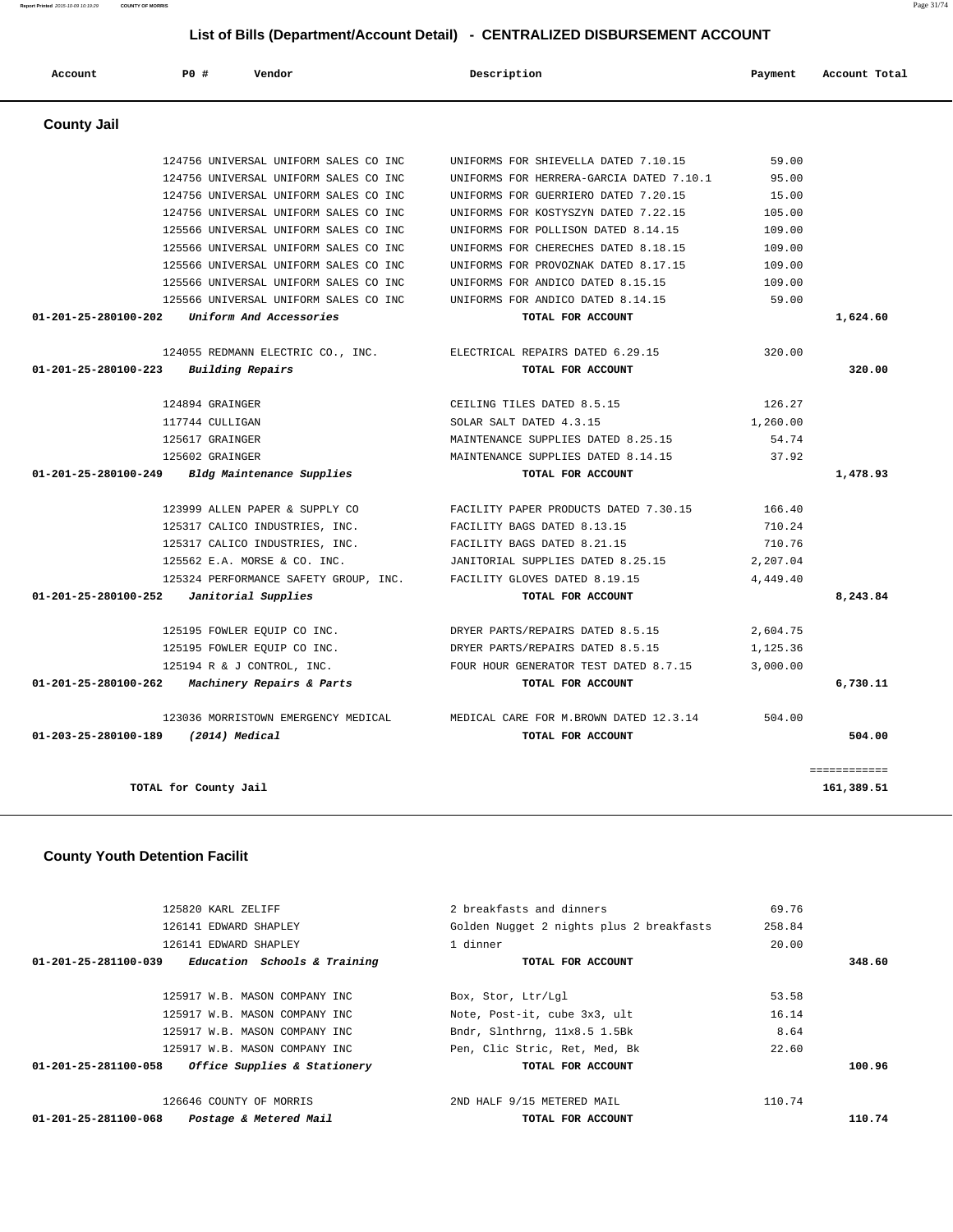**Report Printed** 2015-10-09 10:19:29 **COUNTY OF MORRIS** Page 32/74

## **List of Bills (Department/Account Detail) - CENTRALIZED DISBURSEMENT ACCOUNT**

| Account | P0 # | Vendor | Description | Payment | Account Total |
|---------|------|--------|-------------|---------|---------------|
|         |      |        |             |         |               |

## **County Youth Detention Facilit**

| 125820 KARL ZELIFF<br>01-201-25-281100-082<br>Travel Expense                                                                                                                                                                                                                                                                                                                                                                                                                                                                                                | Parkway tolls<br>TOTAL FOR ACCOUNT                                                                                                                                                                                                                                                                                                                                                                                                       | 7.50                                                                                                     | 104.10       |
|-------------------------------------------------------------------------------------------------------------------------------------------------------------------------------------------------------------------------------------------------------------------------------------------------------------------------------------------------------------------------------------------------------------------------------------------------------------------------------------------------------------------------------------------------------------|------------------------------------------------------------------------------------------------------------------------------------------------------------------------------------------------------------------------------------------------------------------------------------------------------------------------------------------------------------------------------------------------------------------------------------------|----------------------------------------------------------------------------------------------------------|--------------|
| 125585 COLONIAL TELEVISION<br>Furniture & Fixtures<br>01-201-25-281100-162                                                                                                                                                                                                                                                                                                                                                                                                                                                                                  | 10-7-2 Whirlpool Refrigerator<br>TOTAL FOR ACCOUNT                                                                                                                                                                                                                                                                                                                                                                                       | 519.00                                                                                                   | 519.00       |
| 125516 SODEXO INC & AFFILIATES<br>125516 SODEXO INC & AFFILIATES<br>125516 SODEXO INC & AFFILIATES                                                                                                                                                                                                                                                                                                                                                                                                                                                          | Contractual charge (571.52) weekly<br>Congregate meals: $1,301$ meals x \$2.77/me<br>AFI and Other                                                                                                                                                                                                                                                                                                                                       | 2,286.08<br>3,603.77<br>1,957.10                                                                         |              |
| 01-201-25-281100-185<br>Food                                                                                                                                                                                                                                                                                                                                                                                                                                                                                                                                | TOTAL FOR ACCOUNT                                                                                                                                                                                                                                                                                                                                                                                                                        |                                                                                                          | 7,846.95     |
| 124982 UNIVERSAL UNIFORM SALES CO INC<br>124982 UNIVERSAL UNIFORM SALES CO INC<br>124982 UNIVERSAL UNIFORM SALES CO INC<br>124982 UNIVERSAL UNIFORM SALES CO INC<br>124982 UNIVERSAL UNIFORM SALES CO INC<br>124982 UNIVERSAL UNIFORM SALES CO INC<br>124982 UNIVERSAL UNIFORM SALES CO INC<br>124982 UNIVERSAL UNIFORM SALES CO INC<br>124982 UNIVERSAL UNIFORM SALES CO INC<br>124982 UNIVERSAL UNIFORM SALES CO INC<br>124982 UNIVERSAL UNIFORM SALES CO INC<br>124982 UNIVERSAL UNIFORM SALES CO INC<br>Uniform And Accessories<br>01-201-25-281100-202 | Black s/s t-shirt white logo size-med<br>Bianchi 7334 open top nylon cuff case<br>Jaypee handcuff key<br>American Flag Patch<br>Black acrylic sweater w/patches med<br>Blauer 6110 black jacket size lg-reg<br>Nameplate<br>Bates $8'$ side zip boots - $8$ -reg 6608<br>$L/S$ black bdu shirt 15.5-33<br>S/S Black bdu shirt small<br>Plain leather garrison belt size 34<br>Black bdu pants F520112001 size small<br>TOTAL FOR ACCOUNT | 50.00<br>25.50<br>7.00<br>12.00<br>40.00<br>113.80<br>8.98<br>78.00<br>79.60<br>70.80<br>13.50<br>194.00 | 693.18       |
|                                                                                                                                                                                                                                                                                                                                                                                                                                                                                                                                                             |                                                                                                                                                                                                                                                                                                                                                                                                                                          |                                                                                                          |              |
|                                                                                                                                                                                                                                                                                                                                                                                                                                                                                                                                                             |                                                                                                                                                                                                                                                                                                                                                                                                                                          |                                                                                                          | ============ |

**TOTAL for County Youth Detention Facilit 9,723.53**

## **Road Repairs**

| 125469 SPACE FARMS INC                            | deer carcass removal 8/1 - 8/31/2015     | 2,310.00 |          |
|---------------------------------------------------|------------------------------------------|----------|----------|
| 01-201-26-290100-036 Contracted Services          | TOTAL FOR ACCOUNT                        |          | 2,310.00 |
| 126646 COUNTY OF MORRIS                           | 2ND HALF 9/15 METERED MAIL               | 2.93     |          |
| 01-201-26-290100-068 Postage & Metered Mail       | TOTAL FOR ACCOUNT                        |          | 2.93     |
| 125580 THE DAILY DISH DELI                        | meals $3/27 - 8/20/2015$                 | 170.00   |          |
| 125580 THE DAILY DISH DELI                        | 15% Gratuity                             | 25.50    |          |
| $01 - 201 - 26 - 290100 - 188$<br><i>Meals</i>    | TOTAL FOR ACCOUNT                        |          | 195.50   |
| 124351 GREEN POWER CHEMICAL LLC                   | 4x55 gallon drums of asphalt soy release | 3,135.00 |          |
| 124892 TILCON NEW YORK INC.                       | $I - 5$                                  | 134.24   |          |
| 124892 TILCON NEW YORK INC.                       | $I - 6$                                  | 525.94   |          |
| 125578 TILCON NEW YORK INC.                       | $I-2$ , $I-5$                            | 3,759.47 |          |
| 125578 TILCON NEW YORK INC.                       | $I - 6$                                  | 531.22   |          |
| $01-201-26-290100-222$ Bituminous Concrete        | TOTAL FOR ACCOUNT                        |          | 8,085.87 |
| 124978 CAMPBELL FOUNDRY COMPANY                   | F & G design                             | 561.00   |          |
| 01-201-26-290100-224 Catch Basin Drainage & Pipes | TOTAL FOR ACCOUNT                        |          | 561.00   |
| 124361 COUNTY WELDING SUPPLY CO                   | acetylene                                | 45.65    |          |
| 124361 COUNTY WELDING SUPPLY CO                   | edge acetylene                           | 160.00   |          |
| 124361 COUNTY WELDING SUPPLY CO                   | oxygen compressed                        | 27.64    |          |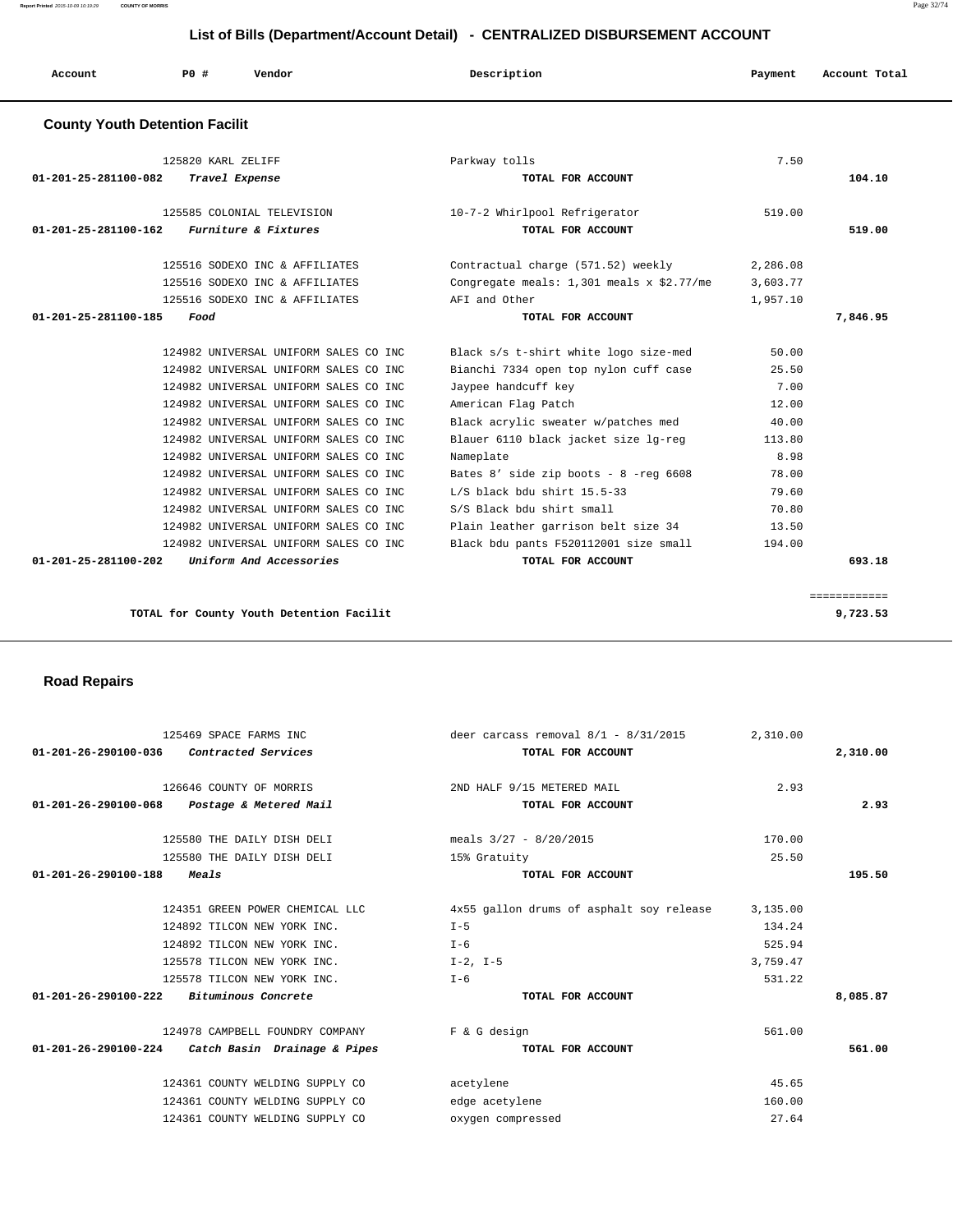#### **Report Printed** 2015-10-09 10:19:29 **COUNTY OF MORRIS** Page 33/74

## **List of Bills (Department/Account Detail) - CENTRALIZED DISBURSEMENT ACCOUNT**

| Account                        | PO#                    | Vendor                              | Description                             | Payment | Account Total |
|--------------------------------|------------------------|-------------------------------------|-----------------------------------------|---------|---------------|
| <b>Road Repairs</b>            |                        |                                     |                                         |         |               |
|                                |                        | 124361 COUNTY WELDING SUPPLY CO     | acetylene                               | 8.85    |               |
| $01 - 201 - 26 - 290100 - 238$ | Signage                |                                     | TOTAL FOR ACCOUNT                       |         | 341.04        |
|                                |                        | 125227 NORTHEASTERN HARDWARE CO INC | shovels                                 | 114.36  |               |
|                                |                        | 124977 MORRISTOWN LUMBER &          | 1500D master padlock                    | 3.99    |               |
|                                |                        | 124977 MORRISTOWN LUMBER &          | weed barrier                            | 47.99   |               |
| $01 - 201 - 26 - 290100 - 260$ |                        | Construction Materials              | TOTAL FOR ACCOUNT                       |         | 166.34        |
|                                |                        | 124014 NORTHERN SAFETY CO. INC.     | Economy Class 2 Mesh Vests, NS Soft Fit | 325.59  |               |
| $01 - 201 - 26 - 290100 - 266$ | Safety Items           |                                     | TOTAL FOR ACCOUNT                       |         | 325.59        |
|                                |                        |                                     |                                         |         | ------------  |
|                                | TOTAL for Road Repairs |                                     |                                         |         | 11,988.27     |

## **Bridges and Culverts**

| 124002 RICCIARDI BROTHERS OF                                    | Coronado Universal Metal Prime GBM Ureth | 524.73       |  |
|-----------------------------------------------------------------|------------------------------------------|--------------|--|
| 124001 SHERWIN WILLIAMS                                         | Gallon B66T1054 PI DTM GL Ultra          | 50.76        |  |
| 124032 SHERWIN WILLIAMS                                         | 6505-16925 PI DTM GL DEEP #B66W1053      | 101.52       |  |
| $01 - 201 - 26 - 292100 - 234$<br>Paint                         | TOTAL FOR ACCOUNT                        | 677.01       |  |
|                                                                 |                                          |              |  |
| 124035 SHEAFFER SUPPLY INC.                                     | PWF Fitting for PW Tips (For End of PW W | 8.95         |  |
| 124035 SHEAFFER SUPPLY INC.                                     | Brass Hex Nipple 1/4 MPT                 | 1.50         |  |
| <i>Construction Materials</i><br>$01 - 201 - 26 - 292100 - 260$ | TOTAL FOR ACCOUNT                        | 10.45        |  |
| 124003 GALETON GLOVES                                           | (4) 6400-XLKnit Glvs Ltx Palm MensSz X-L | 58.77        |  |
| $01 - 201 - 26 - 292100 - 266$<br>Safety Items                  | TOTAL FOR ACCOUNT                        | 58.77        |  |
|                                                                 |                                          | ============ |  |
| TOTAL for Bridges and Culverts                                  |                                          | 746.23       |  |
|                                                                 |                                          |              |  |

## **Shade Tree Commission**

| 125160 LEVITT'S LLC  |                                 | barrel w/wire handle, shovel scoop alum., | 278.90 |
|----------------------|---------------------------------|-------------------------------------------|--------|
|                      | 125190 MORRISTOWN LUMBER &      | white marking paint                       | 21.16  |
| 01-201-26-300100-251 | Ground Maintenance Supplies     | TOTAL FOR ACCOUNT                         | 300.06 |
|                      |                                 |                                           |        |
|                      |                                 |                                           |        |
|                      | TOTAL for Shade Tree Commission |                                           | 300.06 |
|                      |                                 |                                           |        |

# **Buildings & Grounds**

| 126481 WILLIAM F. BARNISH               | RENT FOR DOVER PROBATION /<br>WOVEMBER 2015 | 8.437.49 |          |
|-----------------------------------------|---------------------------------------------|----------|----------|
| Building Rental<br>01-201-26-310100-029 | TOTAL FOR ACCOUNT                           |          | 8,437.49 |
| 125284 VERNAY MOVING INC                | WO75976/ RE: B&G/ 09-01-15                  | 750.00   |          |
| 01-201-26-310100-030<br>Cartage         | TOTAL FOR ACCOUNT                           |          | 750.00   |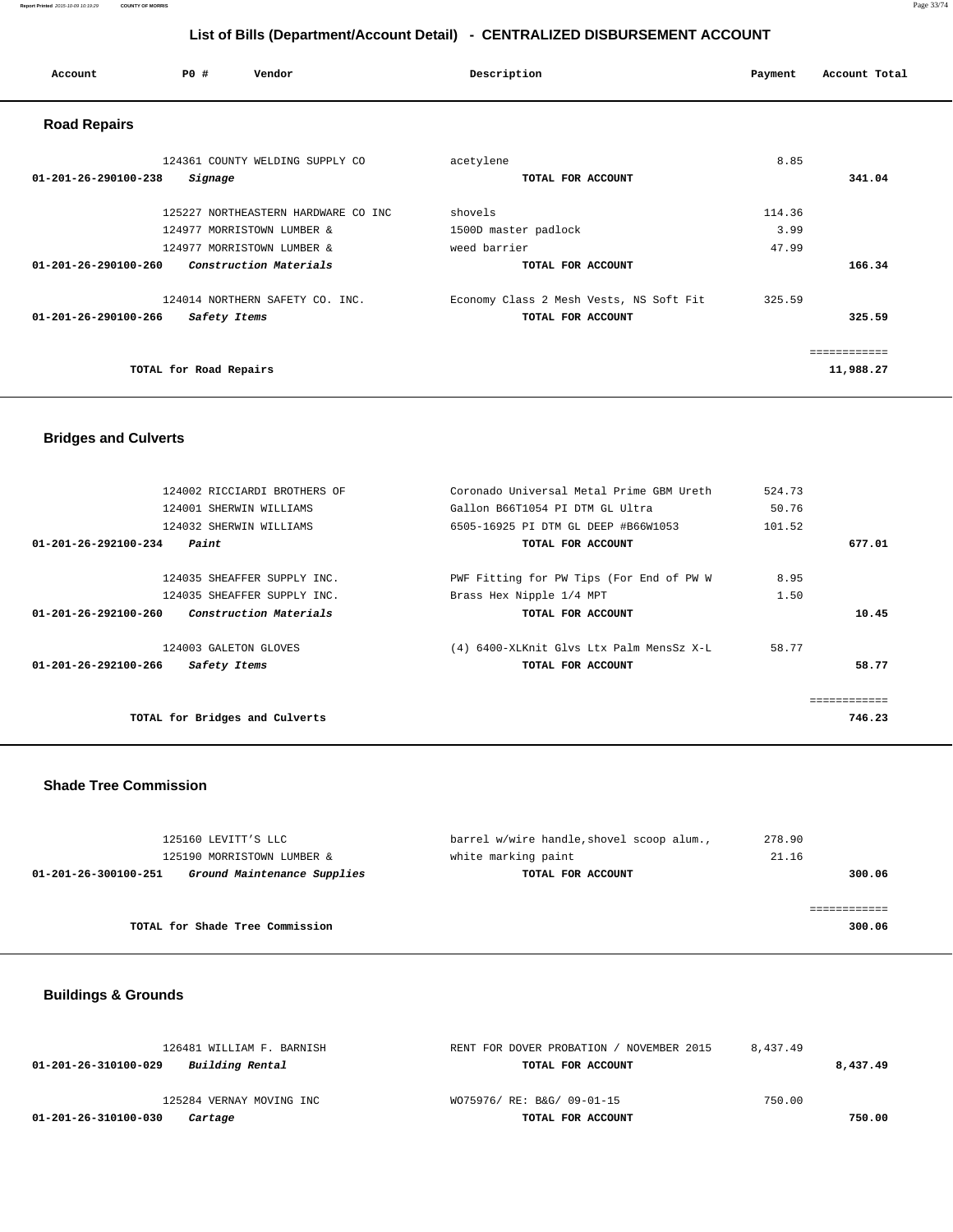| Account                        | P0 #<br>Vendor                                      | Description                                                                     | Payment   | Account Total |
|--------------------------------|-----------------------------------------------------|---------------------------------------------------------------------------------|-----------|---------------|
| <b>Buildings &amp; Grounds</b> |                                                     |                                                                                 |           |               |
|                                | 01-201-26-310100-044 Equipment Service Agreements   | TOTAL FOR ACCOUNT                                                               |           | 2,175.00      |
|                                | 125992 LAZ PARKING                                  | 590803109/ JUROR PKG - AUGUST 2015/ DATE                                        | 2,137.00  |               |
|                                | 126482 MORRISTOWN PARKING AUTHORITY                 | PARKING MAINTENANCE FEE/ OCTOBER 2015                                           | 5,340.00  |               |
|                                | 126484 MORRISTOWN PARKING AUTHORITY                 | OCTOBER 2015 - PARKING MAINTENANCE FEE                                          | 11,900.00 |               |
|                                | 126484 MORRISTOWN PARKING AUTHORITY                 | NOVEMBER 2015 - PARKING MAINTENANCE FEE                                         | 11,900.00 |               |
|                                | 126484 MORRISTOWN PARKING AUTHORITY                 | DECEMBER2015 - PARKING MAINTENANCE FEE                                          | 11,900.00 |               |
| 01-201-26-310100-062           | Parking Lot Rental                                  | TOTAL FOR ACCOUNT                                                               |           | 43,177.00     |
|                                | 125377 R C SOUND                                    | RE: 911 MEMORIAL - SOUND SYSTEM/ 09-13-1                                        | 1,500.00  |               |
|                                | 125262 CLIFTON ELEVATOR SERVICE CO INC              | $RE: A \& R BLDG - COURT ST - (4) CAR(S)$                                       | 1,472.00  |               |
|                                | 125262 CLIFTON ELEVATOR SERVICE CO INC              | $RE: CH - ANN ST - (3) CAR(S)$                                                  | 978.00    |               |
|                                | 125262 CLIFTON ELEVATOR SERVICE CO INC              | RE: SCHUYLER ANNEX - 30 SCHUYLER - (2) C                                        | 600.00    |               |
|                                | 125262 CLIFTON ELEVATOR SERVICE CO INC              | RE: LIBRARY - 30 E. HANOVER - $(1)$ CAR $(S)$                                   | 245.00    |               |
|                                | 125262 CLIFTON ELEVATOR SERVICE CO INC              | RE: CAC COMPLEX - 1 MEDICAL DR - (1) CA                                         | 245.00    |               |
|                                | 125262 CLIFTON ELEVATOR SERVICE CO INC              | RE: SEU - 102 RAYNOR RD - $(1)$ CAR $(S)$                                       | 245.00    |               |
|                                | 125262 CLIFTON ELEVATOR SERVICE CO INC              | RE: HUMAN SERVICES - 340 W. HANOVER - (2)                                       | 580.00    |               |
|                                | 125262 CLIFTON ELEVATOR SERVICE CO INC              | RE: HOMELESS CENTER- 540 W. HANOVER - (1                                        | 315.00    |               |
|                                | 125262 CLIFTON ELEVATOR SERVICE CO INC              | RE: PSTA - 500 W. HANOVER - $(1)$ CAR $(S)$                                     | 245.00    |               |
|                                | 125262 CLIFTON ELEVATOR SERVICE CO INC              | RE: LPS - 450 W. HANOVER - $(2)$ CAR $(S)$                                      | 490.00    |               |
|                                | 125803 EMPLOYMENT HORIZONS, INC.                    | CLEANING SERVICES - AUGUST 2015/ DATED 0                                        | 44,059.00 |               |
|                                | 125070 NJ DEPT OF LABOR & WORKFORCE                 | BOILER - STATE INSPECTION FEE A - NJ0540                                        | 80.00     |               |
|                                | 125070 NJ DEPT OF LABOR & WORKFORCE                 | BOILER - STATE INSPECTION FEE A - NJ0106                                        | 80.00     |               |
| 01-201-26-310100-084           | Other Outside Services                              | TOTAL FOR ACCOUNT                                                               |           | 51,134.00     |
|                                | 125266 FASTENAL COMPANY                             | WO75747/ RE: JDC/ 08-13-15                                                      | 62.31     |               |
|                                | 125259 GRAINGER                                     | WO75962/ RE: B&G/ 08-25-15                                                      | 148.14    |               |
| 01-201-26-310100-095           | Other Administrative Supplies                       | TOTAL FOR ACCOUNT                                                               |           | 210.45        |
|                                | 124843 NORTHERN SAFETY CO. INC.                     | WO75926/ RE: B&G/ 08-19-15                                                      | 389.91    |               |
|                                | 125285 MARTY'S RELIABLE CYCLE                       | <b>BICYCLE REPAIR</b>                                                           | 207.95    |               |
| 01-201-26-310100-098           | Other Operating&Repair Supply                       | TOTAL FOR ACCOUNT                                                               |           | 597.86        |
|                                | 125288 MORRIS COUNTY MUNICIPAL                      | 000291/ RE: REFUSE REMOVAL/ AUGUST 2015/                                        | 473.44    |               |
|                                | 125289 MORRIS COUNTY MUNICIPAL                      | 100055/ WASTE COLLECTION -AUGUST 2015/ 0                                        | 5,545.33  |               |
|                                |                                                     | 125289 MORRIS COUNTY MUNICIPAL 100055/ TIPPING FEES - AUGUST 2015/09-0 1,555.46 |           |               |
|                                |                                                     | 125286 NEWTECH RECYCLING INC. THE: B&G - HILL/ RECYCLING/ 08-27-15 1,117.50     |           |               |
|                                | $01-201-26-310100-143$ Rubbish & Trash Removal      | TOTAL FOR ACCOUNT                                                               |           | 8,691.73      |
|                                | 125287 MARTINA FIELD                                | RE: 2015 WORK BOOTS                                                             | 90.00     |               |
|                                | 125247 MICHAEL DEMATTEO                             | RE: 2015 WORK BOOTS                                                             | 90.00     |               |
|                                | 125798 ROBERT DEFILIPPO                             | RE: 2015 WORK BOOTS                                                             | 90.00     |               |
|                                | 125797 SEAN BRADY                                   | RE: 2015 WORK BOOTS                                                             | 90.00     |               |
|                                | 125711 KYLE KAINE                                   | RE: 2015 WORK BOOTS                                                             | 90.00     |               |
|                                | 125384 DANIEL CANTY                                 | RE: 2015 WORK BOOTS                                                             | 90.00     |               |
|                                | 125824 THOMAS GALANTE                               | RE: 2015 WORK BOOTS - SECURITY/ 09-19-15                                        | 90.00     |               |
|                                | $01-201-26-310100-207$ Uniform & Clothing Allowance | TOTAL FOR ACCOUNT                                                               |           | 630.00        |
|                                | 125274 COUNTY CONCRETE CORP.                        | WO75985/ RE: CH/ 08-28-15                                                       | 177.50    |               |
|                                |                                                     | 125273 CARROT-TOP INDUSTRIES INC WO75936/ RE: COUNTY GARAGE/ 08-27-15 2,391.51  |           |               |
|                                | $01 - 201 - 26 - 310100 - 223$ Building Repairs     | TOTAL FOR ACCOUNT                                                               |           | 2,569.01      |
|                                | 125251 RICCIARDI BROTHERS OF                        | WO75163/ RE: A&R - P1/ 08-03-15                                                 | 86.67     |               |
|                                | 125251 RICCIARDI BROTHERS OF                        | WO75163/ RE: A&R - P1/ 08-05-15                                                 | 50.46     |               |
|                                | 125251 RICCIARDI BROTHERS OF                        | WO75813/ RE: PSTA/ 08-05-15                                                     | 250.89    |               |
|                                | 125251 RICCIARDI BROTHERS OF                        | WO75163/ RE: A&R - P1/ 08-06-15                                                 | 20.97     |               |
|                                |                                                     |                                                                                 |           |               |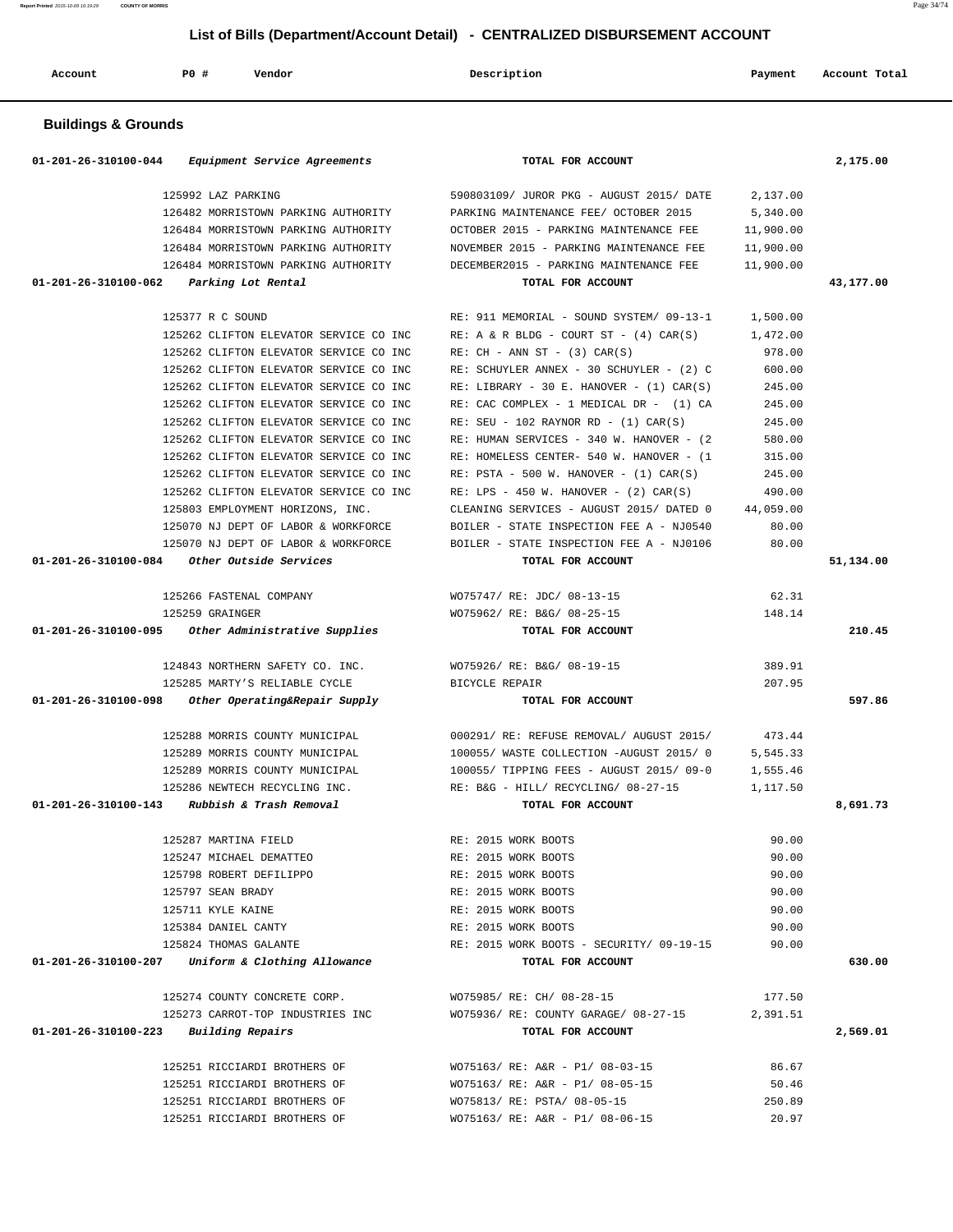| 125293 SHERWIN-WILLIAMS                                         | WO76022/ RE: 911 MEMORIAL/ 08-31-15      | 61.49    |          |
|-----------------------------------------------------------------|------------------------------------------|----------|----------|
| $01 - 201 - 26 - 310100 - 234$ Paint                            | TOTAL FOR ACCOUNT                        |          | 1,568.91 |
|                                                                 |                                          |          |          |
| 125277 PARKHURST DISTRIBUTING CO INC                            | WO75780/ SHERIFF/ 09-04-15               | 1,087.05 |          |
| 125801 DUNPHEY & ASSOCIATES SUPPLY CO                           | WO74922/ RE: B&G/ 09-14-15               | 10.98    |          |
| 125801 DUNPHEY & ASSOCIATES SUPPLY CO                           | WO74922/ RE: B&G/ 09-14-15               | 5.88     |          |
| 125267 GENERAL PLUMBING SUPPLY INC.                             | WO75669/ RE: OTA/ 08-03-15               | 404.88   |          |
| 125267 GENERAL PLUMBING SUPPLY INC.                             | WO75716/ RE: A&R/ 08-10-15               | 27.19    |          |
| 125267 GENERAL PLUMBING SUPPLY INC.                             | WO74922/ RE: B&G/ 08-12-15               | 355.47   |          |
| 125267 GENERAL PLUMBING SUPPLY INC.                             | WO75716/ RE: A&R/ 08-17-15               | 14.00    |          |
| 125267 GENERAL PLUMBING SUPPLY INC.                             | WO75716/ RE: A&R/ 08-17-15               | 54.38    |          |
| 125267 GENERAL PLUMBING SUPPLY INC.                             | WO74922/ RE: B&G/ 08-17-15               | 279.73   |          |
| 125267 GENERAL PLUMBING SUPPLY INC.                             | WO75944/ RE: CH/ 08-20-15                | 88.71    |          |
| 125267 GENERAL PLUMBING SUPPLY INC.                             | WO74922/ RE: A&R/ 08-20-15               | 1.23     |          |
| 125267 GENERAL PLUMBING SUPPLY INC.                             | WO74922/ RE: B&G/ 08-20-15               | 3.19     |          |
| 125267 GENERAL PLUMBING SUPPLY INC.                             | WO75940/ RE: OTA/ 08-26-15               | 230.27   |          |
| 125267 GENERAL PLUMBING SUPPLY INC.                             | WO74922/ RE: B&G/ 08-31-15               | 152.25   |          |
| $01 - 201 - 26 - 310100 - 235$ Pipes - Others                   | TOTAL FOR ACCOUNT                        |          | 2,715.21 |
|                                                                 |                                          |          |          |
| 125290 SHEAFFER SUPPLY, INC.                                    | WO75951/ RE: SMALL TOOLS/ 08-28-15       | 69.83    |          |
| 125290 SHEAFFER SUPPLY, INC. WO75951/ RE: SMALL TOOLS/ 08-28-15 |                                          | 9.62     |          |
| 125290 SHEAFFER SUPPLY, INC.                                    | WO75954/ RE: SMALL TOOLS/ 09-01-15       | 231.11   |          |
| 125268 SHEAFFER SUPPLY, INC.                                    | WO75683/ RE: CTY ADMINISTRATOR/ 08-24-15 | 206.34   |          |
| 125266 FASTENAL COMPANY                                         | WO74922/ RE: SMALL TOOLS/ 08-19-15       | 180.85   |          |
| 125266 FASTENAL COMPANY                                         | WO75885/ RE: OTA/ 08-14-15               | 29.66    |          |
| 125266 FASTENAL COMPANY                                         | WO75921/ RE: HOMELESS/ 08-21-15          | 47.64    |          |
| 01-201-26-310100-239 Small Tools                                | TOTAL FOR ACCOUNT                        |          | 775.05   |
|                                                                 |                                          |          |          |
| 125265 GRAINGER                                                 | WO75938/ GREYSTONE/ 08-26-15             | 78.40    |          |
| 125265 GRAINGER                                                 | WO75938/ GREYSTONE/ 08-26-15             | 1,733.20 |          |
| 125265 GRAINGER                                                 | WO75938/ GREYSTONE/ 08-26-15             | 135.80   |          |
| 125272 KUIKEN BROTHERS CO. INC.                                 | WO75921/ RE: HOMELESS/ 08-19-15          | 111.97   |          |
| 125299 MOE DISTRIBUTORS INC.                                    | WO76062/ RE: CH - CR12/ 09-08-15         | 10.62    |          |
| 125299 MOE DISTRIBUTORS INC.                                    | WO75951/ RE: PSTA/ 08-26-15              | 63.25    |          |
| 125275 ABLE SECURITY LOCKSMITHS                                 | RE: PSTA & OTA/ 08-27-15                 | 1,243.00 |          |
| 125245 BAYWAY LUMBER                                            | WO75321/ CH/ 08-25-15                    | 138.00   |          |
| 125283 BAYWAY LUMBER                                            | W075964/a&r - P1/09-03-15                | 553.98   |          |
| 125290 SHEAFFER SUPPLY, INC.                                    | WO76016/ RE: CTY GARAGE/ 09-01-15        | 162.80   |          |
| 125268 SHEAFFER SUPPLY, INC.                                    | WO75951/ RE: B&G - HILL/ 08-24-15        | 7.62     |          |
| 125266 FASTENAL COMPANY                                         | WO74922/ RE: B&G/ 08-19-15               | 14.99    |          |
| 125259 GRAINGER                                                 | WO75574/ RE: W&M/ 07-30-15               | 77.28    |          |
| 125259 GRAINGER                                                 | WO75459/ RE: PSTA./ 08-14-15             | 116.88   |          |
| 01-201-26-310100-249 Bldg Maintenance Supplies                  | TOTAL FOR ACCOUNT                        |          | 4,447.79 |
|                                                                 |                                          |          |          |
| 124673 POWER PLACE INC                                          | WO75364/ RE: B&G -HILL/ 08-04-15         | 86.99    |          |
| 124673 POWER PLACE INC                                          | WO75364/ RE: B&G -HILL/ 08-04-15         | 198.62   |          |

# **Buildings & Grounds**  125251 RICCIARDI BROTHERS OF WO75842. RE: 911 MEM/ 08-10-15 81.02 125251 RICCIARDI BROTHERS OF WO75842/ RE: 911 MEM/ 08-11-15 67.65

 125251 RICCIARDI BROTHERS OF WO75843/ RE: 911 MEM/ 08-19-15 59.95 125251 RICCIARDI BROTHERS OF WO75942/ RE: CH/ 08-21-15 103.34

 125251 RICCIARDI BROTHERS OF WO75942/ RE: CH/ 08-24015 64.93 125251 RICCIARDI BROTHERS OF WO75847/ RE: CH/ 08-26-15 144.89 125251 RICCIARDI BROTHERS OF WO75978/ RE: CH - CR1/ 08-27-15 81.50 125251 RICCIARDI BROTHERS OF WO76018/ RE: CH/ 08-31-15 343.04 125244 SHERWIN-WILLIAMS WO75847/ CH - HOLDING CELL/ 08-18-15 63.68 125293 SHERWIN-WILLIAMS WO76022/ RE: 911 MEMORIAL/ 08-31-15 17.50

 **Account P0 # Vendor Description Payment Account Total**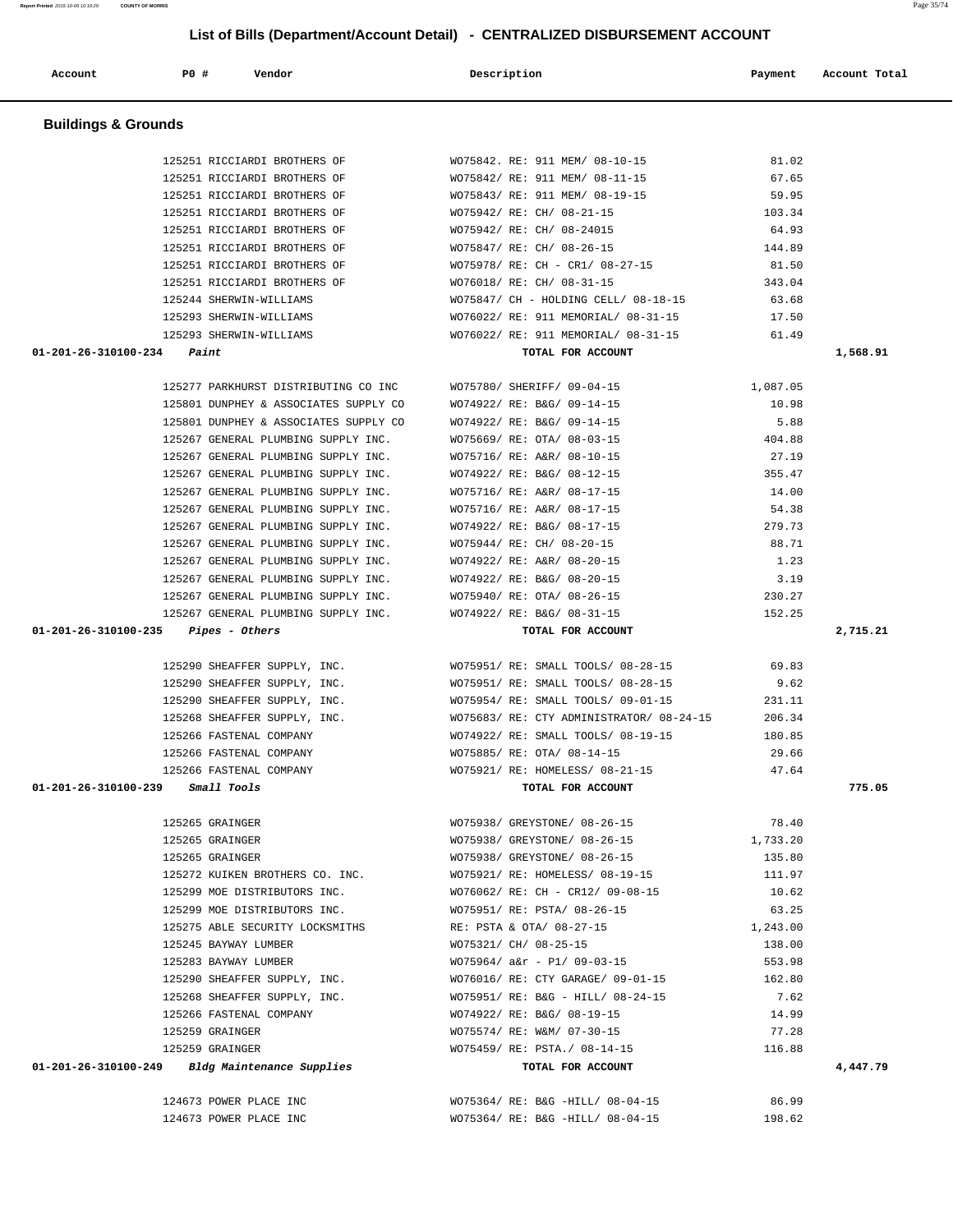| Account                         | <b>PO #</b>            | Vendor                                                       | Description                                                        | Payment          | Account Total |
|---------------------------------|------------------------|--------------------------------------------------------------|--------------------------------------------------------------------|------------------|---------------|
| <b>Buildings &amp; Grounds</b>  |                        |                                                              |                                                                    |                  |               |
|                                 | 124899 POWER PLACE INC |                                                              | WO75860/ RE: B&G - HILL/ 08-10-15                                  | 27.68            |               |
|                                 |                        | 125238 GRASS ROOTS TURF PRODUCTS INC                         | WO75828/ RE: 911 MEM/ 08-24-15                                     | 75.81            |               |
| 01-201-26-310100-251            |                        | Ground Maintenance Supplies                                  | TOTAL FOR ACCOUNT                                                  |                  | 538.80        |
|                                 |                        |                                                              |                                                                    |                  |               |
|                                 |                        | 126493 CALICO INDUSTRIES, INC.                               | WO76140/ RE: B&G/ 09-23-15                                         | 3,670.00         |               |
| 01-201-26-310100-252            |                        | Janitorial Supplies                                          | TOTAL FOR ACCOUNT                                                  |                  | 3,670.00      |
|                                 | 125292 POWER PLACE INC |                                                              | WO75580/ RE: B&G/ 09-02=15                                         | 185.70           |               |
|                                 |                        | 125298 R & J CONTROL, INC.                                   | 002838/ PSTA                                                       | 330.00           |               |
|                                 |                        | 125298 R & J CONTROL, INC.                                   | 002839/ A & R BLDG-KOHLER                                          | 165.00           |               |
|                                 |                        | 125298 R & J CONTROL, INC.                                   | $002840/$ A & R BLDG - ONAN                                        | 165.00           |               |
|                                 |                        | 125298 R & J CONTROL, INC.                                   | 002841/ JDC                                                        | 165.00           |               |
|                                 |                        | 125298 R & J CONTROL, INC.                                   | 002866/ YOUTH SHELTER                                              | 165.00           |               |
|                                 |                        | 125298 R & J CONTROL, INC.                                   | 002867/ COUNTY GARAGE                                              | 165.00           |               |
|                                 |                        | 125298 R & J CONTROL, INC.                                   | 002868/ WHARTON                                                    | 165.00           |               |
|                                 |                        | 125298 R & J CONTROL, INC.                                   | 002869/ SCHUYLER                                                   | 165.00           |               |
|                                 |                        | 125298 R & J CONTROL, INC.                                   | 003108/ HEALTH MNGMNT                                              | 165.00           |               |
|                                 |                        | 125298 R & J CONTROL, INC.                                   | 003109/ MONTVILLE                                                  | 165.00           |               |
|                                 |                        | 125298 R & J CONTROL, INC.                                   | 003113/ CAC BLDG                                                   | 165.00           |               |
|                                 |                        | 125298 R & J CONTROL, INC.                                   | 003114/ SEU                                                        | 165.00           |               |
|                                 |                        | 125298 R & J CONTROL, INC.                                   | 003129/ LAW & PUBLIC SAFETY - TS25 TRAIL                           | 165.00           |               |
|                                 |                        | 125298 R & J CONTROL, INC.                                   | 003130/ LAW & PUBLIC SAFETY - 225K BALDO                           | 165.00           |               |
|                                 |                        | 125298 R & J CONTROL, INC.                                   | 003131/ LAW & PUBLIC SAFETY - TRAILER                              | 165.00           |               |
|                                 |                        | 125298 R & J CONTROL, INC.                                   | 003132/ LAW & PUBLIC SAFETY - 500K BALDO                           | 165.00           |               |
|                                 |                        | 125298 R & J CONTROL, INC.                                   | 003133/ LAW & PUBLIC SAFETY - WHISPERWAT                           | 165.00           |               |
|                                 |                        | 125298 R & J CONTROL, INC.                                   | 003134/ FUEL TRANSFER STATION<br>003135/ WEIGHTS & MEASURES        | 165.00<br>165.00 |               |
|                                 |                        | 125298 R & J CONTROL, INC.<br>125298 R & J CONTROL, INC.     | 0003136/ OTA                                                       | 165.00           |               |
|                                 |                        | 125263 CLIFTON ELEVATOR SERVICE CO INC                       | RE: SEU - REPAIR/ 08-10-15                                         | 6,393.50         |               |
|                                 |                        | 125263 CLIFTON ELEVATOR SERVICE CO INC                       | RE: SEU - REPAIR/ 08-10-15                                         | 1,950.00         |               |
|                                 |                        | 125291 R & J CONTROL, INC.                                   | 003135/ WEIGHTS & MEASURES                                         | 165.00           |               |
|                                 |                        | 125291 R & J CONTROL, INC.                                   | 003136/ OTA                                                        | 165.00           |               |
|                                 |                        | 125812 CAPOZZI OVERHEAD DOORS, INC.                          | RE: REPAIR P-2 DOOR/ 08-25-15                                      | 1,076.00         |               |
|                                 |                        | 125812 CAPOZZI OVERHEAD DOORS, INC.                          | RE: REPLACED P-2 DOOR/ 09-08-15                                    | 6, 200.00        |               |
|                                 |                        | 01-201-26-310100-262 Machinery Repairs & Parts               | TOTAL FOR ACCOUNT                                                  |                  | 19,600.20     |
|                                 |                        | 125270 BINSKY SERVICE LLC                                    | RE: PSTA/ 08-27-15                                                 | 3,136.10         |               |
|                                 |                        | 126245 JOHNSTONE SUPPLY                                      | WO75840/ RE: B&G - HILL/ 09-14-15                                  | 563.09           |               |
|                                 |                        | 126245 JOHNSTONE SUPPLY                                      | WO75840/ RE: B&G - HILL/ 09-22-15                                  | 67.58            |               |
|                                 |                        | 126245 JOHNSTONE SUPPLY                                      | WO76165/ RE: YOUTH SHELTER/ 09-21-15                               | 79.60            |               |
|                                 |                        |                                                              | 126245 JOHNSTONE SUPPLY WO76183/RE: JDC/ 09-22-15                  | 302.68           |               |
| 01-201-26-310100-264 Heat & A/C |                        |                                                              | TOTAL FOR ACCOUNT                                                  |                  | 4,149.05      |
|                                 |                        | 125062 COOPER ELECTRIC SUPPLY CO.                            | WO74948/ RE: W&M/ 07-07-15                                         | 210.00           |               |
|                                 |                        | 125062 COOPER ELECTRIC SUPPLY CO.                            | WO75898/ RE: B&G/ 08-17-15                                         | 1,795.19         |               |
|                                 |                        | 125242 REDMANN ELECTRIC CO., INC.                            | RE: HAZMAT TRAILER/ 08-14-15                                       | 1,452.12         |               |
|                                 |                        | 125264 COOPER ELECTRIC SUPPLY CO.                            | WO75732/ RE: HEALTH MGMT/ 08-14-15                                 | 180.89           |               |
|                                 |                        | 125264 COOPER ELECTRIC SUPPLY CO.                            | WO75899/ RE: PSTA/ 08-18-15                                        | 81.52            |               |
|                                 |                        | 125264 COOPER ELECTRIC SUPPLY CO.                            | WO75863/ RE: 911 MEMORIAL/ 08-27-15 402.41                         |                  |               |
|                                 |                        | 125258 COOPER ELECTRIC SUPPLY CO.                            | WO75889/ RE: PSTA/ 08-21-15                                        | 145.86           |               |
|                                 |                        | 125258 COOPER ELECTRIC SUPPLY CO.                            | WO75459/ RE: PSTA/ 08-21-15                                        | 25.62            |               |
|                                 |                        | 125297 COOPER ELECTRIC SUPPLY CO.                            | WO76016/ RE: COUNTY GRG/ 08-31-15                                  | 44.51            |               |
|                                 |                        | 125297 COOPER ELECTRIC SUPPLY CO.                            | WO76053/ RE: HEALTH MGMT/ 09-04-15                                 | 499.91           |               |
|                                 |                        | 125297 COOPER ELECTRIC SUPPLY CO.                            | WO76053/ RE: HEALTH MGMT/ 09-04-15                                 | 740.11           |               |
|                                 |                        | 125800 TURTLE & HUGHES, INC.<br>125294 TURTLE & HUGHES, INC. | WO76016/RE: COUNTY GARAGE/09-02-15<br>WO76053/ HLTH MGMT/ 09-03-15 | 37.20<br>111.60  |               |
|                                 |                        |                                                              |                                                                    |                  |               |

**Report Printed** 2015-10-09 10:19:29 **COUNTY OF MORRIS** Page 36/74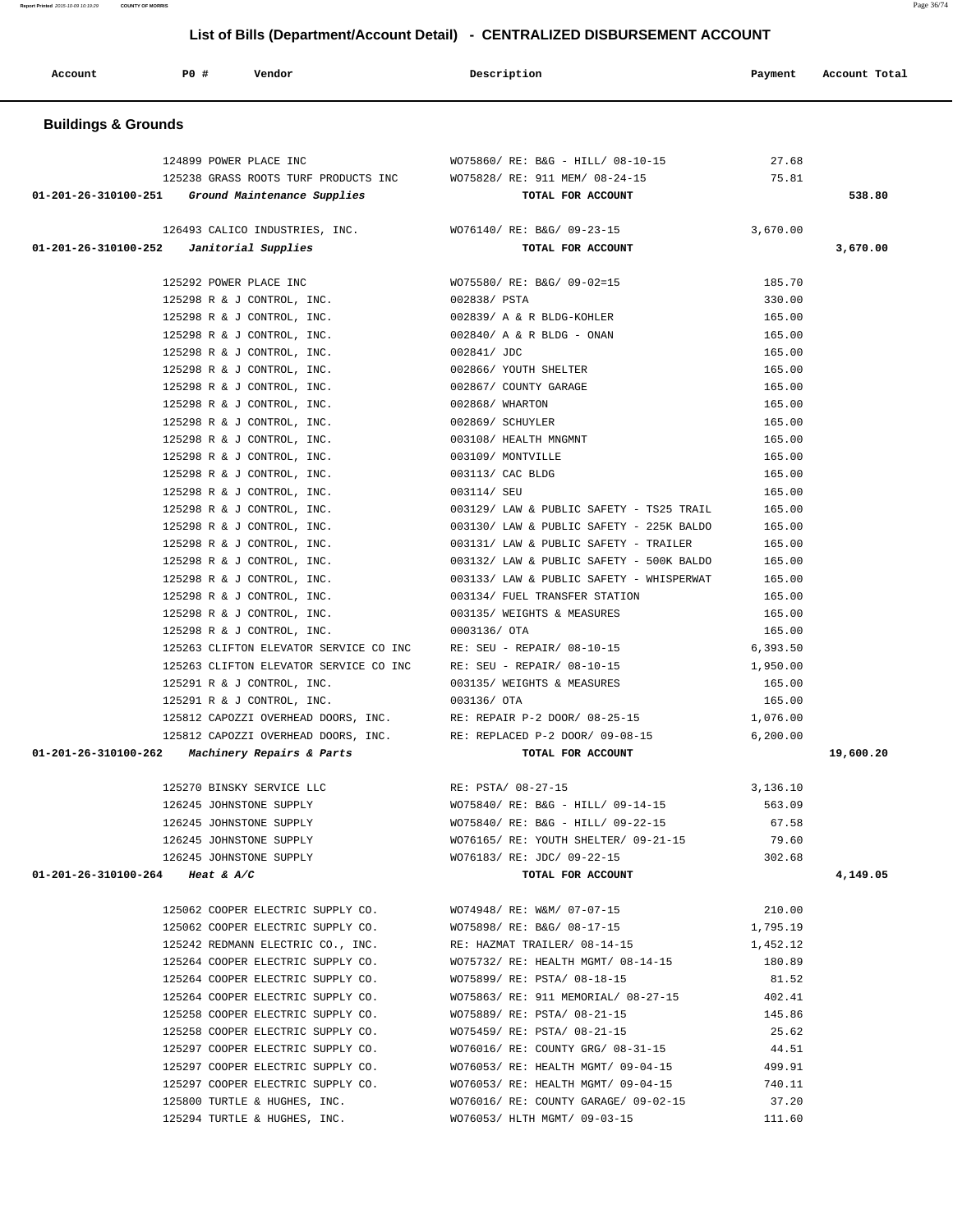| 01-201-26-315100-098                    | Other Operating&Repair Supply                     | TOTAL FOR ACCOUNT                        |          | 606.04       |
|-----------------------------------------|---------------------------------------------------|------------------------------------------|----------|--------------|
|                                         | 125568 AMERICAN WEAR INC.                         | Uniforms and Mat Rental                  | 246.37   |              |
|                                         | 125568 AMERICAN WEAR INC.                         | Uniforms and Mat Rental                  | 197.58   |              |
|                                         | 125568 AMERICAN WEAR INC.                         | Uniforms and Mat Rental                  | 249.37   |              |
|                                         | 01-201-26-315100-207 Uniform & Clothing Allowance | TOTAL FOR ACCOUNT                        |          | 693.32       |
|                                         | 125560 DAVID WEBER OIL COMPANY                    | 5W/20 POWERFLO, WINDSHIELD WASH FLUID    | 1,366.00 |              |
|                                         | $01-201-26-315100-232$ Lubricants & Anti Freeze   | TOTAL FOR ACCOUNT                        |          | 1,366.00     |
|                                         | 125618 STS TIRE & AUTO CENTERS                    | TIRES                                    | 229.60   |              |
|                                         | 125618 STS TIRE & AUTO CENTERS                    | TIRES                                    | 229.60   |              |
|                                         | 125618 STS TIRE & AUTO CENTERS                    | TIRES                                    | 183.72   |              |
|                                         | 125618 STS TIRE & AUTO CENTERS                    | TIRES                                    | 507.20   |              |
|                                         | 125618 STS TIRE & AUTO CENTERS                    | TIRES                                    | 206.70   |              |
| 01-201-26-315100-245                    | Tires                                             | TOTAL FOR ACCOUNT                        |          | 1,356.82     |
|                                         | 124670 PRAXAIR DISTRIBUTION                       | CYLINDER RENTAL                          | 299.70   |              |
| 01-201-26-315100-248                    | Welding-Oxygen-Acetylene Etc                      | TOTAL FOR ACCOUNT                        |          | 299.70       |
|                                         | 124706 TOMAR INDUSTRIES INC                       | ORANGE AEROSOL, GLOVES, DIAL             | 201.64   |              |
|                                         | 124706 TOMAR INDUSTRIES INC                       | HANDLE, BROOM, FOAM CLEANER, FORMULA 409 | 146.75   |              |
|                                         | 124706 TOMAR INDUSTRIES INC                       | <b>DIAL</b>                              | 34.64    |              |
|                                         | $01-201-26-315100-252$ Janitorial Supplies        | TOTAL FOR ACCOUNT                        |          | 383.03       |
|                                         | 125613 AMERICAN HOSE & HYDRAULICS                 | FITTING                                  | 382.98   |              |
|                                         | 125615 BOBCAT OF NORTH JERSEY-EAST                | SHIELD                                   | 146.06   |              |
|                                         | 01-201-26-315100-261 Spare Parts for Equipment    | TOTAL FOR ACCOUNT                        |          | 529.04       |
|                                         | 125614 BEYER FORD                                 | <b>ELEMENT</b>                           | 57.49    |              |
|                                         | 125614 BEYER FORD                                 | EXTERNAL WORK                            | 1,807.99 |              |
|                                         | 125614 BEYER FORD                                 | EXTERNAL WORK                            | 1,964.95 |              |
|                                         | 125616 RE-TRON TECHNOLOGIES INC.                  | <b>BATTERY</b>                           | 319.96   |              |
| 01-201-26-315100-291    Vehicle Repairs |                                                   | TOTAL FOR ACCOUNT                        |          | 4,150.39     |
|                                         |                                                   |                                          |          | ============ |
|                                         | TOTAL for Motor Services Center                   |                                          |          | 9,384.34     |

#### **Motor Services Center**

| Account                        | <b>PO #</b> | Vendor                              | Description |                                         | Payment  | Account Total |  |
|--------------------------------|-------------|-------------------------------------|-------------|-----------------------------------------|----------|---------------|--|
| <b>Buildings &amp; Grounds</b> |             |                                     |             |                                         |          |               |  |
| $01 - 201 - 26 - 310100 - 265$ | Electrical  |                                     |             | TOTAL FOR ACCOUNT                       |          | 5,801.34      |  |
|                                |             | 126483 MORRISTOWN PARKING AUTHORITY |             | OCTOBER 2015 - PARKING MAINTENANCE FEE  | 1,820.00 |               |  |
|                                |             | 126483 MORRISTOWN PARKING AUTHORITY |             | NOVEMBER 2015 - PARKING MAINTENANCE FEE | 1,820.00 |               |  |
|                                |             | 126483 MORRISTOWN PARKING AUTHORITY |             | DECEMBER 2015 - PARKING MAINTENANCE FEE | 1,820.00 |               |  |
| $01 - 203 - 26 - 310100 - 062$ |             | (2014) Parking Lot Rental           |             | TOTAL FOR ACCOUNT                       |          | 5,460.00      |  |
|                                |             |                                     |             |                                         |          | .             |  |
|                                |             | TOTAL for Buildings & Grounds       |             |                                         |          | 167,098.89    |  |

 119710 FLEET MANAGEMENT/SKYLINE SUBSCRIPTION RENEWAL - FL07927COOKROBMOT 195.00 125573 GRAINGER VIBRATION MOUNT 16.04 125556 J & D SALES & SERVICE LLC FLEETWASH 395.00

# **List of Bills (Department/Account Detail) - CENTRALIZED DISBURSEMENT ACCOUNT**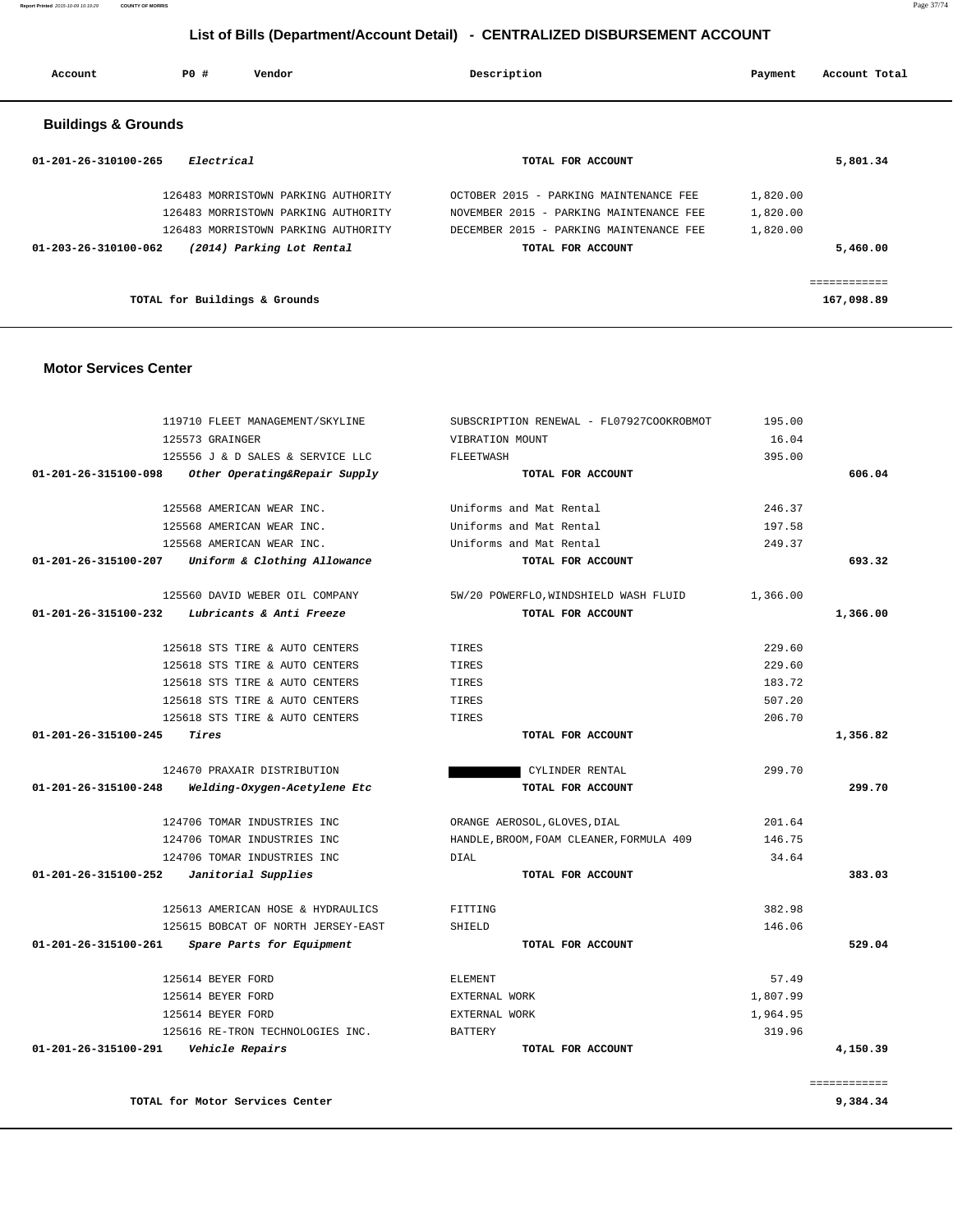| Account                                  | PO#<br>Vendor                      | Description                              | Payment  | Account Total |
|------------------------------------------|------------------------------------|------------------------------------------|----------|---------------|
|                                          |                                    |                                          |          |               |
|                                          |                                    |                                          |          |               |
|                                          | 125165 STAPLES ADVANTAGE           | Apex Deluxe Arm Chair #395969            | 99.96    |               |
|                                          | 125165 STAPLES ADVANTAGE           | Peterson Field Guide to Moths #1325761   | 28.99    |               |
| 01-201-26-320100-039                     | Education Schools & Training       | TOTAL FOR ACCOUNT                        |          | 128.95        |
|                                          | 126272 DAILY RECORD                | ASB-70021874 ULV Spray Notice Insertion  | 70.64    |               |
|                                          | 126297 NJ ADVANCE MEDIA, LLC       | XMORR3200900 ULV Spray Notice Insertion  | 132.03   |               |
| 01-201-26-320100-051                     | Legal                              | TOTAL FOR ACCOUNT                        |          | 202.67        |
|                                          | 124801 BEN MEADOWS                 | Insect Repellent 6oz. Weight #182333     | 14.00    |               |
|                                          | 125165 STAPLES ADVANTAGE           | Sheet Prot Stpls Heavywt 200CT #612997   | 3.02     |               |
|                                          | 125165 STAPLES ADVANTAGE           | Sheet Prot Stpls Heavywt 200CT #612997   | 3.02     |               |
|                                          | 125165 STAPLES ADVANTAGE           | Sheet Prot Stpls Heavywt 200CT #612997   | $-3.02$  |               |
|                                          | 125165 STAPLES ADVANTAGE           | Staples 8.5 X 11 Copy CS #135848         | 28.50    |               |
|                                          | 125165 STAPLES ADVANTAGE           |                                          | $-28.50$ |               |
|                                          | 125165 STAPLES ADVANTAGE           | Staples 8.5 X 11 Copy CS #135848         | 46.44    |               |
|                                          |                                    | Clipboard and binders                    |          |               |
|                                          | 125594 OFFICE CONCEPTS GROUP, INC. | Misc. Office Supplies                    | 538.64   |               |
|                                          | 125826 READY REFRESH               | 8450007060 Spring Water 8/1/15 - 8/31/15 | 138.10   |               |
| 01-201-26-320100-058                     | Office Supplies & Stationery       | TOTAL FOR ACCOUNT                        |          | 740.20        |
|                                          | 124800 ALL COUNTY RENTAL CENTER    | Collar Screw M8 #STI1138-664-2400        | 16.72    |               |
|                                          | 124800 ALL COUNTY RENTAL CENTER    | Pawl #STI4116-195-7200                   | 9.52     |               |
|                                          | 124800 ALL COUNTY RENTAL CENTER    | Choke Knob #STI4116-182-9501             | 26.32    |               |
|                                          | 124800 ALL COUNTY RENTAL CENTER    | Collar Screw M8 #STI0000-953-6605        | 23.92    |               |
|                                          | 124800 ALL COUNTY RENTAL CENTER    | Hexagon Nut M8 #STI0000-955-0801         | 7.08     |               |
|                                          | 124800 ALL COUNTY RENTAL CENTER    | Bioplus Chain Lube #STI07815165012       | 92.00    |               |
| 01-201-26-320100-098                     | Other Operating & Repair Supply    | TOTAL FOR ACCOUNT                        |          | 175.56        |
|                                          | 124802 ZEP MANUFACTURING CO        | #877301- PL - 30 Bags (case)             | 98.96    |               |
|                                          | 124802 ZEP MANUFACTURING CO        | Shipping and Handling                    | 25.90    |               |
|                                          | 125165 STAPLES ADVANTAGE           | Towel C-Fold 2400/CT WE #491292          | 44.28    |               |
|                                          | 125096 TOMAR INDUSTRIES INC        | Luminator Drivers Gloves XL DZ #3440XL   | 236.40   |               |
|                                          | 125096 TOMAR INDUSTRIES INC        | Lysol Crisp Linen 12/19oz/Case CS #PPM   | 91.80    |               |
|                                          | 125096 TOMAR INDUSTRIES INC        | Microburst 3000 Country Delight 12 each/ | 181.68   |               |
|                                          |                                    | TOTAL FOR ACCOUNT                        |          |               |
| 01-201-26-320100-249                     | Bldg Maintenance Supplies          |                                          |          | 679.02        |
|                                          | 125097 AMERICAN WEAR INC.          | Clean Uniforms - 8/06/15                 | 45.65    |               |
|                                          | 125097 AMERICAN WEAR INC.          | Clean Uniforms - $8/13/15$               | 45.65    |               |
|                                          | 125097 AMERICAN WEAR INC.          | Clean Uniforms - 8/20/15                 | 48.65    |               |
|                                          | 125097 AMERICAN WEAR INC.          | Clean Uniforms - $8/27/15$               | 45.65    |               |
| 01-201-26-320100-251                     | Ground Maintenance Supplies        | TOTAL FOR ACCOUNT                        |          | 185.60        |
|                                          | 125596 THOMAS REMBIS               | Reimbursement for Work Boots - Council # | 90.00    |               |
|                                          | 125097 AMERICAN WEAR INC.          | Clean Uniforms - 8/06/15                 | 45.65    |               |
|                                          | 125097 AMERICAN WEAR INC.          | Clean Uniforms - $8/13/15$               | 45.65    |               |
|                                          | 125097 AMERICAN WEAR INC.          | Clean Uniforms - $8/20/15$               | 48.65    |               |
|                                          | 125097 AMERICAN WEAR INC.          | Clean Uniforms - 8/27/15                 | 45.65    |               |
|                                          | 124803 BEN MEADOWS                 | Insect Repellent, Aerosol Spray, 6oz. #  | 44.10    |               |
|                                          | 124803 BEN MEADOWS                 | Insect Repellent, 6oz., 25 Percent DEET  | 41.70    |               |
|                                          | 124803 BEN MEADOWS                 | Battery, Alkaline, D size PK12 #13269P   | 26.30    |               |
|                                          | 124803 BEN MEADOWS                 | Pruner, Aluminum, Economy Bond Mfg 8 In  | 18.00    |               |
|                                          | 124803 BEN MEADOWS                 | Shipping & Handling                      | 3.00     |               |
|                                          | 125098 SAFETY- KLEEN SYSTEMS, INC. | 16G Parts Washer-Solvent                 | 280.60   |               |
|                                          | 125165 STAPLES ADVANTAGE           |                                          | 64.92    |               |
|                                          |                                    | Spray Insect Repllnt 6 oz. #670977       |          |               |
|                                          | 125165 STAPLES ADVANTAGE           | Spray Insect Repllnt 6 oz. #670977       | 64.92    |               |
|                                          | 125165 STAPLES ADVANTAGE           | Spray Insect Repllnt 6oz. #670977        | $-64.92$ |               |
| $01 - 201 - 26 - 320100 - 258$ Equipment |                                    | TOTAL FOR ACCOUNT                        |          | 754.22        |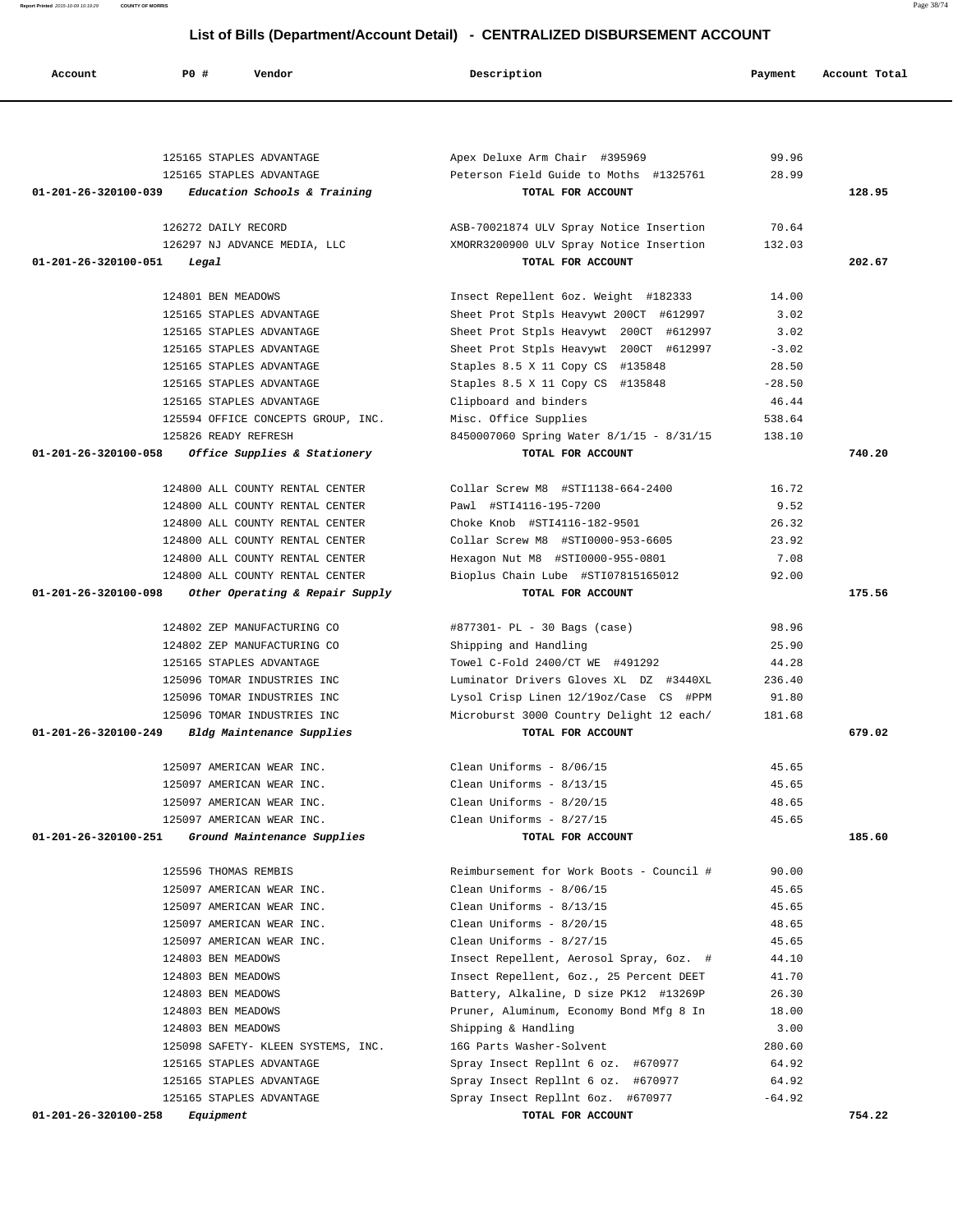| Account                        | PO # | Vendor                            | Description                   | Payment | Account Total           |
|--------------------------------|------|-----------------------------------|-------------------------------|---------|-------------------------|
|                                |      |                                   |                               |         |                         |
|                                |      | 124923 PLAINSMAN AUTO SUPPLY      | Oil Filter Pro Select #27502  | 8.36    |                         |
|                                |      | 124923 PLAINSMAN AUTO SUPPLY      | Oil Filter Pro Select #21516  | 4.56    |                         |
|                                |      | 124923 PLAINSMAN AUTO SUPPLY      | Oil Filter Pro Select #21085  | 6.84    |                         |
|                                |      | 124923 PLAINSMAN AUTO SUPPLY      | Gauge #90384                  | 4.60    |                         |
|                                |      | 124575 PRAXAIR DISTRIBUTION, INC. | Oxygen, Compressed, 2.2 (5.1) | 26.74   |                         |
|                                |      | 124575 PRAXAIR DISTRIBUTION, INC. | Acetylene, Dissolved, 2.1     | 103.38  |                         |
|                                |      | 124575 PRAXAIR DISTRIBUTION, INC. | Hazardous Material Charge     | 11.95   |                         |
| $01 - 201 - 26 - 320100 - 291$ |      | Vehicle Repairs                   | TOTAL FOR ACCOUNT             |         | 197.02                  |
|                                |      |                                   |                               |         | . _ _ _ _ _ _ _ _ _ _ _ |
|                                |      | TOTAL for Mosquito Extermination  |                               |         | 3,063.24                |

## **Health Management**

| 126414 VERIZON WIRELESS                                    | L&PS - HEALTH MANAGEMENT                 | 644.28    |              |
|------------------------------------------------------------|------------------------------------------|-----------|--------------|
| $01 - 201 - 27 - 330100 - 031$<br>Cellular Phone/Pagers    | TOTAL FOR ACCOUNT                        |           | 644.28       |
| 125599 MORRISTOWN MEDICAL CENTER                           | For the month of August 2015             | 10,000.00 |              |
| $01 - 201 - 27 - 330100 - 079$<br>Special Projects         | TOTAL FOR ACCOUNT                        |           | 10,000.00    |
| 119733 D&B AUTO SUPPLY                                     | Quote dated 5/29/2015-Item 90475 Gauge   | 49.80     |              |
| 119733 D&B AUTO SUPPLY                                     | Item H283 Hybrid Air Hose                | 71.60     |              |
| 119733 D&B AUTO SUPPLY                                     | Item 715-1467 Valve Full Brass Ball      | 13.89     |              |
| 115355 FF1 PROFESSIONAL SAFETY SERVICES                    | Ouote 141683 dated 1/21/2015             | 1,775.94  |              |
| 124789 INDIAN SPRINGS MFG CO INC.                          | Quote 3729 dated 8/4/2015-gaskets for ch | 1,048.00  |              |
| $01 - 201 - 27 - 330100 - 210$<br>Environmental Compliance | TOTAL FOR ACCOUNT                        |           | 2,959.23     |
| 126104 STEPHANIE GORMAN                                    | Reimbursement for monthly planner and MM | 107.88    |              |
| (2014) Other Outside Services<br>01-203-27-330100-084      | TOTAL FOR ACCOUNT                        |           | 107.88       |
|                                                            |                                          |           | ============ |
| TOTAL for Health Management                                |                                          |           | 13,711.39    |
|                                                            |                                          |           |              |

#### **Human Services**

|        | 60.20    | 2 Custom stamps for Jes M.               | 125927 OFFICE CONCEPTS GROUP, INC.                               |
|--------|----------|------------------------------------------|------------------------------------------------------------------|
|        | $-30.10$ | Credit Memo                              | 125927 OFFICE CONCEPTS GROUP, INC.                               |
|        | 54.42    | Office Supplies for Liz, 12 folders and  | 126240 OFFICE CONCEPTS GROUP, INC.                               |
|        | 522.10   | Office Supplies for C&B Copy paper, cal  | 126240 OFFICE CONCEPTS GROUP, INC.                               |
| 606.62 |          | TOTAL FOR ACCOUNT                        | 01-201-27-331100-058<br>Office Supplies & Stationery             |
|        | 92.35    | 2ND HALF 9/15 METERED MAIL               | 126646 COUNTY OF MORRIS                                          |
| 92.35  |          | TOTAL FOR ACCOUNT                        | 01-201-27-331100-068<br>Postage & Metered Mail                   |
|        | 95.20    | Mileage expenses                         | 125709 ELIZABETH A. JACOBSON                                     |
|        | 11.00    | Parking fees                             | 125709 ELIZABETH A. JACOBSON                                     |
|        | 4.80     | Tolls                                    | 125709 ELIZABETH A. JACOBSON                                     |
| 111.00 |          | TOTAL FOR ACCOUNT                        | 01-201-27-331100-082<br>Travel Expense                           |
|        | 137.99   | Food and Refreshments for HSAC meeting o | 126054 LONGFELLOWS SANDWICH DELI                                 |
| 137.99 |          | TOTAL FOR ACCOUNT                        | $01 - 201 - 27 - 331100 - 088$<br>Meeting Exp Advisory Board Etc |
|        | 729.28   | Ricoh MP C3002 Copier Contract 10837 Aug | 126036 MUNICIPAL CAPITAL CORP                                    |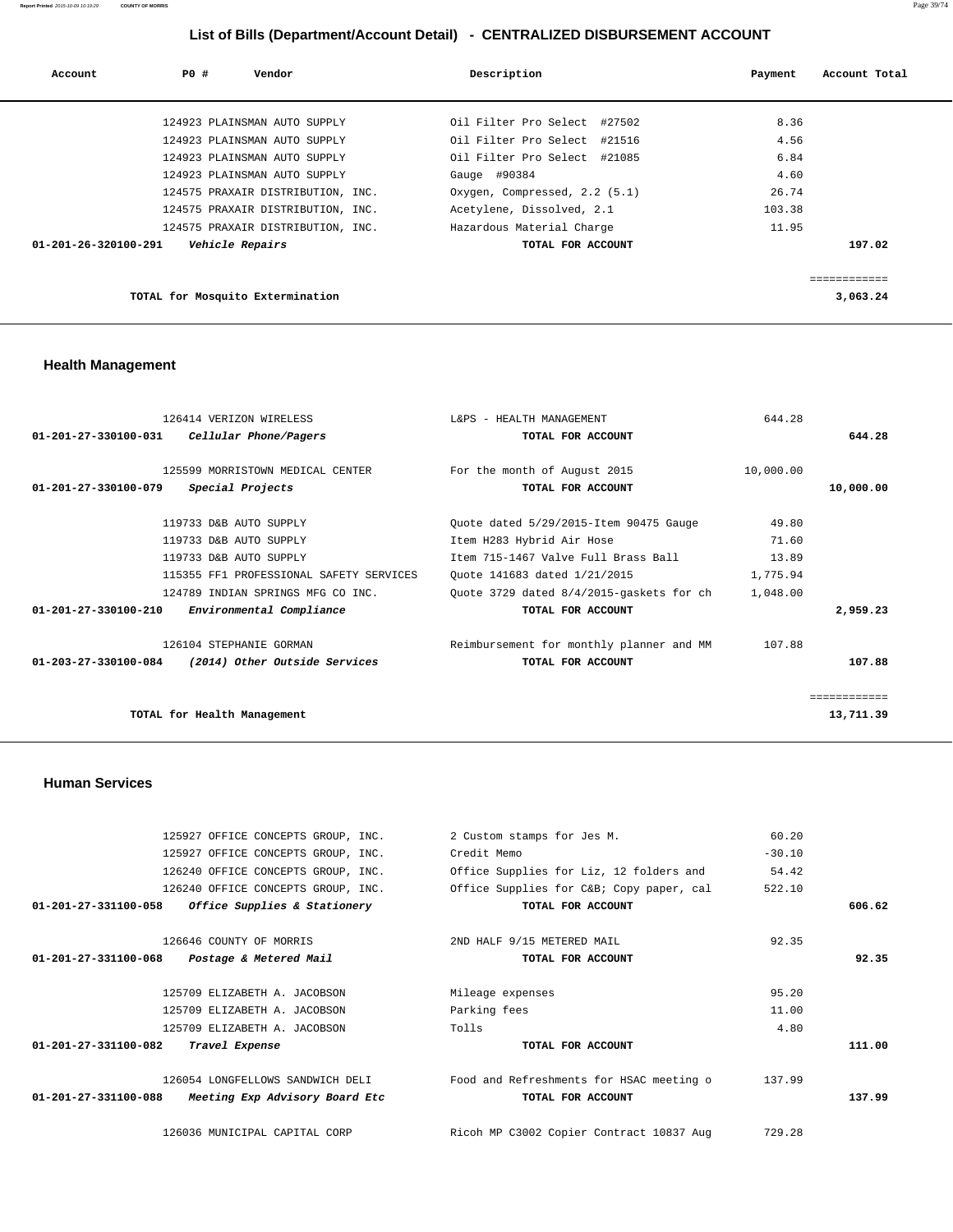|                                |                                                                    |                                                                        |                | ============ |
|--------------------------------|--------------------------------------------------------------------|------------------------------------------------------------------------|----------------|--------------|
|                                |                                                                    |                                                                        |                |              |
| 01-201-27-331110-252           | Janitorial Supplies                                                | TOTAL FOR ACCOUNT                                                      |                | 335.72       |
|                                | 126209 ALLEN PAPER & SUPPLY CO                                     | teaspoons<br>lemon joy dish soap                                       | 52.82          |              |
|                                | 126209 ALLEN PAPER & SUPPLY CO<br>126209 ALLEN PAPER & SUPPLY CO   | knives                                                                 | 23.10<br>18.30 |              |
|                                | 126209 ALLEN PAPER & SUPPLY CO                                     | forks                                                                  | 23.10          |              |
|                                | 126209 ALLEN PAPER & SUPPLY CO                                     | softsoap pump                                                          | 83.88          |              |
|                                | 126209 ALLEN PAPER & SUPPLY CO                                     | Coarse Paper and Household Supplies one                                | 108.63         |              |
|                                | 125565 ALLEN PAPER & SUPPLY CO                                     | Coarse Paper and Household Supplies 9 in                               | 25.89          |              |
| 01-201-27-331110-189           | Medical                                                            | TOTAL FOR ACCOUNT                                                      |                | 8,265.78     |
|                                | 126075 WHITES HEALTHCARE ENTERPRISES INC                           | Payment/Credits                                                        | $-297.95$      |              |
|                                | 126075 WHITES HEALTHCARE ENTERPRISES INC                           | Supply of Medicines for the month of Jul                               | 1,526.40       |              |
|                                | 126074 MORRISTOWN MEDICAL CENTER                                   | Comprehensive Medical Services                                         | 7,037.33       |              |
| $01 - 201 - 27 - 331110 - 185$ | Food                                                               | TOTAL FOR ACCOUNT                                                      |                | 6,754.79     |
|                                | 125515 SODEXO INC & AFFILIATES                                     | AFI and other                                                          | 1,712.19       |              |
|                                | 125515 SODEXO INC & AFFILIATES                                     | Congregate Meals                                                       | 2,105.20       |              |
|                                | 125515 SODEXO INC & AFFILIATES                                     | Dietary Services for Various Divisions o                               | 2,937.40       |              |
| 01-201-27-331110-068           | Postage and Metered Mail                                           | TOTAL FOR ACCOUNT                                                      |                | 5.08         |
|                                | 126646 COUNTY OF MORRIS                                            | 2ND HALF 9/15 METERED MAIL                                             | 5.08           |              |
| 01-201-27-331110-059           | Other General Expenses                                             | TOTAL FOR ACCOUNT                                                      |                | 443.20       |
|                                | 126097 THOMAS POLLIO                                               | DUNKIN DONUTS 8/19/15                                                  | 17.11          |              |
|                                | 126097 THOMAS POLLIO                                               | SANDY HOOK COMMUNITY SERVICE TOLLS 8/25/                               | 4.50           |              |
|                                | 126097 THOMAS POLLIO                                               | PRIMARY TIME FOOD FOR RESIDENTS 8/30/15                                | 6.77           |              |
|                                | 126097 THOMAS POLLIO                                               | PRIMARY TIME FOOD FOR RESIDENT 9/1/15                                  | 6.29           |              |
|                                | 126097 THOMAS POLLIO                                               | TURTLE BACK ZOO 9/15/15                                                | 14.00          |              |
|                                | 126097 THOMAS POLLIO                                               | FOOD AND PARKING RUTGERS FOOTBALL GAME F                               | 40.00          |              |
|                                | 126097 THOMAS POLLIO                                               | FISH FOOD FOR SHELTER AQUARIUM 9/16/15                                 | 21.36          |              |
|                                | 126097 THOMAS POLLIO                                               | RESIDENT ACTIVITY WALMART 9/16/15                                      | 2.00           |              |
|                                | 126097 THOMAS POLLIO                                               | RESIDENT ACTIVITY 9/20/15                                              | 10.00          |              |
|                                | 126097 THOMAS POLLIO                                               | LIBERTY SCIENCE CENTER PARKING 9/22/15                                 | 7.00           |              |
|                                | 121822 BOB BARKER COMPANY, INC.                                    | freight charge                                                         | 77.46          |              |
|                                | 121822 BOB BARKER COMPANY, INC.                                    | item GVP9-XL Vinyl gloves                                              | 46.68          |              |
|                                | 121822 BOB BARKER COMPANY, INC.                                    | item GNP9-M Gloves                                                     | 11.67          |              |
|                                | 121822 BOB BARKER COMPANY, INC.                                    | item GVP9-L Vinyl gloves                                               | 46.68          |              |
|                                | 121822 BOB BARKER COMPANY, INC.<br>121822 BOB BARKER COMPANY, INC. | ITEM 5114X-L Mens Large sandles<br>item 70048 white rain shampoo 15 oz | 57.00          |              |
|                                | 121822 BOB BARKER COMPANY, INC.                                    | item 18998 Body wash suave 12 oz                                       | 65.72<br>8.96  |              |

| Account               | PO#                      | Vendor                   | Description       | Payment | Account Total            |
|-----------------------|--------------------------|--------------------------|-------------------|---------|--------------------------|
| <b>Human Services</b> |                          |                          |                   |         |                          |
| 01-201-27-331100-164  |                          | Office Machines - Rental | TOTAL FOR ACCOUNT |         | 867.60                   |
|                       | TOTAL for Human Services |                          |                   |         | ============<br>1,815.56 |

 115580 RUTGERS STATE UNIVERSITY OF NJ Training Trauma Informed programs: A For 129.00  **01-201-27-331110-039 Education Schools & Training TOTAL FOR ACCOUNT 129.00**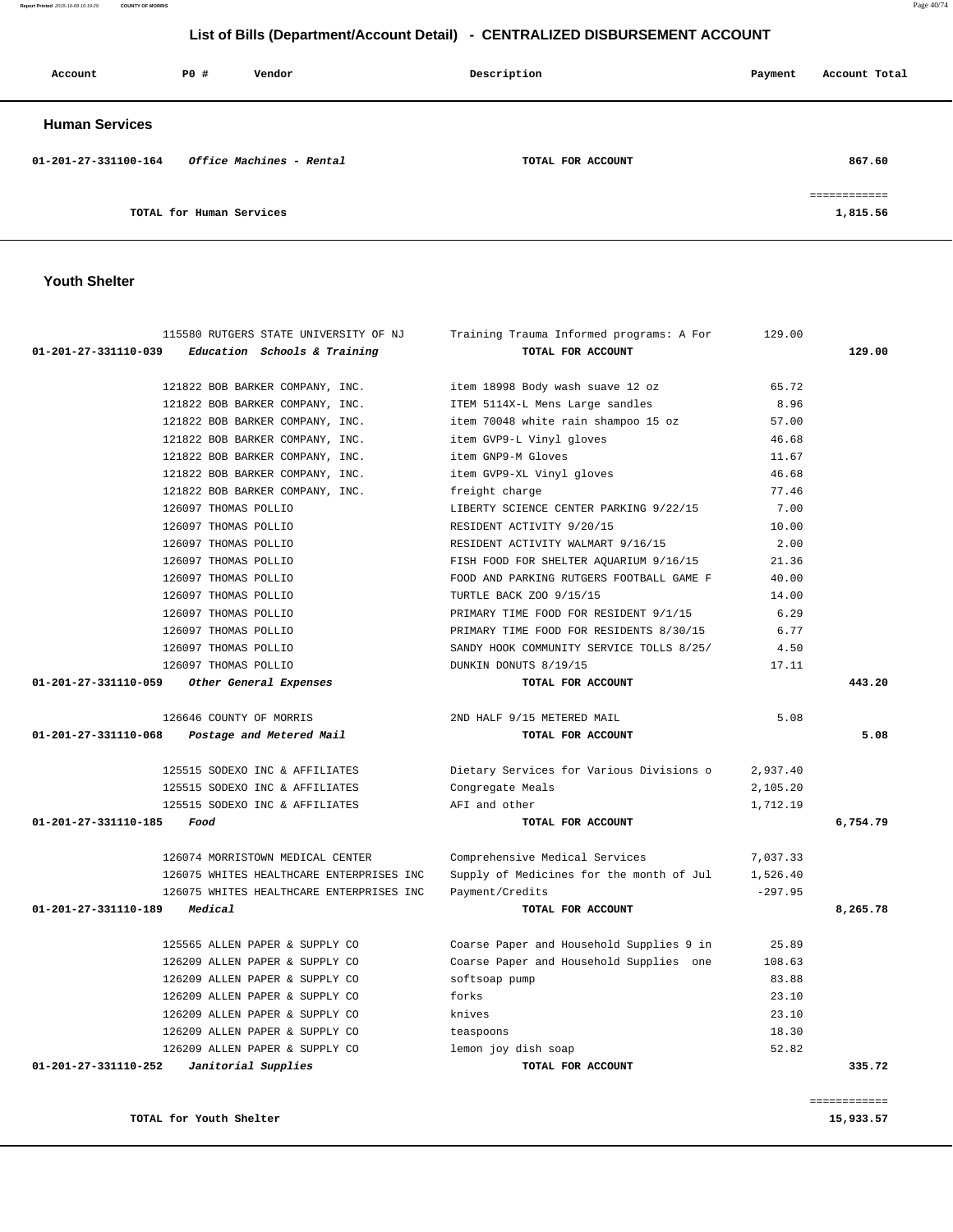**Report Printed** 2015-10-09 10:19:29 **COUNTY OF MORRIS** Page 41/74

## **List of Bills (Department/Account Detail) - CENTRALIZED DISBURSEMENT ACCOUNT**

| Account<br>. | $PO+$ | Vendor | Description | Payment | Account Total |
|--------------|-------|--------|-------------|---------|---------------|
|              |       |        |             |         |               |

## **Office on Aging**

| 126646 COUNTY OF MORRIS                                           | 2ND HALF 9/15 METERED MAIL             | 174.84   |  |
|-------------------------------------------------------------------|----------------------------------------|----------|--|
| 01-201-27-333100-068<br>Postage & Metered Mail                    | TOTAL FOR ACCOUNT                      | 174.84   |  |
|                                                                   |                                        |          |  |
| 126130 BETH DENMEAD                                               | Mileage for August 2015                | 54.95    |  |
| 126130 BETH DENMEAD                                               | Insurance Reimbursement August 2015    | 12.00    |  |
| Travel Expense<br>01-201-27-333100-082                            | TOTAL FOR ACCOUNT                      | 66.95    |  |
| 126308 HUBER & ASSOCIATES                                         | Competency evaluation APS RF 8/28/15   | 400.00   |  |
| 126309 HUBER & ASSOCIATES                                         | Competency evaluation APS BL 8/18/15   | 400.00   |  |
| 126307 GET WELL HOUSE CALL P.C                                    | Competency evaluation APS RF 8/12/15   | 400.00   |  |
| 126306 GET WELL HOUSE CALL P.C                                    | Competency evaluation APS BL 8/19/15   | 400.00   |  |
| 01-201-27-333100-084<br><i>Other Outside Services</i>             | TOTAL FOR ACCOUNT                      | 1,600.00 |  |
| 125930 MUNICIPAL CAPITAL CORP                                     | 2 Digital Copiers Aug. Sept. Oct. 2015 | 1,539.86 |  |
| $01 - 201 - 27 - 333100 - 164$<br><i>Office Machines - Rental</i> | TOTAL FOR ACCOUNT                      | 1,539.86 |  |
|                                                                   |                                        |          |  |
| TOTAL for Office on Aging                                         |                                        | 3,381.65 |  |

#### **Grant in Aid**

| 125514 ATLANTIC HEALTH SYSTEM/MMH                             | Evaluation                             | 175.00   |             |
|---------------------------------------------------------------|----------------------------------------|----------|-------------|
| 125514 ATLANTIC HEALTH SYSTEM/MMH                             | IOP Sessions                           | 4,752.00 |             |
| 125514 ATLANTIC HEALTH SYSTEM/MMH                             | AFtercare Sessions                     | 240.00   |             |
| 01-201-27-342000-464 Grant in Aid GIA: MORR MEMOR. HOSPITAL   | TOTAL FOR ACCOUNT                      |          | 5,167.00    |
|                                                               |                                        |          |             |
| 125492 CFCS - HOPE HOUSE                                      | CHORE GIA JULY 2015 80 HOURS @ \$34.07 | 2,726.00 |             |
| 125520 CFCS - HOPE HOUSE                                      | Extended Evaluations                   | 450.00   |             |
| 125520 CFCS - HOPE HOUSE                                      | Case Mgmt                              | 1,260.00 |             |
| 125520 CFCS - HOPE HOUSE                                      | Groups                                 | 1,020.00 |             |
| 125520 CFCS - HOPE HOUSE                                      | Urine Screens                          | 175.00   |             |
| 126404 CFCS - HOPE HOUSE                                      | Aids services for August 2015          | 8,191.00 |             |
| 01-201-27-342000-480<br>Grant in Aid GIA:HOPEHOUSEOPERTNFIXIT | TOTAL FOR ACCOUNT                      |          | 13,822.00   |
|                                                               |                                        |          |             |
|                                                               |                                        |          | =========== |
| TOTAL for Grant in Aid                                        |                                        |          | 18,989.00   |

### **Seniors, Disabled & Veterans**

| 125519 CORNERSTONE FAMILY PROGRAMS                                                        | Statewide Respite & Meals July 2015                          | 13, 355. 42      |
|-------------------------------------------------------------------------------------------|--------------------------------------------------------------|------------------|
| Contracted Services - Adult Day Care<br>01-201-27-343100-036                              | TOTAL FOR ACCOUNT                                            | 13,355.42        |
| 126044 NEW JERSEY ASSOCIATION OF<br>Education, Schools & Training<br>01-201-27-343100-039 | Annual Training Conference 10/19/2015 -<br>TOTAL FOR ACCOUNT | 285.00<br>285.00 |
| TOTAL for Seniors, Disabled & Veterans                                                    |                                                              | 13,640.42        |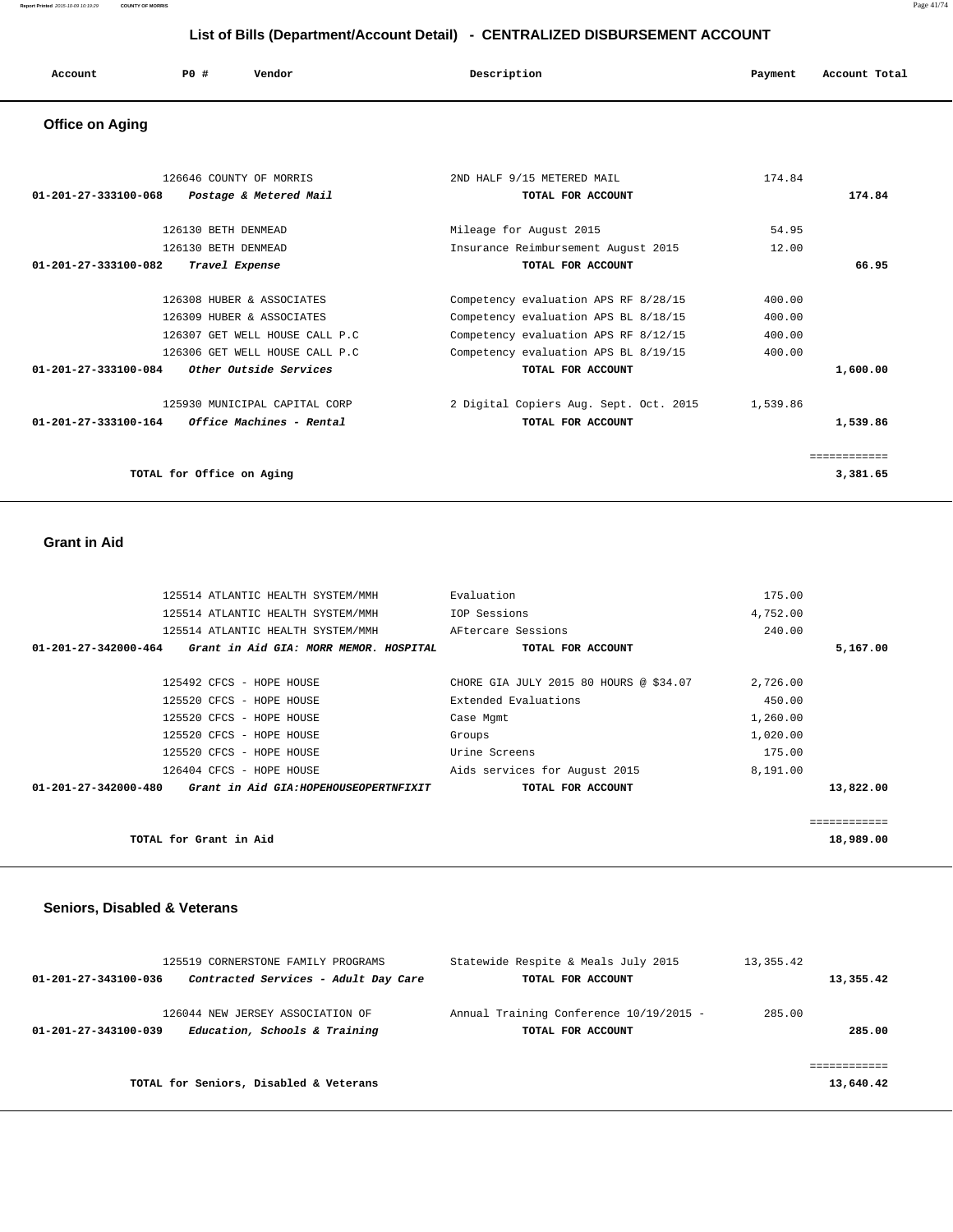| Account                        | P0#                  | Vendor                                | Description                              | Payment      | Account Total |
|--------------------------------|----------------------|---------------------------------------|------------------------------------------|--------------|---------------|
|                                |                      |                                       |                                          |              |               |
|                                |                      | 125326 PAPER MART INC                 | Order no. 233547/08-14-15                | 1,481.70     |               |
| 01-201-27-345100-058           |                      | Office Supplies & Stationery          | TOTAL FOR ACCOUNT                        |              | 1,481.70      |
|                                |                      | 124926 LANGUAGE LINE SERVICES         | Over the phone Interpretation - Acct. n  | 83.30        |               |
| $01 - 201 - 27 - 345100 - 059$ |                      | Other General Expenses                | TOTAL FOR ACCOUNT                        |              | 83.30         |
|                                |                      | 125924 MUNICIPAL CAPITAL CORP         | (9) Digital Copiers - (Payment 11/12) -  | 3,640.16     |               |
|                                |                      | 125924 MUNICIPAL CAPITAL CORP         | Ricoh MPC4502A                           | 1,051.16     |               |
|                                |                      | 125924 MUNICIPAL CAPITAL CORP         | Ricoh MP4002SP                           | 1,467.24     |               |
|                                |                      | 125924 MUNICIPAL CAPITAL CORP         | Ricoh MP4002SP                           | 1,635.40     |               |
|                                |                      | 125923 MUNICIPAL CAPITAL CORP         | Rental charges for (2) Ricoh MP4002SP (9 | 1,627.78     |               |
|                                |                      | 123005 PNC EQUIPMENT FINANCE, LLC     | Quarterly Payments 1 and 2 of 36 for Lea | 2.133.00     |               |
| 01-201-27-345100-164           |                      | Office Machines - Rental              | TOTAL FOR ACCOUNT                        |              | 11,554.74     |
|                                |                      | 125916 CITYSIDE ARCHIVES, LTD         | OFFICE OF TEMP ASSISTANCE                | 1,072.86     |               |
| 01-201-27-345100-257           |                      | Rental - Other                        | TOTAL FOR ACCOUNT                        |              | 1,072.86      |
|                                |                      | 125557 UNITRONIX DATA SYSTEMS INC     | Proprietary Computer Software Maintenanc | 5,682.60     |               |
|                                |                      | 126337 HINDSIGHT, INC                 | Support and Maintenance of Integrated So | 97,500.00    |               |
|                                |                      | 126514 JOHNSON & JOHNSON, ESQS        | CS - Legal services rendered for the mon | 3,336.00     |               |
|                                |                      | 126514 JOHNSON & JOHNSON, ESQS        | FIS - Collections - Professional Service | 264.00       |               |
|                                |                      | 126514 JOHNSON & JOHNSON, ESQS        | Saliba v. OTA                            | 552.00       |               |
| $01 - 201 - 27 - 345100 - 325$ |                      | Special Services                      | TOTAL FOR ACCOUNT                        |              | 107,334.60    |
|                                |                      | 125105 HORIZON BLUE CROSS BLUE SHIELD | Monthly premium for the month of Septemb | 134, 149. 36 |               |
| 01-201-27-345100-329           |                      | Hospital Insurance Premiums           | TOTAL FOR ACCOUNT                        |              | 134,149.36    |
|                                |                      | 125710 LASZLO CSENGETO                | ADM - Mileage reimb. for August 2015     | 28.00        |               |
|                                | 125825 AMANDA JENSEN |                                       | FSS - Mileage reimb. for August 2015     | 9.45         |               |
|                                |                      | 126135 JAMES MCDANIEL                 | CSP - Mileage reimb. for June to Septemb | 84.00        |               |
| 01-201-27-345100-332           | Mileage              |                                       | TOTAL FOR ACCOUNT                        |              | 121.45        |
|                                |                      | 126135 JAMES MCDANIEL                 | Insurance reimb. for July to December 20 | 90.00        |               |
| $01 - 201 - 27 - 345100 - 333$ |                      | Other Allowances                      | TOTAL FOR ACCOUNT                        |              | 90.00         |
|                                | 125564 NJ TRANSIT    |                                       | 2-Zone Intrastate passes                 | 470.00       |               |
|                                | 125564 NJ TRANSIT    |                                       | 3-Zone Intrastate passes                 | 580.00       |               |
| $01 - 201 - 27 - 345100 - 340$ |                      | Transportation Services               | TOTAL FOR ACCOUNT                        |              | 1,050.00      |

 ============ **TOTAL for County Board of Social Service 256,938.01**

 **MV:Administration** 

| 126397 ARNEL P GARCIA     | LPN.9-13 thru 10-3-2015  | 2,958.00 |
|---------------------------|--------------------------|----------|
| 126440 BARKEL FLEMMING    | LPN, 9-13 thru 10-3-2015 | 3,931.53 |
| 126450 CARLO N DURAN      | RN.9-13 thru 10-3-2015   | 296.00   |
| 126451 CARRELLE L CALIXTE | LPN, 9-13 thru 10-3-2015 | 3,713.45 |
| 126452 DAMACINA L. OKE    | LPN, 9-13 thru 10-3-2015 | 1,109.25 |
| 126453 DANILO LAPID       | RN.9-13 thru 10-3-2015   | 2,368.00 |
| 126454 DAVID JEAN-LOUIS   | LPN, 9-13 thru 10-3-2015 | 1,870.50 |
| 126455 EDITHA MAROUEZ     | RN.9-13 thru 10-3-2015   | 2,146.00 |
| 126456 ELLEN M. NOLL      | LPN.9-13 thru 10-3-2015  | 463.13   |
| 126457 EVELYN TOLENTINO   | RN.9-13 thru 10-3-2015   | 1,507.75 |

**Report Printed** 2015-10-09 10:19:29 **COUNTY OF MORRIS** Page 42/74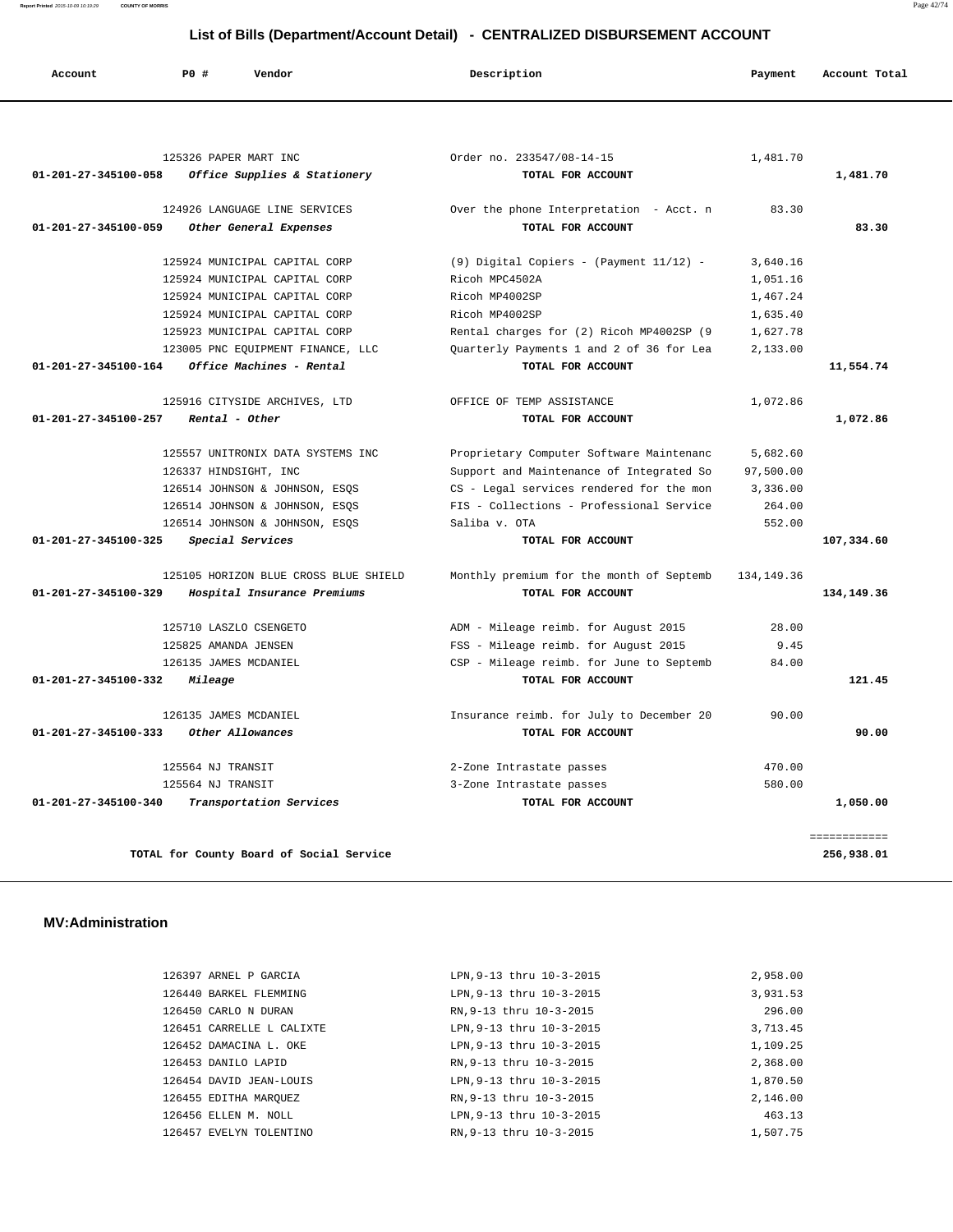| Account                  | PO#                         | Vendor                                 | Description                                                    | Payment    | Account Total |
|--------------------------|-----------------------------|----------------------------------------|----------------------------------------------------------------|------------|---------------|
| <b>MV:Administration</b> |                             |                                        |                                                                |            |               |
|                          |                             | 126459 HARRIET VALLECER RN             | RN, 9-13 thru 10-3-2015                                        | 2,072.00   |               |
|                          |                             | 126460 ILLIENE CHARLES, RN             | RN, 9-13 thru 10-3-2015                                        | 5,020.16   |               |
|                          | 126462 LOUISE R. MACCHIA    |                                        | RN, 9-13 thru 10-3-2015                                        | 3,330.00   |               |
|                          |                             | 126463 MADUKWE IMO IBOKO, RN           | RN, 9-13 thru 10-3-2015                                        | 3,552.00   |               |
|                          |                             | 126464 MARIA CARMELITA OBLINA          | LPN, 9-13 thru 10-3-2015                                       | 928.00     |               |
|                          | 126461 LOREEN RAFISURA      |                                        | RN, 9-13 thru 10-3-2015                                        | 294.15     |               |
|                          | 126465 MARTHA YAGHI         |                                        | RN, 9-13 thru 10-3-2015                                        | 1,478.89   |               |
|                          |                             | 126466 MELOJANE CELESTINO              | RN, 9-13 thru 10-3-2015                                        | 2,089.76   |               |
|                          | 126467 MICHELLE CAPILI      |                                        | RN, 9-13 thru 10-3-2015                                        | 7,038.51   |               |
|                          | 126468 MIRLENE ESTRIPLET    |                                        | RN, 9-13 thru 10-3-2015                                        | 3, 145. 74 |               |
|                          | 126469 ROSE DUMAPIT         |                                        | RN, 9-13 thru 10-3-2015                                        | 2,072.00   |               |
|                          |                             | 126470 ROSEMARY BATANE COBCOBO         | RN, 9-13 thru 10-3-2015                                        | 3,695.19   |               |
|                          | 126471 SHELLEY REINER       |                                        | LPN, 9-13 thru 10-3-2015                                       | 1,870.50   |               |
|                          | 126472 SUZIE COLLIN         |                                        | RN, 9-13 thru 10-3-2015                                        | 4,347.50   |               |
|                          | 126473 TEODORA O. DELEON    |                                        | RN, 9-13 thru 10-3-2015                                        | 888.00     |               |
| 01-201-27-350100-013     | 126474 TERESA OMWENGA       |                                        | RN, 9-13 thru 10-3-2015<br>TOTAL FOR ACCOUNT                   | 1,785.25   |               |
|                          |                             | Temporary Help - Per Diem Nurses       |                                                                |            | 65,827.26     |
|                          |                             | 125763 AEQUOR HEALTHCARE SERVICES, LLC | Agency Nursing for 8-16 thru 8-22-2015                         | 10,319.16  |               |
|                          |                             | 125763 AEQUOR HEALTHCARE SERVICES, LLC | Agency Nursing for 8-23 thru 8-29-2015                         | 9,623.87   |               |
|                          |                             | 126172 AEQUOR HEALTHCARE SERVICES, LLC | Agency Nursing, 8-30 thru 9-5-2015                             | 9,444.27   |               |
|                          |                             | 126172 AEQUOR HEALTHCARE SERVICES, LLC | Agency Nursing, 9-5 thru 9-12-2015                             | 11,037.12  |               |
|                          |                             | 126172 AEQUOR HEALTHCARE SERVICES, LLC | Agency Nursing, 9-13 thru 9-19-2015                            | 8,597.00   |               |
| 01-201-27-350100-016     |                             | Outside Salaries & Wages               | TOTAL FOR ACCOUNT                                              |            | 49,021.42     |
|                          |                             |                                        |                                                                |            |               |
|                          |                             | 125773 PREMIER HEALTHCARE              | Professional Management, September~2015                        | 77,111.64  |               |
| 01-201-27-350100-035     | Consultation Fee            |                                        | TOTAL FOR ACCOUNT                                              |            | 77,111.64     |
|                          |                             |                                        |                                                                |            |               |
|                          |                             | 126274 CORNERSTONE FAMILY              | Social Work Services for Morris View Res                       | 23,000.00  |               |
| 01-201-27-350100-036     |                             | Contracted Services                    | TOTAL FOR ACCOUNT                                              |            | 23,000.00     |
|                          |                             |                                        |                                                                |            |               |
|                          |                             | 126399 LOVEYS PIZZA & GRILL            | Luncheon on 9-22-2015                                          | 67.00      |               |
| 01-201-27-350100-041     |                             | Employee Recognition Program           | TOTAL FOR ACCOUNT                                              |            | 67.00         |
|                          |                             |                                        |                                                                |            |               |
|                          | 125783 STAPLES ADVANTAGE    |                                        | 1032198,8-20-2015                                              | 224.89     |               |
|                          | 126438 STAPLES ADVANTAGE    |                                        | 1032198, September-2015                                        | 1,243.05   |               |
| 01-201-27-350100-058     |                             | Office Supplies & Stationery           | TOTAL FOR ACCOUNT                                              |            | 1,467.94      |
|                          |                             |                                        |                                                                |            |               |
|                          | 126646 COUNTY OF MORRIS     |                                        | 2ND HALF 9/15 METERED MAIL                                     | 559.77     |               |
| 01-201-27-350100-068     |                             | Postage & Metered Mail                 | TOTAL FOR ACCOUNT                                              |            | 559.77        |
|                          |                             |                                        |                                                                |            |               |
|                          | 125779 VERIZON              |                                        | 973-894-0357 078 33Y, 8-22 thru 9-21-2015                      | 28.79      |               |
| 01-201-27-350100-146     | 126400 VERIZON<br>Telephone |                                        | 973-984-0357 078 33Y, 5-22 thru 6-21-2015<br>TOTAL FOR ACCOUNT | 28.49      | 57.28         |
|                          |                             |                                        |                                                                |            |               |
|                          |                             | 125770 MUNICIPAL CAPITAL CORP          | PO#112503,8-1 thru 10-31-2015                                  | 5,328.20   |               |
|                          |                             | 125770 MUNICIPAL CAPITAL CORP          | PO#86750,8-1 thru 10-31-2015                                   | 706.57     |               |
|                          |                             | 126401 TRITEC OFFICE EQUIPMENT INC     | CTMORR, Copies over Contract, 7-1 thru 9-1                     | 325.71     |               |
| 01-201-27-350100-164     |                             | Office Machines - Rental               | TOTAL FOR ACCOUNT                                              |            | 6,360.48      |
|                          |                             |                                        |                                                                |            |               |
|                          | 125784 GRAINGER             |                                        | 806843231, 8-28-2015                                           | 730.88     |               |
|                          |                             | 125778 U.S. SECURITY ASSOCIATES, INC.  | 573-1134-000,7-24 thru 7-30-2015                               | 6,022.28   |               |
|                          |                             | 125778 U.S. SECURITY ASSOCIATES, INC.  | 573-1134-000,7-31 thru 8-06-2015                               | 5,822.36   |               |
|                          |                             | 125778 U.S. SECURITY ASSOCIATES, INC.  | 573-1134-000,8-07 thru 8-13-2015                               | 6,234.24   |               |
|                          |                             | 124262 NORTHEAST COMMUNICATIONS, INC.  | M0350MVNH, 7-31-2015(Quote)                                    | 774.00     |               |
|                          |                             | 126178 U.S. SECURITY ASSOCIATES, INC.  | 573 1134 000,8-14 thru 8-20-2015                               | 6,348.48   |               |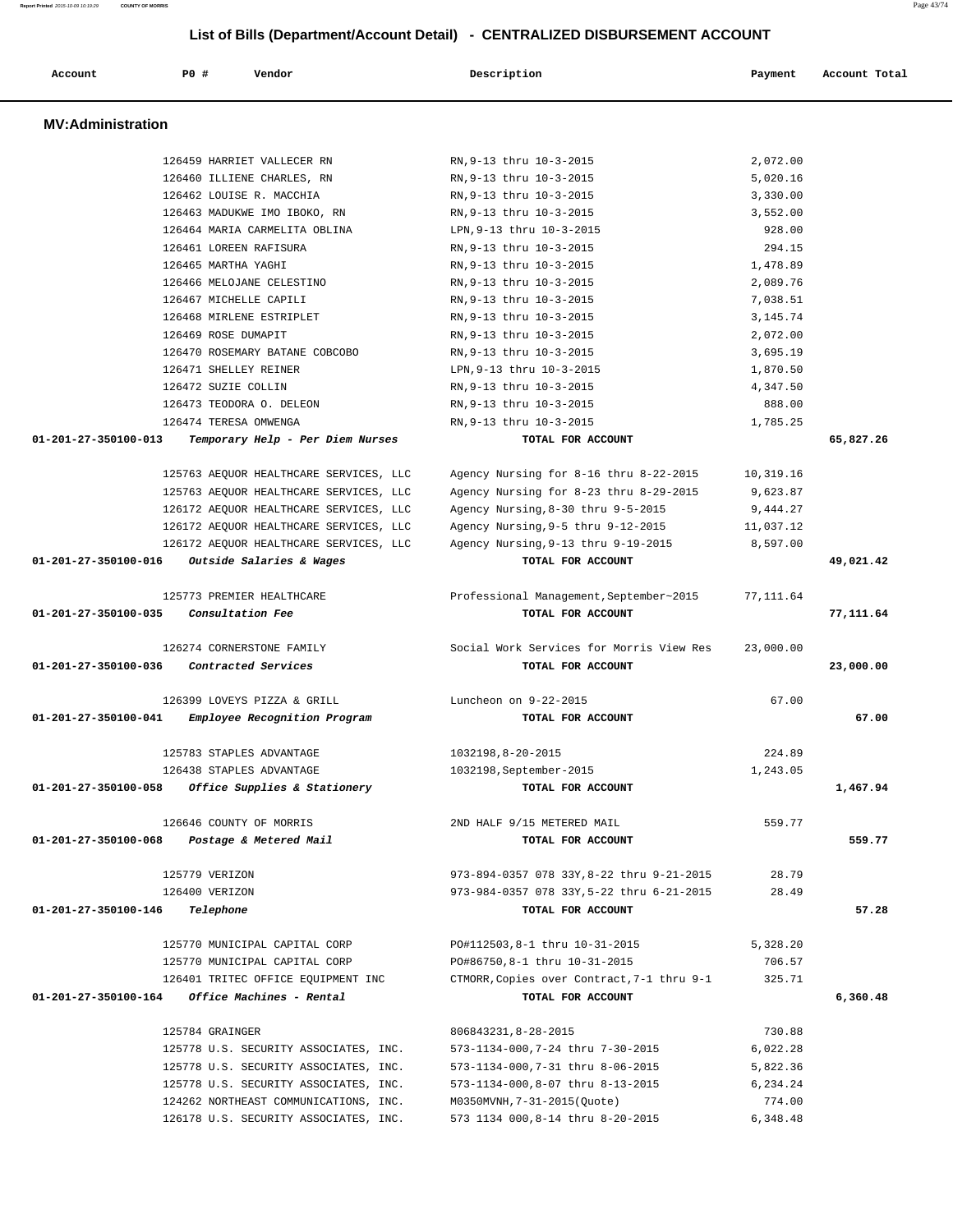125774 SODEXO INC & AFFILIATES 100005746,August~2015 283,393.65  **01-201-27-350115-036 Contracted Services TOTAL FOR ACCOUNT 283,393.65**

 **MV:Dietary** 

|                      | 125932 SCALES INDUSTRIAL              | 20869, 7-30-2015                           | 3,139.00   |              |
|----------------------|---------------------------------------|--------------------------------------------|------------|--------------|
|                      | 126177 SODEXO INC & AFFILIATES        | 100022833, August-2015                     | 174,957.49 |              |
|                      | 126436 READY SUPPLY                   | B060, 8-25-2015                            | 2,338.50   |              |
|                      | 126436 READY SUPPLY                   | B06Q, 9-2-2015                             | 2,338.50   |              |
| 01-201-27-350110-036 | Contracted Services                   | TOTAL FOR ACCOUNT                          |            | 182,773.49   |
|                      | 125767 MILLER & CHITTY CO INC         | 0014350000, Contract 2nd Billing, 8-1-2015 | 7,200.00   |              |
|                      | 125764 MILLER & CHITTY CO INC         | 0014350000, Contract 1st Billing, 8-1-2015 | 10,080.00  |              |
| 01-201-27-350110-044 | Equipment Service Agreements          | TOTAL FOR ACCOUNT                          |            | 17,280.00    |
|                      | 124297 ASSOCIATED SALES AND BAG CO.   | 314307, 7-29-2015                          | 961.02     |              |
|                      | 126437 RFS COMMERCIAL, INC.           | Floor Prep/Carpet Installation, 9-18-2015  | 2,812.59   |              |
| 01-201-27-350110-204 | Plant Operation                       | TOTAL FOR ACCOUNT                          |            | 3,773.61     |
|                      | 125768 MILLER & CHITTY CO INC         | 0014350000, 2-12-2015                      | 630.00     |              |
|                      | 125768 MILLER & CHITTY CO INC         | 0014350000, 2-12-2015                      | 447.50     |              |
|                      | 125768 MILLER & CHITTY CO INC         | 0014350000,6-3-2015                        | 560.00     |              |
|                      | 123438 DIRECT MACHINERY SERVICE CORP. | Dryer Repair in Laundry, 3-25-2015         | 350.00     |              |
|                      | 125413 GRAINGER                       | 806843231, 8-19-2015                       | 28.38      |              |
|                      | 125413 GRAINGER                       | 806843231, 8-19-2015                       | 67.82      |              |
|                      | 122877 UNIVERSAL ELECTRIC MOTOR SERV  | Repair to #5 & #6 Heat Pumps in Boiler R   | 7,154.00   |              |
|                      | 120204 WHITE AND SHAUGER INC          | COU200, 4-10-2015                          | 188.31     |              |
|                      | 120204 WHITE AND SHAUGER INC          | COU200, 4-16-2015                          | 59.87      |              |
|                      | 120204 WHITE AND SHAUGER INC          | COU200, 4-23-2015                          | 12.53      |              |
|                      | 120204 WHITE AND SHAUGER INC          | COU200, 4-23-2015                          | 30.67      |              |
|                      | 124857 WHITE & SHAUGER INC.           | COU200, 7-17-2015                          | 135.74     |              |
|                      | 124857 WHITE & SHAUGER INC.           | COU200, 7-20-2015                          | 139.78     |              |
|                      | 126429 MUNTERS CORPORATION            | Supply and Install Roof Fan, 9-10-2015     | 2,536.55   |              |
| 01-201-27-350110-262 | Machinery Repairs & Parts             | TOTAL FOR ACCOUNT                          |            | 12,341.15    |
|                      |                                       |                                            |            |              |
|                      |                                       |                                            |            | ============ |

## **MV:Building Services**

| Account                  | <b>PO #</b>                 | Vendor                                    | Description                    | Payment  | Account Total |
|--------------------------|-----------------------------|-------------------------------------------|--------------------------------|----------|---------------|
| <b>MV:Administration</b> |                             |                                           |                                |          |               |
|                          |                             | 126151 KURT'S LOCKSMITH SERVICE, LLC      | Lock & Key Repair, $8-6-2015$  | 182.00   |               |
|                          |                             | 126151 KURT'S LOCKSMITH SERVICE, LLC      | Lock & Key Repair, $8-25-2015$ | 1,153.00 |               |
| 01-201-27-350100-266     | Safety Items                |                                           | TOTAL FOR ACCOUNT              |          | 32,803.58     |
|                          |                             | 92003 MORRIS IMAGING ASSOC II PA          | To move to contracts payable   | 53.00    |               |
| 01-204-55-350100-513     |                             | MV: Administration CP: 2013 Other Expense | TOTAL FOR ACCOUNT              |          | 53.00         |
|                          |                             |                                           |                                |          | -----------   |
|                          | TOTAL for MV:Administration |                                           |                                |          | 256,329.37    |

**TOTAL for MV:Building Services 216,168.25**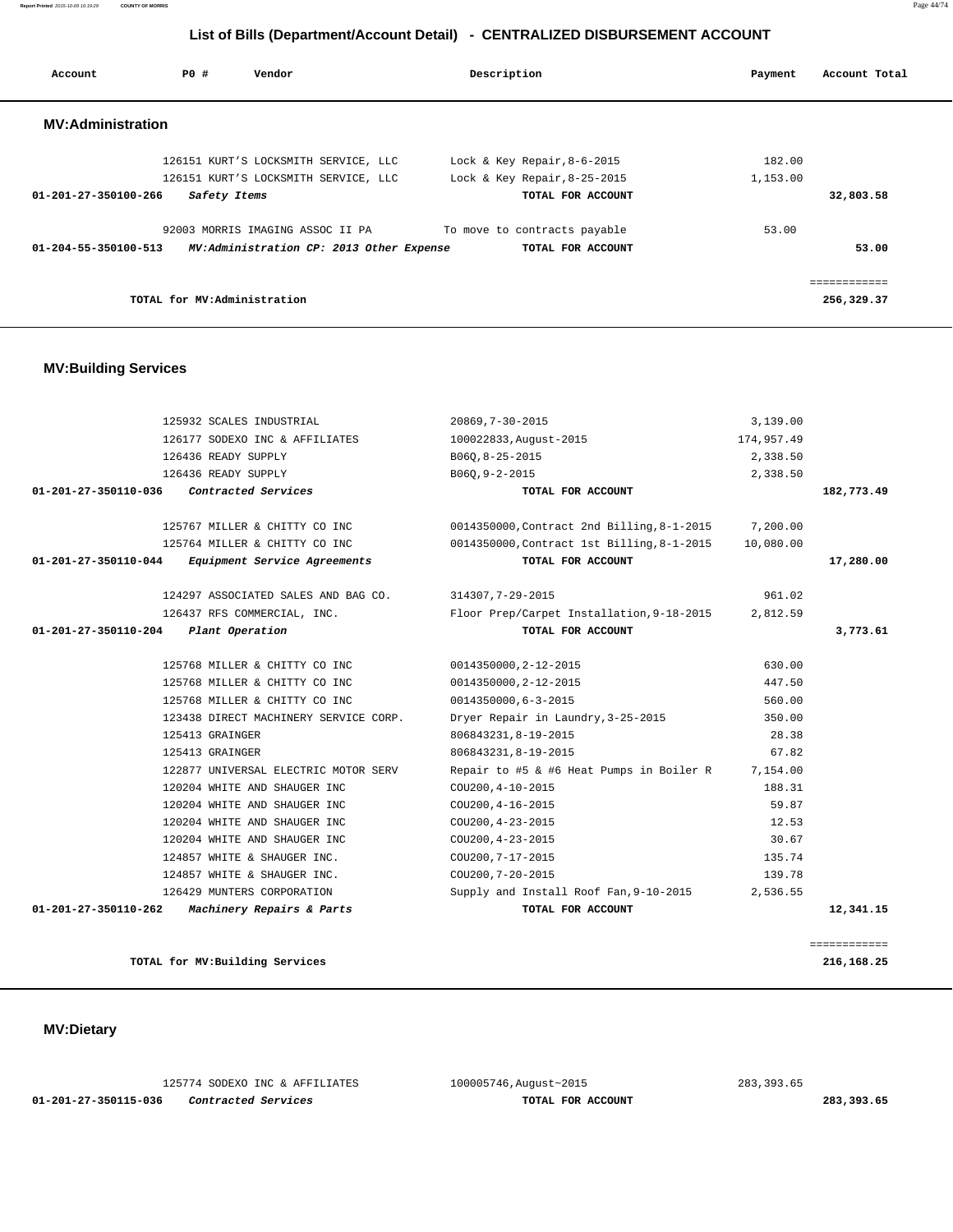| Account              | PO#                  | Vendor             | Description             | Account Total<br>Payment |
|----------------------|----------------------|--------------------|-------------------------|--------------------------|
| <b>MV:Dietary</b>    |                      |                    |                         |                          |
|                      | 124854 STATE OF NJ   |                    | 24-007-900, August~2015 | 375.93                   |
|                      | 124854 STATE OF NJ   |                    | 24-007-900, August~2015 | 3,508.41                 |
| 01-201-27-350115-185 | Food                 |                    | TOTAL FOR ACCOUNT       | 4,387.46                 |
|                      | 125688 STAR LEDGER   |                    | 947758, w/e 8-29-2015   | 61.50                    |
|                      | 126395 STAR LEDGER   |                    | 947758, w/e 9-19-2015   | 61.50                    |
| 01-201-27-350115-186 |                      | Coffee / Gift Shop | TOTAL FOR ACCOUNT       | 123.00                   |
|                      |                      |                    |                         | eessessesses             |
|                      | TOTAL for MV:Dietary |                    |                         | 287,904.11               |

## **MV:Laundry**

| 125777 SODEXO INC & AFFILIATES              | 100011720, August~2015 | 87, 429. 71             |
|---------------------------------------------|------------------------|-------------------------|
| Contracted Services<br>01-201-27-350125-036 | TOTAL FOR ACCOUNT      | 87,429.71               |
| 126174 EMERALD PROFESSIONAL                 | 285632, 9-14-2015      | 14,298.00               |
| 126435 READY SUPPLY                         | B060, 9-1-2015         | 3, 275.52               |
| 126435 READY SUPPLY                         | B060, 9-10-2015        | 2,220.00                |
| 126435 READY SUPPLY                         | B060, 9-16-2015        | 952.80                  |
| 01-201-27-350125-182<br><i>Diapers</i>      | TOTAL FOR ACCOUNT      | 20,746.32               |
|                                             |                        |                         |
|                                             |                        | , = = = = = = = = = = = |
| TOTAL for MV:Laundry                        |                        | 108,176.03              |

## **MV:Nursing**

|                                | 126176 PHARMA CARE INC               | MORR02, August-2015                       | 4,068.66   |             |
|--------------------------------|--------------------------------------|-------------------------------------------|------------|-------------|
| $01 - 201 - 27 - 350130 - 035$ | Consultation Fee                     | TOTAL FOR ACCOUNT                         |            | 4,068.66    |
|                                | 125765 IPC HOSPITALIST PHYSICIANS NJ | Medical Director for Morris View, 8-10 th | 2,250.00   |             |
|                                | 125769 JAGDISH DANG                  | Psychiatric Services, August-2015         | 2,200.00   |             |
|                                | 125773 PREMIER HEALTHCARE            | Resident Assessment, September~2015       | 11,433.34  |             |
|                                | 126275 IPC HOSPITALIST PHYSICIANS NJ | Medical Director~9-10 thru 9-29-2015      | 2,475.00   |             |
| 01-201-27-350130-036           | Contracted Services                  | TOTAL FOR ACCOUNT                         |            | 18,358.34   |
|                                | 125766 JML MEDICAL INC.              | 5MOC02, 8-19-2015                         | 7,653.52   |             |
|                                | 125766 JML MEDICAL INC.              | 5MOC02, 8-20-2015                         | 278.00     |             |
|                                | 125766 JML MEDICAL INC.              | 5MOC02, 8-27-2015                         | 1,730.59   |             |
|                                | 125766 JML MEDICAL INC.              | 5MOC02, 8-19-2015                         | 7,467.25   |             |
|                                | 125766 JML MEDICAL INC.              | 5MOC02,8-24-2015(Credit Memo)             | $-15.00$   |             |
|                                | 126175 EMERALD PROFESSIONAL          | 285632, 9-21-2015                         | 556.75     |             |
|                                | 126393 JML MEDICAL INC.              | 5MOC02, MorPay for August-2015            | 3,446.12   |             |
| 01-201-27-350130-046           | General Stores                       | TOTAL FOR ACCOUNT                         |            | 21, 117, 23 |
|                                | 125761 GERISCRIPT PHARMACY           | Medicare Legendary for August, 2015       | 24, 213.39 |             |
| 01-201-27-350130-171           | Legend Drugs (Prescription)          | TOTAL FOR ACCOUNT                         |            | 24,213.39   |
|                                | 125761 GERISCRIPT PHARMACY           | IV Stock Supply/OTC Pharmacy for August,  | 3,414.07   |             |
| 01-201-27-350130-172           | Non-Legend Drugs (OTC)               | TOTAL FOR ACCOUNT                         |            | 3,414.07    |

**Report Printed** 2015-10-09 10:19:29 **COUNTY OF MORRIS** Page 45/74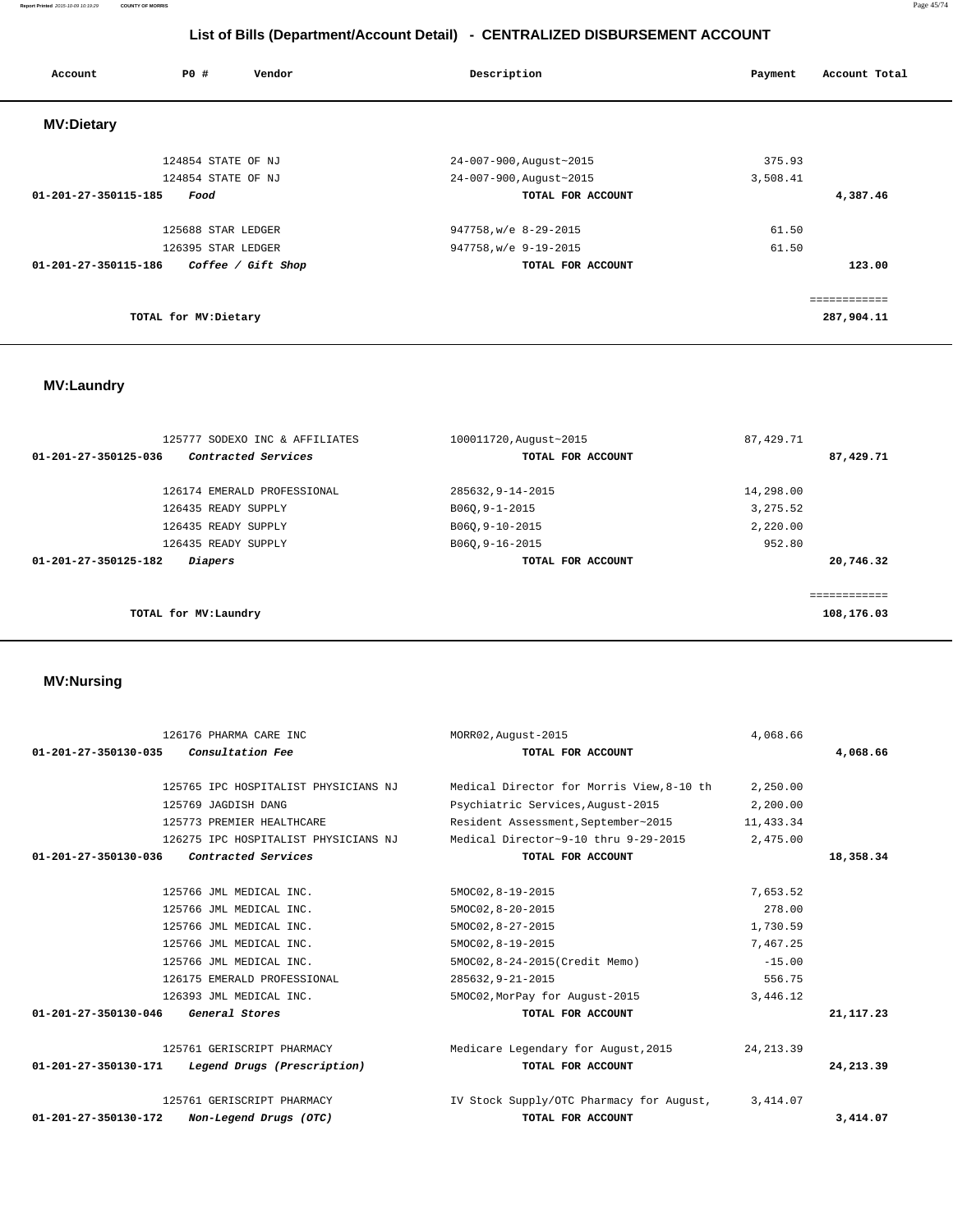**Report Printed** 2015-10-09 10:19:29 **COUNTY OF MORRIS** Page 46/74

## **List of Bills (Department/Account Detail) - CENTRALIZED DISBURSEMENT ACCOUNT**

| Account                        | PO#                   | Vendor                                  | Description                     | Payment | Account Total |
|--------------------------------|-----------------------|-----------------------------------------|---------------------------------|---------|---------------|
| <b>MV:Nursing</b>              |                       |                                         |                                 |         |               |
|                                | 126131 ABIGAIL HOWELL |                                         | CNA Re-Certification, 9-4-2015  | 30.00   |               |
|                                | 126134 LANNA BERNARD  |                                         | CNA Re-Certification, 9-23-2015 | 30.00   |               |
|                                |                       | 126133 KIMBERLY E LOUIS                 | CNA Re-Certification, 9-2-2015  | 30.00   |               |
| $01 - 201 - 27 - 350130 - 191$ | Nursing               |                                         | TOTAL FOR ACCOUNT               |         | 120.00        |
|                                |                       | 124852 BIO-REFERENCE LABORATORIES, INC. | Roxanne G., DOS 12-29-2014      | 151.69  |               |
| 01-203-27-350130-049           |                       | (2014) Laboratory Services              | TOTAL FOR ACCOUNT               |         | 151.69        |
|                                |                       | 114691 ATLANTIC HEALTH SYSTEM           | A1400601011, DOS-1/6/2014       | 432.90  |               |
| 01-203-27-350130-189           |                       | (2014) Medical                          | TOTAL FOR ACCOUNT               |         | 432.90        |
|                                |                       |                                         |                                 |         | ============  |
|                                | TOTAL for MV:Nursing  |                                         |                                 |         | 71,876.28     |

#### **MV:Recreation/Volunteer Svc**

| 125771 CABLEVISION                          | 07876-533982-01-2,7-15 thru 8-14-2015  | 4,650.27 |              |
|---------------------------------------------|----------------------------------------|----------|--------------|
| 125771 CABLEVISION                          | 07876-533982-01-2,8-15 thru 9-14-2015  | 2,687.72 |              |
| 125771 CABLEVISION                          | 07876-529177-01-5,8-22 thru 9-21-2015  | 83.96    |              |
| 125776 SENIOR SALON SERVICES LLC            | 6409, August~2015                      | 5,950.00 |              |
| 126439 CABLEVISION                          | 07876-533982-01-2,9-15 thru 10-14-2015 | 3,646.70 |              |
| Contracted Services<br>01-201-27-350135-036 | TOTAL FOR ACCOUNT                      |          | 17,018.65    |
|                                             |                                        |          |              |
| 125775 AFI FOODSERVICE DISTRIBUTORS         | 185674,9-3-2015                        | 185.13   |              |
| 126173 CREATING WITH CLAY LLC               | Clay Class on 2D, 9-17-2015            | 100.00   |              |
| 126173 CREATING WITH CLAY LLC               | Clay Class in Atrium, 9-17-2015        | 100.00   |              |
| 125460 SENTIMENTAL PRODUCTIONS              | 56916,8-24-2015                        | 125.00   |              |
| 126398 KERRY KUBER                          | Stretching on 2D, 9-2-2015             | 100.00   |              |
| 126398 KERRY KUBER                          | Stretching in Atrium, 9-9-2015         | 100.00   |              |
| 126398 KERRY KUBER                          | Stretching on 2D, 9-16-2015            | 100.00   |              |
| 126155 PRECIOUS GEMS MUSIC, LLC             | Music Program on 2D, 8-27-2015         | 125.00   |              |
| 126156 S & S WORLDWIDE, INC.                | 10100263,7-9-2015                      | 286.18   |              |
| 126156 S & S WORLDWIDE, INC.                | 10100263,7-17-2015                     | 34.17    |              |
| 126156 S & S WORLDWIDE, INC.                | 10100263,7-13-2015                     | 56.06    |              |
| 126156 S & S WORLDWIDE, INC.                | 10100263, 7-14-2015                    | 39.99    |              |
| 126427 ARTISTIC AQUARIA INC                 | Fish Tank Maintenance, August-2015     | 575.00   |              |
| 126428 DENNIS GRAU                          | Music Therapy on 2D, 9-15-15           | 150.00   |              |
| 126430 NICHOLAS L. ROCCAFORTE               | Music Program on 2D, 9-8-2015          | 75.00    |              |
| 126432 PENN-JERSEY PAPER CO.                | $20955, 9 - 1 - 2015$                  | 51.45    |              |
| 126433 PRECIOUS GEMS MUSIC, LLC             | Music Program on 2D, 9-24-2015         | 125.00   |              |
| 126434 RABBI YOSEF NEWFIELD                 | High Holiday Program, 9-21-2015        | 175.00   |              |
| $01-201-27-350135-194$ Patient Activities   | TOTAL FOR ACCOUNT                      |          | 2,502.98     |
|                                             |                                        |          |              |
|                                             |                                        |          | ============ |

**TOTAL for MV:Recreation/Volunteer Svc 19,521.63**

 **MV:Rehabilitation** 

 126359 SELECT REHABILITATION INC. 850,August~2015 154,083.97  **01-201-27-350140-036 Contracted Services TOTAL FOR ACCOUNT 154,083.97**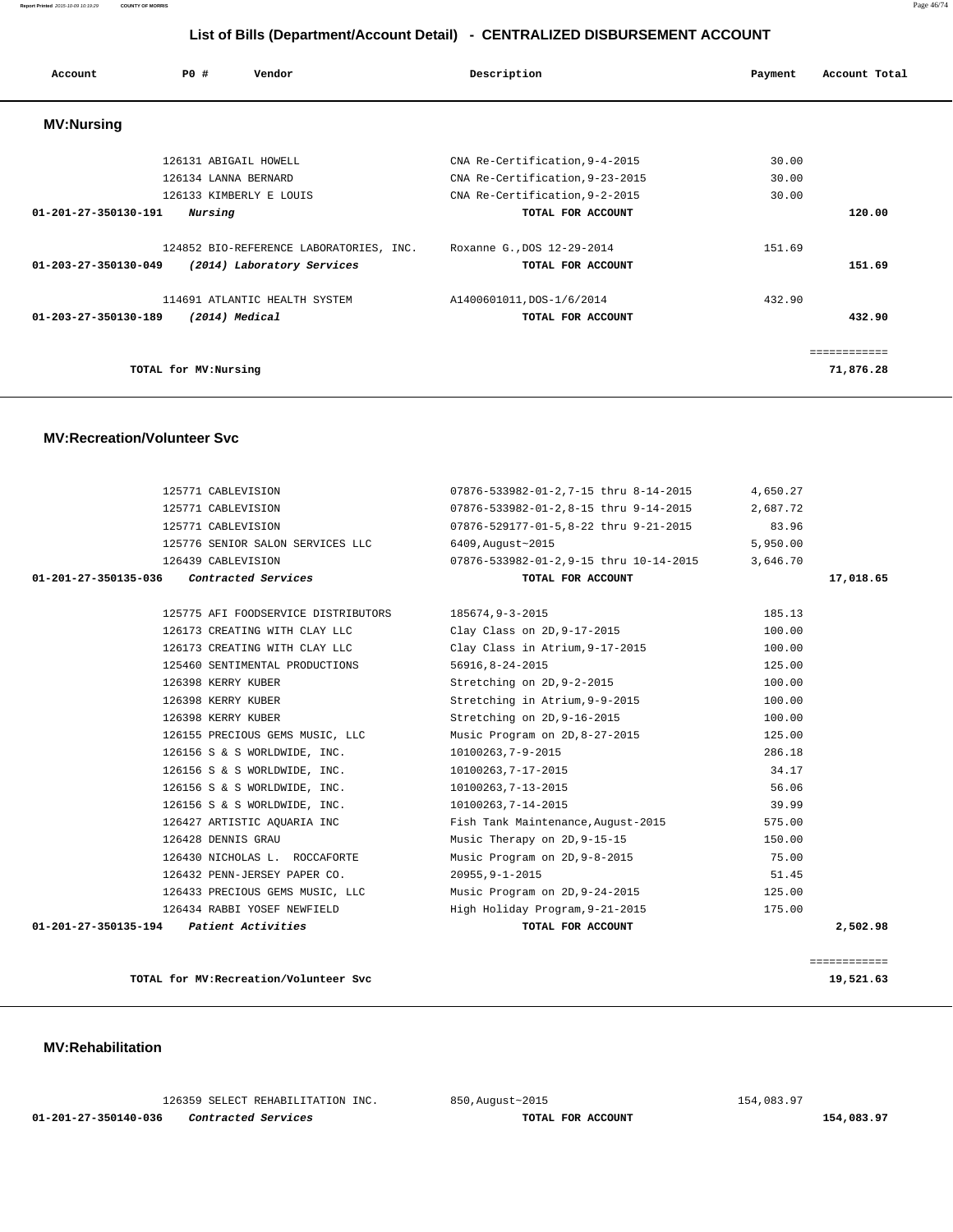**Report Printed** 2015-10-09 10:19:29 **COUNTY OF MORRIS** Page 47/74

## **List of Bills (Department/Account Detail) - CENTRALIZED DISBURSEMENT ACCOUNT**

| Account                  | PO#                          | Vendor                                | Description                             | Account Total<br>Payment              |
|--------------------------|------------------------------|---------------------------------------|-----------------------------------------|---------------------------------------|
| <b>MV:Rehabilitation</b> |                              |                                       |                                         |                                       |
|                          |                              | 126431 PATTERSON MEDICAL SUPPLY, INC. | 104022453,9-2-2015                      | 73.62                                 |
| 01-201-27-350140-046     | General Stores               | 126431 PATTERSON MEDICAL SUPPLY, INC. | 104022453,9-2-2015<br>TOTAL FOR ACCOUNT | 23.29<br>247.22                       |
|                          | TOTAL for MV: Rehabilitation |                                       |                                         | , = = = = = = = = = = =<br>154,331.19 |

## **County Adjuster**

|                      | 122333 SHACHIHATA INC. (U.S.A.)       | PO5 Pad Black                            | 2.76   |              |
|----------------------|---------------------------------------|------------------------------------------|--------|--------------|
|                      | 122333 SHACHIHATA INC. (U.S.A.)       | Freight                                  | 6.61   |              |
|                      | 122333 SHACHIHATA INC. (U.S.A.)       | $3/8$ " x $2-3/4$ " Stamp                | 32.83  |              |
|                      | 122333 SHACHIHATA INC. (U.S.A.)       | Freight                                  | 3.75   |              |
|                      | 122333 SHACHIHATA INC. (U.S.A.)       | $1-15/16$ " x $3-1/8$ " Stamp            | 103.68 |              |
|                      | 122333 SHACHIHATA INC. (U.S.A.)       | $11/16$ " x 1-15/16" Stamp               | 29.38  |              |
|                      | 122333 SHACHIHATA INC. (U.S.A.)       | Freight                                  | 4.75   |              |
| 01-201-27-357100-058 | Office Supplies & Stationery          | TOTAL FOR ACCOUNT                        |        | 183.76       |
|                      |                                       |                                          |        |              |
|                      | 124064 NJ STATE ASSOC OF CTY ADJUSTER | August Monthly Adjuster Meeting/Lunch 8/ | 20.00  |              |
|                      | 124059 NJ STATE ASSOC OF CTY ADJUSTER | August Monthly Adjuster Meeting/Lunch 8/ | 20.00  |              |
| 01-201-27-357100-082 | Travel Expense                        | TOTAL FOR ACCOUNT                        |        | 40.00        |
|                      |                                       |                                          |        |              |
|                      |                                       |                                          |        | ============ |
|                      | TOTAL for County Adjuster             |                                          |        | 223.76       |

## **County Library**

|  | 125973 INGRAM LIBRARY SERVICES 20C0083 dated 07/20/15                   |  |  | 429.06  |
|--|-------------------------------------------------------------------------|--|--|---------|
|  | 125973 INGRAM LIBRARY SERVICES 2000083 dated 08/17/15                   |  |  | $-4.39$ |
|  | 125973 INGRAM LIBRARY SERVICES 20C0083 dated 07/27/15                   |  |  | 21.45   |
|  | 125973 INGRAM LIBRARY SERVICES 20C0083 dated 07/28/15                   |  |  | 32.60   |
|  | 125973 INGRAM LIBRARY SERVICES 20C0083 dated 07/29/15 Split Object Code |  |  | 26.96   |
|  | 125973 INGRAM LIBRARY SERVICES 2000083 dated 07/29/15                   |  |  | 76.68   |
|  | 125973 INGRAM LIBRARY SERVICES 20C0083 dated 07/30/15                   |  |  | 693.26  |
|  | 125973 INGRAM LIBRARY SERVICES 20C0083 dated 07/30/15                   |  |  | 28.31   |
|  | 125973 INGRAM LIBRARY SERVICES 2000083 dated 07/31/15                   |  |  | 30.01   |
|  | 125972 INGRAM LIBRARY SERVICES 20C0083 dated 07/24/15                   |  |  | 695.17  |
|  | 125972 INGRAM LIBRARY SERVICES 20C0083 dated 07/27/15                   |  |  | 832.11  |
|  | 125972 INGRAM LIBRARY SERVICES 20C0083 dated 07/27/15                   |  |  | 3.58    |
|  | 125972 INGRAM LIBRARY SERVICES 20C0083 dated 07/27/15                   |  |  | 261.24  |
|  | 125972 INGRAM LIBRARY SERVICES 20C0083 dated 07/28/15                   |  |  | 105.43  |
|  | 125972 INGRAM LIBRARY SERVICES 20C0083 dated 07/28/15                   |  |  | 37.96   |
|  | 125984 INGRAM LIBRARY SERVICES 20C0083 dated 07/16/15                   |  |  | 14.99   |
|  | 125984 INGRAM LIBRARY SERVICES 20C0083 dated 07/16/15                   |  |  | 427.35  |
|  | 125984 INGRAM LIBRARY SERVICES 20C0083 dated 07/17/15                   |  |  | 76.71   |
|  | 125984 INGRAM LIBRARY SERVICES 20C0083 dated 07/20/15                   |  |  | 168.70  |
|  | 125984 INGRAM LIBRARY SERVICES 20C0083 dated 07/20/15                   |  |  | 125.08  |
|  | 125984 INGRAM LIBRARY SERVICES 20C0083 dated 07/20/15                   |  |  | 44.84   |
|  | 125984 INGRAM LIBRARY SERVICES 20C0083 dated 07/20/15                   |  |  | 42.56   |
|  | 125984 INGRAM LIBRARY SERVICES 20C0083 dated 07/21/15                   |  |  | 616.93  |
|  |                                                                         |  |  |         |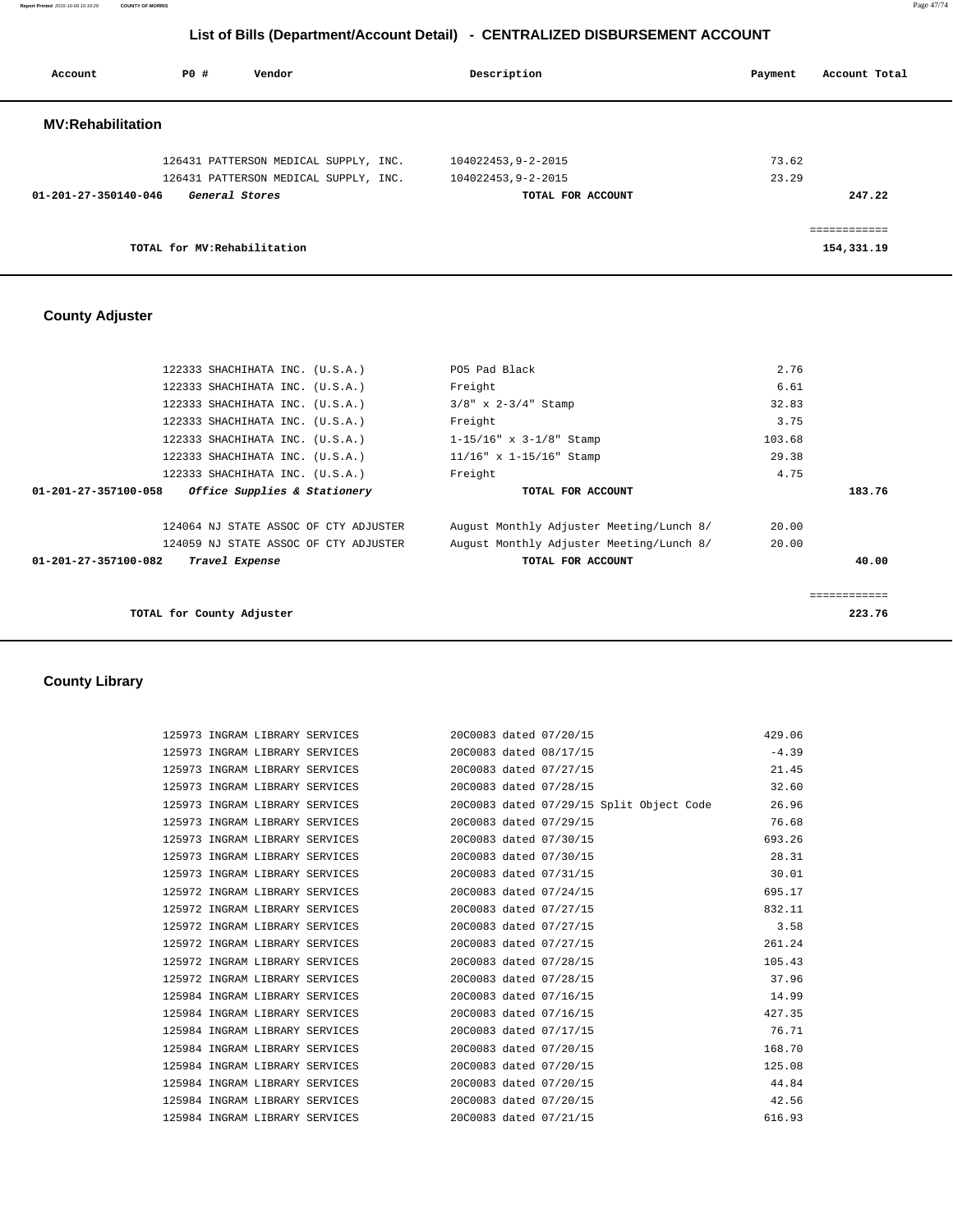## **County Library**  125984 INGRAM LIBRARY SERVICES 20C0083 dated 07/24/15 Split Object Code 8.81 125971 INGRAM LIBRARY SERVICES 20C0083 dated 06/16/15 22.04 125971 INGRAM LIBRARY SERVICES 20C0083 dated 06/16/15 252.91 125971 INGRAM LIBRARY SERVICES 20C0083 dated 06/29/15 57.09 125971 INGRAM LIBRARY SERVICES 20C0083 dated 07/02/15 91.53 125971 INGRAM LIBRARY SERVICES 20C0083 dated 07/02/15 Split Object Code 49.45 125971 INGRAM LIBRARY SERVICES 20C0083 dated 07/02/15 13.80 125971 INGRAM LIBRARY SERVICES 20C0083 dated 07/02/15 17.90 125971 INGRAM LIBRARY SERVICES 20C0083 dated 07/09/15 37.76 125971 INGRAM LIBRARY SERVICES 20C0083 dated 07/09/15 37.86 125971 INGRAM LIBRARY SERVICES 20C0083 dated 07/09/15 15.65 125979 INGRAM LIBRARY SERVICES 20C0083 dated 08/04/15 Split Object Code 262.18 125979 INGRAM LIBRARY SERVICES 20C0083 dated 08/04/15 62.69 125979 INGRAM LIBRARY SERVICES 20C0083 dated 08/04/15 460.51 125979 INGRAM LIBRARY SERVICES 20C0083 dated 08/04/15 Split Object Code 60.56 125979 INGRAM LIBRARY SERVICES 20C0083 dated 08/05/15 17.49 125979 INGRAM LIBRARY SERVICES 20C0083 dated 08/06/15 11.48 125979 INGRAM LIBRARY SERVICES 20C0083 dated 08/06/15 47.24 125979 INGRAM LIBRARY SERVICES 20C0083 dated 08/11/15 39.82<br>125996 INGRAM LIBRARY SERVICES 20C0083 dated 07/09/15 31.43<br>125996 INGRAM LIBRARY SERVICES 20C0083 dated 07/10/15 21.68 125996 INGRAM LIBRARY SERVICES 20C0083 dated 07/09/15 31.43 125996 INGRAM LIBRARY SERVICES 20C0083 dated 07/10/15 21.68 125996 INGRAM LIBRARY SERVICES 20C0083 dated 03/07/13 -11.99 125996 INGRAM LIBRARY SERVICES 20C0083 dated 01/28/14 -8.93 125996 INGRAM LIBRARY SERVICES 20C0083 dated 07/10/15 34.96 125996 INGRAM LIBRARY SERVICES 20C0083 dated 07/13/15 40.32 125996 INGRAM LIBRARY SERVICES 20C0083 dated 07/14/15 165.96 125996 INGRAM LIBRARY SERVICES 20C0083 dated 07/14/15 579.94 125996 INGRAM LIBRARY SERVICES 20C0083 dated 07/15/15 146.57 125112 BAKER & TAYLOR BOOKS 321652 L044405 3 B00000 dated 07/14/15 367.59 125112 BAKER & TAYLOR BOOKS 321652 L0444050 3 B00000 dated 08/03/15 14.11 125112 BAKER & TAYLOR BOOKS 321652 C000745 3 B00000 dated 07/21/15 52.80 125116 CENTER POINT LARGE PRINT Purchase Order#XCP15-7 dated 07/01/15 99.66 125120 GREY HOUSE PUBLISHING PO#V21AL15 ship date 07/23/15 225.25  **01-201-29-390100-028 Books & Periodicals TOTAL FOR ACCOUNT 8,545.79** 125489 W.B. MASON COMPANY INC C1033751 dated 07/16/15 23.34 125117 DEMCO 290190055 dated 07/14/15 132.11 125115 BRODART CO 290667 dated 07/14/15 838.80 125115 BRODART CO 290667 dated 07/31/15 -9.20 125115 BRODART CO 290667 dated 07/16/15 68.72  **01-201-29-390100-058 Office Supplies & Stationery TOTAL FOR ACCOUNT 1,053.77** 126646 COUNTY OF MORRIS 2ND HALF 9/15 METERED MAIL 1,008.38  **01-201-29-390100-068 Postage & Metered Mail TOTAL FOR ACCOUNT 1,008.38** 125973 INGRAM LIBRARY SERVICES 20C0083 dated 07/29/15 18.09 125984 INGRAM LIBRARY SERVICES 20C0083 dated 07/24/15 Split Object Code 89.41 125971 INGRAM LIBRARY SERVICES 20C0083 dated 07/02/15 Split Object Code 188.67 125979 INGRAM LIBRARY SERVICES 20C0083 dated 08/04/15 Split Object Code 442.69 125979 INGRAM LIBRARY SERVICES 20C0083 dated 08/04/15 Split Object Code 87.31 125996 INGRAM LIBRARY SERVICES 20C0083 dated 07/10/15 23.04 125111 ARKIV MUSIC LLC Arkiv#5658723 dated 06/30/15 270.46 125125 MIDWEST TAPE LLC 2000001148 dated 06/19/15 388.62 125125 MIDWEST TAPE LLC 2000001148 dated 07/21/15 -25.99 125125 MIDWEST TAPE LLC 2000001148 dated 07/02/15 166.32 125125 MIDWEST TAPE LLC 2000001148 dated 07/10/15 19.98

 **Account P0 # Vendor Description Payment Account Total**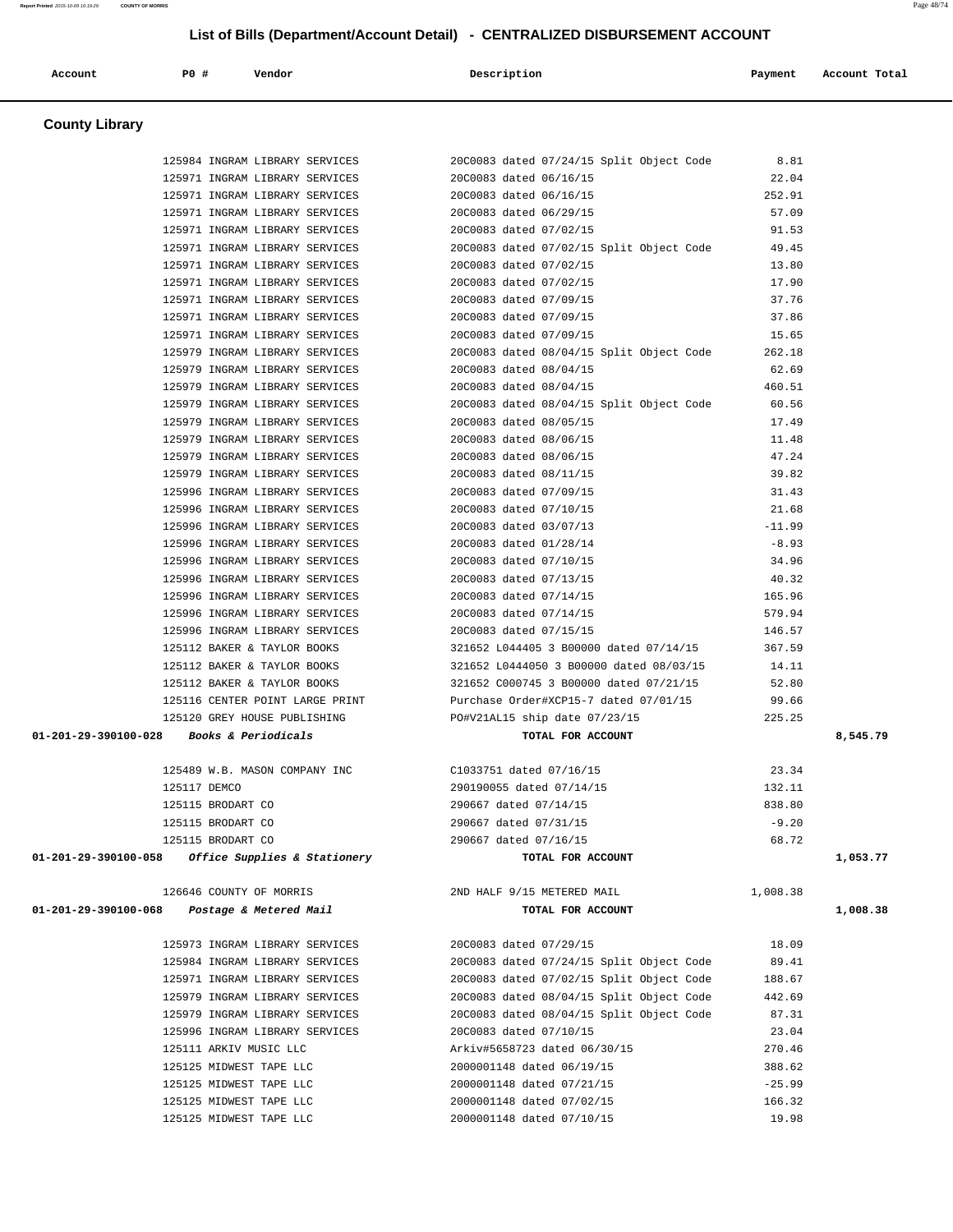**Report Printed** 2015-10-09 10:19:29 **COUNTY OF MORRIS** Page 49/74

## **List of Bills (Department/Account Detail) - CENTRALIZED DISBURSEMENT ACCOUNT**

| Account                        | PO#                      | Vendor                     | Description               | Payment | Account Total |
|--------------------------------|--------------------------|----------------------------|---------------------------|---------|---------------|
| <b>County Library</b>          |                          |                            |                           |         |               |
|                                |                          | 125125 MIDWEST TAPE LLC    | 2000001148 dated 07/27/15 | 482.15  |               |
|                                |                          | 125125 MIDWEST TAPE LLC    | 2000001148 dated 07/31/15 | 264.67  |               |
|                                |                          | 125125 MIDWEST TAPE LLC    | 2000001148 dated 08/07/15 | 39.99   |               |
| $01 - 201 - 29 - 390100 - 083$ |                          | Video & Film Materials     | TOTAL FOR ACCOUNT         |         | 2,883.79      |
|                                |                          | 125166 MARTINALE -HUBBELL  | 1348K8 dated 12/31/14     | 96.12   |               |
| $01 - 203 - 29 - 390100 - 028$ |                          | (2014) Books & Periodicals | TOTAL FOR ACCOUNT         |         | 96.12         |
|                                |                          |                            |                           |         | ============  |
|                                | TOTAL for County Library |                            |                           |         | 13,587.85     |

#### **County Superintendent of Schoo**

| 126646 COUNTY OF MORRIS<br>Postage & Metered Mail<br>01-201-29-392100-068       | 2ND HALF 9/15 METERED MAIL<br>TOTAL FOR ACCOUNT   | 76.76<br>76.76 |
|---------------------------------------------------------------------------------|---------------------------------------------------|----------------|
| 125382 READY REFRESH<br><i>Furniture &amp; Fixtures</i><br>01-201-29-392100-162 | 0434565933 07/15/15-08/14/15<br>TOTAL FOR ACCOUNT | 9.96<br>9.96   |
| TOTAL for County Superintendent of Schoo                                        |                                                   | 86.72          |

### **Contribution to County College**

| 126548 COUNTY COLLEGE OF MORRIS          | 1st Helf 10/15 Operating Budget | 492,916.67 |
|------------------------------------------|---------------------------------|------------|
| 01-201-29-395100-090<br>Expenditures     | TOTAL FOR ACCOUNT               | 492,916.67 |
|                                          |                                 |            |
|                                          |                                 |            |
| TOTAL for Contribution to County College |                                 | 492,916.67 |

### **Rutgers Extension Service**

| 126646 COUNTY OF MORRIS                        | 2ND HALF 9/15 METERED MAIL               | 7.95     |          |
|------------------------------------------------|------------------------------------------|----------|----------|
| Postage & Metered Mail<br>01-201-29-396100-068 | TOTAL FOR ACCOUNT                        |          | 7.95     |
| 125314 JAMES TRIMBLE                           | 2015 hours worked by 4-H Facilities Mgr. | 5,500.00 |          |
| Other Outside Services<br>01-201-29-396100-084 | TOTAL FOR ACCOUNT                        |          | 5,500.00 |
|                                                |                                          |          |          |
| TOTAL for Rutgers Extension Service            |                                          |          | 5,507.95 |

### **Rmb Out of Cty Two Yr Coll**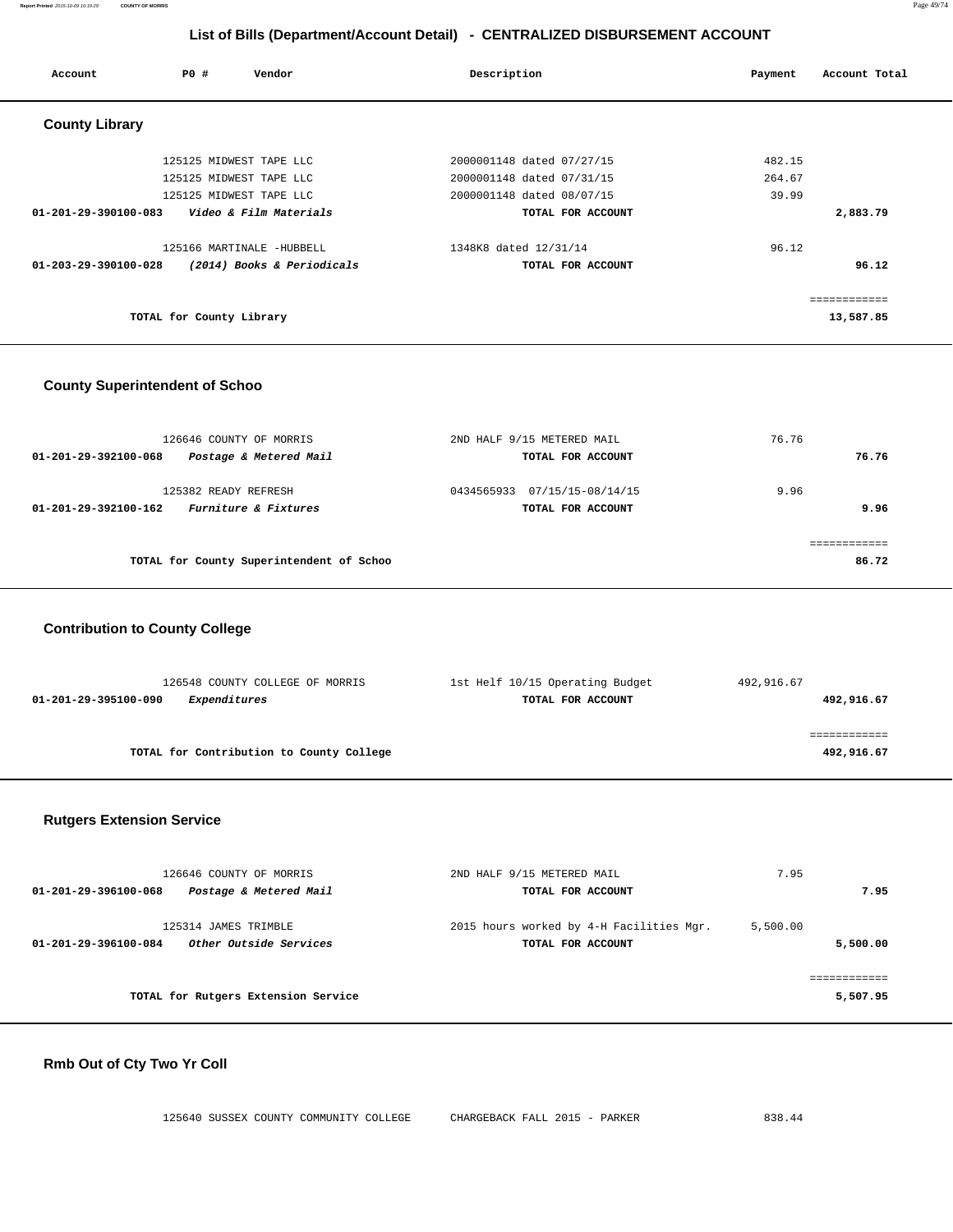123373 JERSEY CENTRAL POWER & LIGHT 100 105 119 190 Rt 10 & Hillside Ave-Led 45.53 126171 JERSEY CENTRAL POWER & LIGHT 100 004 803 738,August-2015 61,025.85 126403 JERSEY CENTRAL POWER & LIGHT 20-00-00-0539-3-0 120 E Hanover Ave 9/2 519.48 126366 JERSEY CENTRAL POWER & LIGHT 10-00-59-9968-9-0 Rt 15 & Dewey Ave 62.46 125547 JERSEY CENTRAL POWER & LIGHT 10-00-28-8978-6-4 Rt 80 Mt Arlington 9/ 50.41 126253 JERSEY CENTRAL POWER & LIGHT 10-00-64-2465-3-9 Rt 53 & Diamond Spring 33.15 126394 AES-NJ COGEN CO INC Electric Co-Generation,August-2015 2,995.83  **01-201-31-430100-137 Electricity TOTAL FOR ACCOUNT 96,152.29** 125015 SUBURBAN PROPANE -2347 Propane 348.10 125015 SUBURBAN PROPANE -2347 Rounding 0.19

|                               | TOTAL FOR ACCOUNT                      | 20,391.11 |
|-------------------------------|----------------------------------------|-----------|
| 125860 NATIONAL FUEL OIL INC. | 5000 GAL DIESEL FUEL FOR WHARTON       | 7,168.00  |
| 125860 NATIONAL FUEL OIL INC. | 4100 GAL DIESEL FUEL FOR COUNTY GARAGE | 5,877.76  |
| 125860 NATIONAL FUEL OIL INC. | 4500 GAL DIESEL FUEL FOR THE HILL      | 7,345.35  |

 125987 JERSEY CENTRAL POWER & LIGHT 100 102 459 516 - COMM CENTER DATED 9/22 1,342.16 125988 JERSEY CENTRAL POWER & LIGHT 100 102 601 695 - COMM CENTER DATED 9/24 18,113.10 125990 JERSEY CENTRAL POWER & LIGHT 100 079 438 253 - CAC COMPLEX 8/21/15 - 9,982.20 125993 MORRISTOWN PARKING AUTHORITY JCP & L/ ANN- BANK -SCHUYLER ANNEX PARKI 1,982.12

#### **Utilities**

|              | 157.50   | CPR Cards - HCP $7/24/15$                | 124754 ATLANTIC TRAINING CENTER   |                                |
|--------------|----------|------------------------------------------|-----------------------------------|--------------------------------|
|              | 165.00   | CPR Cards - HCP $7/17/15$                | 124754 ATLANTIC TRAINING CENTER   |                                |
|              | 187.50   | CPR Cards - HCP $8/13/15$                | 124754 ATLANTIC TRAINING CENTER   |                                |
| 510.00       |          | TOTAL FOR ACCOUNT                        | Other General Expenses            | $01 - 201 - 29 - 407100 - 059$ |
|              | 153.77   | 2ND HALF 9/15 METERED MAIL               | 126646 COUNTY OF MORRIS           |                                |
| 153.77       |          | TOTAL FOR ACCOUNT                        | Postage & Metered Mail            | $01 - 201 - 29 - 407100 - 068$ |
|              | 1,170.00 | Maintenance Agreement for Class Registra | 125016 BOTH WORLDS SOFTWARE INC   |                                |
| 1,170.00     |          | TOTAL FOR ACCOUNT                        | Building Repairs                  | $01 - 201 - 29 - 407100 - 223$ |
|              | 609.00   | Exam Answer Sheets                       | 125609 SCANTRON CORPORATION       |                                |
|              | 23.84    | Shipping                                 | 125609 SCANTRON CORPORATION       |                                |
| 632.84       |          | TOTAL FOR ACCOUNT                        | Equipment                         | $01 - 201 - 29 - 407100 - 258$ |
| ------------ |          |                                          |                                   |                                |
| 2,466.61     |          |                                          | TOTAL for Fire and Police Academy |                                |

#### **Fire and Police Academy**

| <b>Rmb Out of Cty Two Yr Coll</b> |                                         |                                          |          |          |
|-----------------------------------|-----------------------------------------|------------------------------------------|----------|----------|
|                                   | 125670 BERGEN COMMUNITY COLLEGE         | Chargeback Summer II 2015 - MUSSO        | 256.92   |          |
|                                   | 125689 BERGEN COMMUNITY COLLEGE         | Chargeback Summer II 2015 - LAMONICO     | 64.23    |          |
|                                   | 126550 RARITAN VALLEY COMMUNITY         | Chargeback for Fall 2015 for Alexis Weav | 1,656.18 |          |
| 01-201-29-397100-090              | Rmb Out of Cty Two Yr Coll Expenditures | TOTAL FOR ACCOUNT                        |          | 3,793.95 |
|                                   |                                         |                                          |          |          |
|                                   |                                         |                                          |          |          |
|                                   | TOTAL for Rmb Out of Cty Two Yr Coll    |                                          |          | 3,793.95 |

 **Account P0 # Vendor Description Payment Account Total**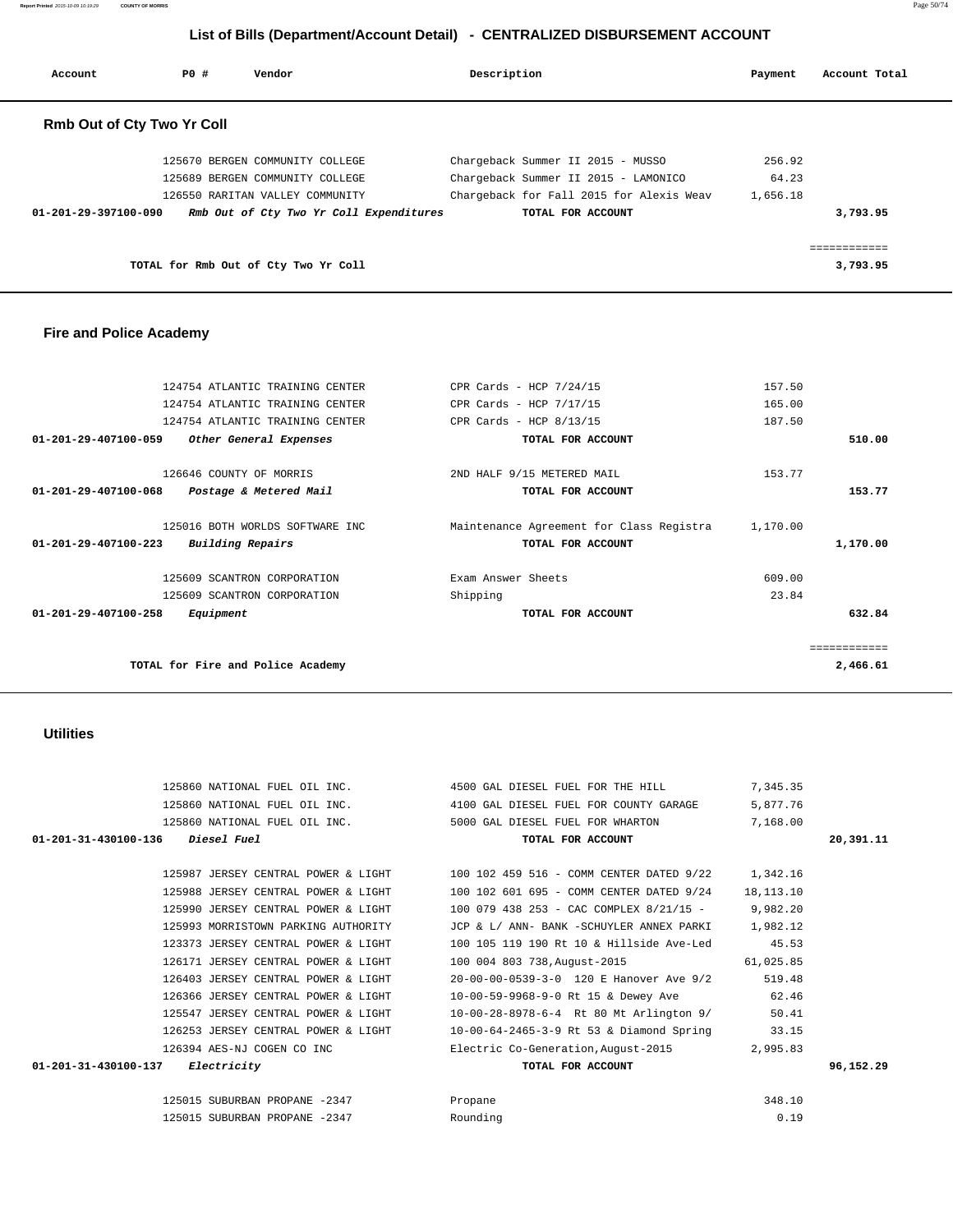**Account P0 # Vendor Description Payment Account Total Utilities**  125781 WOODRUFF ENERGY 508579,7-29 thru 8-25-2015 7,827.22 125780 WOODRUFF ENERGY 508584,7-29 thru 8-25-2015 2,718.46 125994 N.J. NATURAL GAS COMPANY 22-0009-4999-6Y/ RE: MONTVILLE/ 8/13/15 182.93  **01-201-31-430100-141 Natural Gas TOTAL FOR ACCOUNT 11,086.52** 125916 CITYSIDE ARCHIVES, LTD MORRIS VIEW 1,076.89 125452 MORRIS COUNTY MUNICIPAL Customer ID:100041,Tipping Fees,August~2 3,473.83 125452 MORRIS COUNTY MUNICIPAL MORRIS55,Roll-Offs,August~2015 2,882.00  **01-201-31-430100-143 Rubbish & Trash Removal TOTAL FOR ACCOUNT 7,432.72** 126396 STERICYCLE INC. 8074425,September-2015 835.39 126396 STERICYCLE INC. 8074425,Fee 31.29  **01-201-31-430100-145 Solid Waste Cost TOTAL FOR ACCOUNT 866.68** 125172 AT&T 2,755.44 125172 AT&T 9.30 Property and the contract of the centrex/POTS Circu 9.30 125181 VERIZON BUSINESS Account 6000083582X26 94.16 125179 VERIZON 201 Z43-6526 999 90Y 08/2015 7,716.67 125189 VERIZON BUSINESS Bill Payer ID Y2206770 5,899.18 125185 VERIZON 201 V63-2073 999 44Y 08/2015 1,590.21 125174 VERIZON 201 V63-2238 999 68Y 08/2015 70.32 125170 VERIZON Account 201 V63-1789 999 12Y - 08/2015 7,185.56 125173 VERIZON 973 682-4152 547 11Y 08/2015 7,775.29 125171 VERIZON 973 682-4353 854 87Y 08/2015 6,482.45 125374 VERIZON 973 267-2255 164 81Y 08/19/15 38.57 125465 VERIZON 973-838-8083 446 48Y, 8/28/15, Kinnelon 32.50 125465 VERIZON 973-361-0398 892 16Y, 9/1/15, Randolph T 125.42 125465 VERIZON 973-455-1700 480 36Y, 9/2/15, Emerg NonC 101.58 125543 VERIZON 973 993-1440 628 16Y 09/01/15 66.67 125840 CENTURYLINK 309973303, 8/19/15, T1 Chester site (8/1 1,785.33 126414 VERIZON WIRELESS COUNTY WIDE VERIZON WIRELESS 486023883-0 7,688.96  **01-201-31-430100-146 Telephone TOTAL FOR ACCOUNT 49,417.61** 125378 TOWNSHIP OF PARSIPPANY - 1330060-1/ 500 W HANOVER 1,159.97 125378 TOWNSHIP OF PARSIPPANY - 1330060-2/ 500 W HANOVER 145.00 125378 TOWNSHIP OF PARSIPPANY - 1330060-3/ 500 W HANOVER 770.00 125378 TOWNSHIP OF PARSIPPANY - 1330060-4/ 500 W HANOVER 3,544.93 125799 TOWNSHIP OF RANDOLPH 9999 593/ HEALTH MNGMNT/ 04-28-15 THRU 0 48.12 125687 SOUTHEAST MORRIS COUNTY 2120000537.00,7-10 thru 8-14-2015 8,601.32 125991 SOUTHEAST MORRIS COUNTY 211000004000/ A & R BLDG 2,210.68 125991 SOUTHEAST MORRIS COUNTY 211000004500/ CH 3,342.45 125991 SOUTHEAST MORRIS COUNTY 212000084700/ CORRECTION FACILITY 4,343.14 125991 SOUTHEAST MORRIS COUNTY 211000005000/ ADM CTS 820.60 125991 SOUTHEAST MORRIS COUNTY 212000053001/ SHADETREE 1,059.26 125995 SOUTHEAST MORRIS COUNTY 691220165000/ VOTING MACHINE 42.60 125995 SOUTHEAST MORRIS COUNTY 691220133000/ CNTY GRG 367.54 125995 SOUTHEAST MORRIS COUNTY 691220167002/ 16 HIGHVIEW 21.67 125995 SOUTHEAST MORRIS COUNTY 691220161000/ MOSQUITO - HIGHVIEW 246.11  **01-201-31-430100-147 Water TOTAL FOR ACCOUNT 26,723.39** ============ **TOTAL for Utilities 212,070.32**

### **List of Bills (Department/Account Detail) - CENTRALIZED DISBURSEMENT ACCOUNT**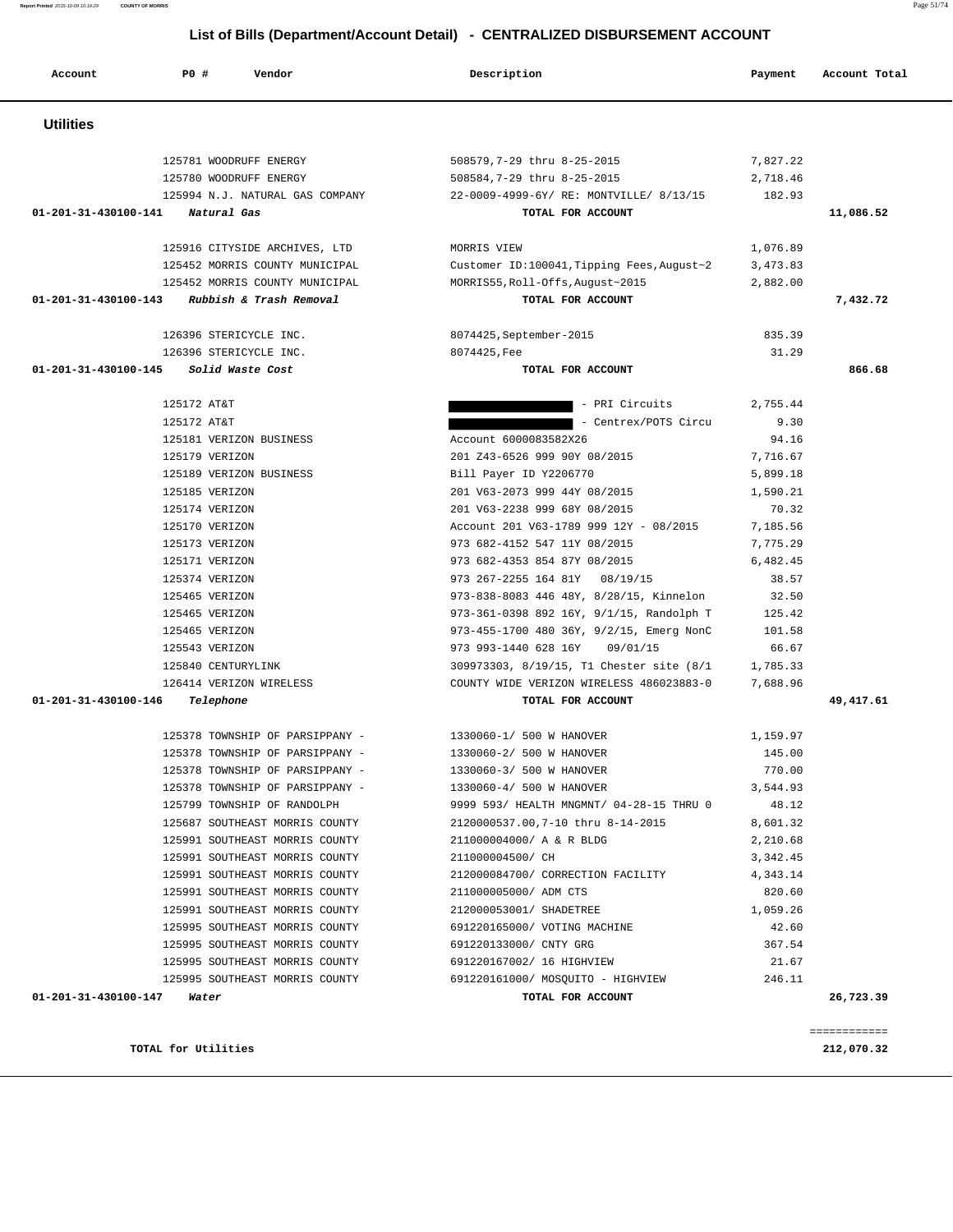**Report Printed** 2015-10-09 10:19:29 **COUNTY OF MORRIS** Page 52/74

## **List of Bills (Department/Account Detail) - CENTRALIZED DISBURSEMENT ACCOUNT**

| Account                        | <b>PO #</b><br>Vendor          | Description                              | Payment     | Account Total              |
|--------------------------------|--------------------------------|------------------------------------------|-------------|----------------------------|
|                                |                                |                                          |             |                            |
|                                | 125546 PETER LIMONE JR.        | Entertainment Jefferson Site Picnic 8/27 | 100.00      |                            |
|                                | 126109 PETER LIMONE JR.        | Long Hill Site Picnic Entertainment      | 100.00      |                            |
| $01 - 201 - 41 - 716100 - 059$ | Other General Expenses         | TOTAL FOR ACCOUNT                        |             | 200.00                     |
|                                |                                |                                          |             |                            |
|                                | 125963 PATRICIA W. GIBBONS     | Hours Nutrition Support Services         | 366.80      |                            |
|                                | 125963 PATRICIA W. GIBBONS     | Mileage                                  | 86.63       |                            |
| $01 - 201 - 41 - 716100 - 098$ | Other Operating&Repair Supply  | TOTAL FOR ACCOUNT                        |             | 453.43                     |
|                                | 125517 SODEXO INC & AFFILIATES | Daily Meals                              | 156, 172.80 |                            |
|                                | 125517 SODEXO INC & AFFILIATES | Weekend Meals                            | 7,858.80    |                            |
|                                | 125517 SODEXO INC & AFFILIATES | Frozen Meals                             | 6,572.00    |                            |
|                                | 125517 SODEXO INC & AFFILIATES | Boxed Meals                              | 15, 227. 20 |                            |
|                                | 125517 SODEXO INC & AFFILIATES | Kosher Meals                             | 374.55      |                            |
|                                | 125517 SODEXO INC & AFFILIATES | Coffee                                   | 952.56      |                            |
|                                | 125517 SODEXO INC & AFFILIATES | Other                                    | 2,107.10    |                            |
| 01-201-41-716100-185           | Food                           | TOTAL FOR ACCOUNT                        |             | 189,265.01                 |
|                                |                                |                                          |             |                            |
|                                | TOTAL for Nutrition            |                                          |             | ============<br>189,918.44 |

### **Area Plan Grant**

| 125494 CFCS - HOPE HOUSE             | Fix-It Sub-grant SHTP July 2015 31.75 HR | 2,032.00 |
|--------------------------------------|------------------------------------------|----------|
| Expenditures<br>01-201-41-716110-090 | TOTAL FOR ACCOUNT                        | 2,032.00 |
|                                      |                                          |          |
|                                      |                                          |          |
| TOTAL for Area Plan Grant            |                                          | 2,032.00 |
|                                      |                                          |          |

## **ALPN**

| 125518 CFCS - HOPE HOUSE                   | CHORE July 2015 139 HOURS @ \$34.07 | 4,736.00   |
|--------------------------------------------|-------------------------------------|------------|
| 01-201-41-759000-063<br>ALPN Peer Grouping | TOTAL FOR ACCOUNT                   | 4,736.00   |
|                                            |                                     |            |
|                                            |                                     | ---------- |
| TOTAL for ALPN                             |                                     | 4,736.00   |
|                                            |                                     |            |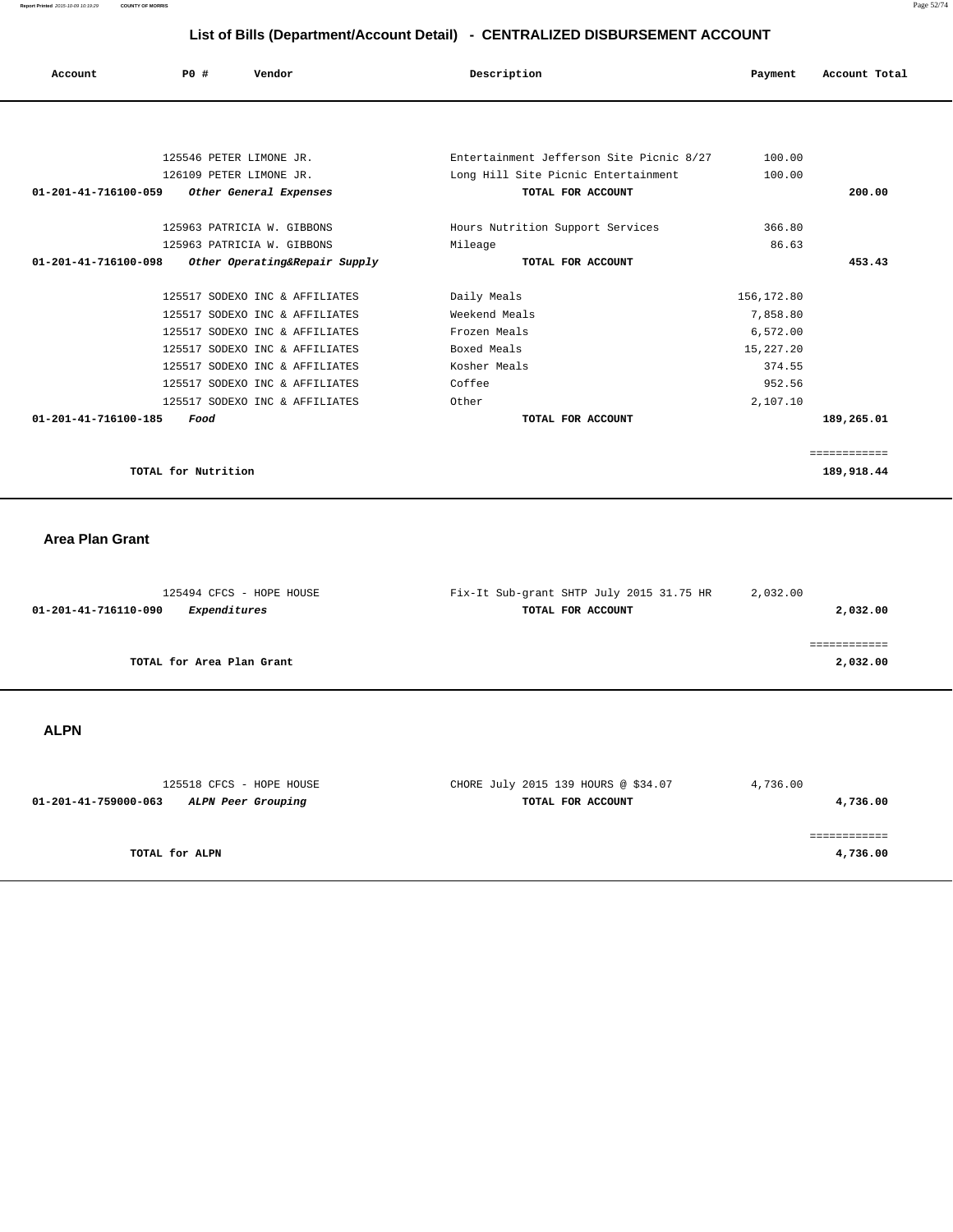**Report Printed** 2015-10-09 10:19:29 **COUNTY OF MORRIS** Page 53/74

## **List of Bills (Department/Account Detail) - CENTRALIZED DISBURSEMENT ACCOUNT**

| Account                    | PO#                | Vendor                                                                                                  | Description                                                                                                                             | Payment                    | Account Total          |
|----------------------------|--------------------|---------------------------------------------------------------------------------------------------------|-----------------------------------------------------------------------------------------------------------------------------------------|----------------------------|------------------------|
| <b>Bio-Terrorism Grant</b> |                    |                                                                                                         | <b>Grant Fund</b>                                                                                                                       |                            |                        |
| 02-213-41-718605-391       | 126073 CABLEVISION | 126363 COUNTY OF MORRIS<br>126259 W.B. MASON COMPANY INC<br>Public Health Emer Grant $(7/1/15-6/30/16)$ | 07876 616465 01 8 Billing period 9/1/201<br>2nd Half 9.15 Metered Mail<br>customer C1033751 Invoice dated 8/27/201<br>TOTAL FOR ACCOUNT | 225.45<br>172.38<br>483.40 | 881.23                 |
|                            |                    | TOTAL for Bio-Terrorism Grant                                                                           |                                                                                                                                         |                            | ============<br>881.23 |

#### **DEPARTMENT 741515**

| 02-213-41-741515-392 | WFNJ-TANF (7/1/14-12/31/15)           | TOTAL FOR ACCOUNT      |          | 7,103.91 |
|----------------------|---------------------------------------|------------------------|----------|----------|
|                      | 126210 INFORMATION & TECHNOLOGY       | Ivonne C.              | 780.00   |          |
| 117566 NCX           |                                       |                        | 1.79     |          |
| 120704 NCX           |                                       |                        | 2.99     |          |
|                      | 120131 MANPOWER                       | Richard M.; W/E 6/7/15 | 905.28   |          |
|                      | 120603 US LIFE INSURANCE COMPANY      |                        | 9.85     |          |
|                      | 125656 EDWARDS LEARNING CENTER        | Virginia B.            | 448.00   |          |
|                      | 125702 PROJECT SELF SUFFICIENCY       | Jamie D.               | 206.00   |          |
|                      | 125702 PROJECT SELF SUFFICIENCY       | Carrie A.              | 206.00   |          |
|                      | 125693 NEW HORIZONS COMPUTER LEARNING | Gayetta G.             | 3,200.00 |          |
|                      | 125524 PROJECT SELF SUFFICIENCY       | Raina M.               | 448.00   |          |
|                      | 125524 PROJECT SELF SUFFICIENCY       | Alyssa F.              | 448.00   |          |
|                      | 125524 PROJECT SELF SUFFICIENCY       | Kristina B.            | 448.00   |          |
|                      |                                       |                        |          |          |

============

**TOTAL for DEPARTMENT 741515** 7,103.91

#### **DEPARTMENT 741520**

|                      | 125623 WARREN COUNTY COMMUNITY COLL.     | Juan R.           | 1,435.00 |          |
|----------------------|------------------------------------------|-------------------|----------|----------|
|                      | 120603 US LIFE INSURANCE COMPANY         |                   | 7.38     |          |
| 120704 NCX           |                                          |                   | 2.25     |          |
| 117566 NCX           |                                          |                   | 1.35     |          |
|                      | 126191 EDWARDS LEARNING CENTER           | Iris R.           | 1,620.00 |          |
| 02-213-41-741520-392 | WFNJ-General Assistance(7/1/14-12/31/15) | TOTAL FOR ACCOUNT |          | 3,065.98 |
|                      |                                          |                   |          |          |
|                      |                                          |                   |          |          |
|                      | TOTAL for DEPARTMENT 741520              |                   |          | 3,065.98 |

|                | 125490 EDWARDS LEARNING CENTER | July Monthly expenses. | 4,389.01 |
|----------------|--------------------------------|------------------------|----------|
| 125156 VERIZON |                                |                        | 13.81    |
| 124682 AT&T    |                                |                        | 1.56     |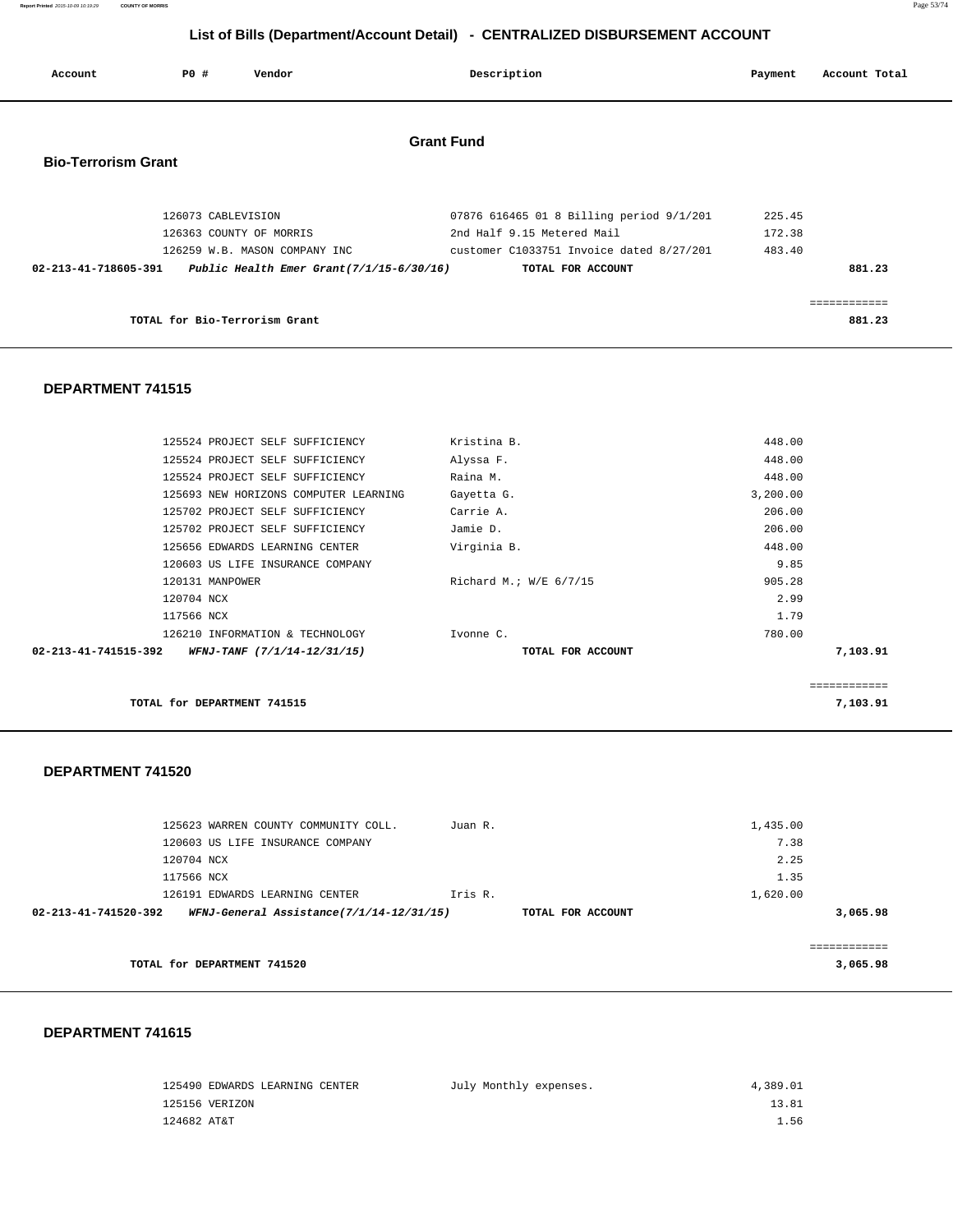**Report Printed** 2015-10-09 10:19:29 **COUNTY OF MORRIS** Page 54/74

#### **List of Bills (Department/Account Detail) - CENTRALIZED DISBURSEMENT ACCOUNT**

| Account              | P0 #<br>Vendor                   | Description       | Account Total<br>Payment |
|----------------------|----------------------------------|-------------------|--------------------------|
| DEPARTMENT 741615    |                                  |                   |                          |
|                      | 125197 READY REFRESH             |                   | 5.60                     |
|                      | 124710 MII PUBLICATIONS          |                   | 49.85                    |
|                      | 124684 US LIFE INSURANCE COMPANY |                   | 12.83                    |
| 02-213-41-741615-392 | WFNJ-TANF (7/1/15-12/31/16)      | TOTAL FOR ACCOUNT | 4,474.61                 |
|                      |                                  |                   | ============             |
|                      | TOTAL for DEPARTMENT 741615      |                   | 4,474.61                 |
|                      |                                  |                   |                          |
| DEPARTMENT 741620    |                                  |                   |                          |

## 125490 EDWARDS LEARNING CENTER 231.00 125156 VERIZON 5.53 124682 AT&T 0.62 124681 AT&T 0.78 125197 READY REFRESH 2.24 124710 MII PUBLICATIONS 19.94 124684 US LIFE INSURANCE COMPANY 6.12  **02-213-41-741620-392 WFNJ-General Assistance(7/1/15-12/31/16) TOTAL FOR ACCOUNT 265.23** ============ **TOTAL for DEPARTMENT 741620 265.23**

| 125529 DENTAL & MEDICAL CAREER       | Jessica P.   | 3,196.00 |
|--------------------------------------|--------------|----------|
| 125493 JERSEY TRACTOR-TRAILER        | Stephen A.,  | 800.00   |
| 125633 MEDICAL & DENTAL INSTITUTE    | Kim H.       | 800.00   |
| 125627 WARREN COUNTY COMMUNITY COLL. | Kateryna C.  | 1,435.00 |
| 125705 EDWARDS LEARNING CENTER       | Rosemarie A. | 2,400.00 |
| 125646 RAMAPO COLLEGE OF NJ          | Kenneth G.   | 3,200.00 |
| 125653 EDWARDS LEARNING CENTER       | Brittany P.  | 2,400.00 |
| 125654 EDWARDS LEARNING CENTER       | Kenia S.     | 336.00   |
| 125644 AVTECH INSTITUTE              | Steven M.    | 936.00   |
| 125637 AVTECH INSTITUTE              | Daniel V.    | 1,008.00 |
| 120603 US LIFE INSURANCE COMPANY     |              | 61.58    |
| 125156 VERIZON                       |              | 93.93    |
| 124682 AT&T                          |              | 10.62    |
| 124681 AT&T                          |              | 13.24    |
| 125197 READY REFRESH                 |              | 38.05    |
| 124710 MII PUBLICATIONS              |              | 338.98   |
| 124684 US LIFE INSURANCE COMPANY     |              | 87.24    |
| 120704 NCX                           |              | 18.71    |
| 117566 NCX                           |              | 11.21    |
| 124678 NATIONAL SEMINARS GROUP       |              | 65.50    |
| 125526 DENTAL & MEDICAL CAREER       | Amanda B.    | 2,820.00 |
| 125550 HOHOKUS SCHOOL OF TRADE       | Mauricio P.  | 3,200.00 |
| 126216 INFORMATION & TECHNOLOGY      | Damaris H.   | 690.00   |
| 126219 INFORMATION & TECHNOLOGY      | Dialma M.    | 810.00   |
| 126222 INFORMATION & TECHNOLOGY      | Mariela G.   | 870.00   |
| 126223 INFORMATION & TECHNOLOGY      | Rosa R.      | 780.00   |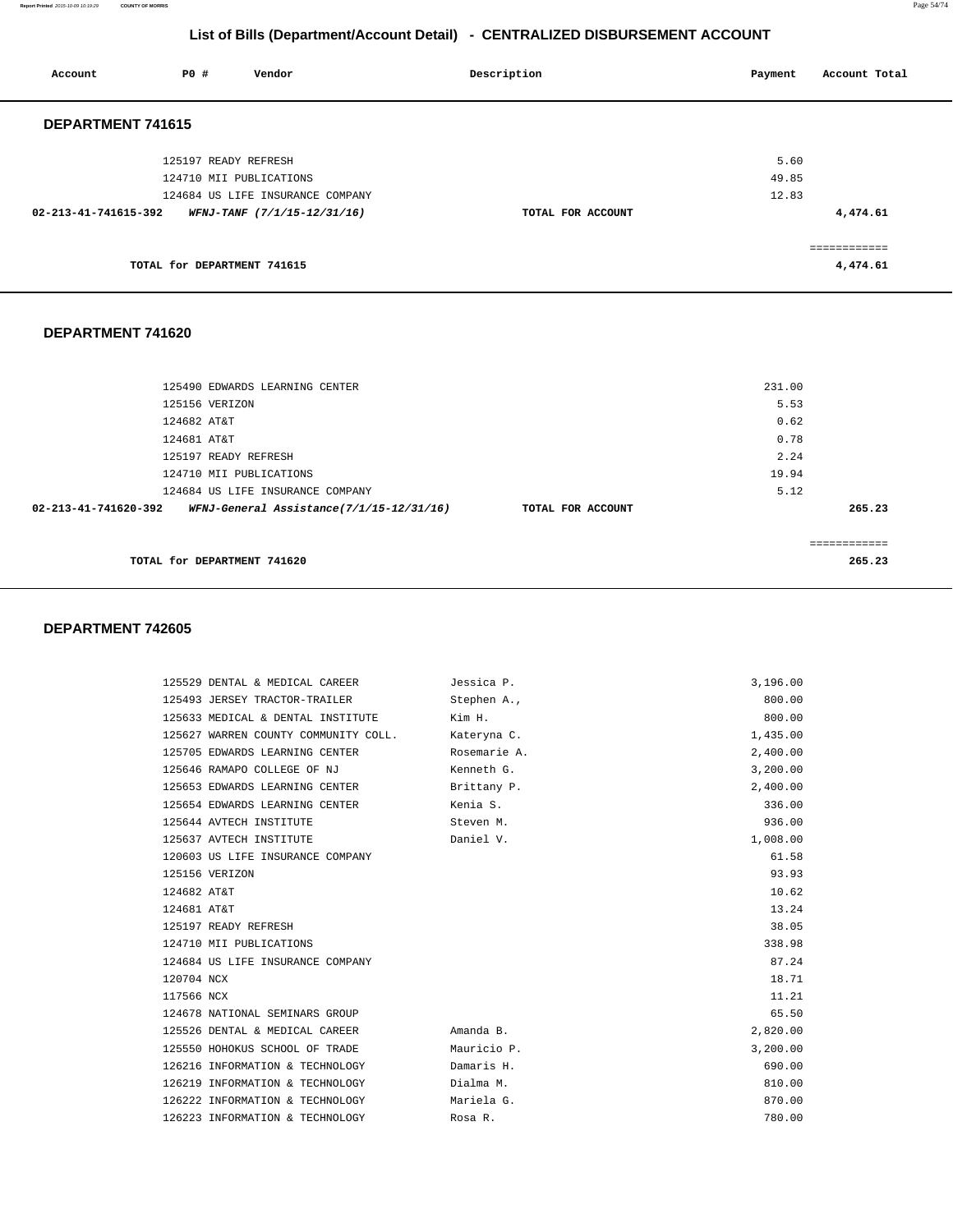#### **Report Printed** 2015-10-09 10:19:29 **COUNTY OF MORRIS** Page 55/74

## **List of Bills (Department/Account Detail) - CENTRALIZED DISBURSEMENT ACCOUNT**

| Account              | PO#          | Vendor                                                                      | Description                                           | Payment              | Account Total |
|----------------------|--------------|-----------------------------------------------------------------------------|-------------------------------------------------------|----------------------|---------------|
| DEPARTMENT 742605    |              |                                                                             |                                                       |                      |               |
|                      |              | 126198 MASTER DRIVING SCHOOL INC<br>126212 RUTGERS CENTER FOR CONTINUING    | Kristopher K.<br>Melissa M.                           | 3,192.00<br>2,300.00 |               |
|                      | 126186 GSETA | 126193 WARREN COUNTY TECHNICAL SCHOOL                                       | Kristi M.<br>Full page ad for the GSETA 33rd Annual c | 570.36<br>100.00     |               |
|                      | 126477 CRAA  | 126195 EDWARDS LEARNING CENTER                                              | Danny M.<br>Karen R.                                  | 3,200.00<br>2,400.00 |               |
|                      |              | 126206 SUSSEX COUNTY COMMUNITY COLLEGE<br>126201 MEDICAL & DENTAL INSTITUTE | Judy A.<br>Mathew Z.                                  | 635.46<br>800.00     |               |
| 02-213-41-742605-391 |              | WIA Adult (7/1/14-6/30/16)                                                  | TOTAL FOR ACCOUNT                                     |                      | 40,897.88     |
|                      |              | TOTAL for DEPARTMENT 742605                                                 |                                                       |                      | 40,897.88     |

| 125619 AVTECH INSTITUTE                           | Stacey G.                             | 1,260.00 |
|---------------------------------------------------|---------------------------------------|----------|
| 125551 ABUNDANT SCHOOL CORP.                      | Peggy Anne V.                         | 800.00   |
| 125525 DENTAL & MEDICAL CAREER                    | Sherri R.                             | 2,820.00 |
| 125630 FORTIS INSTITUTE                           | Robert W.                             | 467.25   |
| 125527 FORTIS INSTITUTE                           | Janeth L.                             | 545.60   |
| 125530 FORTIS INSTITUTE                           | Amy Z.                                | 774.40   |
| 125620 FAIRLEIGH DICKINSON UNIVERSITY             | Debra O.                              | 1,120.35 |
| 125534 INFORMATION & TECHNOLOGY                   | Federico L.                           | 1,963.44 |
| 125532 INFORMATION & TECHNOLOGY                   | Nishith S.                            | 1,332.00 |
| 125581 LAW OFFICES OF                             | Denise M.; Dates: 4/13/15 to 8/21/15. | 4,998.00 |
| 125531 LASCOMP INSTITUTE                          | Nebras B.                             | 4,000.00 |
| 125634 QUALITY & PRODUCTIVITY                     | Anthony P.                            | 2,000.00 |
| 125631 RUTGERS CENTER FOR CONTINUING              | Stephanie S.                          | 1,140.00 |
| 125549 RUTGERS CENTER FOR CONTINUING              | Mark A.                               | 619.00   |
| 125553 RUTGERS CENTER FOR CONTINUING              | Michelle Lee N.                       | 2,855.00 |
| 125542 SUSSEX COUNTY COMMUNITY COLLEGE            | Muftau B.                             | 3,200.00 |
| 125555 SUSSEX COUNTY COMMUNITY COLLEGE            | Selina E                              | 2,947.90 |
| 125604 SUSSEX COUNTY COMMUNITY COLLEGE            | Allyson V.                            | 3,200.00 |
| 125552 WILLIAM PATERSON UNIVERSITY                | Kirsten F.                            | 800.00   |
| 125624 WILLIAM PATERSON UNIVERSITY                | Donna D.                              | 3,200.00 |
| 125625 WILLIAM PATERSON UNIVERSITY Kirsten F.     |                                       | 1,795.15 |
| 125629 WILLIAM PATERSON UNIVERSITY Patricia P.    |                                       | 1,920.00 |
| 125608 WILLIAM PATERSON UNIVERSITY                | Luis G.                               | 3,200.00 |
| 125607 WILLIAM PATERSON UNIVERSITY Blizabeth D.   |                                       | 3,200.00 |
| 125606 WILLIAM PATERSON UNIVERSITY Nicole D.      |                                       | 756.19   |
| 125605 WILLIAM PATERSON UNIVERSITY Susan K.       |                                       | 3,200.00 |
| 125626 WARREN COUNTY COMMUNITY COLL. Gina Z.      |                                       | 1,435.00 |
| 125622 WARREN COUNTY COMMUNITY COLL. Carmen J.    |                                       | 1,435.00 |
| 125697 NEW HORIZONS COMPUTER LEARNING Monica V.   |                                       | 3,199.20 |
| 125695 NEW HORIZONS COMPUTER LEARNING Kathleen M. |                                       | 3,199.20 |
| 125700 AVTECH INSTITUTE                           | Celia F.                              | 800.00   |
| 125714 BTII INSTITUTE, LLC                        | Eileen W.                             | 1,664.00 |
| 125703 LASCOMP INSTITUTE                          | Laverne G                             | 800.00   |
| 125651 RAMAPO COLLEGE OF NJ                       | Joan C.                               | 3,200.00 |
| 125657 JERSEY TRACTOR-TRAILER                     | Kyle W.                               | 800.00   |
| 125628 INFORMATION & TECHNOLOGY Richard L.        |                                       | 1,038.96 |
| 125655 FAIRLEIGH DICKINSON UNIVERSITY Lanelle P.  |                                       | 768.24   |
| 125648 AVTECH INSTITUTE                           | Elisabeth H.                          | 800.00   |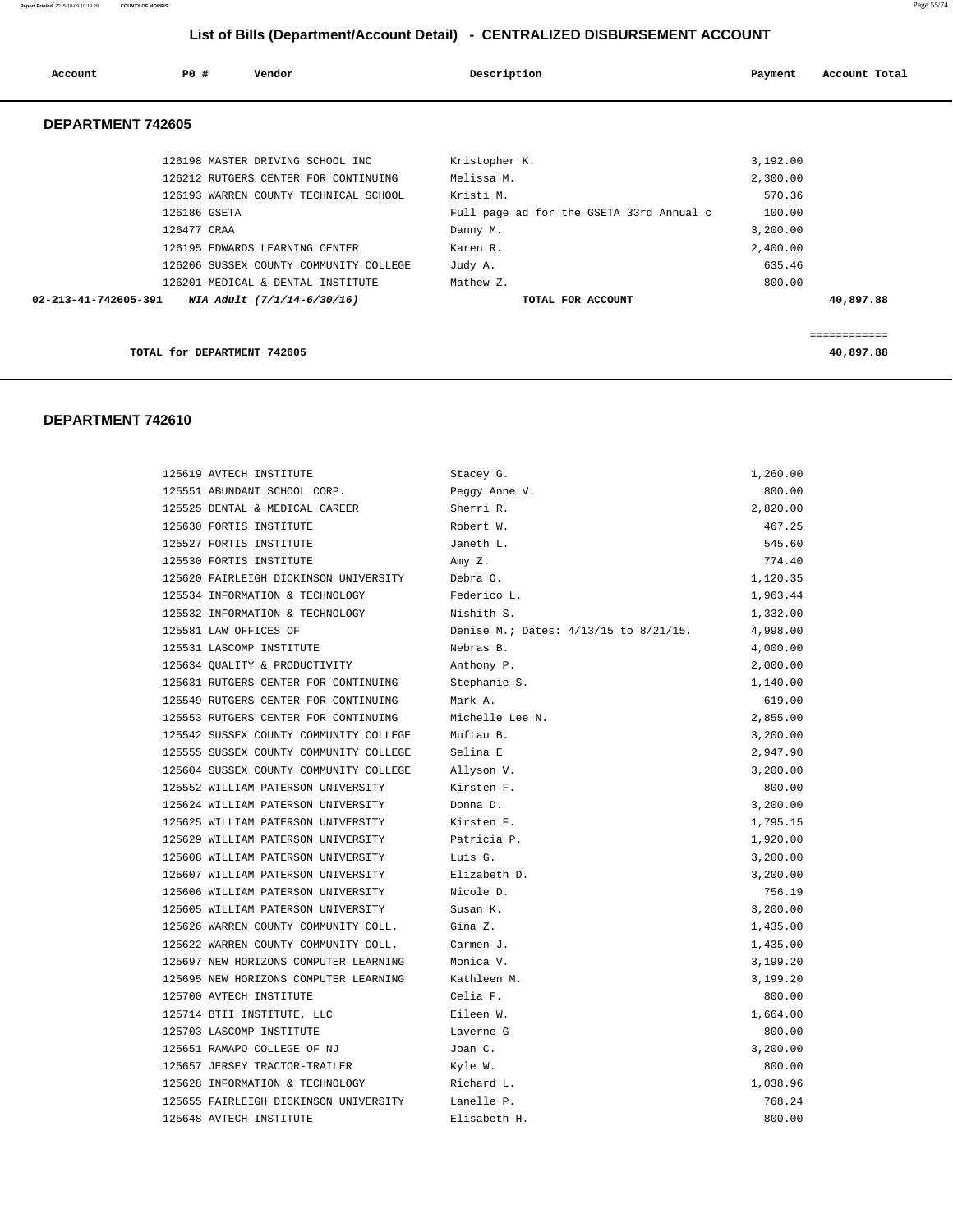| Account | P <sub>0</sub> | Vendor<br>. | Description | Payment | Account Total |
|---------|----------------|-------------|-------------|---------|---------------|
|         |                |             |             |         |               |

#### **DEPARTMENT 742610**

| 02-213-41-742610-391 | WIA Dislocated Worker $(7/1/14-6/30/16)$                              | TOTAL FOR ACCOUNT                        |                      | 114,149.79 |
|----------------------|-----------------------------------------------------------------------|------------------------------------------|----------------------|------------|
|                      | 126202 LINCOLN TECHNICAL INSTITUTE                                    | Jesus S.                                 | 800.00               |            |
|                      | 126203 TECHNOLOGY & MEDICINE INSTITUTE                                | Payal G.                                 | 767.80               |            |
|                      | 126200 SUSSEX COUNTY COMMUNITY COLLEGE                                | Lindsay K.                               | 3,717.00             |            |
|                      | 126189 EDWARDS LEARNING CENTER                                        | Cyntia W.                                | 3,200.00<br>2,400.00 |            |
|                      | 126213 RUTGERS SCHOOL OF BUSINESS<br>126247 ACE HEALTHCARE TRAINING   | Robert D.<br>Brianna N.                  | 800.00               |            |
|                      | 126196 BTII INSTITUTE, LLC                                            | Dawn M.                                  | 1,066.40             |            |
|                      | 126194 WARREN COUNTY TECHNICAL SCHOOL                                 | Elisa F.                                 | 570.36               |            |
|                      | 126231 AVTECH INSTITUTE                                               | Eugene S.                                | 800.00               |            |
|                      | 126228 AVTECH INSTITUTE                                               | Vincent C.                               | 300.00               |            |
|                      | 126235 AVTECH INSTITUTE                                               | Leo M.                                   | 1,146.67             |            |
|                      | 126226 AVTECH INSTITUTE                                               | Shonda S.                                | 980.00               |            |
|                      |                                                                       |                                          | 1,008.00             |            |
|                      | 126233 AVTECH INSTITUTE                                               | Mei Shou W.                              |                      |            |
|                      | 126224 INFORMATION & TECHNOLOGY<br>126225 AVTECH INSTITUTE            | Aleykutty L.<br>Noel H.                  | 597.33<br>960.00     |            |
|                      | 126221 INFORMATION & TECHNOLOGY                                       | Aleykutty L.                             | 800.00               |            |
|                      | 126218 INFORMATION & TECHNOLOGY                                       | Merly Z.                                 | 840.00               |            |
|                      |                                                                       |                                          | 870.00               |            |
|                      | 126217 INFORMATION & TECHNOLOGY<br>126220 INFORMATION & TECHNOLOGY    | Lina G.<br>Antonio O.                    | 810.00               |            |
|                      | 126214 RUTGERS SCHOOL OF BUSINESS                                     | Sullen M.                                | 3,060.00             |            |
|                      | 126215 RUTGERS SCHOOL OF BUSINESS                                     | Fabiana C.                               | 790.00               |            |
|                      | 125698 NEW HORIZONS COMPUTER LEARNING                                 | Jodi B.                                  | 3,200.00             |            |
|                      | 126363 COUNTY OF MORRIS                                               | 2nd Half 9.15 Metered Mail               | 302.00               |            |
|                      | 124678 NATIONAL SEMINARS GROUP                                        | "Supervisor as trainer and coach" - Kell | 84.67                |            |
| 117566 NCX           |                                                                       | Web hosting.                             |                      |            |
|                      |                                                                       | June-Sept. website maintenance.          | 24.67                |            |
| 120704 NCX           |                                                                       |                                          | 41.17                |            |
|                      | 125548 RUTGERS SCHOOL OF BUSINESS<br>124684 US LIFE INSURANCE COMPANY | Joe B.<br>$G026433$ $8/19/15-9/18/15$ .  | 3,060.00<br>112.90   |            |
|                      | 124710 MII PUBLICATIONS                                               | 1 yr. subscription for employment & trai | 438.68               |            |
|                      | 125197 READY REFRESH                                                  | $0434508545 - 7/15/15 - 8/14/15$         | 49.25                |            |
| 124681 AT&T          |                                                                       | 030 515 8956 001 - 973-383-1048; bill d  | 17.12                |            |
| 124682 AT&T          |                                                                       | 1001-196-9846 908-859-3220; bill dated   | 13.75                |            |
|                      | 125156 VERIZON                                                        | $908 - 859 - 3220$ - Bill dtd $8/4/15$ . | 121.55               |            |
|                      | 120603 US LIFE INSURANCE COMPANY                                      | G026433 group life for ETS; from 6/19/1  | 135.47               |            |
|                      | 125650 AVTECH INSTITUTE                                               | Marianne H.                              | 1,188.00             |            |
|                      | 125643 AVTECH INSTITUTE                                               | Eugene S.                                | 212.00               |            |
|                      | 125652 AVTECH INSTITUTE                                               | Jacqueline O.                            | 1,022.23             |            |
|                      | 125642 AVTECH INSTITUTE                                               | Heather W.                               | 2,115.56             |            |
|                      | 125641 AVTECH INSTITUTE                                               | Mark F.                                  | 1,493.33             |            |
|                      |                                                                       |                                          |                      |            |

**TOTAL for DEPARTMENT 742610 114,149.79 114,149.79** 

| 125497 NEWBRIDGE SERVICES INC    | Demitri M.                      | 3,729.00 |
|----------------------------------|---------------------------------|----------|
| 125502 NEWBRIDGE SERVICES INC    | Julia M.                        | 3,729.00 |
| 125507 NEWBRIDGE SERVICES INC    | Lauren O.                       | 3,729.00 |
| 125503 NEWBRIDGE SERVICES INC    | Meal purchases. Food for youth. | 99.00    |
| 125505 NEWBRIDGE SERVICES INC    | Christian P.                    | 2,122.00 |
| 125501 NEWBRIDGE SERVICES INC    | Liz C.                          | 505.00   |
| 125496 PHILLIPSBURG SCHOOL BASED | Tyler B.                        | 213.00   |
|                                  |                                 |          |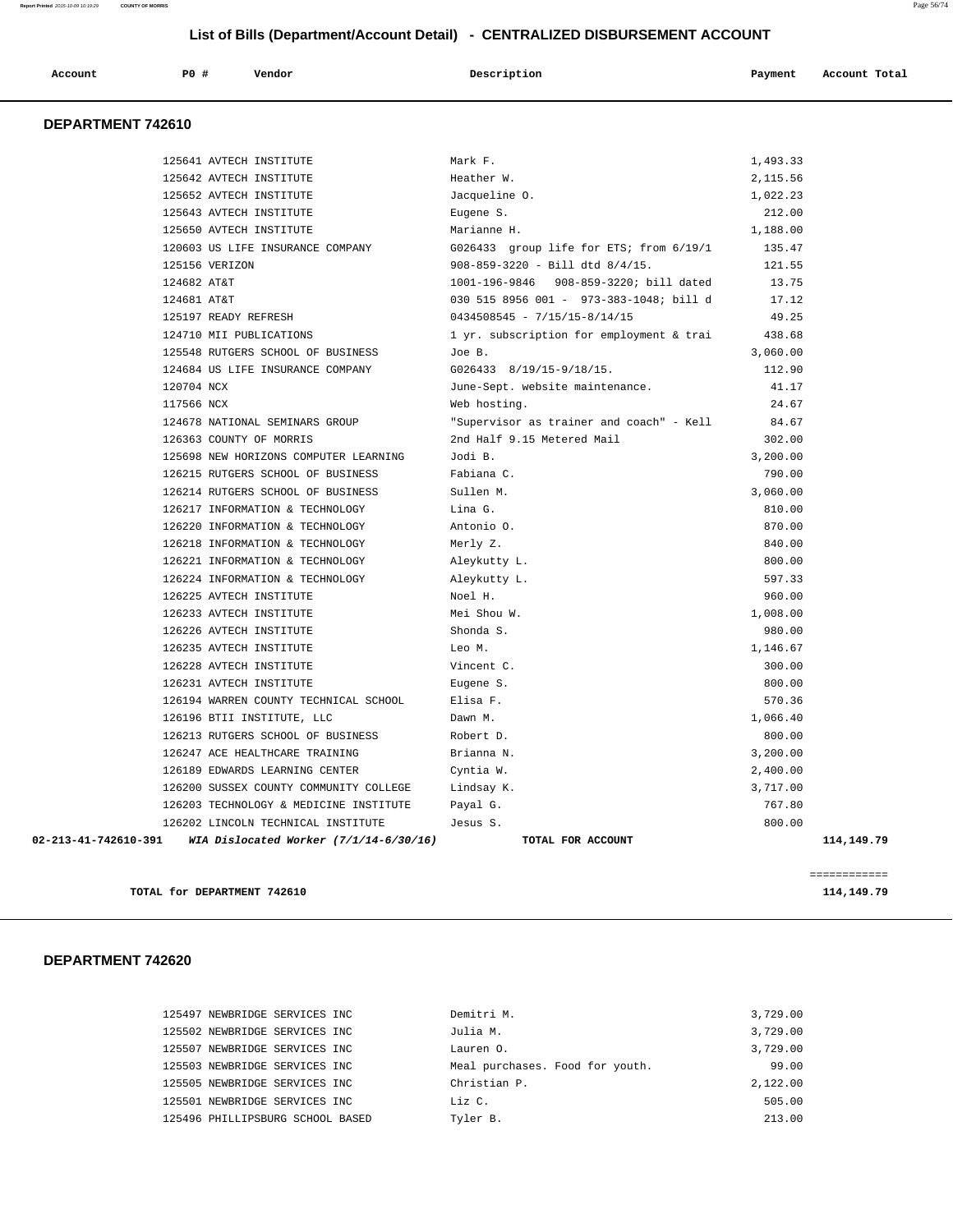| 126243 ACE HEALTHCARE TRAINING<br>02-213-41-742705-391<br>WIOA Adult (7/1/15-6/30/17) | Elaine E.<br>TOTAL FOR ACCOUNT | 675.00<br>675.00 |
|---------------------------------------------------------------------------------------|--------------------------------|------------------|
| TOTAL for DEPARTMENT 742705                                                           |                                | 675.00           |

#### **DEPARTMENT 742705**

 **DEPARTMENT 742620** 

| TOTAL for DEPARTMENT 742620                                          |                     |                    | 45,371.46    |
|----------------------------------------------------------------------|---------------------|--------------------|--------------|
|                                                                      |                     |                    | ============ |
| 02-213-41-742620-391<br>WIA Youth (7/1/14-6/30/16)                   | TOTAL FOR ACCOUNT   |                    | 45,371.46    |
| 126182 NEWBRIDGE SERVICES INC                                        | Fergie R.           | 1,533.00           |              |
| 126185 NEWBRIDGE SERVICES INC                                        | Michael C.          | 3,637.00           |              |
| 126188 NEWBRIDGE SERVICES INC                                        | Emily D.            | 1,429.00           |              |
| 126183 NEWBRIDGE SERVICES INC                                        | Andrew B.           | 1,028.00           |              |
| 126207 NEWBRIDGE SERVICES INC                                        | Jessica E.          | 1,028.00           |              |
| 126205 NEWBRIDGE SERVICES INC                                        | Madison F.          | 227.25             |              |
| 126184 NEWBRIDGE SERVICES INC                                        | Mackensie S.        | 1,102.00           |              |
| 125506 NEWBRIDGE SERVICES INC                                        | Tiffany S.          | 597.00             |              |
| 124678 NATIONAL SEMINARS GROUP                                       |                     | 28.83              |              |
| 117566 NCX                                                           |                     | 5.83               |              |
| 120704 NCX                                                           |                     | 9.73               |              |
| 124684 US LIFE INSURANCE COMPANY                                     |                     | 38.49              |              |
| 124710 MII PUBLICATIONS                                              |                     | 149.55             |              |
| 125197 READY REFRESH                                                 |                     | 16.79              |              |
| 124681 AT&T                                                          |                     | 5.84               |              |
| 124682 AT&T                                                          |                     | 4.69               |              |
| 125156 VERIZON                                                       |                     | 41.44              |              |
| 120603 US LIFE INSURANCE COMPANY                                     |                     | 32.02              |              |
| 125621 PHILLIPSBURG SCHOOL BASED<br>125621 PHILLIPSBURG SCHOOL BASED | Adam Buchma         | 746.00             |              |
| 125500 PHILLIPSBURG SCHOOL BASED                                     | Kyle H.<br>Frank G. | 1,493.00<br>426.00 |              |
| 125500 PHILLIPSBURG SCHOOL BASED                                     | Stephanie S.        | 2,694.00           |              |
| 125500 PHILLIPSBURG SCHOOL BASED                                     | Nina R.             | 1,493.00           |              |
| 125554 PHILLIPSBURG SCHOOL BASED                                     | Brianna W.          | 211.00             |              |
| 125554 PHILLIPSBURG SCHOOL BASED                                     | Tristan M.          | 422.00             |              |
| 125554 PHILLIPSBURG SCHOOL BASED                                     | Darren K.           | 211.00             |              |
| 125554 PHILLIPSBURG SCHOOL BASED                                     | Edward K.           | 211.00             |              |
| 125499 PHILLIPSBURG SCHOOL BASED                                     | Sierra B.           | 1,706.00           |              |
| 125499 PHILLIPSBURG SCHOOL BASED                                     | Gabriel M.          | 2,239.00           |              |
| 125499 PHILLIPSBURG SCHOOL BASED                                     | Isaiah R.           | 746.00             |              |
| 125499 PHILLIPSBURG SCHOOL BASED                                     | Melissa G.          | 746.00             |              |
| 125495 PHILLIPSBURG SCHOOL BASED                                     | Joseph O.           | 1,493.00           |              |
| 125495 PHILLIPSBURG SCHOOL BASED                                     | Matthew M.          | 2,907.00           |              |
| 125495 PHILLIPSBURG SCHOOL BASED                                     | Vyktoria H.         | 1,493.00           |              |
| 125496 PHILLIPSBURG SCHOOL BASED                                     | Peyton S.           | 426.00             |              |
| 125496 PHILLIPSBURG SCHOOL BASED                                     | Jasmine S.          | 455.00             |              |
|                                                                      |                     |                    |              |

Account **PO #** Vendor **Description Payment Account Total**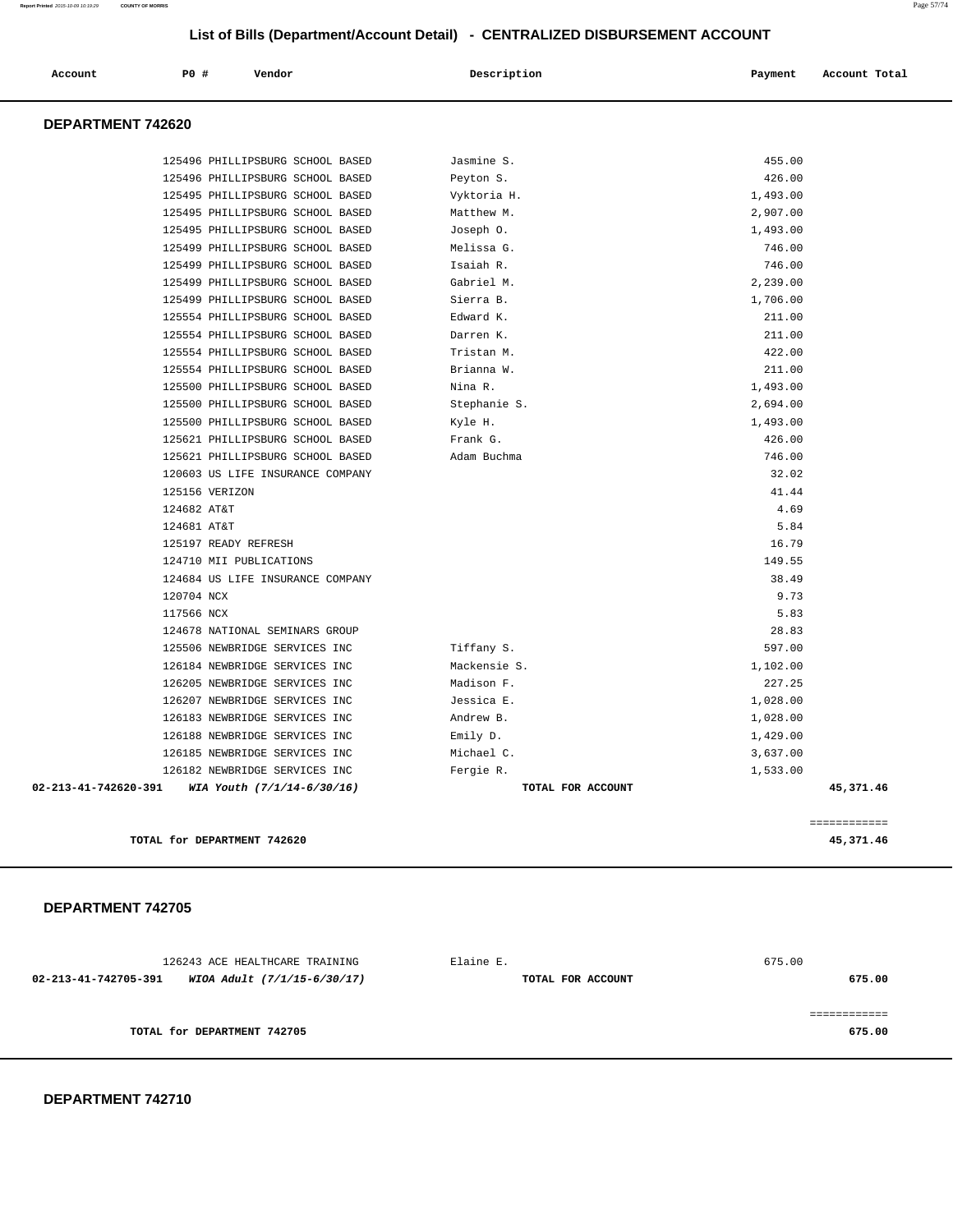| Account              | PO# | Vendor                                  | Description       | Payment  | Account Total |
|----------------------|-----|-----------------------------------------|-------------------|----------|---------------|
| DEPARTMENT 742710    |     |                                         |                   |          |               |
|                      |     | 125647 BTII INSTITUTE, LLC              | John G.           | 1,664.00 |               |
|                      |     | 125636 AVTECH INSTITUTE                 | Donald H.         | 992.00   |               |
|                      |     | 125635 AVTECH INSTITUTE                 | Janice F.         | 952.00   |               |
|                      |     | 126199 JERSEY TRACTOR-TRAILER           | Argjent U.        | 3,200.00 |               |
|                      |     | 126230 AVTECH INSTITUTE                 | Michael R.        | 1,120.00 |               |
|                      |     | 126229 AVTECH INSTITUTE                 | Darlene.          | 960.00   |               |
|                      |     | 126192 WILLIAM PATERSON UNIVERSITY      | Tatia S.          | 1,200.00 |               |
|                      |     | 126197 JERSEY TRACTOR-TRAILER           | Richard S.        | 3,200.00 |               |
|                      |     | 126190 WILLIAM PATERSON UNIVERSITY      | Susan F.          | 1,248.80 |               |
| 02-213-41-742710-391 |     | WIOA Dislocated Worker (7/1/15-6/30/17) | TOTAL FOR ACCOUNT |          | 16,136.80     |
|                      |     |                                         |                   |          | ============  |
|                      |     | TOTAL for DEPARTMENT 742710             |                   |          | 16,136.80     |

#### **DEPARTMENT 742720**

| 126181 NEWBRIDGE SERVICES INC                       | Meal Purchases - July 2015 and August 20 | 119.25 |
|-----------------------------------------------------|------------------------------------------|--------|
| WIOA Youth (7/1/15-6/30/17)<br>02-213-41-742720-391 | TOTAL FOR ACCOUNT                        | 119.25 |
|                                                     |                                          |        |
|                                                     |                                          |        |
| TOTAL for DEPARTMENT 742720                         |                                          | 119.25 |
|                                                     |                                          |        |

## **Chapter 51**

|                      | 125521 ALFRE INC.                                      | Halfway HOuse bed days                                                | 5,400.00    |           |
|----------------------|--------------------------------------------------------|-----------------------------------------------------------------------|-------------|-----------|
| 125523 CURA INC.     |                                                        | Bed days                                                              | 3,420.00    |           |
|                      | 125522 CFCS - HOPE HOUSE                               | Individual Sessions                                                   | 630.00      |           |
|                      | 125522 CFCS - HOPE HOUSE                               | Group Sessions                                                        | 680.00      |           |
|                      | 125522 CFCS - HOPE HOUSE                               | Urine Screens                                                         | 175.00      |           |
|                      | 125522 CFCS - HOPE HOUSE                               | S.M. Urine Screens                                                    | 100.00      |           |
|                      | 125522 CFCS - HOPE HOUSE                               | Evaluation                                                            | 200.00      |           |
|                      |                                                        | 125513 DAYTOP VILLAGE OF NJ, INC.    Qutpatient sessions - Adolescent | 480.00      |           |
|                      | 125513 DAYTOP VILLAGE OF NJ, INC.                      | IOP Sessions - Adult                                                  | 390.00      |           |
|                      | 125513 DAYTOP VILLAGE OF NJ, INC.                      | Outpatient Sessions -Adult                                            | 2,016.00    |           |
|                      | 125511 NEW HOPE FOUNDATION INC.                        | Bed Days                                                              | 3,375.00    |           |
|                      | 125512 NEW HOPE FOUNDATION INC.                        | Bed Days - DETOX                                                      | 1,632.00    |           |
|                      |                                                        | 125509 NEW HOPE FOUNDATION INC. Client Bed days -Halfway HOuse        | 385.00      |           |
|                      | 125510 NEW HOPE FOUNDATION INC.                        | Adolescent Bed days                                                   | 6,345.00    |           |
|                      | 125508 TURNING POINT, INC                              | Detox Bed day                                                         | 204.00      |           |
|                      | 126360 NEW HOPE FOUNDATION INC. Client Bed days        |                                                                       | 7,290.00    |           |
|                      | 126361 DAYTOP VILLAGE OF NJ, INC. IOP Sessions - Adult |                                                                       | 2,340.00    |           |
|                      | 126361 DAYTOP VILLAGE OF NJ, INC.                      | OP Sessions - Adult                                                   | 4,896.00    |           |
|                      | 126382 FREEDOM HOUSE INC.                              | Halfway House Bed days                                                | 10,664.00   |           |
|                      | 126382 FREEDOM HOUSE INC.                              | Less Client Contribution                                              | $-1,328.00$ |           |
| 126381 ALFRE INC.    |                                                        | Halfway House bed days                                                | 2,790.00    |           |
| 126380 CURA INC.     |                                                        | Residential bed days                                                  | 3,960.00    |           |
|                      | 126379 NEW HOPE FOUNDATION INC.                        | Detox bed days                                                        | 2,448.00    |           |
| 02-213-41-757505-392 | Chapter 51 (1/1/15-12/31/15)                           | TOTAL FOR ACCOUNT                                                     |             | 58,492.00 |

============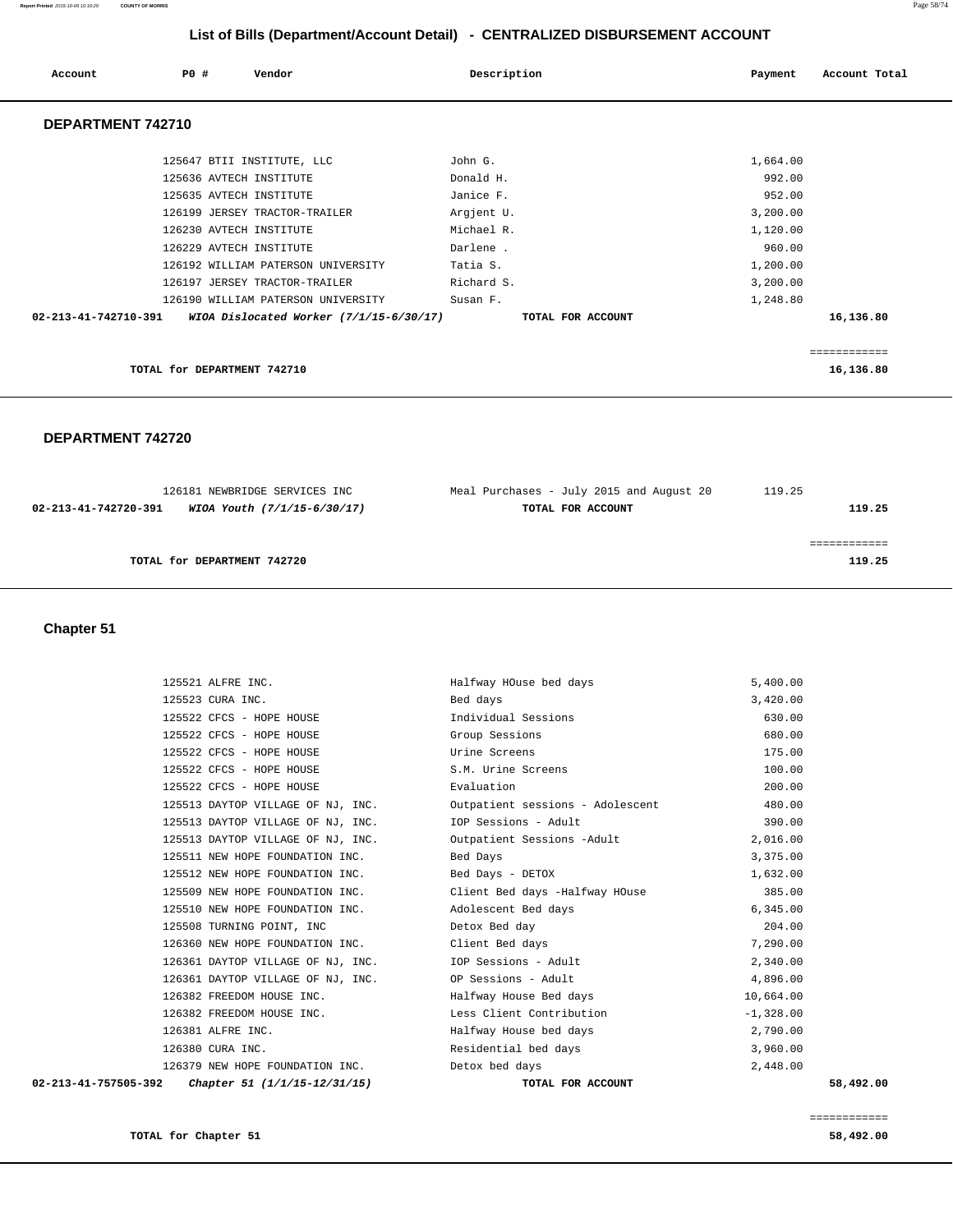| Account | <b>PO #</b> | Vendor | Description | Payment | Account Total |
|---------|-------------|--------|-------------|---------|---------------|
|         |             |        |             |         |               |

#### **DEPARTMENT 758510**

| 125590 BOROUGH OF MADISON                                      | Madison Municipal Alliance Fiscal Year 2 | 6,249.96 |           |
|----------------------------------------------------------------|------------------------------------------|----------|-----------|
|                                                                |                                          |          |           |
| 125587 PEOUANNOCK TOWNSHIP                                     | Pequannock Municipal Alliance Fiscal Yea | 1,548.00 |           |
| 125587 PEOUANNOCK TOWNSHIP                                     | Pequannock Municipal Alliance Fiscal Yea | 2,061.98 |           |
| 125587 PEOUANNOCK TOWNSHIP                                     | Pequannock Municipal Alliance Fiscal Yea | 2,512.96 |           |
| 125587 PEOUANNOCK TOWNSHIP                                     | Pequannock Municipal Alliance Fiscal Yea | 4,464.60 |           |
| 125588 TOWNSHIP OF MONTVILLE                                   | Montville Municipal Alliance Fiscal Year | 1,220.37 |           |
| 125822 TOWNSHIP OF DENVILLE                                    | Denville Municipal Alliance FY 2015 04 E | 8,630.15 |           |
| 126250 BOROUGH OF BUTLER                                       | Butler Municipal Alliance Fiscal Year 20 | 3,520.00 |           |
| Municipal Alliance $(7/1/14-6/30/15)$<br>02-213-41-758510-392  | TOTAL FOR ACCOUNT                        |          | 30,208.02 |
| 125821 FIRST NIGHT MORRIS, INC.                                | Sponsorship for First Night Morris for 2 | 1,500.00 |           |
| 02-213-41-758510-394<br>Municipal Alliance $(1/1/15-12/31/15)$ | TOTAL FOR ACCOUNT                        |          | 1,500.00  |
|                                                                |                                          |          |           |
|                                                                |                                          |          |           |
| TOTAL for DEPARTMENT 758510                                    |                                          |          | 31,708.02 |
|                                                                |                                          |          |           |

#### **DEPARTMENT 758610**

| 125589 OFFICE CONCEPTS GROUP, INC.                            | Fiscal Year 2016 Countywide Coordination | 51.97 |
|---------------------------------------------------------------|------------------------------------------|-------|
| Municipal Alliance $(7/1/15-6/30/16)$<br>02-213-41-758610-392 | TOTAL FOR ACCOUNT                        | 51.97 |
|                                                               |                                          |       |
|                                                               |                                          |       |
| TOTAL for DEPARTMENT 758610                                   |                                          | 51.97 |

#### **DEPARTMENT 774505**

| 123848 INSTANT IMPRINTS                                | OGIO Backpacks - Ordered by DRE Grant Co | 280.00 |
|--------------------------------------------------------|------------------------------------------|--------|
| DRE Call Out (10/1/14-9/30/15)<br>02-213-41-774505-391 | TOTAL FOR ACCOUNT                        | 280.00 |
|                                                        |                                          |        |
|                                                        |                                          |        |
| TOTAL for DEPARTMENT 774505                            |                                          | 280.00 |
|                                                        |                                          |        |

| 02-213-41-783510-391 |                                    | SART/SANE Program 10/1/14-9/30/15Ex10/15 |          | TOTAL FOR ACCOUNT                        |        | 264.28 |
|----------------------|------------------------------------|------------------------------------------|----------|------------------------------------------|--------|--------|
|                      | 125319 DOROTHY DIFABIO             |                                          |          | SANE SART GRANT MILEAGE REIMBURSEMENT FO | 150.30 |        |
|                      | 125123 SIRCHIE AQUISITIONS COMPANY |                                          | Shipping |                                          | 13.50  |        |
|                      | 125123 SIRCHIE AQUISITIONS COMPANY |                                          |          | Ouote #0757864-Item #SM10002 - Sirchmark | 100.48 |        |

| TOTAL for DEPARTMENT 783510 | 264.28 |
|-----------------------------|--------|
|                             |        |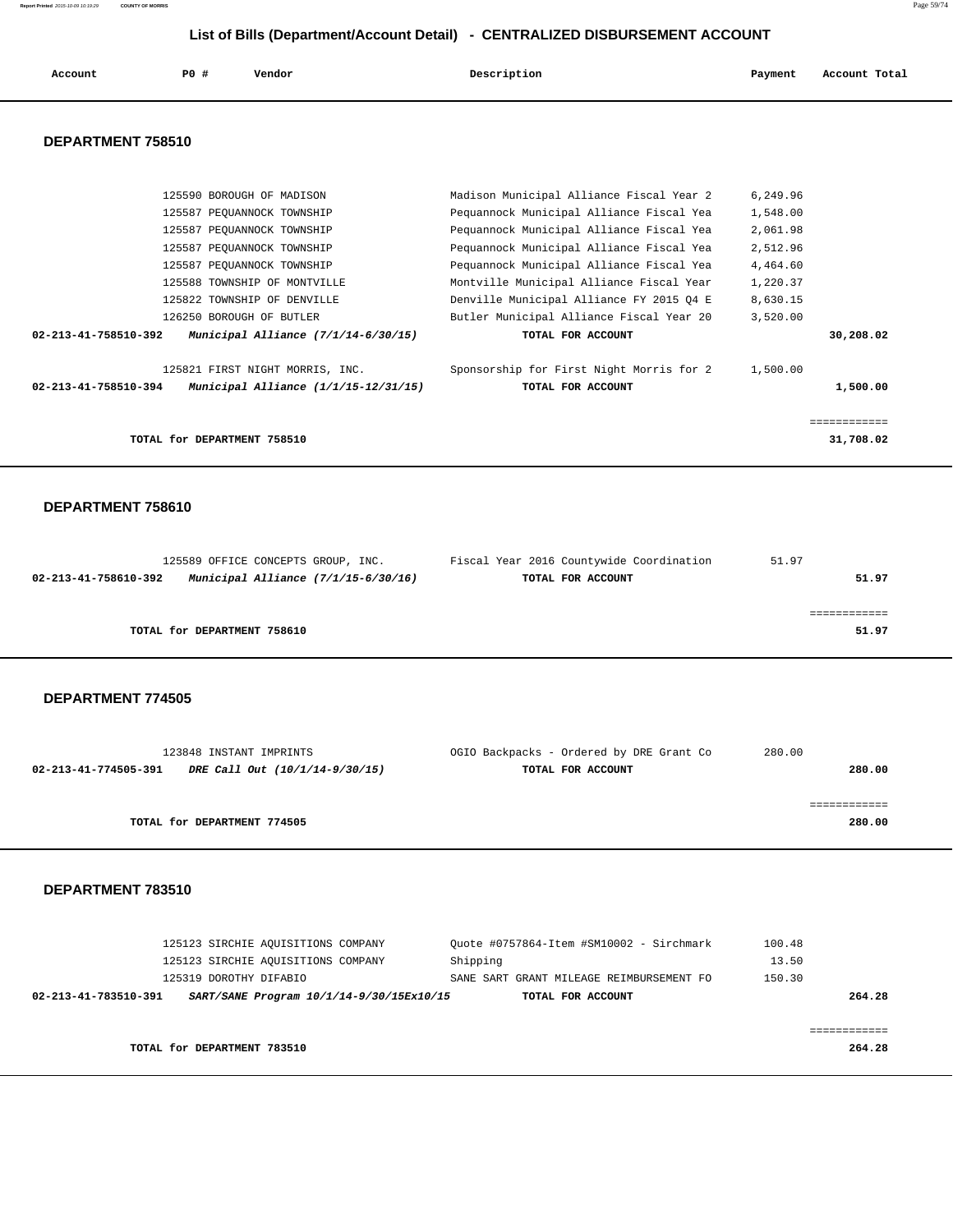| Account                       | P0 #                                                                           | Vendor                                                                                                                                                                                                   | Description                                                                                                                                                                                                                                                                 | Payment                                                              | Account Total             |
|-------------------------------|--------------------------------------------------------------------------------|----------------------------------------------------------------------------------------------------------------------------------------------------------------------------------------------------------|-----------------------------------------------------------------------------------------------------------------------------------------------------------------------------------------------------------------------------------------------------------------------------|----------------------------------------------------------------------|---------------------------|
| 02-213-41-784740-391          |                                                                                | 125592 TETRA TECH INC.<br>Hazard Mitigation (5/27/14-5/26/17)                                                                                                                                            | Inv Date 9/14/15<br>TOTAL FOR ACCOUNT                                                                                                                                                                                                                                       | 25,167.00                                                            | 25,167.00<br>============ |
|                               | TOTAL for DEPARTMENT 784740                                                    |                                                                                                                                                                                                          |                                                                                                                                                                                                                                                                             |                                                                      | 25,167.00                 |
| <b>MAPS</b>                   |                                                                                |                                                                                                                                                                                                          |                                                                                                                                                                                                                                                                             |                                                                      |                           |
| 02-213-41-786405-394          |                                                                                | 117142 TOWNSHIP OF JEFFERSON<br>MAPS (1/1/14-12/31/14)                                                                                                                                                   | SCADRTAP Subgrant# SC003<br>TOTAL FOR ACCOUNT                                                                                                                                                                                                                               | 18,000.00                                                            | 18,000.00                 |
|                               | TOTAL for MAPS                                                                 |                                                                                                                                                                                                          |                                                                                                                                                                                                                                                                             |                                                                      | ------------<br>18,000.00 |
| <b>MAPS</b>                   |                                                                                |                                                                                                                                                                                                          |                                                                                                                                                                                                                                                                             |                                                                      |                           |
| 02-213-41-786505-394          | 125610 NJ COST<br>125610 NJ COST<br>125431 DAILY RECORD<br>126305 DAILY RECORD | 125328 TAYLOR & FRIEDBERG, LLC<br>126304 MUNICIPAL CAPITAL CORP<br>MAPS (1/1/15-12/31/15)                                                                                                                | Transcript Public Hearing Vendor # 17975<br>Ophelia Cruse Seminar 9/18/2015<br>Patricia Rogalsky Seminar 9/18/2015<br>ASB-189456 Public Hearing AD MAPS Run Da<br>ASB-189456 Public Hearing AD MAPS Run Da<br>2 Digital Copier Machines Billing August<br>TOTAL FOR ACCOUNT | 236.25<br>75.00<br>75.00<br>55.68<br>29.04<br>465.80                 | 936.77                    |
|                               | TOTAL for MAPS                                                                 |                                                                                                                                                                                                          |                                                                                                                                                                                                                                                                             |                                                                      | ============<br>936.77    |
| NYS&W Bicycle/Pedestrian Path |                                                                                | 126343 THE RBA GROUP INC.                                                                                                                                                                                | Prof. Svcs. for the New York, Susquehann                                                                                                                                                                                                                                    | 16,531.41                                                            |                           |
| 02-213-41-790015-391          |                                                                                | NYS&W Bicycle/Ped Path 9/16/09-xt4/30/16                                                                                                                                                                 | TOTAL FOR ACCOUNT                                                                                                                                                                                                                                                           |                                                                      | 16,531.41                 |
|                               |                                                                                | TOTAL for NYS&W Bicycle/Pedestrian Path                                                                                                                                                                  |                                                                                                                                                                                                                                                                             |                                                                      | ============<br>16,531.41 |
| DEPARTMENT 792511             |                                                                                |                                                                                                                                                                                                          |                                                                                                                                                                                                                                                                             |                                                                      |                           |
|                               |                                                                                | 125632 AEROFUND FINANCIAL INC.<br>125504 AEROFUND FINANCIAL INC.<br>125704 AEROFUND FINANCIAL INC.<br>125707 AEROFUND FINANCIAL INC.<br>125649 AEROFUND FINANCIAL INC.<br>125951 AEROFUND FINANCIAL INC. | Transportation from 8/17/15 to 8/23/15.<br>Transportation from 8/10/15 to 8/14/15.<br>Service from 7/27/2015-8/10/2015<br>Transportation from 7/27/15 to 7/31/15.<br>Transportation from 8/24/15 to /30/15.<br>Transportation from $9/8/15$ - $9/11/15$ .                   | 4,316.04<br>4,375.82<br>5,033.35<br>5,224.62<br>4,459.50<br>3,316.55 |                           |

============

 **02-213-41-792511-391 JARC Grant Round 14 (1/1/14-12/31/15) TOTAL FOR ACCOUNT 26,725.88**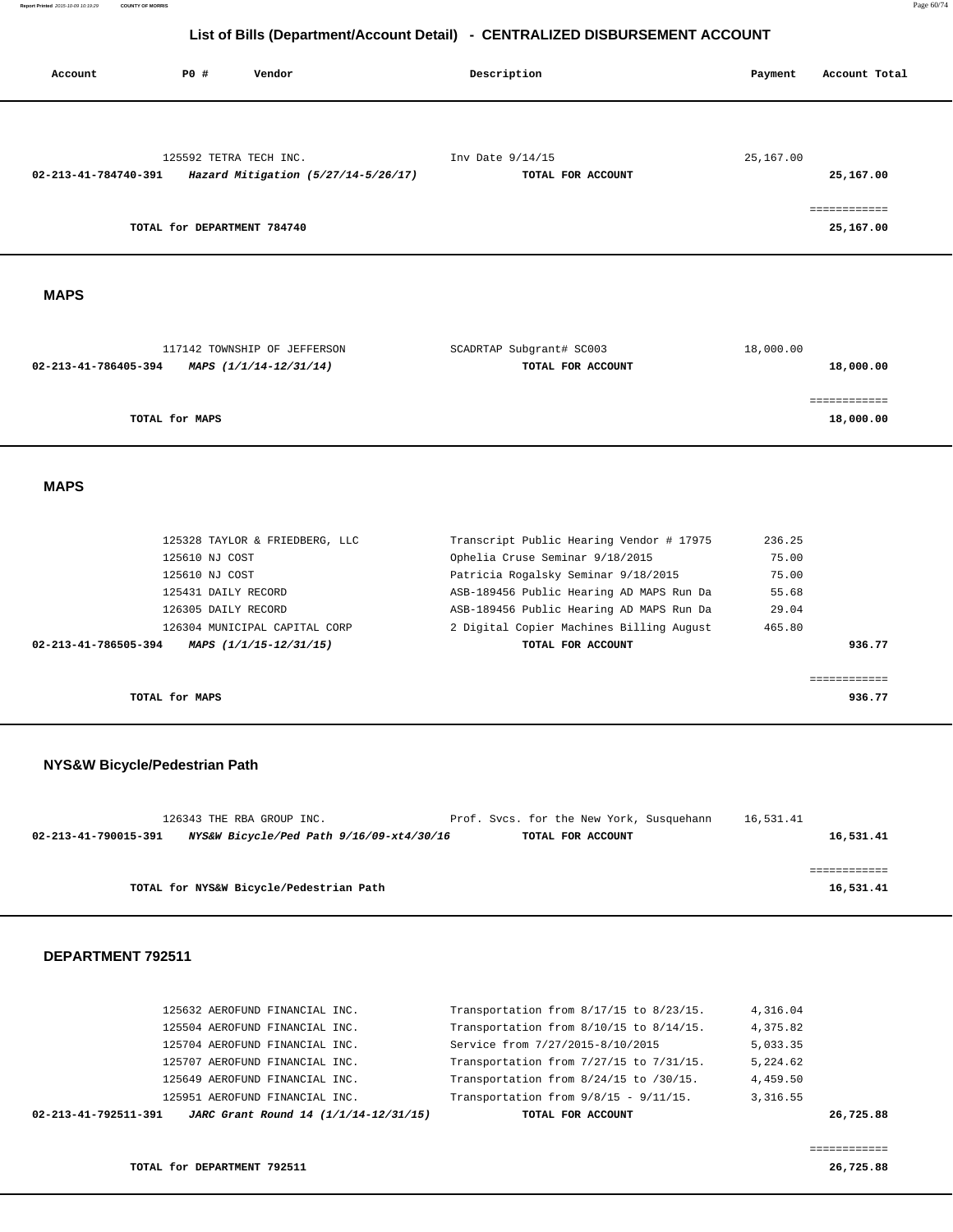**Report Printed** 2015-10-09 10:19:29 **COUNTY OF MORRIS** Page 61/74  **List of Bills (Department/Account Detail) - CENTRALIZED DISBURSEMENT ACCOUNT**

| Account                           | PO#                         | Vendor                                                                                                                                                        | Description |                                                                                                                                                      | Payment                              | Account Total              |
|-----------------------------------|-----------------------------|---------------------------------------------------------------------------------------------------------------------------------------------------------------|-------------|------------------------------------------------------------------------------------------------------------------------------------------------------|--------------------------------------|----------------------------|
| DEPARTMENT 793605                 |                             |                                                                                                                                                               |             |                                                                                                                                                      |                                      |                            |
| 02-213-41-793605-391              |                             | 126338 VANASSE HANGEN BRUSTLIN INC.<br>126341 VANASSE HANGEN BRUSTLIN INC.<br>126340 VANASSE HANGEN BRUSTLIN INC.<br>Subregional Studies Prgm(7/1/14-6/30/16) |             | Professional Services Rendered from July<br>Professional Services from March 15th to<br>Professional Services Rendered for June<br>TOTAL FOR ACCOUNT | 9,004.08<br>75, 238.76<br>25, 518.44 | 109,761.28                 |
|                                   | TOTAL for DEPARTMENT 793605 |                                                                                                                                                               |             |                                                                                                                                                      |                                      | ============<br>109,761.28 |
| <b>Body Armor Relpace-Sheriff</b> |                             |                                                                                                                                                               |             |                                                                                                                                                      |                                      |                            |
| 02-213-41-801410-392              |                             | 125586 ATLANTIC TACTICAL OF NJ, INC.<br>Body Armor-Sheriff (10/17/14-10/16/19)                                                                                |             | William Cruse 1715/1714 SecondChance Sum<br>TOTAL FOR ACCOUNT                                                                                        | 1,634.30                             | 1,634.30                   |
|                                   |                             | TOTAL for Body Armor Relpace-Sheriff                                                                                                                          |             |                                                                                                                                                      |                                      | ============<br>1,634.30   |
| DEPARTMENT 864303                 |                             |                                                                                                                                                               |             |                                                                                                                                                      |                                      |                            |
| 02-213-41-864303-392              |                             | 126165 KONKUS CORPORATION<br>Rdgdl AveBrg1400-121(12/14/12ext6/14/14)                                                                                         |             | Replacement of Bridge No. 1400-121 on Ri<br>TOTAL FOR ACCOUNT                                                                                        | 583,823.15                           | 583,823.15                 |
|                                   |                             |                                                                                                                                                               |             |                                                                                                                                                      |                                      | ============               |

**TOTAL for DEPARTMENT 864303 583,823.15**

#### **DEPARTMENT 864505**

| 125753 GREENMAN PEDERSEN INC                                     | Construction Inspection Resident Enginee | 315.00 |
|------------------------------------------------------------------|------------------------------------------|--------|
| Nwbrgh Rd STP-C00S(211)(9/11/12-9/11/15)<br>02-213-41-864505-392 | TOTAL FOR ACCOUNT                        | 315.00 |
|                                                                  |                                          |        |
|                                                                  |                                          |        |
| TOTAL for DEPARTMENT 864505                                      |                                          | 315.00 |

|                                | 125467 KONKUS CORPORATION                | Replacement of Union School House Road B | 5,278.96 |           |
|--------------------------------|------------------------------------------|------------------------------------------|----------|-----------|
| 02-213-41-864515-391           | UnionSchl/STP-C00S(337)(9/11/12-9/11/15) | TOTAL FOR ACCOUNT                        |          | 5,278.96  |
|                                | 126169 HATCH MOTT MACDONALD, LLC         | Construction support and Inspection fro  | 6.055.36 |           |
| $02 - 213 - 41 - 864515 - 392$ | UnionSchl/STP-C00S(337)(9/11/12-9/11/15) | TOTAL FOR ACCOUNT                        |          | 6,055.36  |
|                                |                                          |                                          |          |           |
|                                | TOTAL for DEPARTMENT 864515              |                                          |          | 11,334.32 |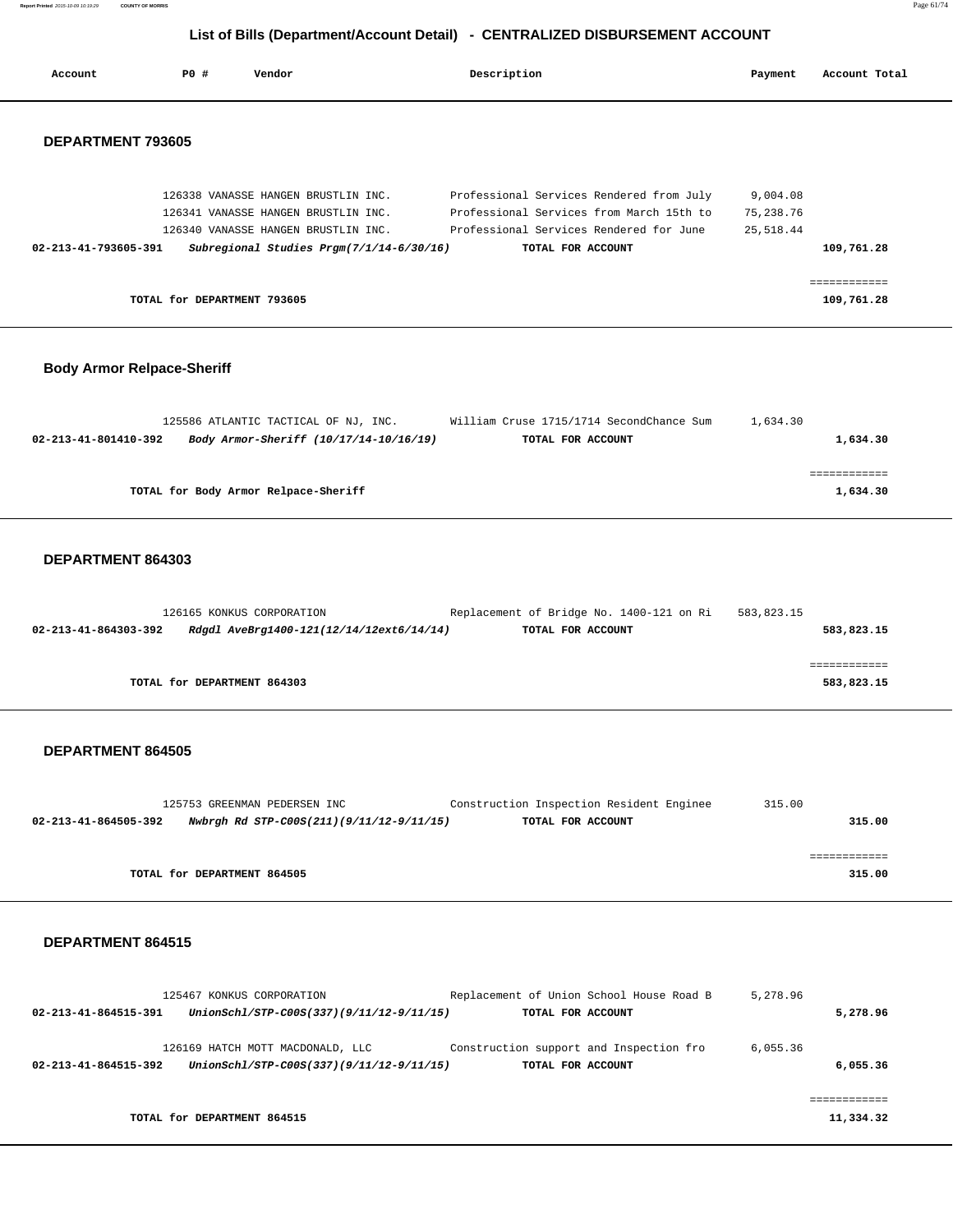**Report Printed** 2015-10-09 10:19:29 **COUNTY OF MORRIS** Page 62/74

## **List of Bills (Department/Account Detail) - CENTRALIZED DISBURSEMENT ACCOUNT**

| Account                        | <b>PO #</b>                 | Vendor                                                                   | Description                                                   | Payment  | Account Total            |  |
|--------------------------------|-----------------------------|--------------------------------------------------------------------------|---------------------------------------------------------------|----------|--------------------------|--|
| DEPARTMENT 864607              |                             |                                                                          |                                                               |          |                          |  |
| $02 - 213 - 41 - 864607 - 391$ |                             | 126328 GREENMAN PEDERSEN INC<br>Sussex(CR617)STP-0350(107)(9/8/14-9/8/16 | Construction Inspection Services for Sus<br>TOTAL FOR ACCOUNT | 3,288.12 | 3,288.12                 |  |
|                                | TOTAL for DEPARTMENT 864607 |                                                                          |                                                               |          | ------------<br>3,288.12 |  |
|                                |                             |                                                                          |                                                               |          |                          |  |

#### **DEPARTMENT 864690**

| 125462 TRANSYSTEMS CORPORATION                                   | Preliminary Design Services for Openaki  | 6,574.84  |
|------------------------------------------------------------------|------------------------------------------|-----------|
| 126094 TRANSYSTEMS CORPORATION                                   | Preliminary Design Services for Replacem | 12,732.80 |
| Openaki Br STP-C00S(690) (9/9/14-9/9/16)<br>02-213-41-864690-391 | TOTAL FOR ACCOUNT                        | 19,307.64 |
|                                                                  |                                          |           |
|                                                                  |                                          |           |
| TOTAL for DEPARTMENT 864690                                      |                                          | 19,307.64 |
|                                                                  |                                          |           |

| 126357 T. Y. LIN INTERNATIONAL                             | Final Design of Waterloo Road Br. 1038 i | 10,877.41 |
|------------------------------------------------------------|------------------------------------------|-----------|
| Waterloo Rd Brdg (6/23/14-6/23/17)<br>02-213-41-864701-392 | TOTAL FOR ACCOUNT                        | 10,877.41 |
|                                                            |                                          |           |
|                                                            |                                          |           |
| TOTAL for DEPARTMENT 864701                                |                                          | 10,877.41 |
|                                                            |                                          |           |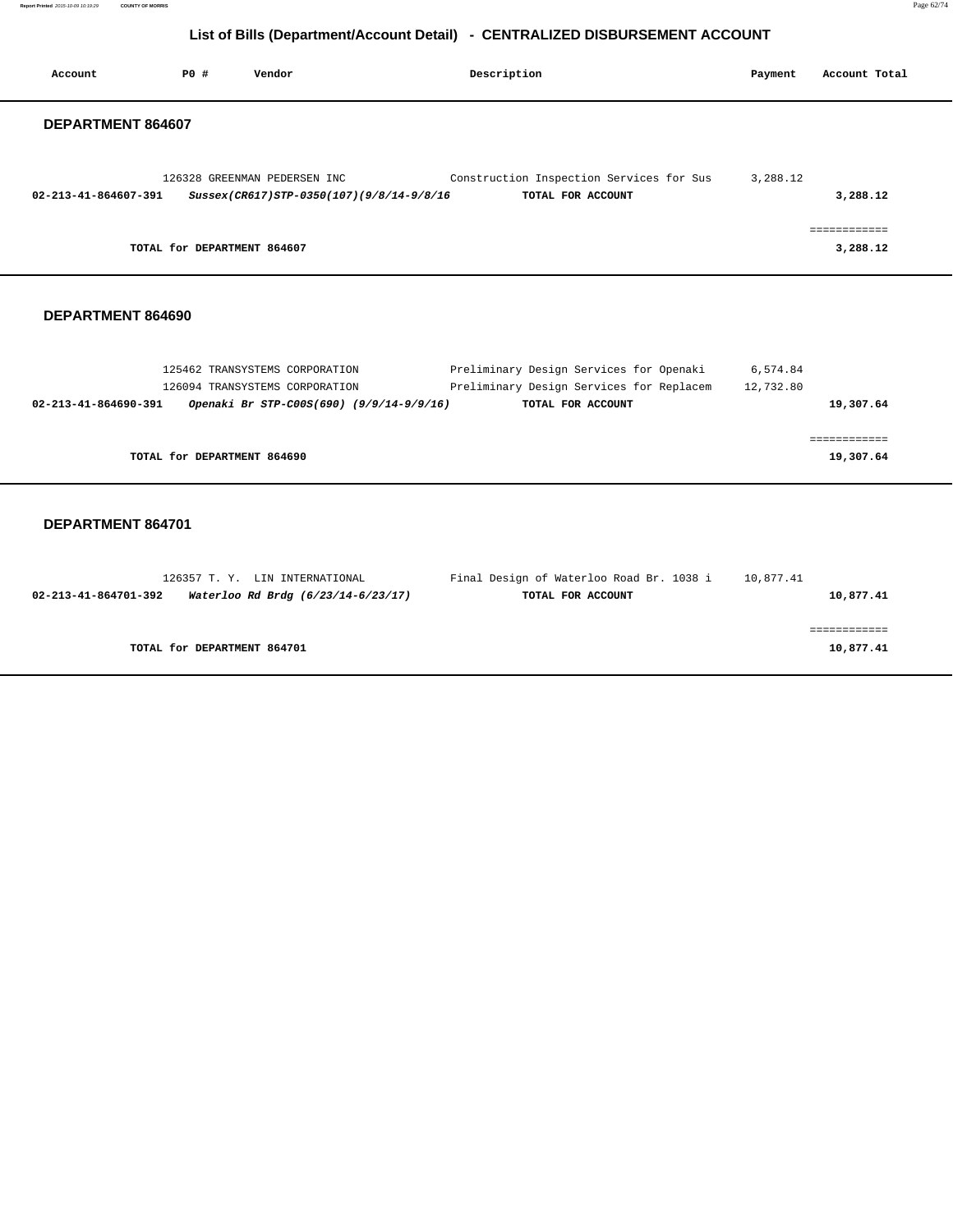| Report Printed 2015-10-09 10:19:29 | <b>COUNTY OF MORRIS</b> | Page 63/74 |
|------------------------------------|-------------------------|------------|
|                                    |                         |            |

| List of Bills (Department/Account Detail) - CENTRALIZED DISBURSEMENT ACCOUNT |      |                                                                                                                                                                        |                                                                                                                                                               |                                                          |                           |  |
|------------------------------------------------------------------------------|------|------------------------------------------------------------------------------------------------------------------------------------------------------------------------|---------------------------------------------------------------------------------------------------------------------------------------------------------------|----------------------------------------------------------|---------------------------|--|
| Account                                                                      | P0 # | Vendor                                                                                                                                                                 | Description                                                                                                                                                   | Payment                                                  | Account Total             |  |
| <b>County Capital</b>                                                        |      |                                                                                                                                                                        |                                                                                                                                                               |                                                          |                           |  |
| Abatmnt/demol-Fac on Greystone                                               |      |                                                                                                                                                                        |                                                                                                                                                               |                                                          |                           |  |
| 04-216-55-953087-909                                                         |      | 126146 DECOTIIS, FITZPATRICK &<br>Miscellaneous - Other                                                                                                                | Legal services<br>TOTAL FOR ACCOUNT                                                                                                                           | 230.00                                                   | 230.00                    |  |
|                                                                              |      | TOTAL for Abatmnt/demol-Fac on Greystone                                                                                                                               |                                                                                                                                                               |                                                          | ============<br>230.00    |  |
| Analy dam condition, rehab dams                                              |      |                                                                                                                                                                        |                                                                                                                                                               |                                                          |                           |  |
| 04-216-55-953113-909                                                         |      | 125966 CIVIL DYNAMICS INC<br>125968 CIVIL DYNAMICS INC<br>125968 CIVIL DYNAMICS INC<br>125969 CIVIL DYNAMICS INC<br>125969 CIVIL DYNAMICS INC<br>Miscellaneous - Other | REHABILITATION OF CANTY'S LAKE DAM<br>REHABILITATION OF LEDDELL'S POND<br>CONTINGENCY<br>REHABILITATION OF LEDDELL'S POND<br>CONTINGENCY<br>TOTAL FOR ACCOUNT | 8,820.00<br>3,967.00<br>8,041.60<br>4,000.00<br>9,165.00 | 33,993.60                 |  |
|                                                                              |      | TOTAL for Analy dam condition, rehab dams                                                                                                                              |                                                                                                                                                               |                                                          | ============<br>33,993.60 |  |
| <b>Renov CentralAveBldg Greystone</b>                                        |      |                                                                                                                                                                        |                                                                                                                                                               |                                                          |                           |  |
| 04-216-55-953146-909                                                         |      | 126158 THE MUSIAL GROUP PA<br>Miscellaneous - Other                                                                                                                    | Central Avenue Building AREA SIX located<br>TOTAL FOR ACCOUNT                                                                                                 | 2,750.00                                                 | 2,750.00                  |  |
|                                                                              |      | TOTAL for Renov CentralAveBldg Greystone                                                                                                                               |                                                                                                                                                               |                                                          | ============<br>2,750.00  |  |
| <b>Analysis/Rehab Dam Conditions</b>                                         |      |                                                                                                                                                                        |                                                                                                                                                               |                                                          |                           |  |
| 04-216-55-953158-951                                                         |      | 125967 RON-JON CONSTRUCTION CORP.<br>Building & Improvements                                                                                                           | INSPECTION AND MAINTENANCE SLUICE GATE<br>TOTAL FOR ACCOUNT                                                                                                   | 3,250.00                                                 | 3,250.00                  |  |
|                                                                              |      | TOTAL for Analysis/Rehab Dam Conditions                                                                                                                                |                                                                                                                                                               |                                                          | ============<br>3,250.00  |  |
| <b>Bridge DesignConst varCty Loc</b>                                         |      |                                                                                                                                                                        |                                                                                                                                                               |                                                          |                           |  |

| 126166 RON-JON CONSTRUCTION CORP.               | Replacement of Bridge No. 190 on Kiel Av | 123,591.41 |
|-------------------------------------------------|------------------------------------------|------------|
| 126165 KONKUS CORPORATION                       |                                          | 3,351.88   |
| Building & Improvements<br>04-216-55-953184-951 | TOTAL FOR ACCOUNT                        | 126,943.29 |
|                                                 |                                          |            |
|                                                 |                                          |            |
| TOTAL for Bridge DesignConst varCty Loc         |                                          | 126,943.29 |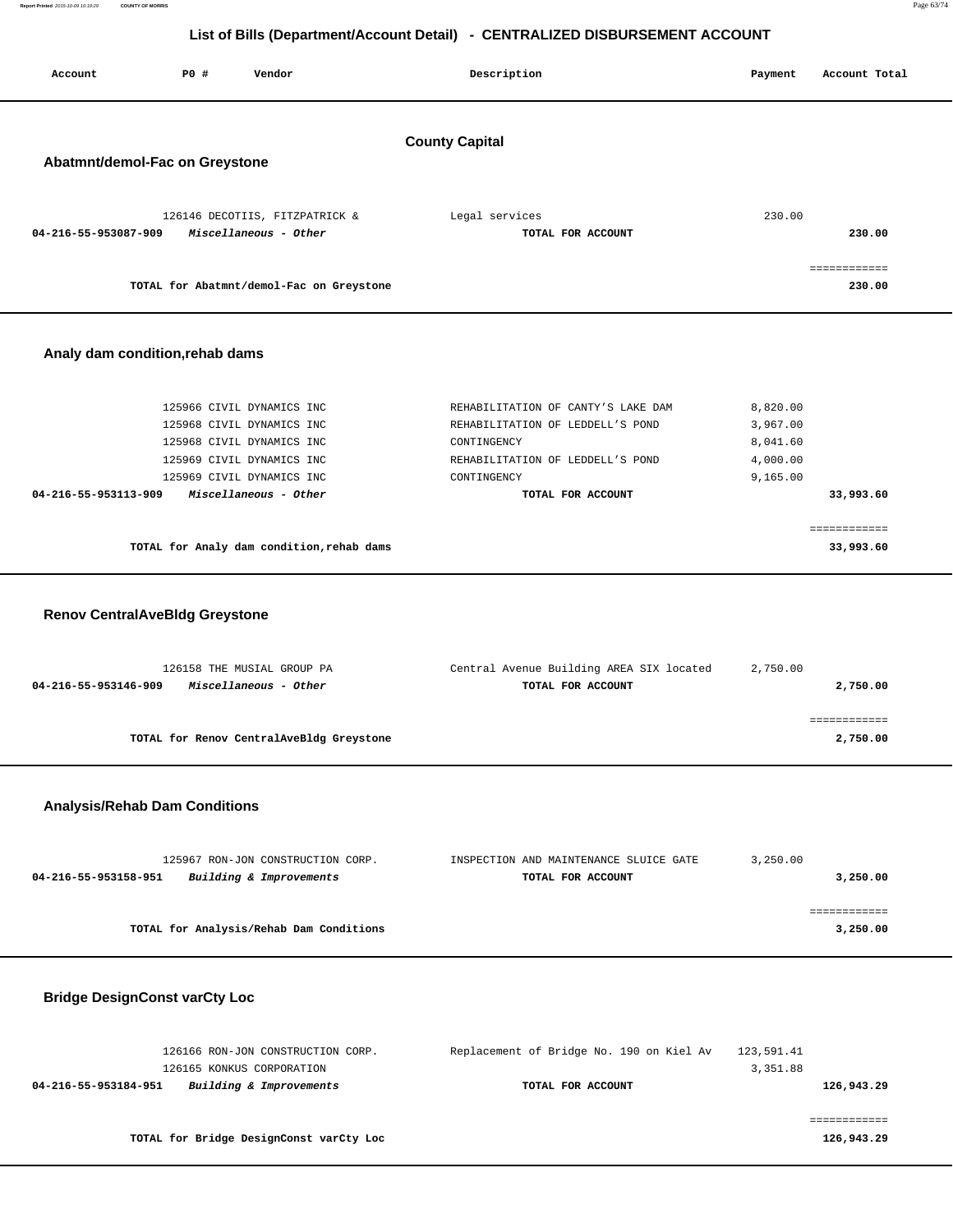**Report Printed** 2015-10-09 10:19:29 **COUNTY OF MORRIS** Page 64/74

## **List of Bills (Department/Account Detail) - CENTRALIZED DISBURSEMENT ACCOUNT**

| Account                  | PO# | Vendor                                   | Description                              | Payment  | Account Total            |
|--------------------------|-----|------------------------------------------|------------------------------------------|----------|--------------------------|
| DEPARTMENT 953202        |     |                                          |                                          |          |                          |
|                          |     |                                          |                                          |          |                          |
|                          |     | 125454 STONEFIELD ENGINEERING            | traffic analysis & construction design a | 1,798.00 |                          |
| 04-216-55-953202-909     |     | Road Resurfacing/Construction/Imprvments | TOTAL FOR ACCOUNT                        |          | 1,798.00                 |
|                          |     |                                          |                                          |          |                          |
|                          |     | TOTAL for DEPARTMENT 953202              |                                          |          | ============<br>1,798.00 |
|                          |     |                                          |                                          |          |                          |
| DEPARTMENT 953217        |     |                                          |                                          |          |                          |
|                          |     | 125061 COOPER ELECTRIC SUPPLY CO.        | WO75863/ RE: 911 MEM - LED LTS/ 08-12-15 | 451.01   |                          |
|                          |     | 125061 COOPER ELECTRIC SUPPLY CO.        | WO73981/ RE: JDC - LED LTS/ 08-14-15     | 1,388.50 |                          |
|                          |     | 125254 COOPER ELECTRIC SUPPLY CO.        | WO75450/ RE: B&G/ 08-25-15               | 398.37   |                          |
|                          |     | 125254 COOPER ELECTRIC SUPPLY CO.        | WO75863/ 911 MEMORIAL/ 08-21-15          | 193.29   |                          |
| 04-216-55-953217-951     |     | Replace Lights/CeilingTiles-BldgsGrounds | TOTAL FOR ACCOUNT                        |          | 2,431.17                 |
|                          |     |                                          |                                          |          | ============             |
|                          |     | TOTAL for DEPARTMENT 953217              |                                          |          | 2,431.17                 |
| <b>DEDADTMENT OF220E</b> |     |                                          |                                          |          |                          |

#### **DEPARTMENT 953225**

| 125561 SUBURBAN CONSULTING                                       | Replacement of Bridge #604 on Mendham Ro | 420.00      |              |
|------------------------------------------------------------------|------------------------------------------|-------------|--------------|
| 125755 GREENMAN PEDERSEN INC                                     | Construction Inspection Svcs. for the Re | 15,575.00   |              |
| 126339 SUBURBAN CONSULTING                                       | Morris Twp. Replacement of County Bridge | 140.00      |              |
| 126332 SUBURBAN CONSULTING                                       | Morris Twp. Replacement of Br. 1400-604  | 365.00      |              |
| 126329 MALICK AND SCHERER PC                                     | Professional Engineering Services per Ag | 1,510.44    |              |
| 126168 GREENMAN PEDERSEN INC                                     | Construction Inspection Services for the | 10,000.00   |              |
| 04-216-55-953225-909<br>Bridge Design, Renov, Construc - Var Loc | TOTAL FOR ACCOUNT                        |             | 28,010.44    |
|                                                                  |                                          |             |              |
| 125455 KONKUS CORPORATION                                        | Superstructure Replacement of Bridge No. | 335, 425.01 |              |
| 125479 RITACCO CONSTRUCTION INC                                  | Deck Rehabilitation of Br 431 on Bloomfi | 34,753.49   |              |
| 126164 KONKUS CORPORATION                                        | Superstructure Replacement of Bridge No. | 179,354.34  |              |
| 04-216-55-953225-951<br>Bridge Design, Renov, Construc - Var Loc | TOTAL FOR ACCOUNT                        |             | 549,532.84   |
|                                                                  |                                          |             |              |
|                                                                  |                                          |             | ============ |
| TOTAL for DEPARTMENT 953225                                      |                                          |             | 577,543.28   |
|                                                                  |                                          |             |              |

|                      | 124386 FINE WALL CORPORATION             | Building Renovations Phase III1 Medical | 26,460.00 |  |
|----------------------|------------------------------------------|-----------------------------------------|-----------|--|
| 04-216-55-953259-951 | RenovCentrlAveComplx-StClare/NonprofMall | TOTAL FOR ACCOUNT                       | 26,460.00 |  |
|                      |                                          |                                         |           |  |
|                      |                                          |                                         |           |  |
|                      | TOTAL for DEPARTMENT 953259              |                                         | 26,460.00 |  |
|                      |                                          |                                         |           |  |
|                      |                                          |                                         |           |  |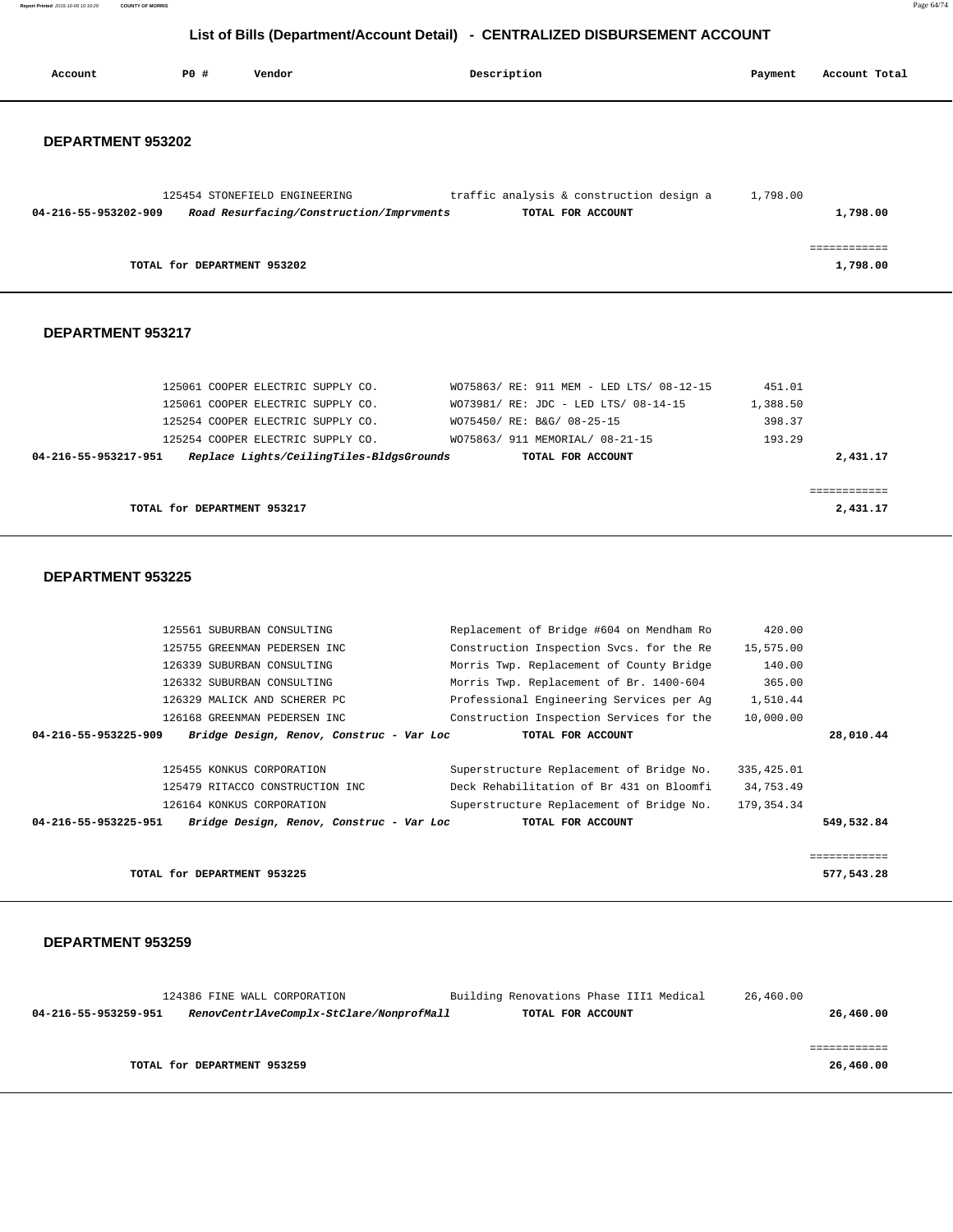| Account              | PO#                         | Vendor                               | Description                              | Payment   | Account Total |
|----------------------|-----------------------------|--------------------------------------|------------------------------------------|-----------|---------------|
|                      |                             |                                      |                                          |           |               |
|                      |                             | 125473 CHERRY WEBER & ASSOC. PC      | Clerk of the Works for various roads, dr | 10,441.00 |               |
|                      |                             | 125484 CHERRY WEBER & ASSOC. PC      | Erosion Control along Flanders-Netcong R | 2,308.80  |               |
|                      | 125453 K S ENGINEERS PC     |                                      | Construction Inspection of Eagle Rock Av | 28,738.50 |               |
|                      |                             | 125464 KELLER & KIRKPATRICK          | Clerk of the Works Inspection for Variou | 2,886.00  |               |
|                      |                             | 125744 CHERRY WEBER & ASSOC. PC      | Construction Inspection Services for the | 11,205.00 |               |
|                      |                             | 125750 CHERRY WEBER & ASSOC. PC      | Clerk of the Works for the Construction  | 8,904.00  |               |
|                      |                             | 125748 CHERRY WEBER & ASSOC. PC      | Engineering Design Services of Erosion C | 2,744.40  |               |
|                      |                             | 125391 RECORDER PUBLISHING CO, INC.  | ACCT#004559 Advertising for Landing Road | 45.93     |               |
|                      |                             | 126167 KELLER & KIRKPATRICK          | Construction Inspection Clerk of the Wor | 14,976.00 |               |
|                      | 126354 K S ENGINEERS PC     |                                      | Prof. Engr. services performed in connec | 29,571.50 |               |
| 04-216-55-953269-909 |                             | Bridge Design/Constr - var locations | TOTAL FOR ACCOUNT                        |           | 111,821.13    |
|                      |                             | 125467 KONKUS CORPORATION            | Replacement of Union School House Road B | 1,554.68  |               |
| 04-216-55-953269-951 |                             | Bridge Design/Constr - var locations | TOTAL FOR ACCOUNT                        |           | 1,554.68      |
|                      |                             |                                      |                                          |           | ============  |
|                      | TOTAL for DEPARTMENT 953269 |                                      |                                          |           | 113,375.81    |

#### **DEPARTMENT 953270**

|                      | 125480 KELLER & KIRKPATRICK                                                | Realignment of Powerville Road/Boonton,                       | 4,844.87                   |
|----------------------|----------------------------------------------------------------------------|---------------------------------------------------------------|----------------------------|
|                      | 126352 KELLER & KIRKPATRICK                                                | Realignment of Powerville Road/Boonton N                      | 6,557.43                   |
|                      | 126351 WATERS, MCPHERSON, MCNEILL, P.C.                                    | E. Pappas                                                     | 2,707.20                   |
|                      | 126351 WATERS, MCPHERSON, MCNEILL, P.C.                                    | Randolph Town Center                                          | 1,821.90                   |
| 04-216-55-953270-909 | Road Design/Construc - var locations                                       | TOTAL FOR ACCOUNT                                             | 15,931.40                  |
| 04-216-55-953270-951 | 125482 CONCRETE CONSTRUCTION CORP.<br>Road Design/Construc - var locations | Intersection Improvements U.S. 202 (Main<br>TOTAL FOR ACCOUNT | 159,025.90<br>159,025.90   |
|                      | TOTAL for DEPARTMENT 953270                                                |                                                               | ============<br>174,957.30 |
|                      |                                                                            |                                                               |                            |

#### **DEPARTMENT 953291**

| 125461 BOSWELL ENGINEERING INC                                   | MC 101 Sussex Turnpike/West Hanover Drai | 605.50   |
|------------------------------------------------------------------|------------------------------------------|----------|
| 125756 D.R. JOHNSON & ASSOCIATES, LLC                            | General Engineering Services for the per | 2,176.99 |
| 126111 D.R. JOHNSON & ASSOCIATES, LLC                            | General Engineering Services for the Per | 3,796.73 |
| Var Roadway Drainage Proj - Public Works<br>04-216-55-953291-909 | TOTAL FOR ACCOUNT                        | 6,579.22 |
|                                                                  |                                          |          |
|                                                                  |                                          |          |
| TOTAL for DEPARTMENT 953291                                      |                                          | 6,579.22 |

|                      | 126112 HATCH MOTT MACDONALD, LLC         | PROFESSIONAL ENGINEERING SERVICES | 1,984.00 |          |
|----------------------|------------------------------------------|-----------------------------------|----------|----------|
| 04-216-55-953314-909 | Repair/Rplcment/Upgrd VarEquip-BldgGrnds | TOTAL FOR ACCOUNT                 |          | 1,984.00 |
|                      |                                          |                                   |          |          |
|                      | 125239 BAYWAY LUMBER                     | WO75662/ RE: OTA/ 08-17-15        | 4,687.48 |          |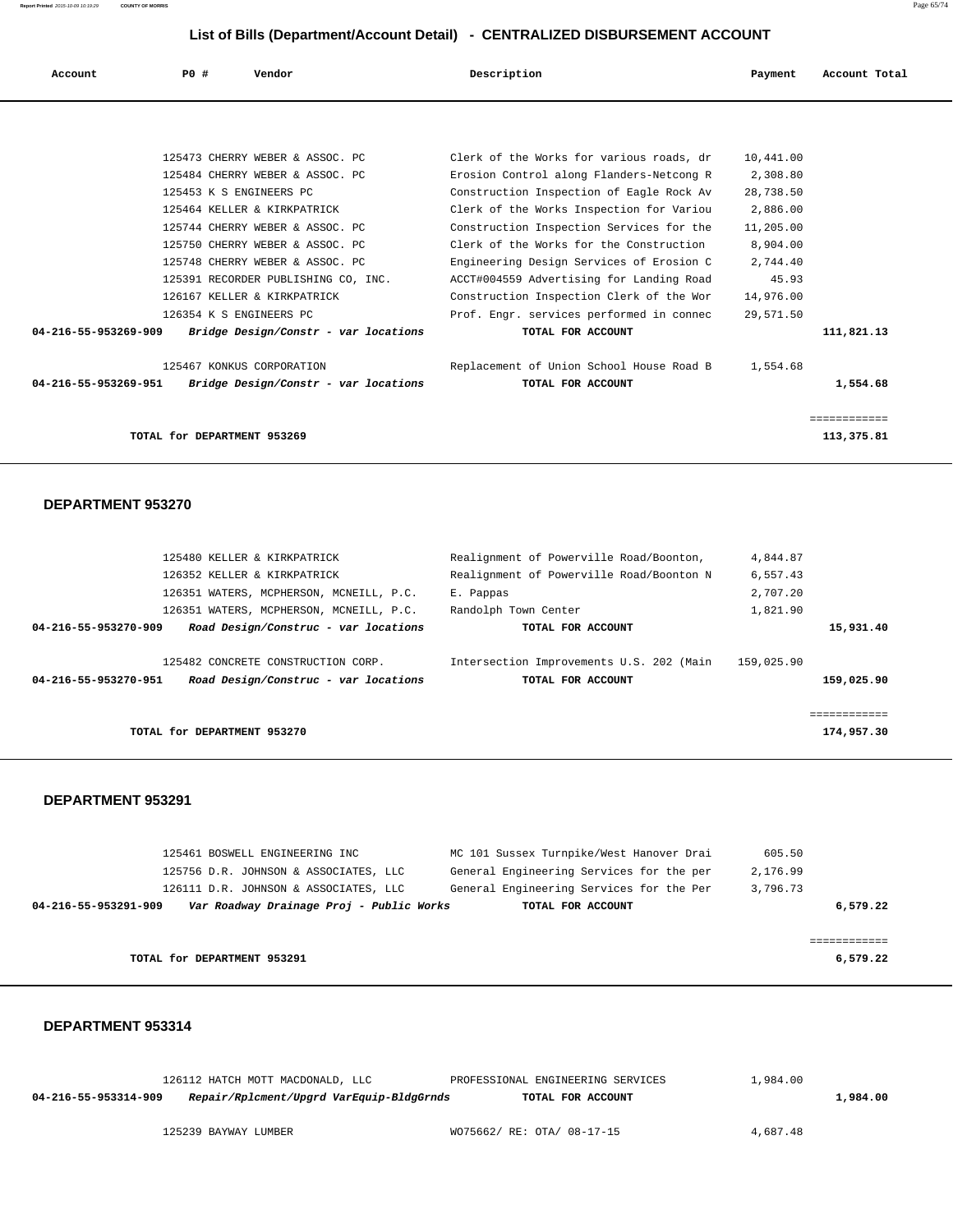**Report Printed** 2015-10-09 10:19:29 **COUNTY OF MORRIS** Page 66/74

## **List of Bills (Department/Account Detail) - CENTRALIZED DISBURSEMENT ACCOUNT**

| Account              | PO#                         | Vendor                                                                                                                | Description       |                                                                                    | Payment              | Account Total             |
|----------------------|-----------------------------|-----------------------------------------------------------------------------------------------------------------------|-------------------|------------------------------------------------------------------------------------|----------------------|---------------------------|
| DEPARTMENT 953314    |                             |                                                                                                                       |                   |                                                                                    |                      |                           |
| 04-216-55-953314-951 |                             | 125241 CONSOLIDATED STEEL & ALUMINUM<br>125918 PANCIELLO CONSTRUCTION LLC<br>Repair/Rplcment/Upgrd VarEquip-BldgGrnds | TOTAL FOR ACCOUNT | RE: CELL TOWER - 500 W. HANOVER/ 07-30-1<br>RE: CTY LIBRARY, 911 MEM, MV/ 09-28-15 | 5,985.00<br>3,050.00 | 16,437.48                 |
|                      | TOTAL for DEPARTMENT 953314 |                                                                                                                       |                   |                                                                                    |                      | ============<br>18,421.48 |

#### **DEPARTMENT 953323**

| 04-216-55-953323-909            | Bridge Design/Constr VarLoc-Public Works | TOTAL FOR ACCOUNT                        |           | 35,303,00 |
|---------------------------------|------------------------------------------|------------------------------------------|-----------|-----------|
| 125745 KEY-TECH                 |                                          | Replacement of Eagle Rock Avenue Bridge  | 6, 258.00 |           |
| 125746 KEY-TECH                 |                                          | Replacement of Bridge NO. 190 on Kiel Av | 1,508.00  |           |
| 125751 CHERRY WEBER & ASSOC. PC |                                          | Construction Inspection Services for the | 1,890.00  |           |
| 125201 KEY-TECH                 |                                          | Concrete testing for Eagle Rock Ave. Bri | 4,954.00  |           |
| 125203 KEY-TECH                 |                                          | Invoice #43360 concrete testing for Kiel | 1,694.00  |           |
| 125488 CHERRY WEBER & ASSOC. PC |                                          | Construction Inspection of Ridgedale Ave | 2,070.00  |           |
| 125459 CHERRY WEBER & ASSOC. PC |                                          | Clerk of the Works for Paving & ADA Ramp | 16,929.00 |           |

**TOTAL for DEPARTMENT 953323** 35,303.00

#### **DEPARTMENT 953329**

|                      | 125481 BOWMAN CONSULTING COMPANY           | Realignment of Schooley's Mountain Road  | 15,487.50 |
|----------------------|--------------------------------------------|------------------------------------------|-----------|
|                      | 126378 MICHAEL BAKER INTERNATIONAL, INC.   | Morris County Data Collection and PMS.   | 27,600.00 |
| 04-216-55-953329-909 | Design, Building, Rehab of Roads-PublWorks | TOTAL FOR ACCOUNT                        | 43,087.50 |
|                      |                                            |                                          |           |
|                      | 125482 CONCRETE CONSTRUCTION CORP.         | Intersection Improvements U.S. 202 (Main | 9,370.12  |
| 04-216-55-953329-951 | Design, Building, Rehab of Roads-PublWorks | TOTAL FOR ACCOUNT                        | 9,370.12  |
|                      |                                            |                                          |           |
|                      |                                            |                                          |           |
|                      | TOTAL for DEPARTMENT 953329                |                                          | 52,457.62 |
|                      |                                            |                                          |           |

|                      | 126353 PARETTE SOMJEN ARCHITECTS LLC | HVAC UPGRADES @ THE MORRIS COUNTY ADMINI | 2,300.00 |          |
|----------------------|--------------------------------------|------------------------------------------|----------|----------|
| 04-216-55-953347-909 | HVAC-Replace or Repair Various Bldgs | TOTAL FOR ACCOUNT                        |          | 2,300.00 |
|                      | 125257 BINSKY SERVICE LLC            | RE: COUNTY LIBRARY/ 08-24-15             | 190.00   |          |
|                      | 125805 BINSKY SERVICE LLC            | RE: SEU/ 09-09-15                        | 285.00   |          |
| 04-216-55-953347-951 | HVAC-Replace or Repair Various Bldgs | TOTAL FOR ACCOUNT                        |          | 475.00   |
|                      |                                      |                                          |          |          |
|                      |                                      |                                          |          |          |
|                      | TOTAL for DEPARTMENT 953347          |                                          |          | 2,775.00 |
|                      |                                      |                                          |          |          |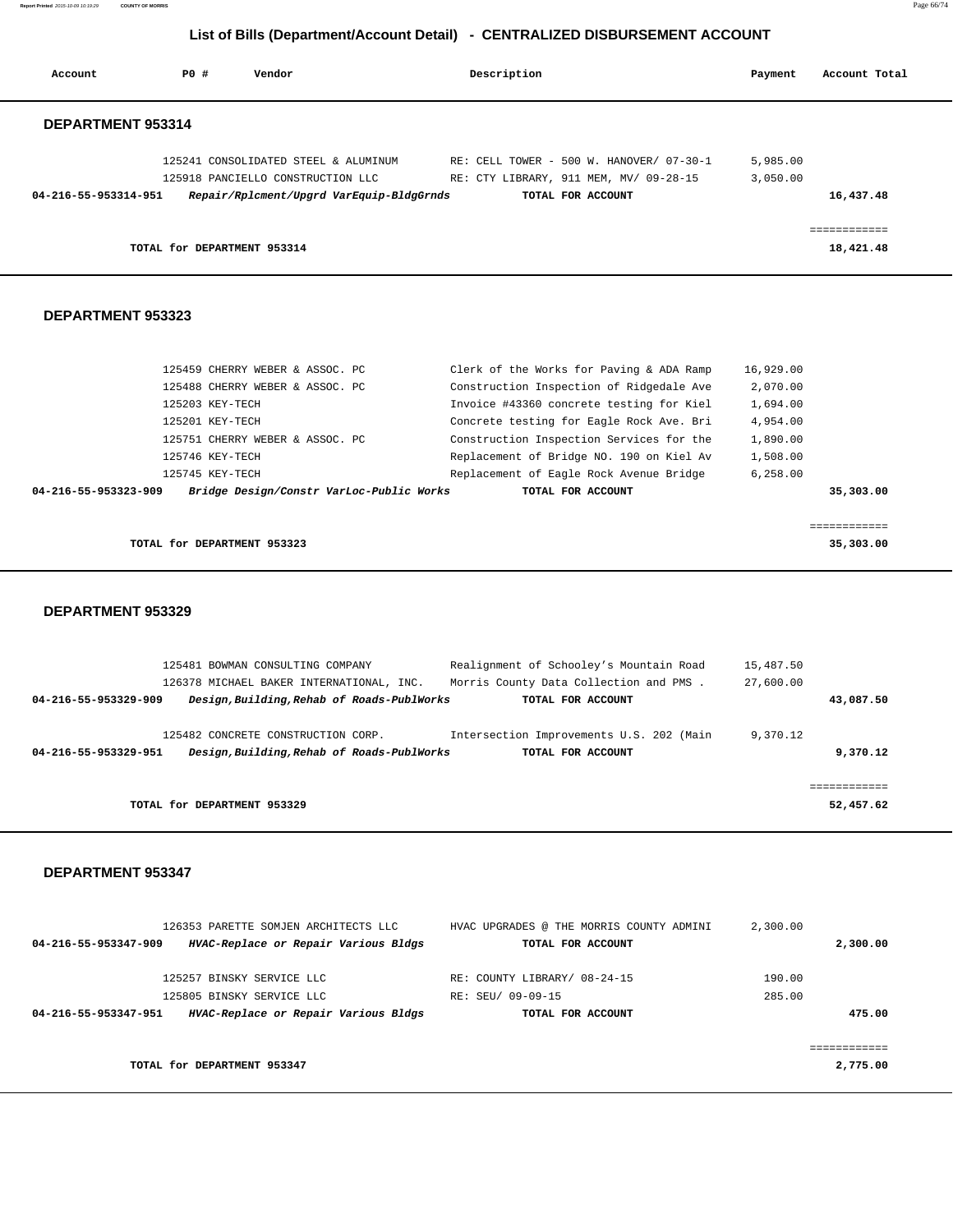| Account              | PO#                         | Vendor |                                    | Description |                                                                                                          | Payment    | Account Total              |
|----------------------|-----------------------------|--------|------------------------------------|-------------|----------------------------------------------------------------------------------------------------------|------------|----------------------------|
|                      |                             |        |                                    |             |                                                                                                          |            |                            |
| 04-216-55-953348-951 |                             |        | Various Roof Replace - County Wide |             | 126145 BILLY CONTRACTING & RESTORATION INC ROOF REPLACEMENT AT MORRIS COUNTY COURTH<br>TOTAL FOR ACCOUNT | 139,419.00 | 139,419.00                 |
|                      | TOTAL for DEPARTMENT 953348 |        |                                    |             |                                                                                                          |            | ============<br>139,419.00 |

#### **DEPARTMENT 953355**

|                      | 125390 REMINGTON & VERNICK ENGINEERS INC | Morris County Courthouse Fire Sprinkler | 4,898.64 |          |
|----------------------|------------------------------------------|-----------------------------------------|----------|----------|
| 04-216-55-953355-909 | Fire Sprinkler Purchase Courthouse       | TOTAL FOR ACCOUNT                       |          | 4,898.64 |
|                      |                                          |                                         |          |          |
|                      |                                          |                                         |          |          |
|                      | TOTAL for DEPARTMENT 953355              |                                         |          | 4,898.64 |
|                      |                                          |                                         |          |          |

#### **DEPARTMENT 953356**

|                      | 125486 KELLER & KIRKPATRICK         | Milling & Resurfacing Projects 2015-Grou | 1,208.80  |              |
|----------------------|-------------------------------------|------------------------------------------|-----------|--------------|
|                      | 126356 BOSWELL ENGINEERING INC      | MC-104 Reconst. of RR Crosssing Proj. Do | 14,053.00 |              |
|                      | 126355 BOSWELL ENGINEERING INC      | mc-102 County Railroad Crossing Engineer | 4,095.00  |              |
| 04-216-55-953356-909 | Various Road-Designs & Construction | TOTAL FOR ACCOUNT                        |           | 19,356.80    |
|                      | 125482 CONCRETE CONSTRUCTION CORP.  | Intersection Improvements U.S. 202 (Main | 21,828.28 |              |
|                      | 126162 WILD HEART BULK LANDSCAPE    | Wharton Demolition170 North Main Street  | 11,270.00 |              |
| 04-216-55-953356-940 | Various Road-Designs & Construction | TOTAL FOR ACCOUNT                        |           | 33,098.28    |
|                      |                                     |                                          |           |              |
|                      |                                     |                                          |           | :=========== |
|                      | TOTAL for DEPARTMENT 953356         |                                          |           | 52,455.08    |

#### **DEPARTMENT 953362**

|                      | 125253 COMPLETE SECURITY SYSTEMS, INC.  |  |  |  | RE: CH - PERIMETER FIRE DOORS/ 08-04-15 | 6,300,00 |          |
|----------------------|-----------------------------------------|--|--|--|-----------------------------------------|----------|----------|
|                      | 125243 REDMANN ELECTRIC CO., INC.       |  |  |  | RE: CH - EMERGENCY REPAIR/ 08-21-15     | 2,018.00 |          |
| 04-216-55-953362-951 | Security Improvement AR Bldg/Courthouse |  |  |  | TOTAL FOR ACCOUNT                       |          | 8,318.00 |
|                      |                                         |  |  |  |                                         |          |          |
|                      |                                         |  |  |  |                                         |          |          |
|                      | TOTAL for DEPARTMENT 953362             |  |  |  |                                         |          | 8,318.00 |
|                      |                                         |  |  |  |                                         |          |          |

| 125474 SCHIFANO CONSTRUCTION CORP. | Milling & resurfacing of Watchung Avenue | 32,420.12  |
|------------------------------------|------------------------------------------|------------|
| 125483 TILCON NEW YORK INC.        | Milling & Resurfacing of Center Grove Ro | 33, 218.35 |
| 126334 SCHIFANO CONSTRUCTION CORP. |                                          | 35,000.00  |
| 126163 TOP LINE CONSTRUCTION CORP  |                                          | 7,920.00   |
| 126159 TOP LINE CONSTRUCTION CORP  |                                          | 3,401.12   |
| 126160 SCHIFANO CONSTRUCTION CORP. |                                          | 11,805.95  |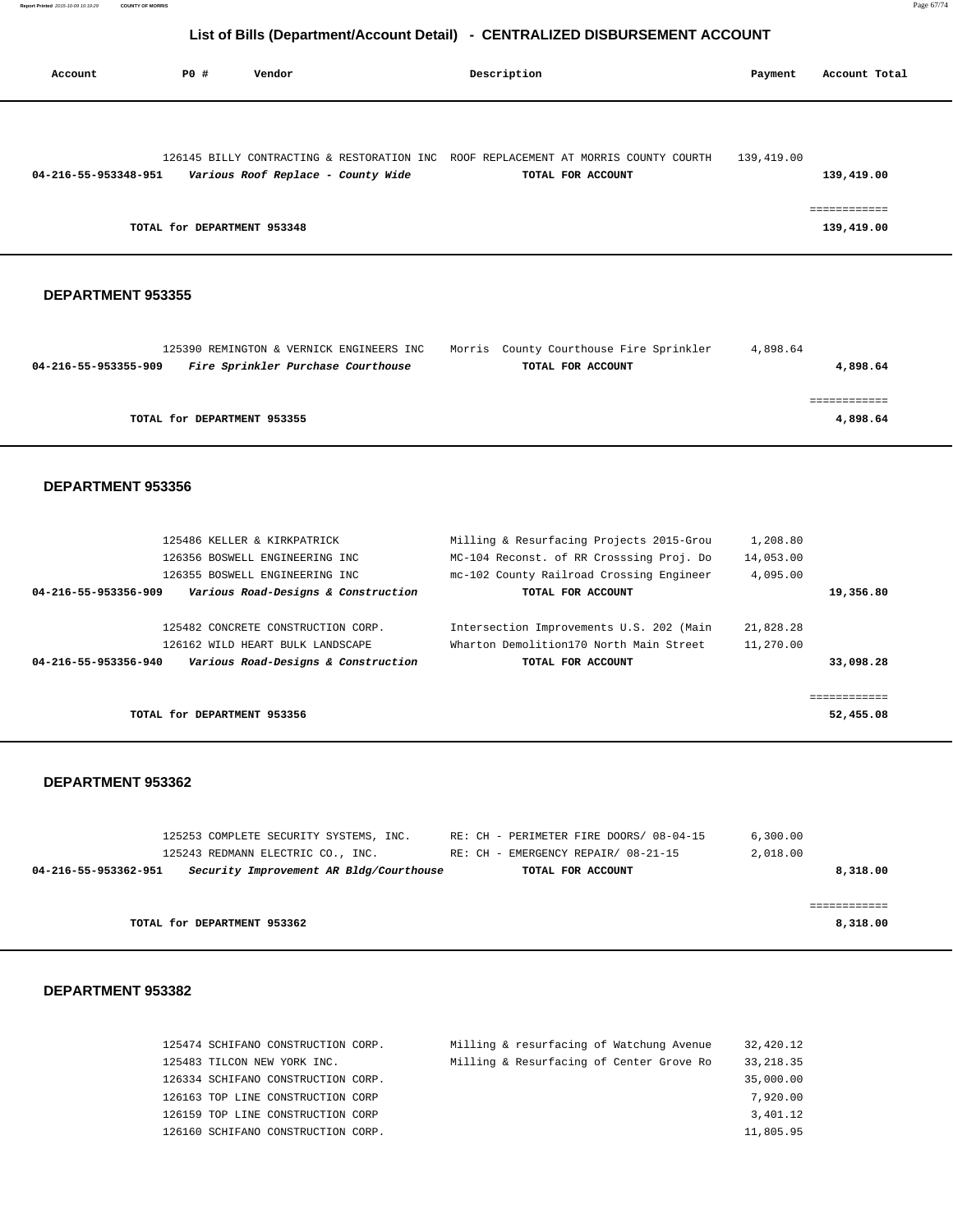**Report Printed** 2015-10-09 10:19:29 **COUNTY OF MORRIS** Page 68/74

## **List of Bills (Department/Account Detail) - CENTRALIZED DISBURSEMENT ACCOUNT**

| Account                  | PO# | Vendor                                  | Description       | Payment | Account Total              |
|--------------------------|-----|-----------------------------------------|-------------------|---------|----------------------------|
| <b>DEPARTMENT 953382</b> |     |                                         |                   |         |                            |
| 04-216-55-953382-940     |     | Road Resurfacing, MV arking lot, Railrd | TOTAL FOR ACCOUNT |         | 131,684.51                 |
|                          |     | TOTAL for DEPARTMENT 953382             |                   |         | ============<br>131,684.51 |

#### **DEPARTMENT 953389**

|                      | 118884 MALL CHEVROLET INC.             | 2015 CHEVROLET EXPRESS RWD VAN-CARGO PER | 19,560.00 |
|----------------------|----------------------------------------|------------------------------------------|-----------|
|                      | 118884 MALL CHEVROLET INC.             | U0F- AM/FM RADIO                         | 134.85    |
|                      | 118884 MALL CHEVROLET INC.             | GLA12 GLASS, REAR DOOR WINDOW FIXED      | 53.94     |
|                      | 118884 MALL CHEVROLET INC.             | B38 FLOOR COVERING VINYL - FULL LENGTH   | 80.91     |
|                      | 118884 MALL CHEVROLET INC.             | UD7 REAR PARKING ASSIST                  | 265.21    |
|                      | 118884 MALL CHEVROLET INC.             | R6S REAR DOOR TRIM                       | 85.40     |
|                      | 118884 MALL CHEVROLET INC.             | 7318G PLUMBING PACKAGE-SHELVING          | 3,518.00  |
| 04-216-55-953389-940 | B&G-Equip./Vehicles, Ext. Improvements | TOTAL FOR ACCOUNT                        | 23,698.31 |
|                      |                                        |                                          |           |
|                      |                                        |                                          |           |
|                      | TOTAL for DEPARTMENT 953389            |                                          | 23,698.31 |

#### **DEPARTMENT 953410**

| TOTAL for DEPARTMENT 953410                             |                                          | 1,759,397.75 |
|---------------------------------------------------------|------------------------------------------|--------------|
|                                                         |                                          | ============ |
| Public Works - Road Resurfacing<br>04-216-55-953410-951 | TOTAL FOR ACCOUNT                        | 1,759,397.75 |
| 126161 TOP LINE CONSTRUCTION CORP                       | Milling & Resurfacing of Dover Chester R | 420,086.35   |
| 126160 SCHIFANO CONSTRUCTION CORP.                      | Milling & Resurfacing of Blue Mill Road  | 140,313.67   |
| 126159 TOP LINE CONSTRUCTION CORP                       | Milling & Resurfacing of Mount Hope Aven | 314,819.13   |
| 126163 TOP LINE CONSTRUCTION CORP                       | Milling & Resurfacing of Millbrook Avenu | 350,814.87   |
| 126334 SCHIFANO CONSTRUCTION CORP.                      | Milling & Resurfacing of East Hanover Av | 533, 363. 73 |
|                                                         |                                          |              |

### **Bridge Improvements**

| 125457 DIAMOND CONSTRUCTION        | Concrete Floor Constrution and underdrai | 643.00      |
|------------------------------------|------------------------------------------|-------------|
| 125479 RITACCO CONSTRUCTION INC    | Deck Rehabilitation of Br 431 on Bloomfi | 57, 244, 58 |
| Hard Costs<br>04-216-55-953604-940 | TOTAL FOR ACCOUNT                        | 57,887.58   |
|                                    |                                          |             |
|                                    |                                          |             |
| TOTAL for Bridge Improvements      |                                          | 57,887.58   |
|                                    |                                          |             |

## **Rd Resurface & Recon Var Roads**

| 04-216-55-953861-909<br>Miscellaneous - Other | TOTAL FOR ACCOUNT        | 1,578.88 |
|-----------------------------------------------|--------------------------|----------|
| 126376 WATERS, MCPHERSON, MCNEILL, P.C.       | Air Products legal svcs. | 57.44    |
| 126375 WATERS, MCPHERSON, MCNEILL, P.C.       | Property donation        | 1,521.44 |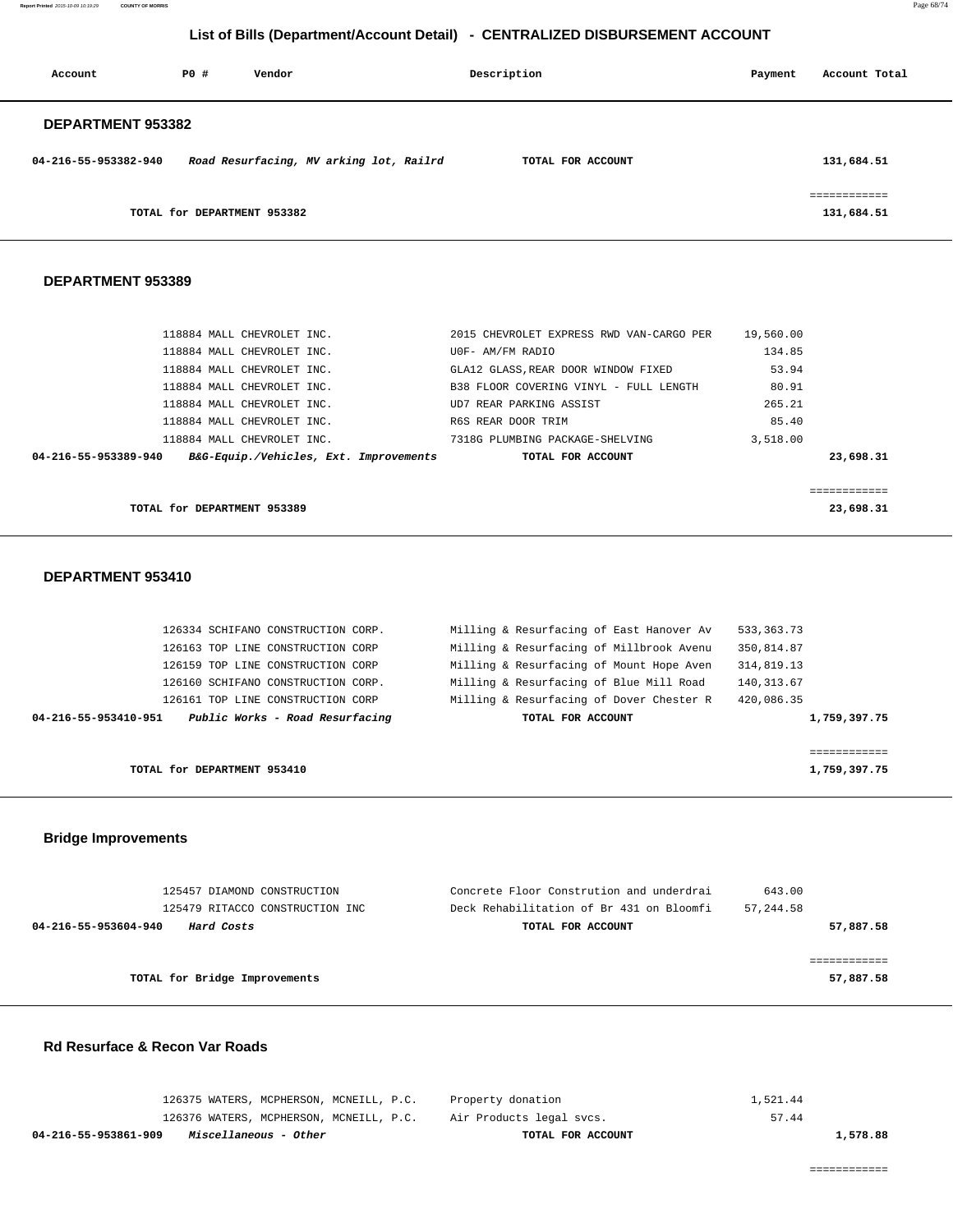| Account | P0#                                       | Vendor | Description | Payment | Account Total |
|---------|-------------------------------------------|--------|-------------|---------|---------------|
|         | <b>Rd Resurface &amp; Recon Var Roads</b> |        |             |         |               |
|         | TOTAL for Rd Resurface & Recon Var Roads  |        |             |         | 1,578.88      |
|         | <b>Brdg Design &amp; Constr Var Local</b> |        |             |         |               |

| 125479 RITACCO CONSTRUCTION INC          | Deck Rehabilitation of Br 431 on Bloomfi | 11,669.74 |
|------------------------------------------|------------------------------------------|-----------|
| 04-216-55-953862-940<br>Hard Costs       | TOTAL FOR ACCOUNT                        | 11,669.74 |
|                                          |                                          |           |
|                                          |                                          |           |
| TOTAL for Brdg Design & Constr Var Local |                                          | 11,669.74 |
|                                          |                                          |           |

### **Cty Bridge Design&Construction**

| 126358 CHERRY WEBER & ASSOC. PC               | Engineering Services for the Replacement | 3,382.23 |
|-----------------------------------------------|------------------------------------------|----------|
| 04-216-55-953908-909<br>Miscellaneous - Other | TOTAL FOR ACCOUNT                        | 3,382.23 |
|                                               |                                          |          |
|                                               |                                          |          |
| TOTAL for Cty Bridge Design&Construction      |                                          | 3,382.23 |
|                                               |                                          |          |

#### **DEPARTMENT 955345**

| 111433 EDWARD DON COMPANY                              | 1061696, Ouote No. 8298 | 1,301.68 |
|--------------------------------------------------------|-------------------------|----------|
| 111433 EDWARD DON COMPANY                              | SHIPPING                | 12.86    |
| Various Projects - Morris View<br>04-216-55-955345-940 | TOTAL FOR ACCOUNT       | 1,314.54 |
|                                                        |                         |          |
|                                                        |                         |          |
| TOTAL for DEPARTMENT 955345                            |                         | 1,314.54 |
|                                                        |                         |          |

#### **DEPARTMENT 957293**

|                      | 124889 ROUTE 46 CHEVROLET   |                                          | 2015 CHEVROLET EOUINOX   | 44,530.00 |           |
|----------------------|-----------------------------|------------------------------------------|--------------------------|-----------|-----------|
|                      | 124889 ROUTE 46 CHEVROLET   |                                          | EXTRA FOB & KEY FOR EACH | 150.88    |           |
| 04-216-55-957293-957 |                             | Vehicle Rplcmnt &Radio Upgrade-Nutrition | TOTAL FOR ACCOUNT        |           | 44,680.88 |
|                      |                             |                                          |                          |           |           |
|                      |                             |                                          |                          |           |           |
|                      | TOTAL for DEPARTMENT 957293 |                                          |                          |           | 44,680.88 |
|                      |                             |                                          |                          |           |           |

| 124176 SHI INTERNATIONAL CORP                        | Host Explorer Maintenance - Prosecutor's | 7,820.62 |
|------------------------------------------------------|------------------------------------------|----------|
| Computer Equip Purchase - IT<br>04-216-55-962267-955 | TOTAL FOR ACCOUNT                        | 7,820.62 |
|                                                      |                                          |          |
|                                                      |                                          |          |
| TOTAL for DEPARTMENT 962267                          |                                          | 7,820.62 |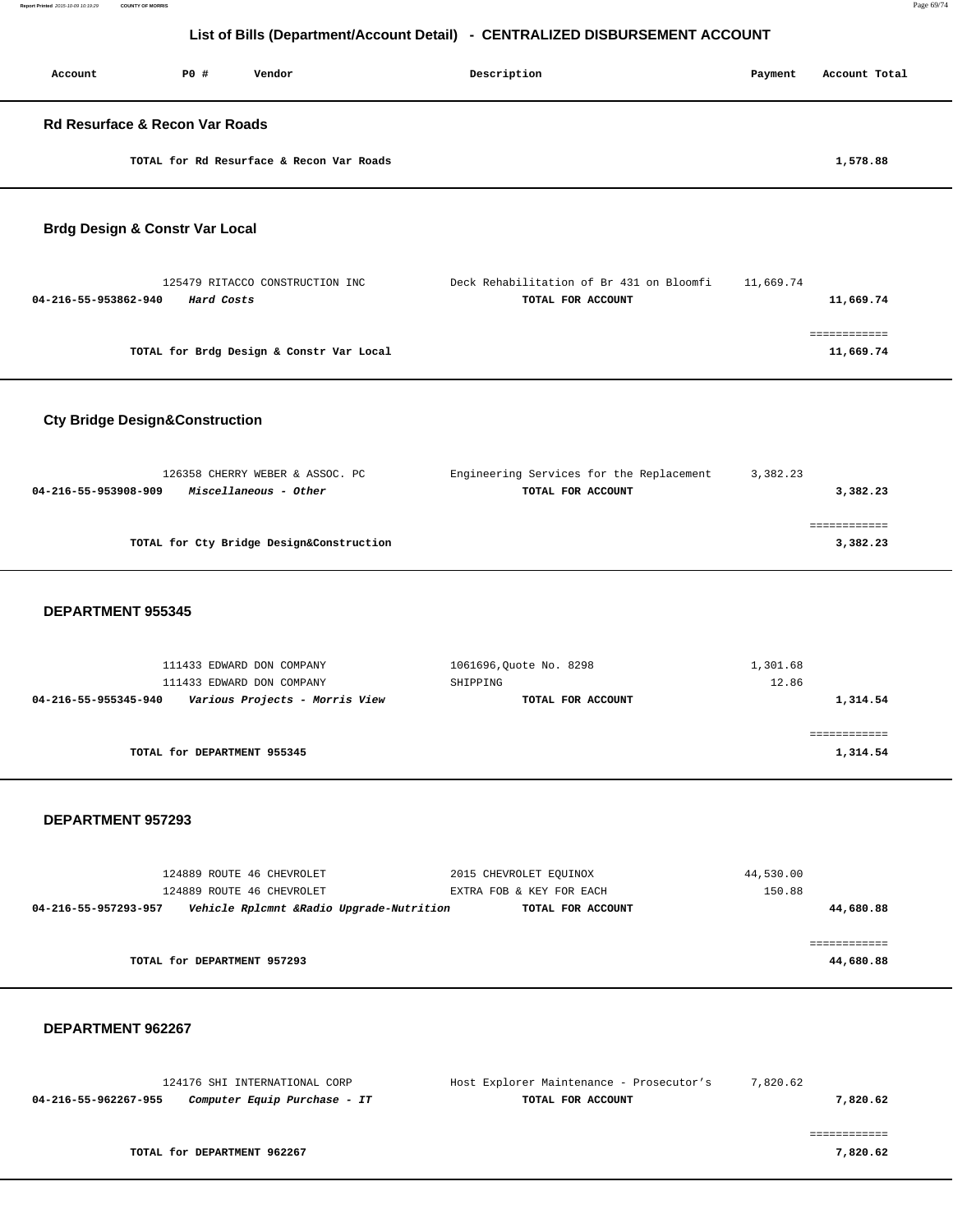**Report Printed** 2015-10-09 10:19:29 **COUNTY OF MORRIS** Page 70/74

## **List of Bills (Department/Account Detail) - CENTRALIZED DISBURSEMENT ACCOUNT**

| Account                  | PO#                         | Vendor                                                      | Description                                                   | Payment    | Account Total              |
|--------------------------|-----------------------------|-------------------------------------------------------------|---------------------------------------------------------------|------------|----------------------------|
| <b>DEPARTMENT 962343</b> |                             |                                                             |                                                               |            |                            |
| 04-216-55-962343-909     |                             | 120904 DELL MARKETING L.P.<br>Purchase Various Equip for IT | Microsoft Enteprise agreement annual Tru<br>TOTAL FOR ACCOUNT | 183,348.95 | 183,348.95                 |
|                          | TOTAL for DEPARTMENT 962343 |                                                             |                                                               |            | ------------<br>183,348.95 |
|                          |                             |                                                             |                                                               |            |                            |

#### **DEPARTMENT 962398**

| TOTAL for DEPARTMENT 962398                             |                                          | 271,302.02   |
|---------------------------------------------------------|------------------------------------------|--------------|
|                                                         |                                          | -----------  |
| 04-216-55-962398-955<br>ITD-Computer & Newtork Upgrades | TOTAL FOR ACCOUNT                        | 271,302.02   |
| 124174 HEWLETT-PACKARD COMPANY                          |                                          | 155.19       |
| 124174 HEWLETT-PACKARD COMPANY                          | Ouote Number: 10592396                   | 656.63       |
| 124174 HEWLETT-PACKARD COMPANY                          | HP Designjet T2500                       | 9,058.50     |
| 124203 HEWLETT-PACKARD COMPANY                          | HP 5y Nbd+DMR Dsnjt Z5400ps-44in HW Supp | 1,807.20     |
| 124203 HEWLETT-PACKARD COMPANY                          | HP Designjet Z5400 44-in Post Scripte Pr | 5, 321, 25   |
| 124203 HEWLETT-PACKARD COMPANY                          | HP LaserJet Enterprise P3015x Printer -  | 4,065.00     |
| 124510 SHI INTERNATIONAL CORP                           | Checkpoint Firewall Upgrades as Per Ouot | 250, 238. 25 |

 **DEPARTMENT 963247** 

|                      | 125039 REDMANN ELECTRIC CO., INC.        | Services per attached invoice dated 8/21 | 1,569.59 |
|----------------------|------------------------------------------|------------------------------------------|----------|
| 04-216-55-963247-951 | UpdateHanovrGarageHazrdWasteStorageFacil | TOTAL FOR ACCOUNT                        | 1,569.59 |
|                      |                                          |                                          |          |
|                      |                                          |                                          |          |
|                      | TOTAL for DEPARTMENT 963247              |                                          | 1,569.59 |
|                      |                                          |                                          |          |

#### **DEPARTMENT 963372**

|                      | 124195 FF1 PROFESSIONAL SAFETY SERVICES |                                          | Equipment per attached Quote #144315 Dat | 449.85 |
|----------------------|-----------------------------------------|------------------------------------------|------------------------------------------|--------|
| 04-216-55-963372-956 |                                         | Purchase Equipment for Health Management | TOTAL FOR ACCOUNT                        | 449.85 |
|                      |                                         |                                          |                                          |        |
|                      |                                         |                                          |                                          |        |
|                      | TOTAL for DEPARTMENT 963372             |                                          |                                          | 449.85 |

| 126478 COUNTY COLLEGE OF MORRIS                      | Cablevision of Morris | 21,134.41 |
|------------------------------------------------------|-----------------------|-----------|
| CCM-Media Center Renovations<br>04-216-55-969411-951 | TOTAL FOR ACCOUNT     | 21,134.41 |
|                                                      |                       |           |
|                                                      |                       |           |
| TOTAL for DEPARTMENT 969411                          |                       | 21,134.41 |
|                                                      |                       |           |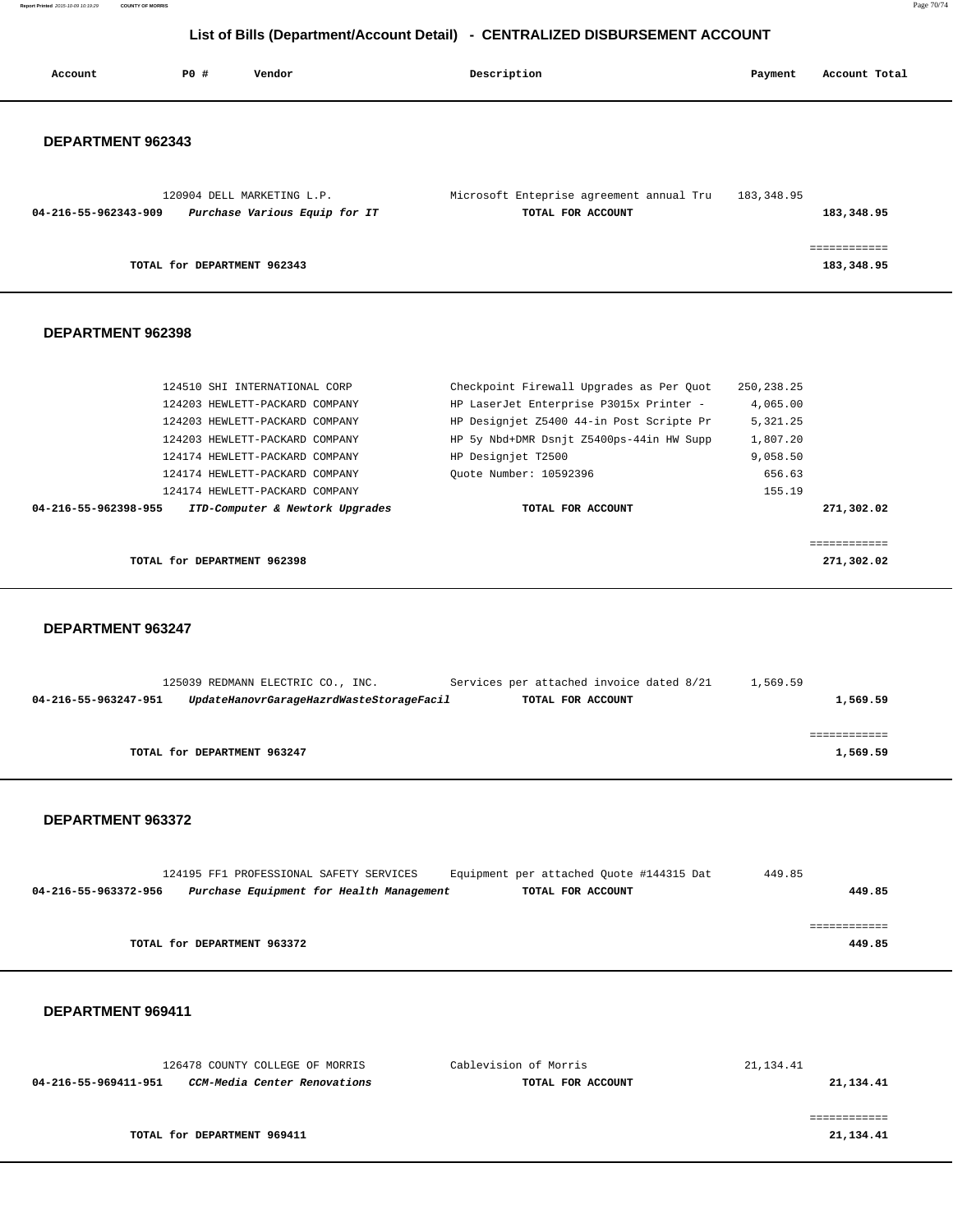| Account<br>. | P <sub>0</sub> | Vendor | Description | Payment | Account Total |
|--------------|----------------|--------|-------------|---------|---------------|
|              |                |        |             |         |               |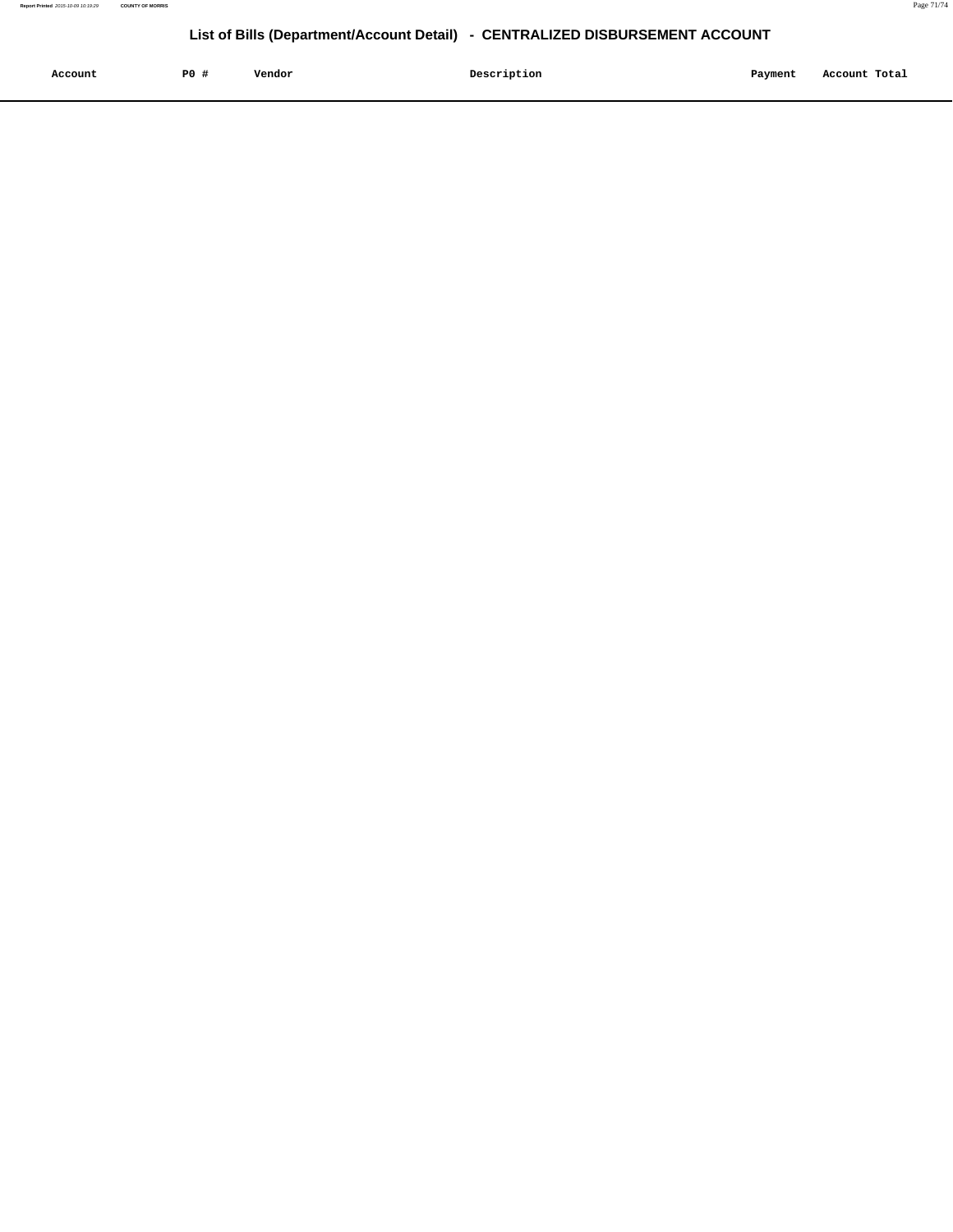| Account                                              | PO#                           | Vendor                                                                                                       | Description                                                                                                                                           | Payment                               | Account Total              |  |
|------------------------------------------------------|-------------------------------|--------------------------------------------------------------------------------------------------------------|-------------------------------------------------------------------------------------------------------------------------------------------------------|---------------------------------------|----------------------------|--|
| <b>Dedicated Trust</b><br><b>Motor Vehicle Fines</b> |                               |                                                                                                              |                                                                                                                                                       |                                       |                            |  |
| 13-290-56-575701-888                                 |                               | 125638 COUNTY OF MORRIS<br>125583 TILCON NEW YORK INC.<br>125576 TILCON NEW YORK INC.<br>Motor Vehicle Fines | TRANSFER FUNDS FOR DEDICATED MOTOR VEHIC<br>Bituminous Concrete-Roxbury-Hillside Ave<br>Chester Milling Contract 715322 Customer<br>TOTAL FOR ACCOUNT | 97,249.52<br>154,104.31<br>121,924.56 | 373,278.39                 |  |
|                                                      | TOTAL for Motor Vehicle Fines |                                                                                                              |                                                                                                                                                       |                                       | ------------<br>373,278.39 |  |

### **Weights & Measures**

| 125639 COUNTY OF MORRIS                                      | 110,046.02<br>TRANSFER FUNDS FOR DEDICATED WEIGHTS & M |            |
|--------------------------------------------------------------|--------------------------------------------------------|------------|
| <i><b>Weights &amp; Measures</b></i><br>13-290-56-575801-888 | TOTAL FOR ACCOUNT                                      | 110,046.02 |
|                                                              |                                                        |            |
|                                                              |                                                        |            |
| TOTAL for Weights & Measures                                 |                                                        | 110,046.02 |
|                                                              |                                                        |            |

### **Construction Board of Appeals**

| 125394 THOMAS LEAD RESERVATIONS, LLC                  | Refund of appeal fee for case MC#2015-10 | 100.00 |
|-------------------------------------------------------|------------------------------------------|--------|
| Construction Board of Appeals<br>13-290-56-576801-888 | TOTAL FOR ACCOUNT                        | 100.00 |
|                                                       |                                          |        |
|                                                       |                                          |        |
| TOTAL for Construction Board of Appeals               |                                          | 100.00 |

#### **Tax Board**

| Tax Board<br>13-290-56-577101-888 | TOTAL FOR ACCOUNT                        |          | 8,410.73 |
|-----------------------------------|------------------------------------------|----------|----------|
| 124766 THE GRAND HOTEL            | Comm. Bernard Tyson check in 8/31 check  | 760.00   |          |
| 123022 THE GRAND HOTEL            | Kim Roggenkamp check in 8/30 check out 9 | 950.00   |          |
| 123022 THE GRAND HOTEL            | Ralph T. Meloro, IV check in 8/30 check  | 950.00   |          |
| 123022 THE GRAND HOTEL            | Patricia Marsh check in 8/29 check out 9 | 1,140.00 |          |
| 123794 O'DOWD ADVERTISING         | UPS                                      | 67.32    |          |
| 123794 O'DOWD ADVERTISING         | Set Up charge                            | 50.00    |          |
| 123794 O'DOWD ADVERTISING         | Pocket Stubby Bottle Cooler              | 705.00   |          |
| 123406 OFFICE TEAM                | Professional services w/e 7/17/15        | 657.72   |          |
| 123688 OFFICE TEAM                | Professional services w/e 7/24/15        | 383.67   |          |
| 123392 OFFICE TEAM                | Professional services w/e 7/10/15        | 511.56   |          |
| 122544 OFFICE TEAM                | Professional services w/e 7/3/15         | 511.56   |          |
| 122544 OFFICE TEAM                | Professional services w/w 6/26/15        | 639.45   |          |
| 122544 OFFICE TEAM                | Professional services w/e 6/19/15        | 639.45   |          |
| 124749 NJACTB                     | conference registration Commissioner Ber | 445.00   |          |
|                                   |                                          |          |          |

**TOTAL for Tax Board** 8,410.73

============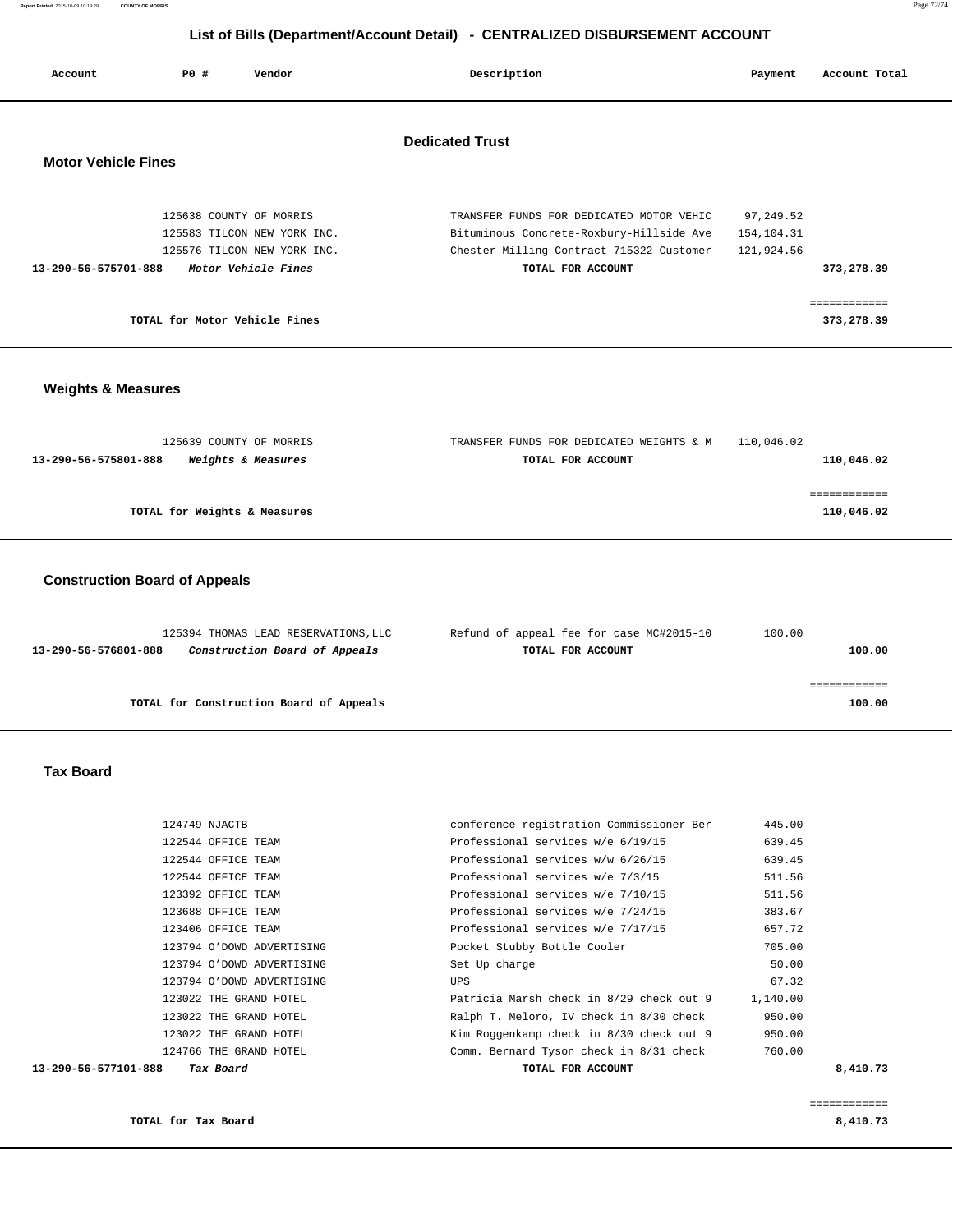**Report Printed** 2015-10-09 10:19:29 **COUNTY OF MORRIS** Page 73/74

## **List of Bills (Department/Account Detail) - CENTRALIZED DISBURSEMENT ACCOUNT**

| Account                                  | P0 # | Vendor                                                   | Description                                        | Account Total<br>Payment |
|------------------------------------------|------|----------------------------------------------------------|----------------------------------------------------|--------------------------|
| <b>Environ Quality &amp; Enforcement</b> |      |                                                          |                                                    |                          |
| 13-290-56-578901-888                     |      | 126414 VERIZON WIRELESS<br>Environ Quality & Enforcement | L&PS - ENVIRONMENTAL SERVICES<br>TOTAL FOR ACCOUNT | 278.55<br>278.55         |
|                                          |      | TOTAL for Environ Quality & Enforcement                  |                                                    | ------------<br>278.55   |

#### **DEPARTMENT 580554**

| 13-290-56-580554-888 |  | Open Space - Park Commission         | TOTAL FOR ACCOUNT                                 |           | 38,440.78 |
|----------------------|--|--------------------------------------|---------------------------------------------------|-----------|-----------|
|                      |  | 121798 MORRIS COUNTY PARK COMMISSION | Hillcrest Dr. - Inv#9801                          | 360.00    |           |
|                      |  | 121798 MORRIS COUNTY PARK COMMISSION | Donaldson - Inv#9847                              | 600.00    |           |
|                      |  | 121798 MORRIS COUNTY PARK COMMISSION | Donaldson - Inv#9760                              | 5,640.00  |           |
|                      |  | 121798 MORRIS COUNTY PARK COMMISSION | MPPC Loantaka - Platt -Inv#9761                   | 1,700.00  |           |
|                      |  | 121798 MORRIS COUNTY PARK COMMISSION | Green Village Rd. - Inv#9772                      | 3,890.00  |           |
|                      |  | 121798 MORRIS COUNTY PARK COMMISSION | Rankin - Inv#9675                                 | 850.00    |           |
|                      |  | 121798 MORRIS COUNTY PARK COMMISSION | Rankin - Inv#9566                                 | 2,440.00  |           |
|                      |  | 121798 MORRIS COUNTY PARK COMMISSION | Powerville Rd - Inv#9383                          | 1,600.00  |           |
|                      |  | 121798 MORRIS COUNTY PARK COMMISSION | Old Troy Park - Inv#9359                          | 15,510.00 |           |
|                      |  | 121798 MORRIS COUNTY PARK COMMISSION | Rankin - Inv#9324                                 | 1,500.00  |           |
|                      |  | 125528 MORRIS COUNTY PARK COMMISSION | PO27626 - McElroy - July SS - Inv#887737 867.10   |           |           |
|                      |  | 125528 MORRIS COUNTY PARK COMMISSION | PO27475 - McElrov - June SS - Inv#883730          | 39.92     |           |
|                      |  | 125528 MORRIS COUNTY PARK COMMISSION | PO27475 - McElrov - June SS - Inv#883729          | 1,462.50  |           |
|                      |  | 123989 MORRIS COUNTY PARK COMMISSION | PO27073 - McElroy - May - Invoice#: 8811          | 1,723.24  |           |
|                      |  | 122664 MORRIS COUNTY PARK COMMISSION | $PO26400 - McElroy - April - Invoice# 877$ 40.40  |           |           |
|                      |  | 122664 MORRIS COUNTY PARK COMMISSION | PO26400 - McElroy - April - Invoice# 877          | 66.61     |           |
|                      |  | 122664 MORRIS COUNTY PARK COMMISSION | $P026400 - McElroy - April - Invoice#: 87$ 151.01 |           |           |

**TOTAL for DEPARTMENT 580554 38,440.78**

#### **DEPARTMENT 580558**

| 125395 RIOS' ENGRAVING               |                   | 13.00                                                                                                               |
|--------------------------------------|-------------------|---------------------------------------------------------------------------------------------------------------------|
| 125395 RIOS'<br>ENGRAVING            | 1 Nameplate       | 10.00                                                                                                               |
| 126050 IZENBERG APPRAISAL ASSOCIATES |                   | 2,700.00                                                                                                            |
| Open Space - Ancillary               | TOTAL FOR ACCOUNT | 2,723.00                                                                                                            |
|                                      |                   |                                                                                                                     |
|                                      |                   |                                                                                                                     |
|                                      |                   | 2,723.00                                                                                                            |
|                                      |                   | Nametag with Magnetic backing for 2015 M<br>Appraisal Reviews: Beaver Pond 1, Ruscha<br>TOTAL for DEPARTMENT 580558 |

============

### **DEPARTMENT 580559**

|                      | 125922 VAN CLEEF ENGINEERING ASSOC | Professional services from June 1, 2015 | 13,500.00 |
|----------------------|------------------------------------|-----------------------------------------|-----------|
| 13-290-56-580559-888 | Open Space - Farm Preservation     | TOTAL FOR ACCOUNT                       | 13,500.00 |
|                      |                                    |                                         |           |
|                      |                                    |                                         |           |
|                      | TOTAL for DEPARTMENT 580559        |                                         | 13,500.00 |